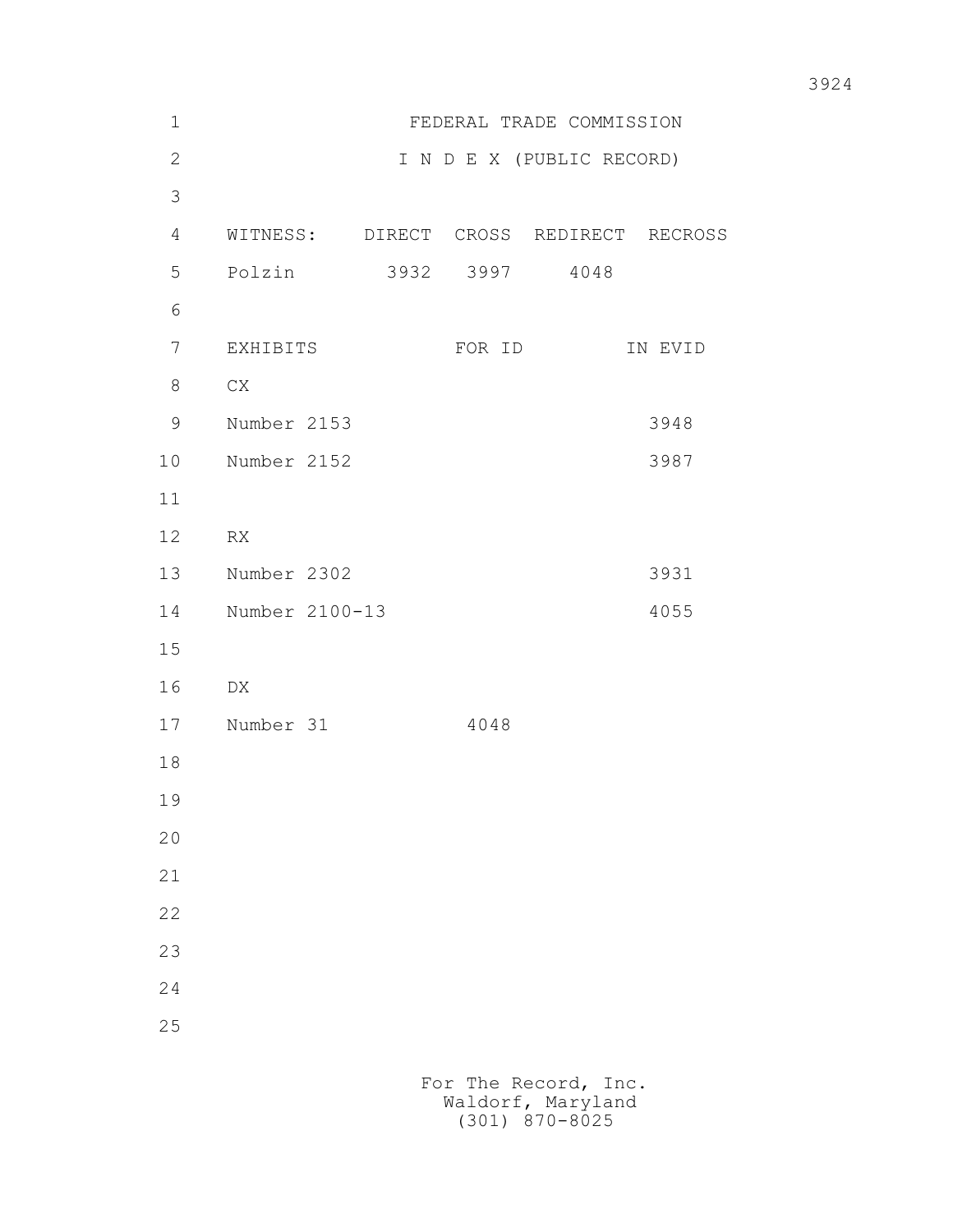| $\mathbf 1$   | UNITED STATES OF AMERICA                                      |  |
|---------------|---------------------------------------------------------------|--|
| $\sqrt{2}$    | FEDERAL TRADE COMMISSION                                      |  |
| 3             |                                                               |  |
| 4             | In the Matter of:<br>$\lambda$                                |  |
| 5             | ) Docket No. 9302<br>Rambus, Inc.                             |  |
| 6             |                                                               |  |
| 7             |                                                               |  |
| $8\,$         |                                                               |  |
| $\mathcal{G}$ | Monday, June 2, 2003                                          |  |
| 10            | 1:00 p.m.                                                     |  |
| 11            |                                                               |  |
| 12            |                                                               |  |
| 13            | TRIAL VOLUME 20                                               |  |
| 14            | PART 1                                                        |  |
| 15            | PUBLIC RECORD                                                 |  |
| 16            |                                                               |  |
| 17            | BEFORE THE HONORABLE STEPHEN J. MCGUIRE                       |  |
| 18            | Chief Administrative Law Judge                                |  |
| 19            | Federal Trade Commission                                      |  |
| 20            | 600 Pennsylvania Avenue, N.W.                                 |  |
| 21            | Washington, D.C.                                              |  |
| 22            |                                                               |  |
| 23            |                                                               |  |
| 24            |                                                               |  |
| 25            | Reported by: Josett F. Hall, RMR-CRR                          |  |
|               | For The Record, Inc.<br>Waldorf, Maryland<br>$(301)$ 870-8025 |  |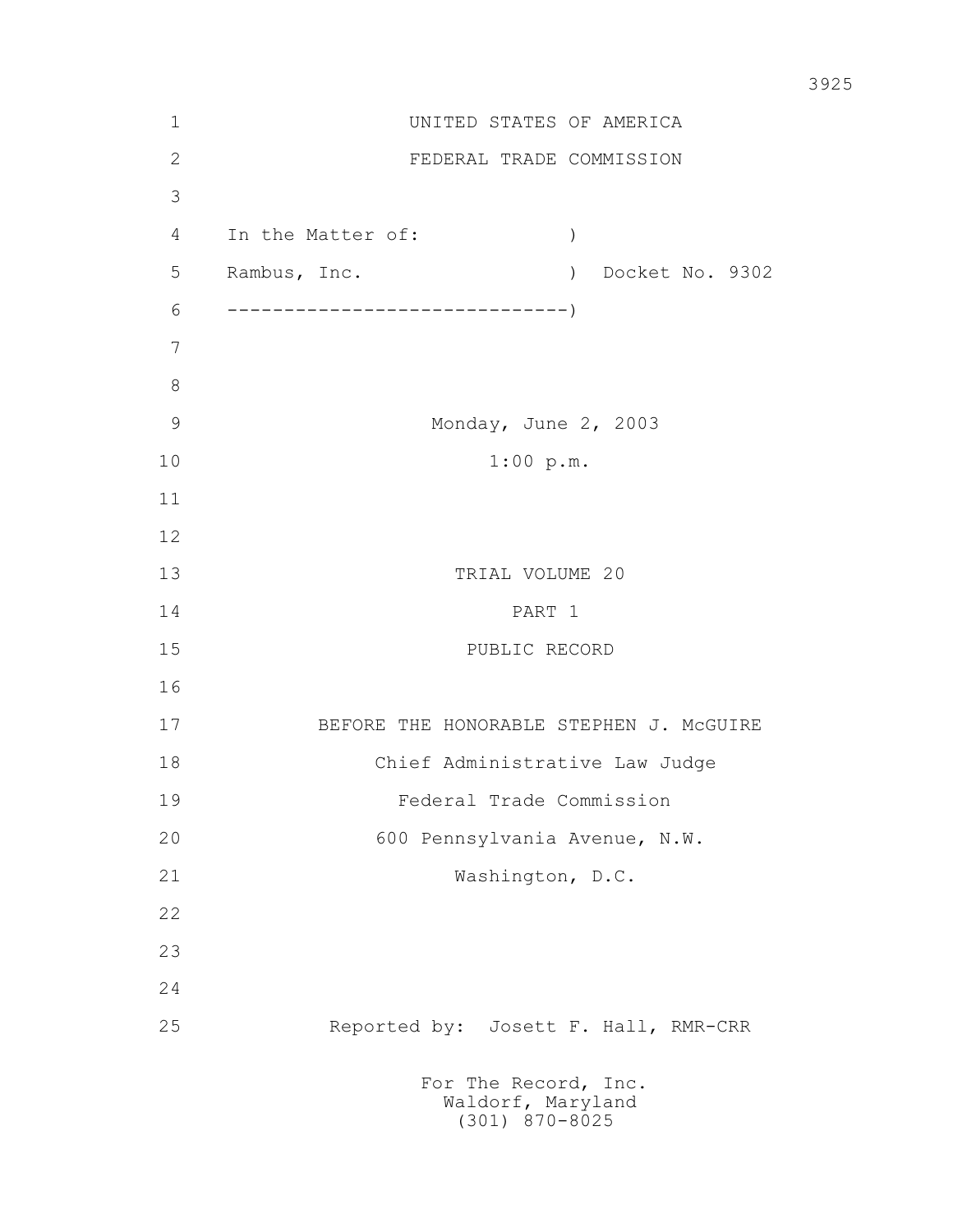2

```
 3 ON BEHALF OF THE FEDERAL TRADE COMMISSION:
4 M. SEAN ROYALL, Attorney
 5 GEOFFREY OLIVER, Attorney
 6 JOHN C. WEBER, Attorney
 7 MICHAEL FRANCHAK, Attorney 
8 ROBERT DAVIS, Attorney
 9 Federal Trade Commission
10 601 New Jersey Avenue, N.W.
 11 Washington, D.C. 20580-0000
 12 (202) 326-3663
 13
 14 ON BEHALF OF THE RESPONDENT:
 15 GREGORY P. STONE, Attorney
 16 STEVEN M. PERRY, Attorney
 17 PETER A. DETRE, Attorney
18 SEAN GATES, Attorney
 19 ANDREA WEISS JEFFRIES, Attorney
 20 Munger, Tolles & Olson LLP
 21 355 South Grand Avenue, 35th Floor
 22 Los Angeles, California 90071-1560
 23 (213) 683-9255
 24
 25
```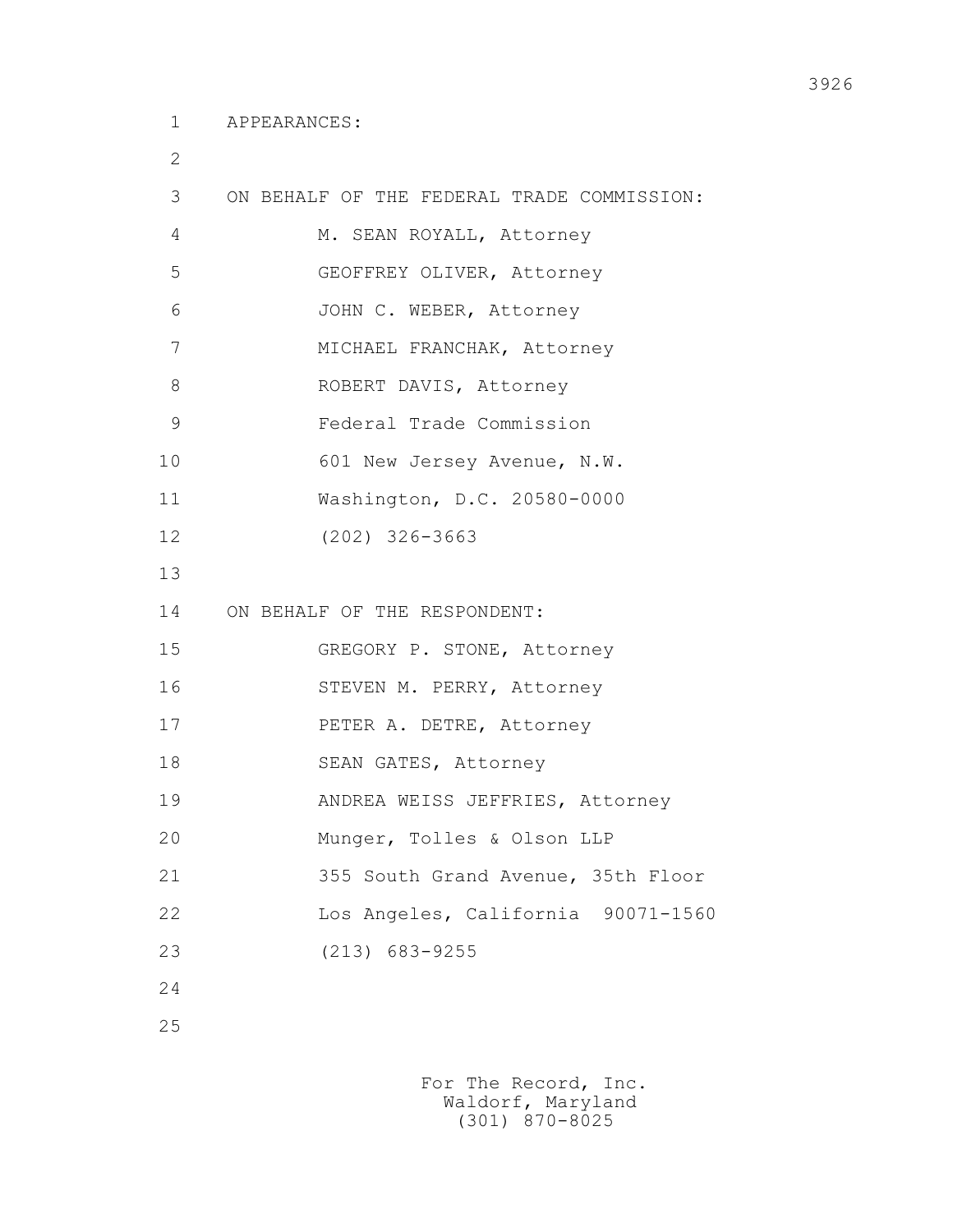```
 1 APPEARANCES:
 2
         3 ON BEHALF OF THE RESPONDENT:
        4 A. DOUGLAS MELAMED, Attorney
         5 Wilmer, Cutler & Pickering
         6 2445 M Street, N.W.
         7 Washington, D.C. 20037-1420
         8 (202) 663-6090
 9
        10
        11
        12
        13
        14
        15
        16
        17
        18
        19
        20
        21
        22
        23
        24
        25
```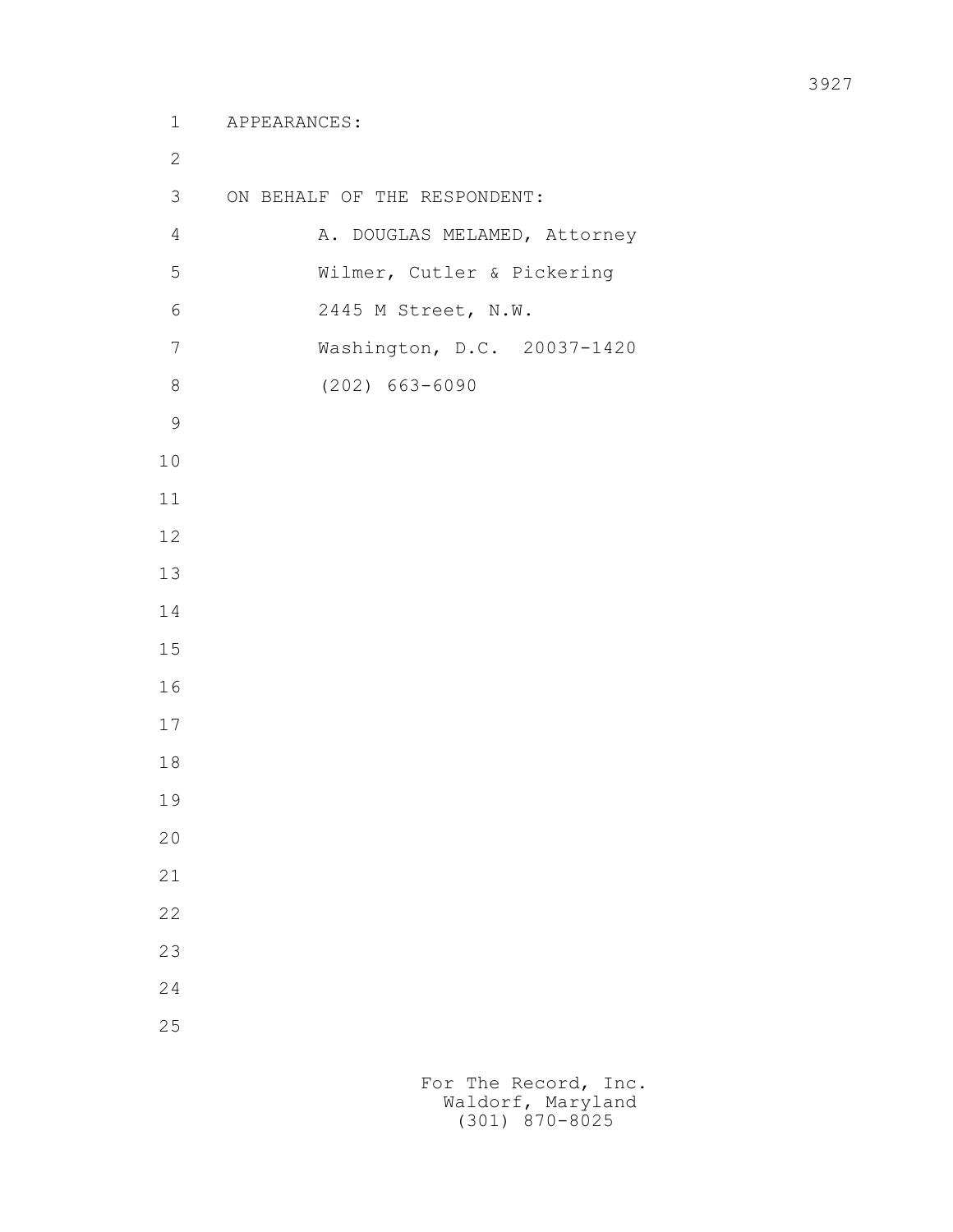1 P R O C E E D I N G S  $2$  - - - - - 3 JUDGE McGUIRE: This hearing is now in order. 4 Counsel, I want to take up a couple 5 housekeeping items before we start today. 6 First of all, regarding the opposition to the 7 proposed testimony of Dr. Oh, I just received the 8 response to that opposition about two hours ago. I am 9 currently involved in trying to draw up an order on 10 that and I anticipate being able to have that order 11 issued on Tuesday morning, so we'll anticipate having 12 that issued at that time. 13 The other item I want to take up is I've been 14 informed that I'm going to have to attend a 15 conference, I'm obligated to attend a conference on 16 Friday, June 13, and that is to run from 9:00 a.m. 17 through 12:00 noon, so I will be happy -- we can I 18 guess convene the hearing at any time on that date 19 after 12:00, or if it's going to cause too much 20 problem, we can go to trial as well on I guess this 21 coming Friday. I know we're otherwise off on our 22 schedule, but if that would help overcome some of 23 that, or we could start on that Friday at 12:30 and go 24 late if we have to. 25 So I'm just going to advise everyone of that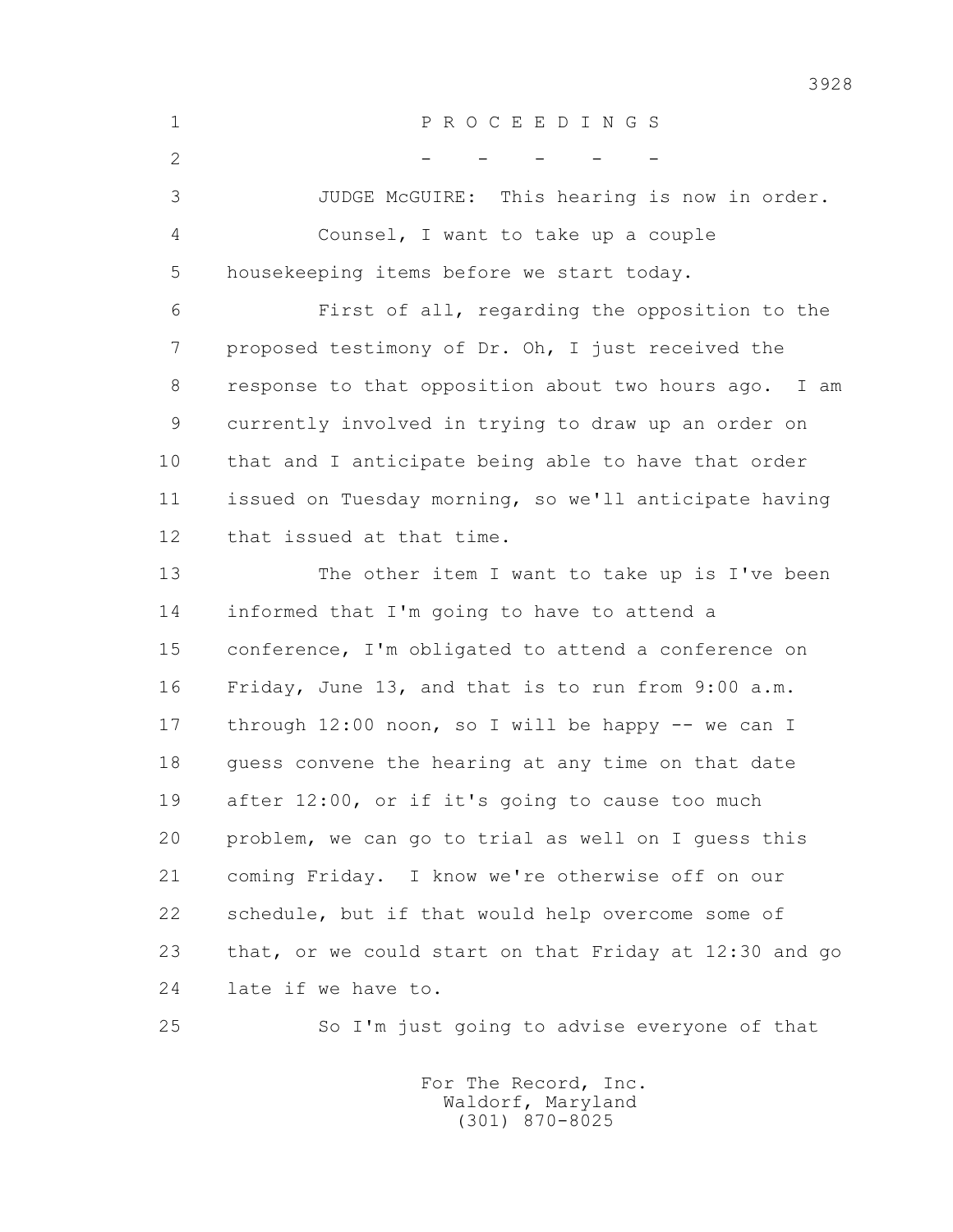1 change in schedule.

2 Mr. Oliver, go ahead.

 3 MR. OLIVER: Just on scheduling issues, I will 4 have to check our calendar to see how that affects us 5 and what we might be able to do. I did want to remind 6 you that we were planning to have next Tuesday and 7 Wednesday off, and as a result of that we were planning 8 to be in schedule next Friday.

 9 JUDGE McGUIRE: I'll tell you what this is. 10 This is not of my own choosing. As a supervisor of an 11 office here in this FTC agency I'm required to attend a 12 three-hour training session for my employees. I 13 understand that is being offered on other dates. I 14 will see if I can change to either what would be 15 Tuesday, the 10th --

 16 MR. STONE: 10th and 11th we claim to be dark. 17 JUDGE McGUIRE: Let me see if I can't get that 18 changed. Otherwise, that was the only time they had. 19 And perhaps I can send an e-mail and say I want out of 20 this, I want to opt out, and we'll see what happens, 21 but I'll see if I can get that changed to try and keep 22 the hearing on track.

23 MR. STONE: Okay.

 24 JUDGE McGUIRE: Anything else, Mr. Oliver? 25 MR. OLIVER: No. Other than that, we can check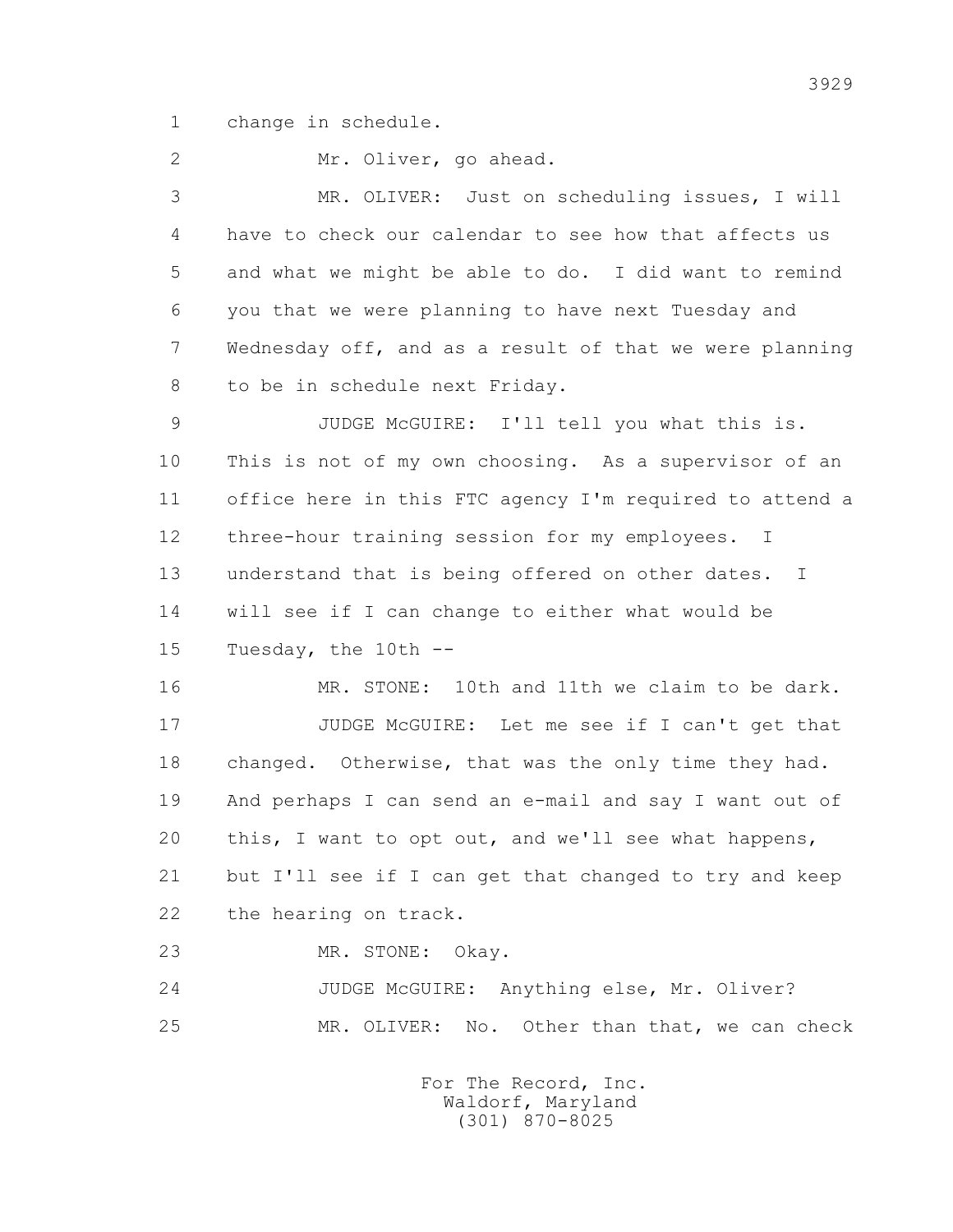1 with our schedule of witnesses to see.

 2 JUDGE McGUIRE: I'll have an answer on that in 3 the morning.

 4 MR. STONE: Okay. And so your plan is at the 5 moment at least we're scheduled to be dark this 6 Friday.

 7 JUDGE McGUIRE: That was the plan, but I'm open 8 as well. I want to keep this thing on track, and I 9 know we've had a few off days here and -- but I thought 10 that was our understanding, but I'm free to do whatever 11 the parties can do, and I know that puts the onus on 12 the FTC in that regard.

13 MR. STONE: I think they might have been 14 planning to go forward on Friday.

 15 JUDGE McGUIRE: Okay. Then let's go forward on 16 Friday.

 17 MR. OLIVER: I should have been clear on our 18 schedule.

 19 JUDGE McGUIRE: I didn't assume that. I 20 thought we wouldn't be going on Friday.

 21 So we will be going this coming Friday, the 22 6th.

 23 MR. OLIVER: If that's okay with you. We 24 thought that by having next Tuesday and Wednesday 25 off --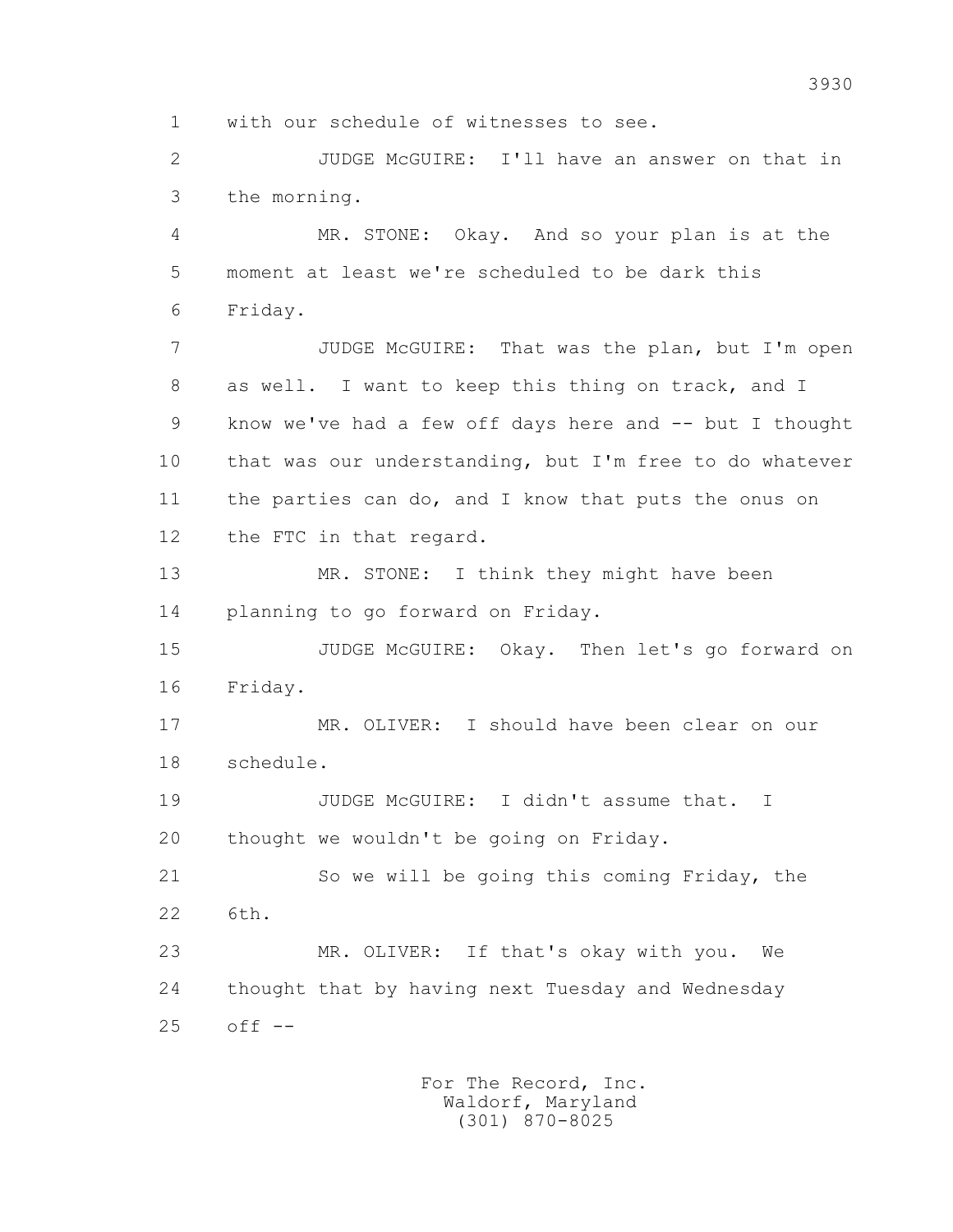1 JUDGE McGUIRE: No. I didn't realize that, so 2 that's fine. So that would make it imperative then to 3 try to change the schedule if I could for the following 4 Friday if we're going to be off on Tuesday and 5 Wednesday. 6 MR. STONE: If you can, but if we lose a half a  $7$  day  $-$  8 JUDGE McGUIRE: If we do, we do. I'll do what 9 I can do about it, but I'm not in charge, so we'll 10 see. 11 Mr. Stone, anything you want to add? 12 MR. STONE: I just want to introduce one of my 13 partners. Andrea Weiss Jeffries is going to be here. 14 Mr. Detre will be back. His wife is going to be due 15 any day now, so she's come to help us. 16 Then I want to move in RX-2302, which was the 17 press release that I used on Friday. 18 JUDGE McGUIRE: Mr. Oliver, any objection? 19 MR. OLIVER: No objection, Your Honor. 20 JUDGE McGUIRE: All right. So entered at this 21 time. 22 (RX Exhibit Number 2302 was admitted into 23 evidence.) 24 MR. STONE: Okay, Your Honor. 25 JUDGE McGUIRE: Okay. Very good.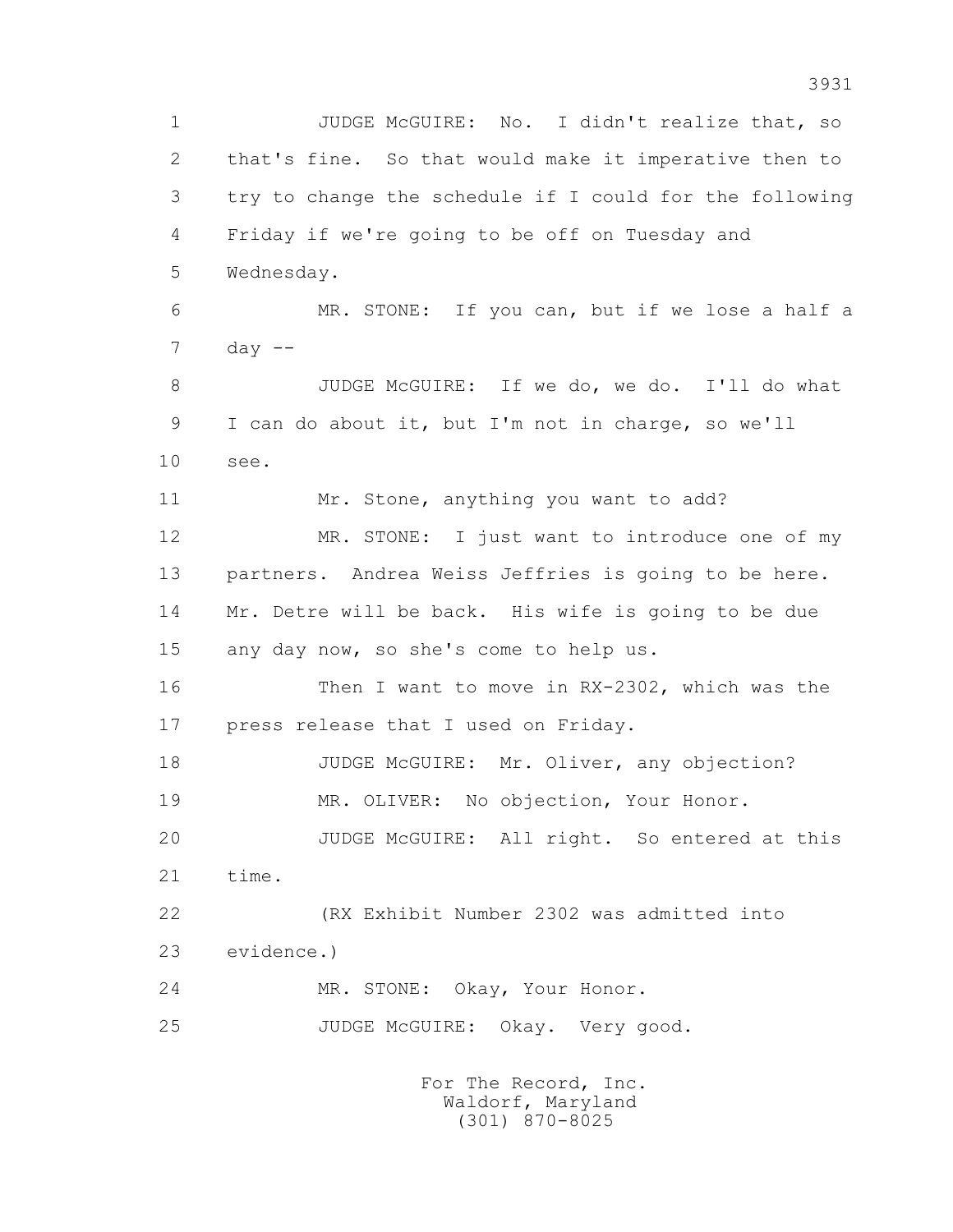1 At this time then the complaint counsel may 2 call its next witness. 3 MR. DAVIS: Thank you, Your Honor. 4 Complaint counsel calls Steve Polzin. 5 JUDGE McGUIRE: Sir, would you please come 6 toward the bench and the court reporter will swear you 7 in. 8 - - - - - 9 Whereupon -- 10 STEVE POLZIN 11 a witness, called for examination, having been first 12 duly sworn, was examined and testified as follows: 13 JUDGE McGUIRE: You may proceed, Mr. Davis. 14 MR. DAVIS: Thank you, Your Honor. 15 DIRECT EXAMINATION 16 BY MR. DAVIS: 17 Q. Please state your name for the record. 18 A. Steve Polzin. 19 Q. And where are you currently employed? 20 A. AMD, Advanced Micro Devices. 21 Q. What's your position at AMD? 22 A. They call me the chief platform architect. 23 Q. And what are your responsibilities in that 24 position? 25 A. My responsibilities are to ensure that there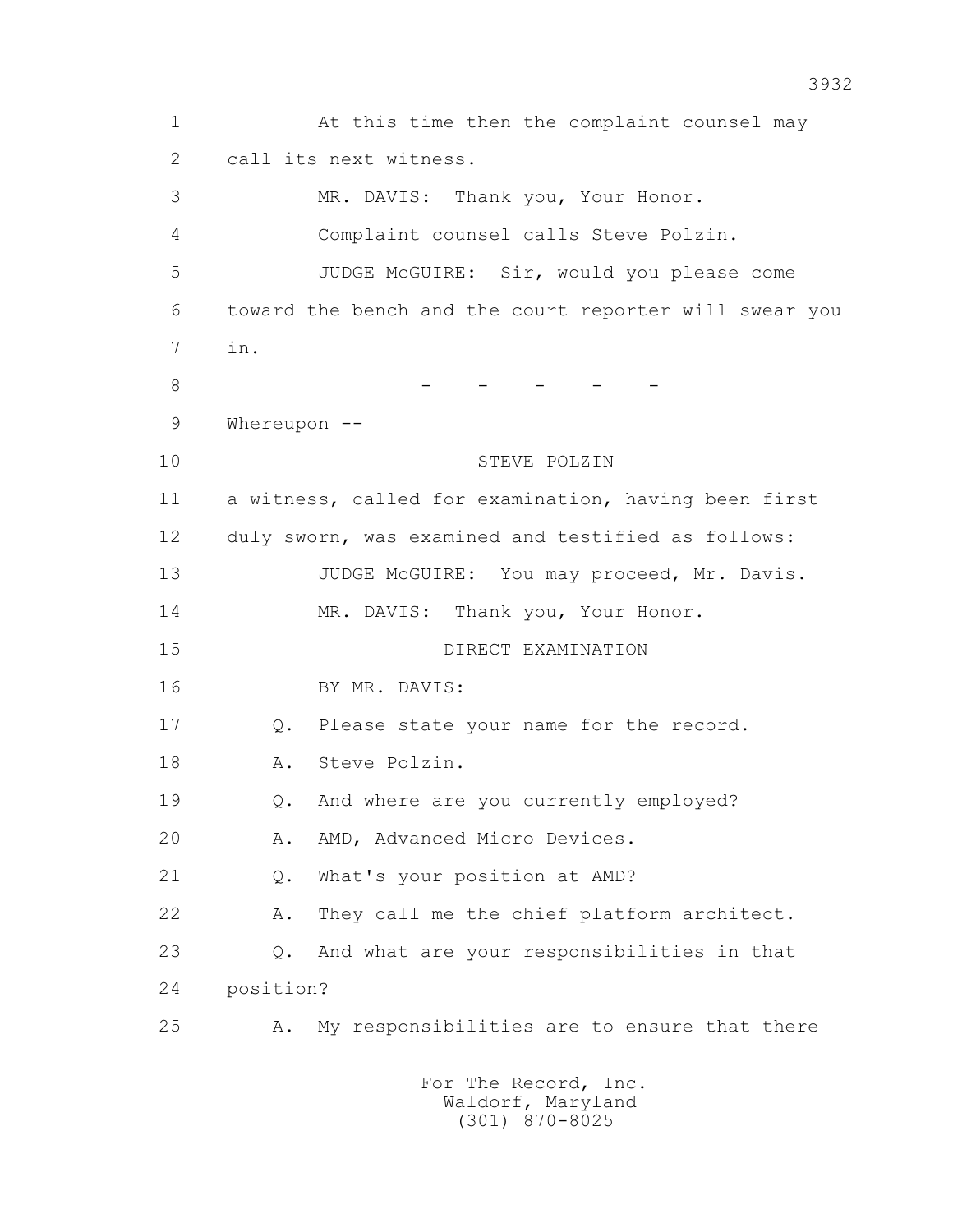1 are competitive components that surround the 2 microprocessors that AMD designs and sells. That 3 includes chipsets, motherboards, DRAM, voltage 4 controllers, clock chips, everything that surrounds the 5 microprocessor to make competitive computers for our 6 customers. 7 Q. How long have you been the chief platform 8 architect at AMD? 9 A. I think they gave me that title in 2001. 10 Q. And what was your position prior to that? 11 A. Before that, they referred to me as the Athlon 12 system architect where I was focusing on Athlon, our 13 previous-generation microprocessor. 14 Q. What were your responsibilities in that 15 position? 16 A. Very similar to what I described, but at that 17 point I was focused on just one product. 18 Q. Did you have a position prior to that at AMD? 19 A. Prior to that, I was a design manager that 20 managed the chipset group for -- that was designing a 21 chipset for K7, for Athlon, the Northbridge portion of 22 that chipset. 23 Q. What were your responsibilities in that 24 position? 25 A. Managing the team that did the design and For The Record, Inc. Waldorf, Maryland

(301) 870-8025

3933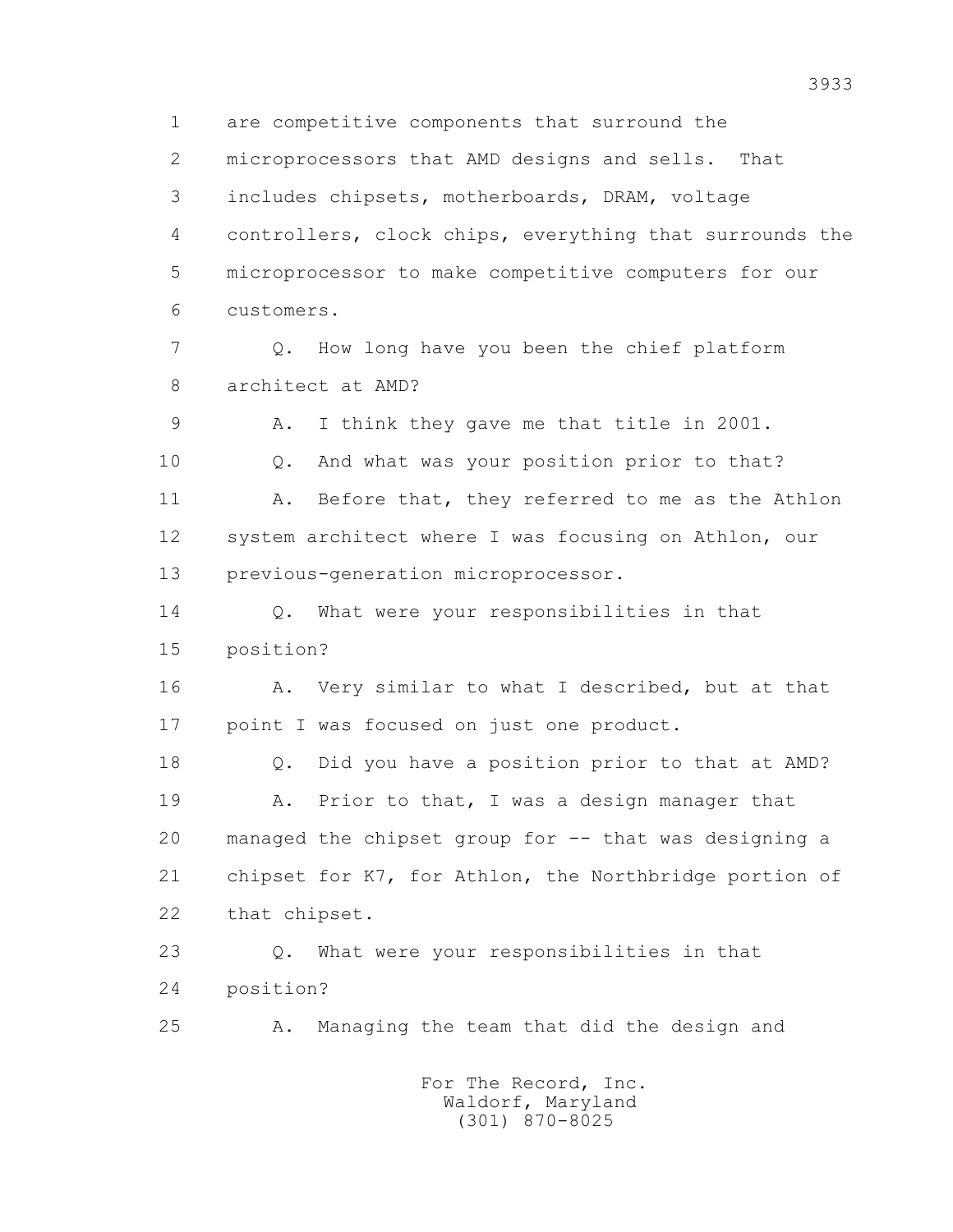1 implementation of the Northbridge for K7, so I manage 2 the team, drive the schedule, drive the project. 3 Q. Were there any code names for that particular 4 chipset? 5 A. Yeah. The K7 or Athlon Northbridge chipset was 6 referred to internally as Irongate or IG. 7 Q. Did you have a position prior to that at AMD? 8 A. Before that, I managed pretty much the same 9 team working on a K6 Northbridge chipset. 10 Q. And how long have you been at AMD? 11 A. June 1996 is when I joined. 12 Q. And prior to that where were you? 13 A. I was at Apple Computer. 14 0. And what did you do there? 15 A. At Apple Computer I was the -- they called me 16 the hardware lead or the system architect for power 17 Macintosh computers. 18 Q. And what did you do in that position? 19 A. Pretty much similar to what I described as the 20 system architect at AMD but more detailed. I managed 21 multiple designers working on chipsets in the memory 22 controller, the I/O controller. Details of the 23 motherboard design I worked on, system-level design 24 aspects, file cards in mechanicals, that sort of 25 thing.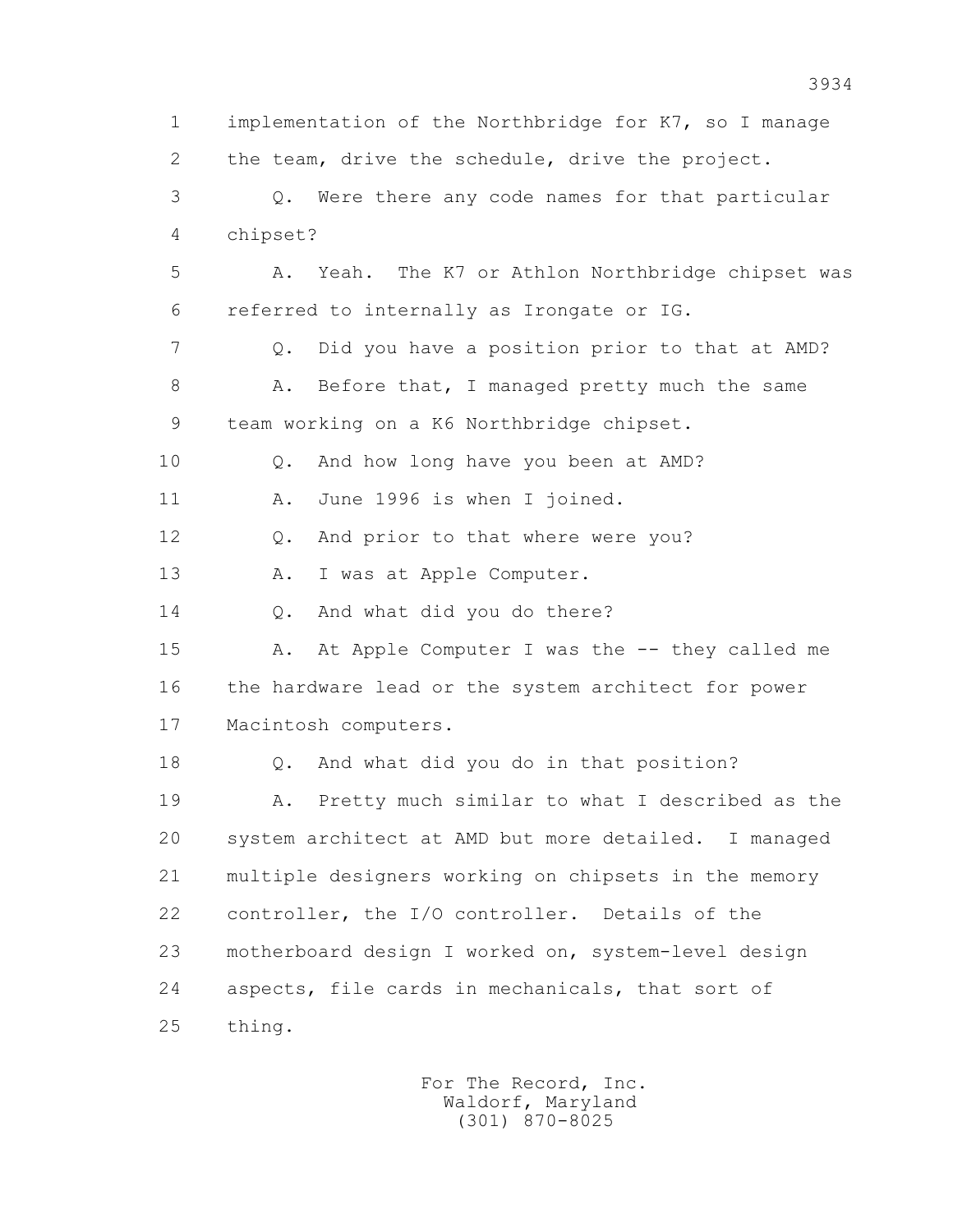1 Q. Did you have any responsibilities at Apple with 2 respect to DRAM?

 3 A. Yes. My team was the team that designed the 4 memory controller chip.

 5 Q. Did Apple use SDRAM while you were at Apple? 6 A. Not to my knowledge. Not in the product I was 7 working on.

 8 Q. Were you aware of whether Apple was considering 9 using SDRAM while you were employed there?

10 A. We had considered that. Our procurement 11 manager, the folks that are in charge of buying 12 components for our -- for Apple products, kept us aware 13 of industry developments, and synchronous DRAM was on 14 the horizon. We chose not to implement it for the 15 machine that we introduced in 1995.

 16 Q. And why did you choose not to implement it? 17 A. I'm sorry? Why?

18 Q. Why did you choose not to implement it?

 19 A. The main factor was it was too new. It wasn't 20 in the price point that was established to be a 21 commodity. We didn't want to be disadvantaged when 22 customers bought a Macintosh that they would have to 23 buy more expensive memory than buying a PC, for 24 example.

25 The commodity DRAM at the time was not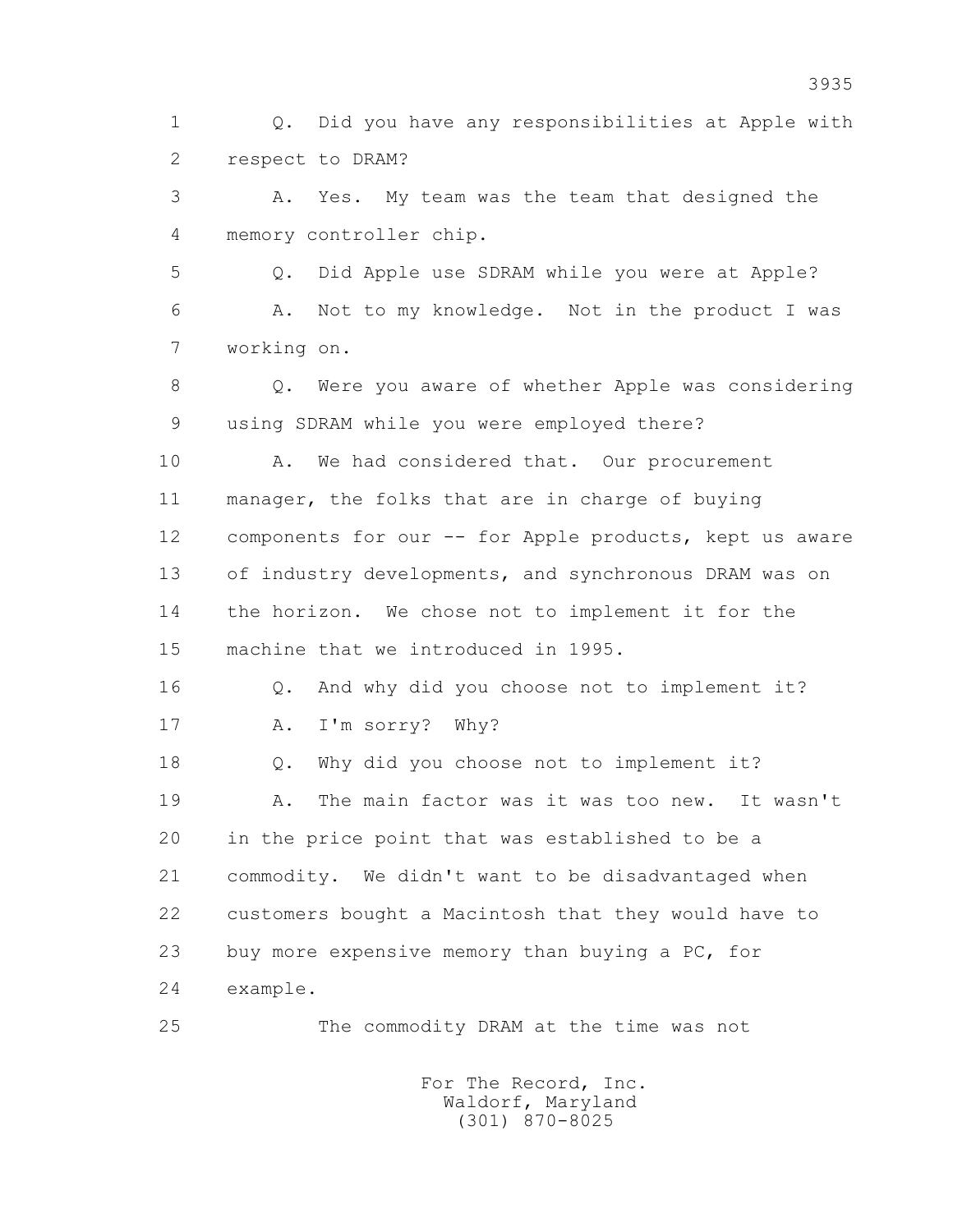1 synchronous DRAM. The commodity DRAM was fast page 2 mode or EDO. I forget exactly which one was the 3 commodity at the time, but it wasn't synchronous. 4 Synchronous was too new. 5 Q. You've used the term "commodity." How have you 6 been using that term? 7 A. "Commodity" means widely available at a low 8 cost and it generally means multiple manufacturers make 9 the same part and they compete on cost. 10 Q. And how long were you at Apple? 11 A. 1992 to 1996, almost five years. 12 Q. And were you employed prior to being at Apple? 13 A. I was employed at the Digital Equipment 14 Corporation in Massachusetts. 15 Q. And what did you do, briefly, at Digital? 16 A. Lots of things. I started out in 1983 as a 17 young, green kid right out of school doing low-level 18 chip design in a large VAX computer and held various 19 positions designing system-level components up to my 20 final position, which was system architect for a 21 multiprocessor Alpha-based server system. 22 Q. Okay. And were you employed prior to being at 23 Digital? 24 A. I was in school. 25 Q. Where were you in school? For The Record, Inc.

 Waldorf, Maryland (301) 870-8025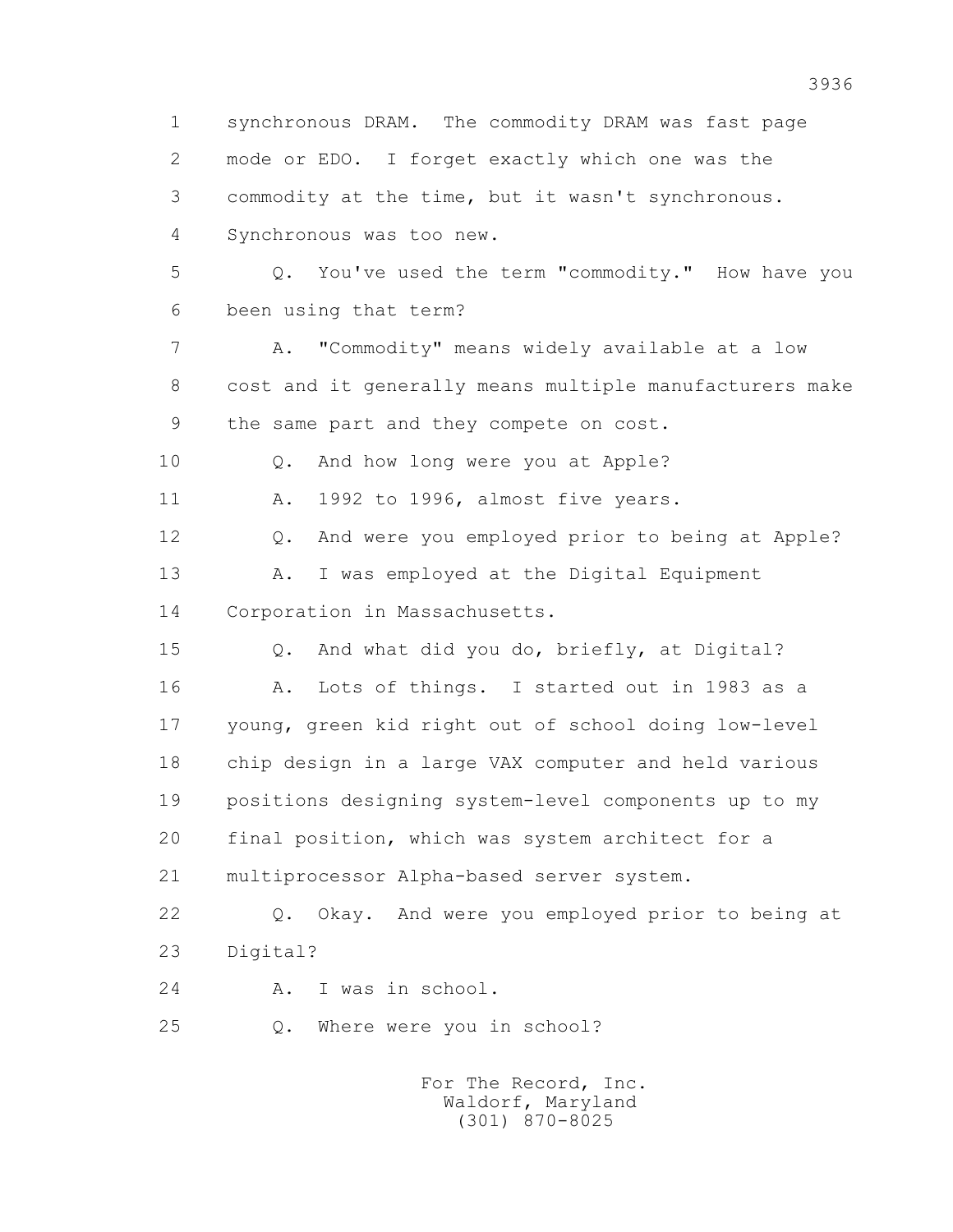1 A. I have a BSEE from the University of 2 Connecticut. 3 Q. That's a bachelor of science in electrical 4 engineering? 5 A. Yes, sir. 6 Q. Since you've been at AMD, how many different 7 CPU generations have you worked on? 8 A. K6, K7, K8, and we're working on K9. 9 Q. Does AMD sell chipsets for those CPUs? 10 A. AMD sold chipsets for K7 and K8. We haven't 11 sold K9 yet, so we haven't sold the chipsets for it 12 yet. 13 Q. AMD didn't sell chipsets for the K6? 14 A. I don't think it did. I'm not quite certain 15 on whether we actually -- we worked on a design for 16 one, but I believe we chose not to take it to market. 17 Q. And why was AMD developing chipsets to work 18 with the K6? 19 A. The K6 microprocessor was pin compatible with 20 an existing Intel microprocessor, the Pentium, and 21 therefore we were able to sell our microprocessors to 22 folks that could get a motherboard that was compatible 23 with a Pentium. There was an existing infrastructure 24 of motherboards for Pentium that K6 fit into very well, 25 seamlessly.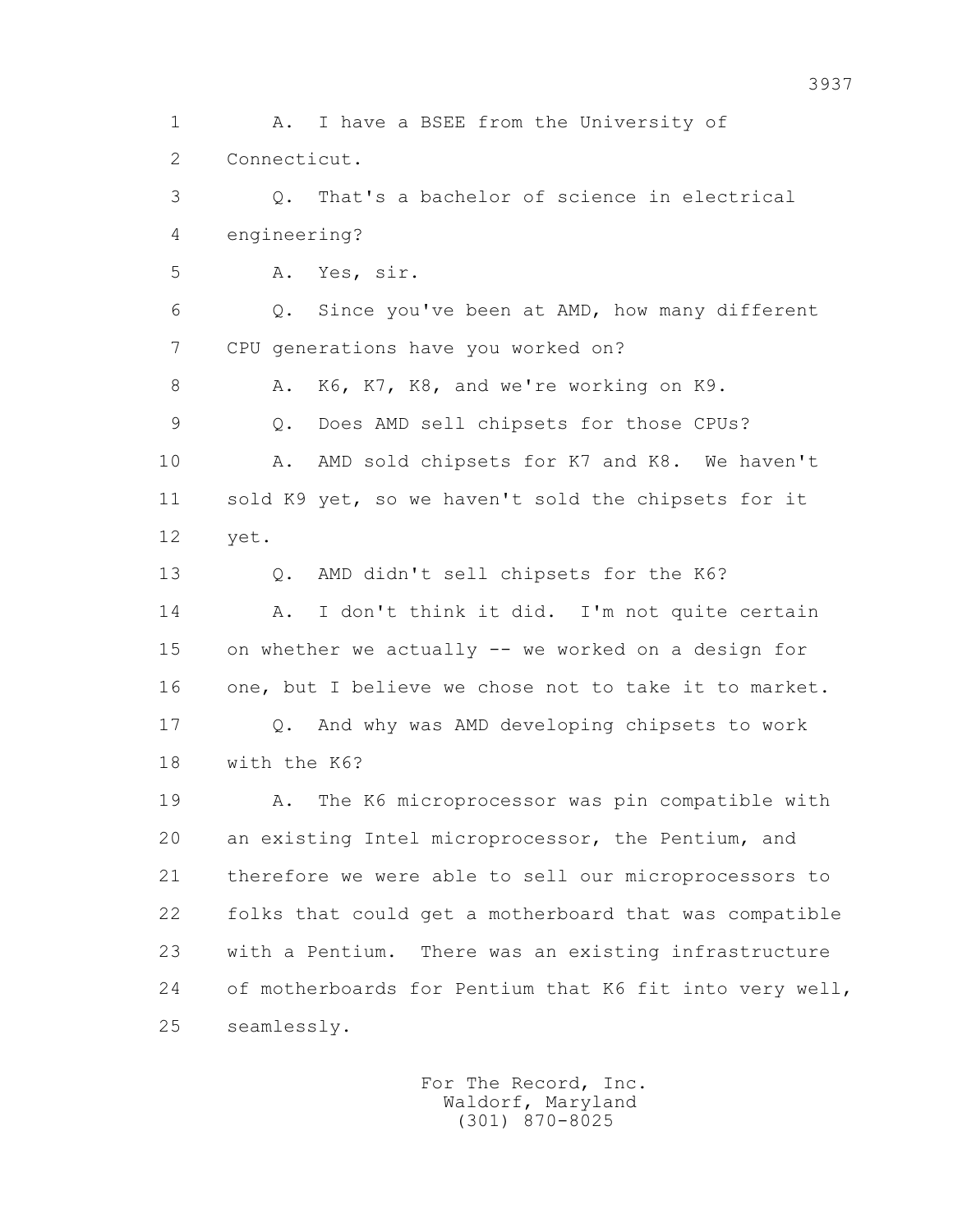1 We, AMD, were fearful that Intel was moving 2 away from that Pentium infrastructure and they were 3 going to a Pentium II infrastructure and they were 4 going to leave that infrastructure behind and we 5 wouldn't have anywhere to plug in our microprocessor, 6 so we thought we needed to continue that motherboard 7 infrastructure with our own chipset.

8 Q. Did AMD sell chipsets for the K7?

9 A. Yes.

 10 Q. And what was your understanding of the business 11 purpose for AMD to sell chipsets for the K7?

12 A. With K7, we developed a unique interface to our 13 microprocessor, the so-called front-side bus. We did 14 not copy Intel or follow Intel at that time. We 15 licensed a design from Digital Equipment Corporation 16 that was used on the Alpha microprocessor.

 17 We called that the S2K, which stood for 18 Socket 2000, just a geeky term, but that was a unique 19 thing to AMD and we needed to design a chipset that 20 interfaced to it to get our motherboard partners 21 developing motherboards that would be compatible with 22 K7 and also provide the design as a design example for 23 our chipset partners so that they could design chipsets 24 that supported K7.

25 Q. Now, with regard to the K8, does AMD plan on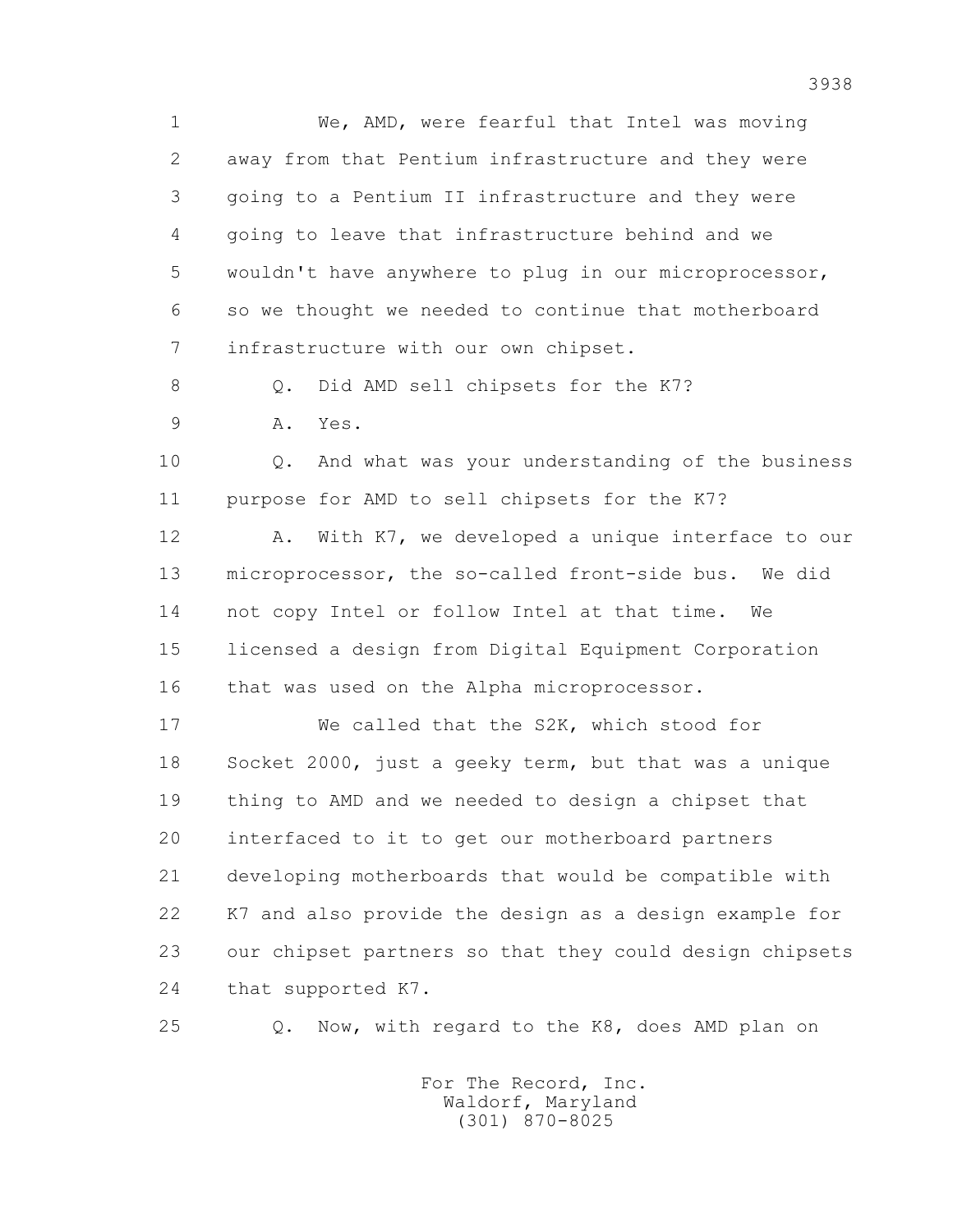1 selling chipsets for the K8?

 2 A. Yes, and we are currently. We have introduced 3 that part. However, K8 has a radically different 4 system architecture, so while we do sell components 5 that can be referred to as chipsets, they don't 6 include the memory controller anymore. We've moved 7 the memory controller onto the K8 microprocessor 8 device. 9 Q. Do you have an understanding of why AMD chose 10 to move that onto the K8 microprocessor? 11 A. The reason we moved the memory controller onto 12 the microprocessor was to gain significantly more 13 performance out of the microprocessor by moving memory 14 logically closer in terms of latency to the 15 microprocessor. 16 Q. Did you have any role in the decision to 17 include that on the K8? 18 A. Yes. 19 Q. And what did you understand to be the benefits 20 to AMD for including the memory controller on the 21 microprocessor design? 22 A. Performance. We were able to deliver 23 significantly better performance delivered to the 24 customer by having the DRAM very close. 25 Q. That's what I'm wondering. What do you mean by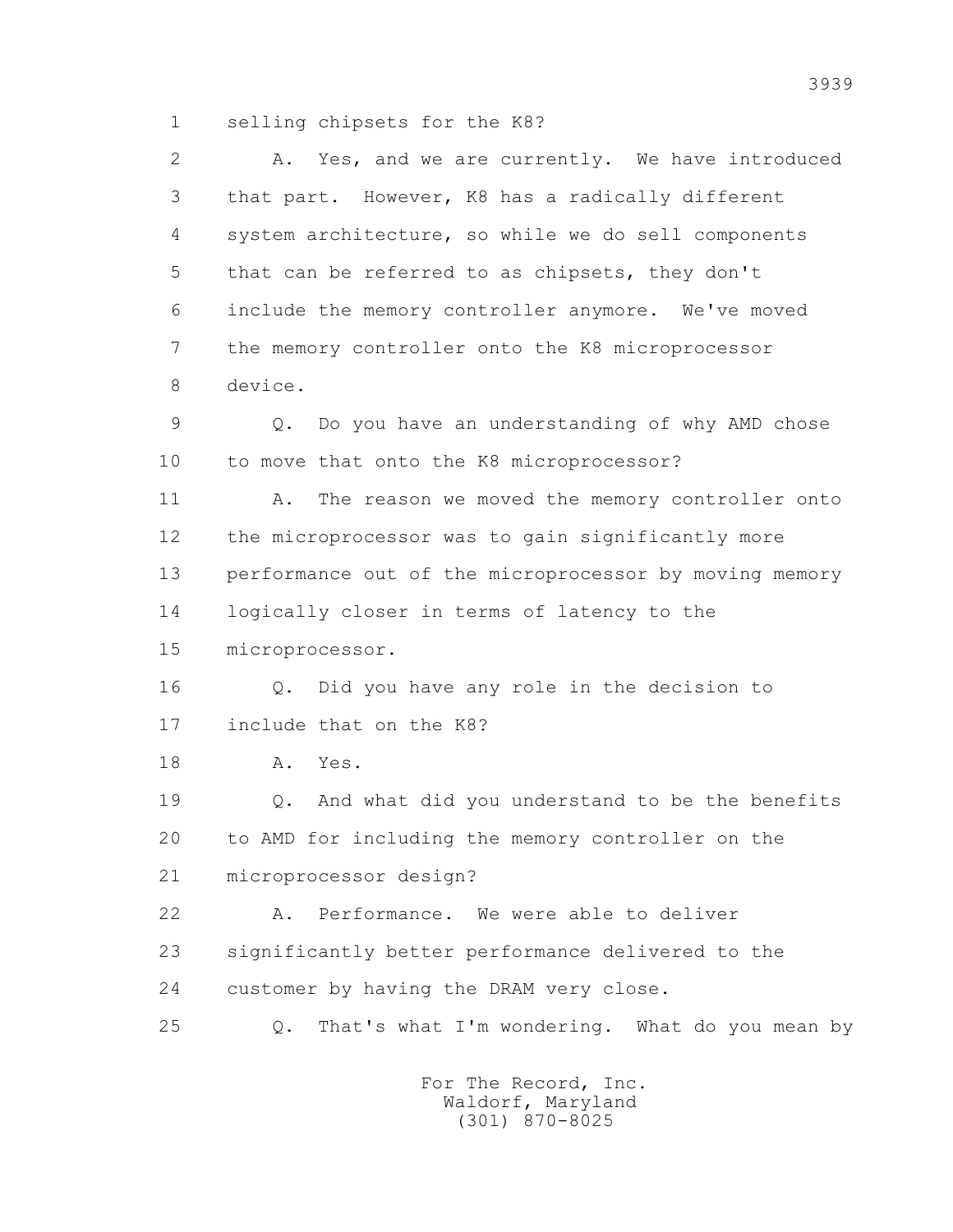1 "performance" in this case?

 2 A. Oh, okay. The way microprocessors work is 3 they're executing a program and they need to access 4 data that is not contained locally in the 5 microprocessor. It needs to go out to main memory to 6 get that data.

 7 In the old, traditional way, that request would 8 have to go from the microprocessor across the 9 motherboard to the chipset. The chipset would have to 10 figure out what to do, Northbridge chipset. It would 11 then send that request to the memory. It would wait. 12 The memory would return the data. The data again would 13 have to go through that Northbridge chipset again 14 across the motherboard to the microprocessor. That's a 15 long time.

 16 If the memory controller is integrated with the 17 processor, that time can be cut down significantly, 18 allowing programs to execute faster.

 19 Q. Do you have an understanding of whether the K8 20 is designed to work with any particular kind of DRAM? 21 A. Yes. It's designed to work with DDR DRAM. 22 Q. I understand DDR has a number of different 23 speeds. Is it designed to work with any particular 24 speed of DDR DRAM?

25 A. We designed it to run with DDR 200, 266, 333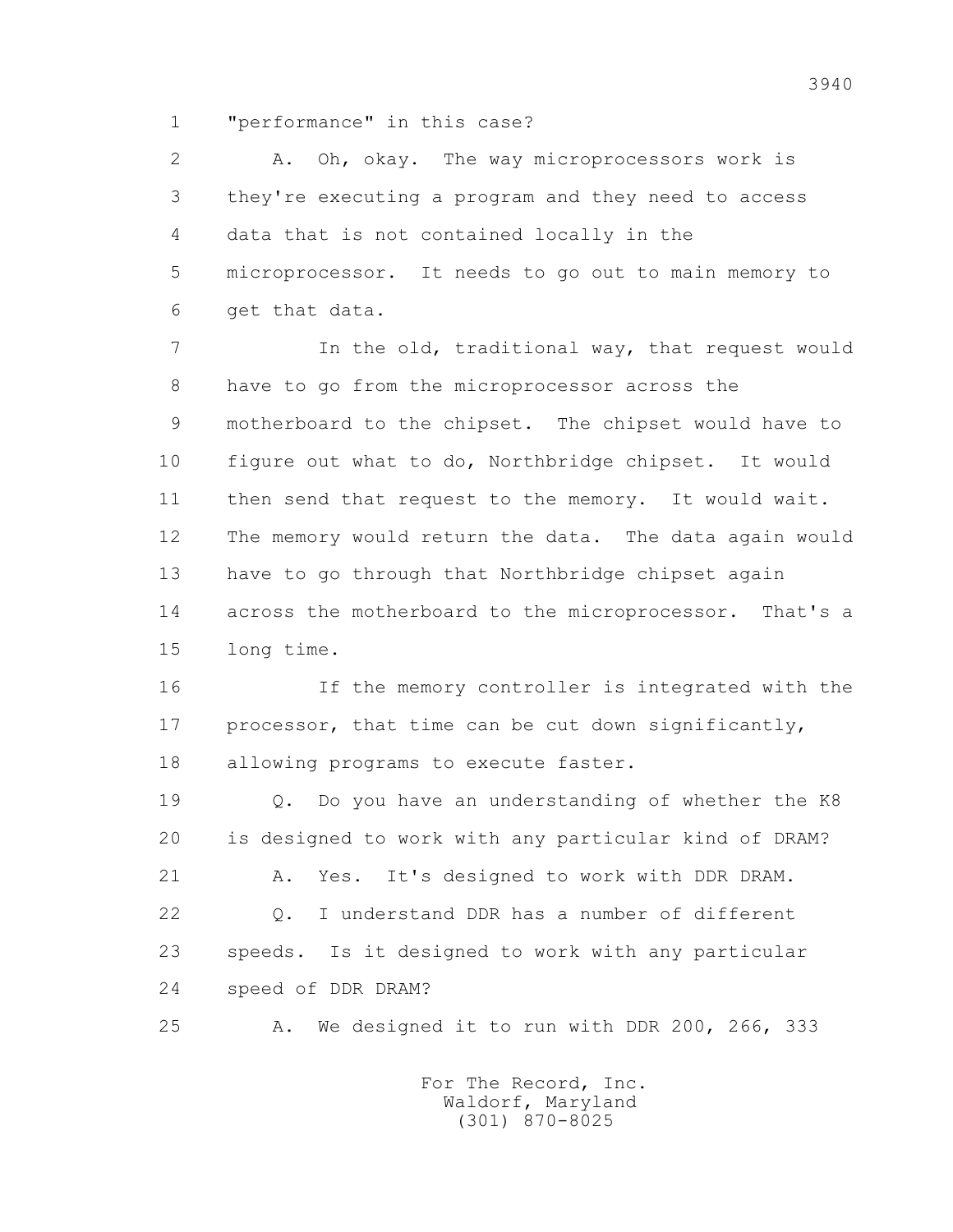1 and 400.

 2 Q. Are you aware of whether AMD has attempted to 3 develop products for use with RDRAM?

4 A. Yes.

 5 Q. And what was AMD attempting to make work with 6 RDRAM?

 7 A. We were planning to have the follow-on chipset 8 for K7 support RDRAM.

 9 Q. And what was your role in this project? 10 A. I was again the design manager of the team. 11 Q. Was there a code name for this project? 12 A. Yes. The code name for that project was IGR4. 13 Q. And what did that stand for?

14 A. So IG is Irongate from the original chipset, 15 R was Rambus, and 4 was 4XAGP, which is the graphics 16 support that we also put on that second-generation 17 chip.

18 Q. When did that activity take place?

 19 A. I believe we started up the design team working 20 on it in earnest in the fall of 1998.

 21 Q. And were you aware of how the decision was made 22 at AMD to begin this project?

23 A. Yes.

 24 Q. Did you have any role in this decision? 25 A. Yes.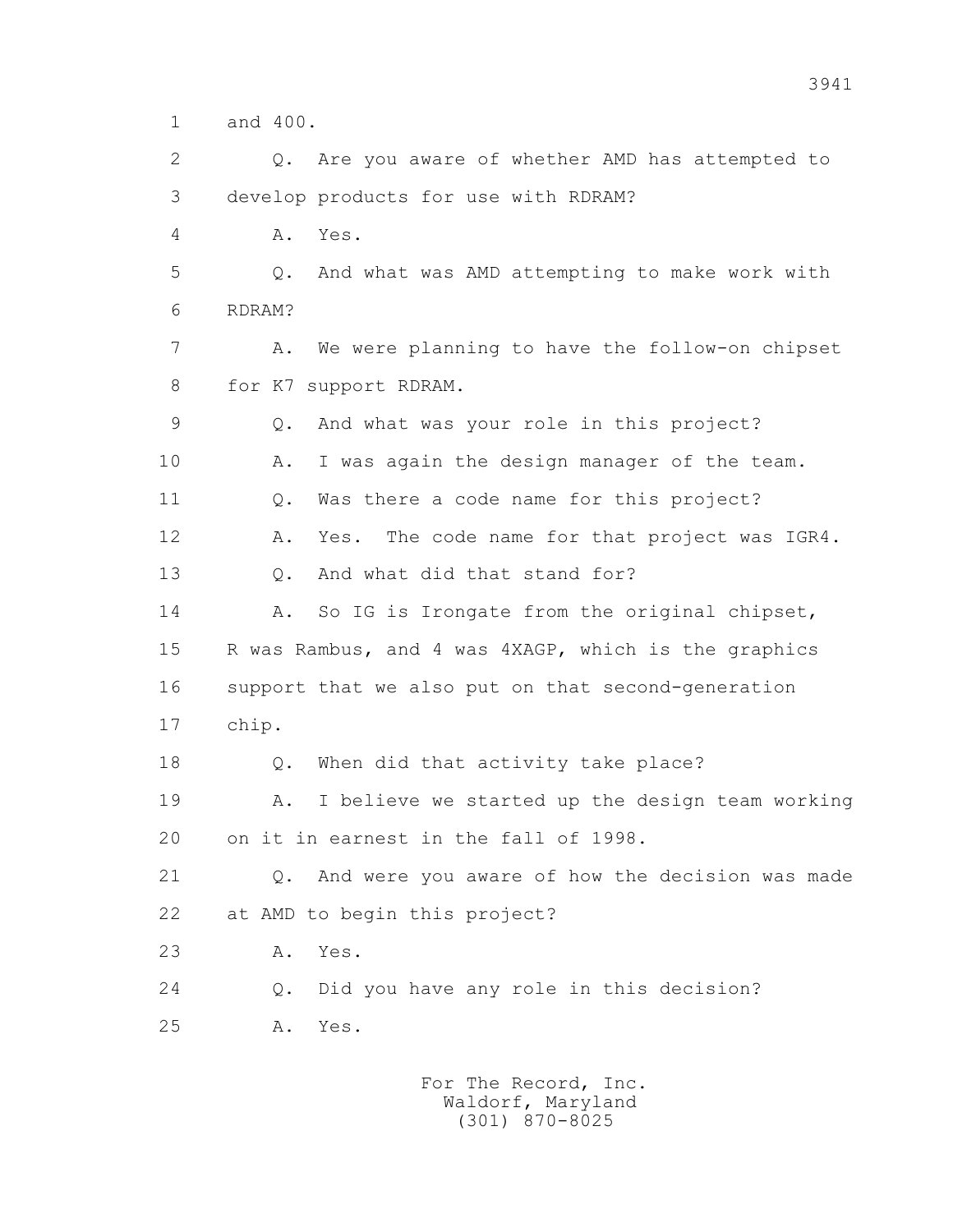1 Q. And why was RDRAM chosen?

2 A. We had -- we have an ongoing series of 3 meetings with our DRAM partners as just normal course 4 of business, and they were telling us in '97 and 5 early '98 that it was very clear that Intel was going 6 to go to Rambus pretty much across the board, they 7 were going to make Rambus the standard in the 8 industry, jam it down our throats. We sort of had no 9 choice.

 10 Q. Why was that important, why was Intel's 11 adoption of Rambus important to AMD?

 12 A. They drove the volume, and if the volume DRAM 13 was Rambus, that would become the commodity part, and 14 we had to remain competitive in terms of both 15 performance and cost, and if the indications were most 16 of the DRAMs to be built in the world were going to be 17 Rambus DRAMs, we better be compatible with them.

 18 Q. Do you know whether AMD was originally 19 planning to use RDRAM with the K7 as the follow-on to 20 PC133?

21 A. The -- there was a series of evaluations done 22 to determine what the right memory should be for K7 to 23 follow on to the original chipset. There was a 24 discussion on whether it should be DDR or Rambus or 25 whatever options were out there.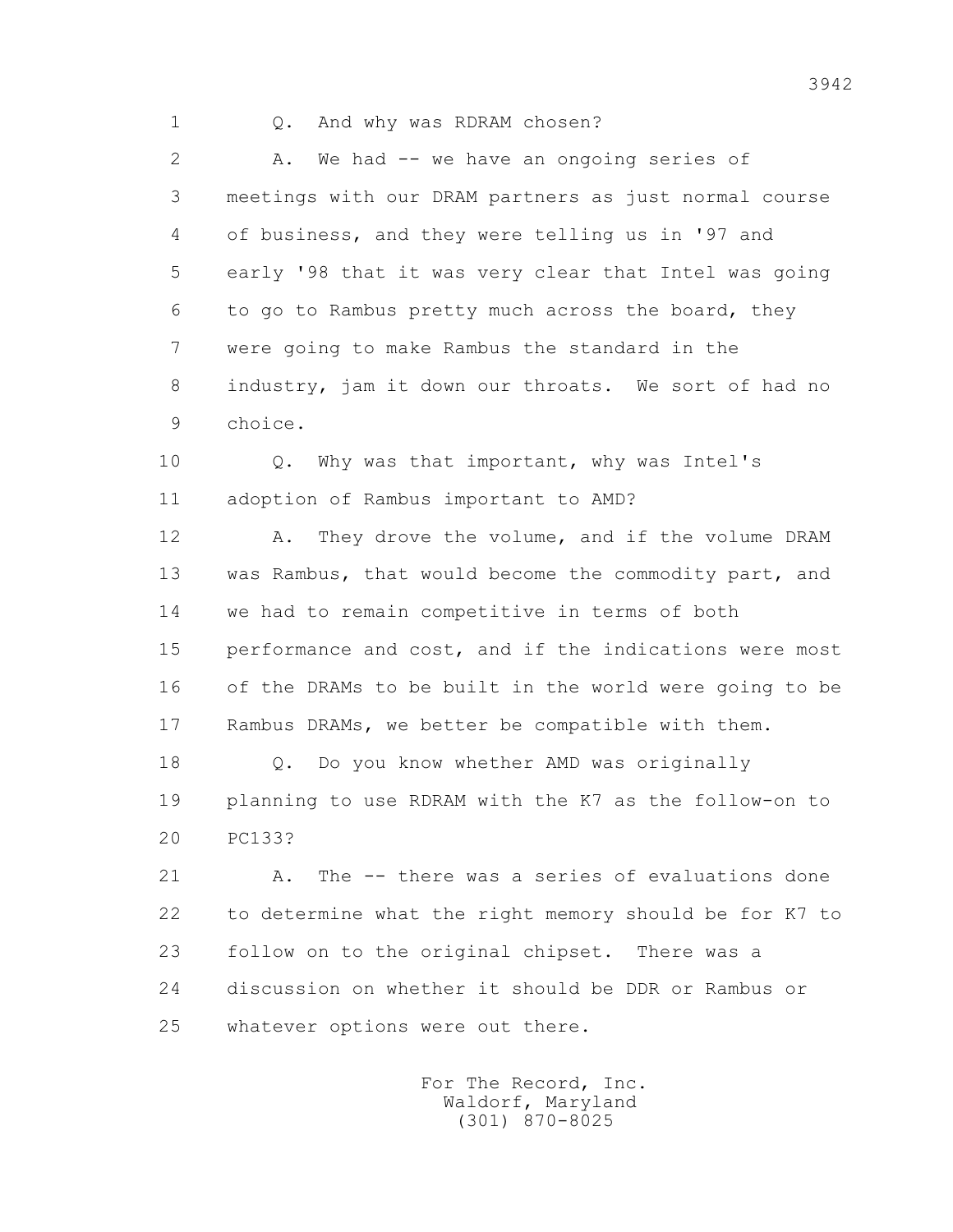1 Q. Now, what was your impression of DDR at this 2 point?

 3 A. Well, DDR in I guess '97 or so was not in very 4 good shape. A lot of the DRAM folks were very 5 supportive of it and were pushing it and saying this is 6 a great technology. The problem was that the 7 technology was addressed at a component level. The 8 DRAM manufacturers were specifying a component, a DRAM 9 component.

 10 There were no other chipset folks signed up 11 that we knew of. No one had looked at the 12 system-level aspects of implementing DDR. No one had 13 laid out a DIMM, a DIMM module, for example. No one 14 had figured out the placement for termination 15 resistors, enabled clock chip vendors, power supply 16 vendors, et cetera. There was a lot of work left to 17 be done.

 18 Additionally, the DDR DRAMs being offered by 19 the DRAM companies differed slightly in between company 20 to company. One company would have a slightly 21 different spec than the other one. It wasn't a unified 22 spec at that point.

 23 Q. What was the importance of there being 24 different specs between the different DDR

25 manufacturers?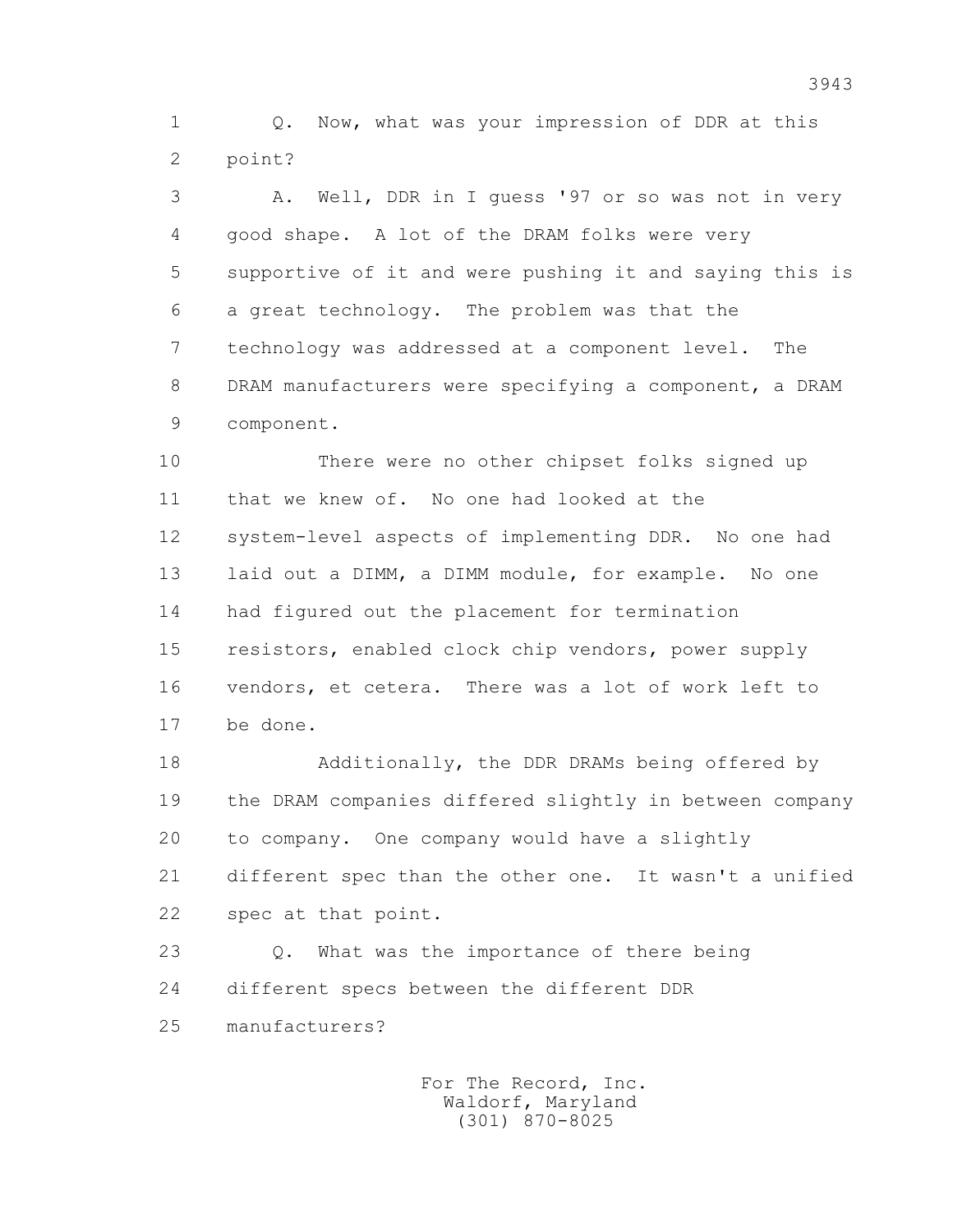1 A. That would have been very bad to design a 2 memory controller to work with different flavors of the 3 same device. It was crucial that we design systems 4 that could accept a DDR device from any manufacturer, 5 again, to get to that commodity state where many 6 manufacturers offer the same device at low cost. 7 If the devices were different in slightly 8 different ways, it would cause incompatibilities or 9 force the memory controller design A and B to implement 10 all sorts of weird hacks and it would just be a mess. 11 It was crucial that we had a common standard that would 12 allow interoperability. 13 Q. I'd like to show you a document that's been 14 marked for identification as CX-2153. I hope we have a 15 copy of it there. 16 A. Yep. 17 MR. GATES: Do you have a copy for me? 18 MR. DAVIS: Yes. I'm sorry. 19 BY MR. DAVIS: 20 Q. Do you recognize this document? 21 A. Yes. 22 Q. And what is it?

 23 A. It is an e-mail that I wrote in response to a 24 note from Eric Hsu, who was an account representative 25 in our infrastructure enablement group. I believe he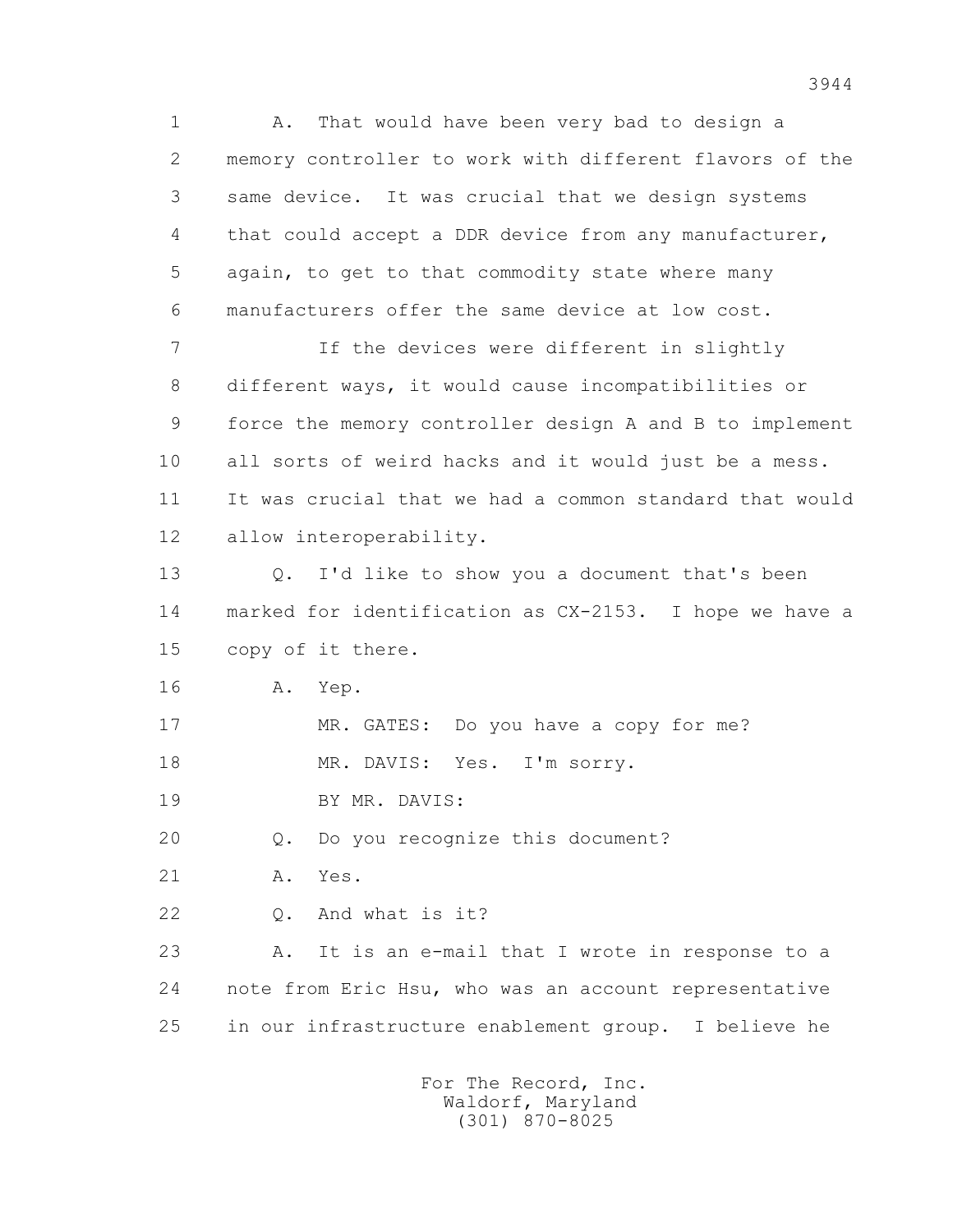1 was responsible for the Samsung relationship at this 2 point.

 3 Q. Now, at the bottom of the e-mail -- at the 4 bottom of the document is an e-mail from Eric Hsu to 5 you.

 6 What was your understanding of what he was 7 telling you in this e-mail?

8 A. At this point in time Samsung was trying to 9 have us adopt DDR for our K7 chipset, our follow-on K7 10 chipset, and they would come and present us information 11 and I would ask, well, we need, you know, A, B, C, D, 12 you know, a list of things we needed to help us make 13 the decision one way or another, and Eric was saying 14 that his contacts at Samsung were calling to make sure 15 I had all the information I needed.

 16 Q. What sort of information was Samsung offering 17 you?

18 A. They were offering device specifications.

 19 Q. Was that the information that you were 20 interested in receiving?

 21 A. No. There were two main points. We needed 22 more of the system-level information. We needed the 23 layout design guidelines, a DIMM specification, a DIMM 24 layout, termination guidelines, power supply, clock 25 chips. The whole system solution is what we were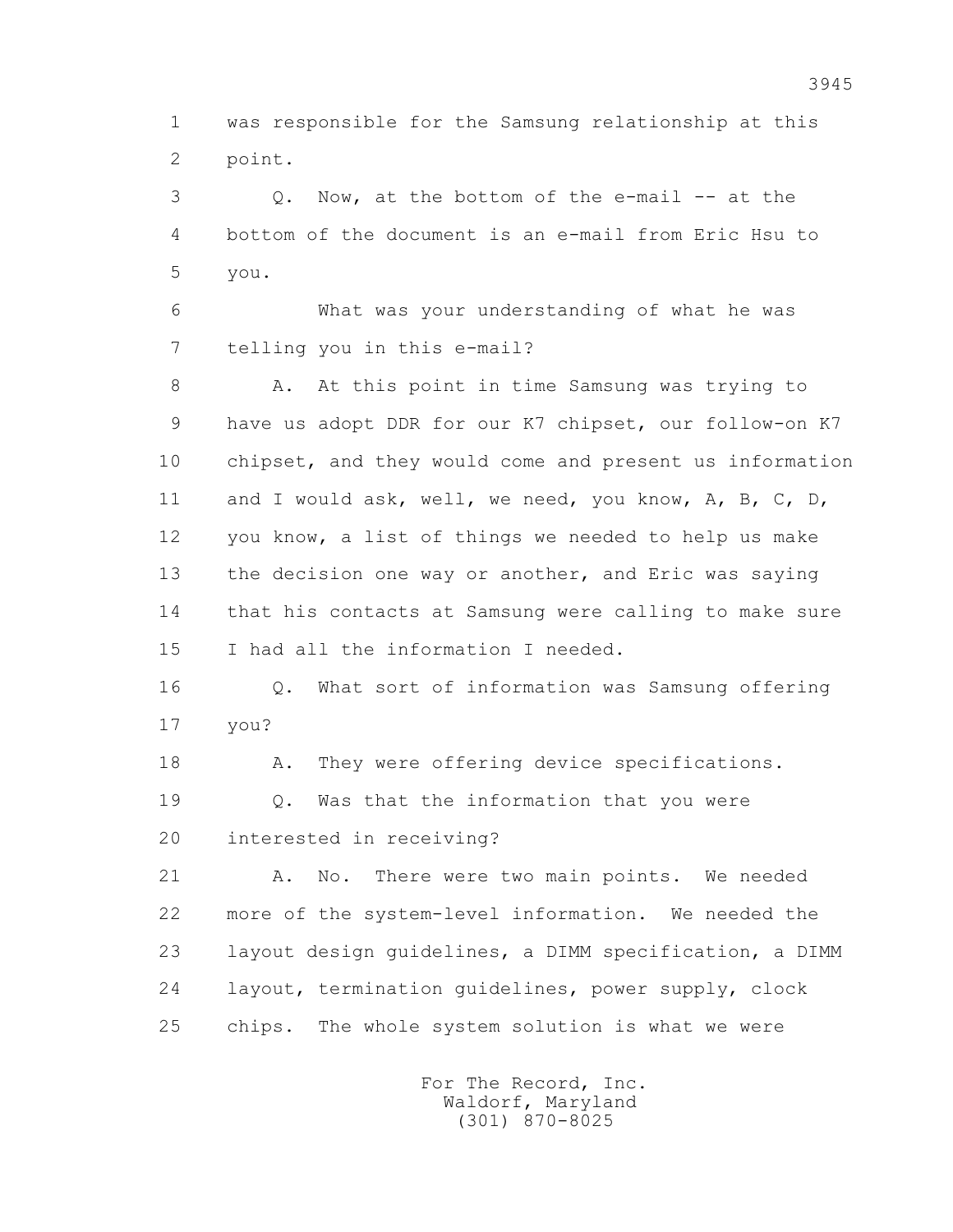1 really looking for.

 2 In addition, we were looking for Samsung -- 3 actually we were asking all of our memory partners to 4 work through a common spec using JEDEC, given that 5 they all had slightly different specs in various 6 points. 7 Q. So if you look at the top e-mail, which is your 8 e-mail to Eric Hsu, and item number 1 -- actually right 9 before you say, "What we need information on and I 10 still claim that we do not yet have is specifically, 11 one, a JEDEC DDR spec that is vendor neutral." 12 What did you mean by that? 13 A. We needed a spec that was common so that our 14 memory controller could be designed to one spec and be 15 assured of working interoperably with devices from all 16 manufacturers, all DRAM manufacturers. 17 Q. And below that you stated in the e-mail, "I 18 stated to Samsung that it would be a huge effort on our 19 part to resolve the numerous differences between 20 vendors." 21 Now, what would be a -- why would it be a huge 22 effort to resolve those differences? 23 A. What I meant there is it's a huge effort 24 outside JEDEC. JEDEC was the natural forum and process 25 for resolving the numerous differences. I was stating,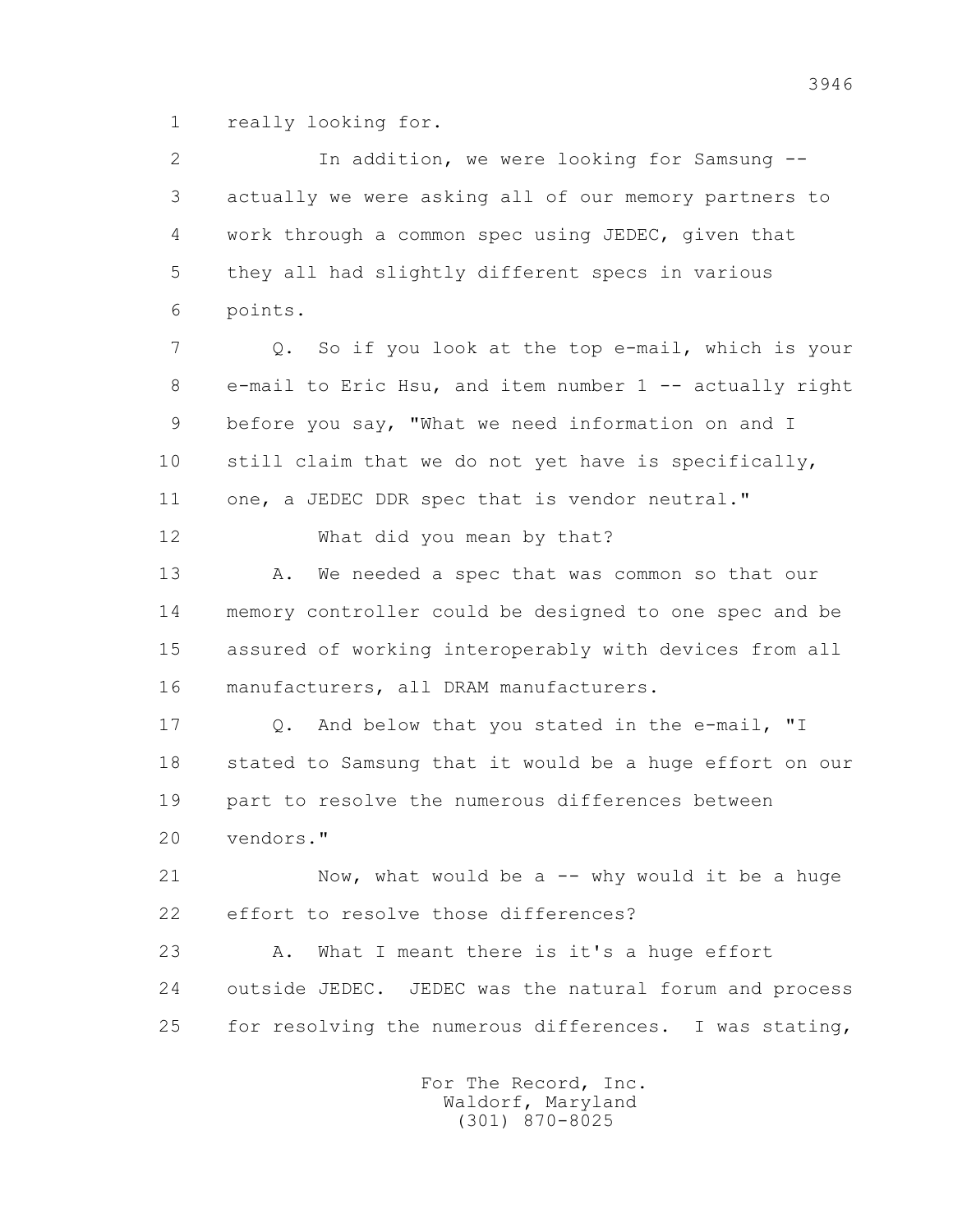1 if AMD tried to do that on their own, it would be a 2 huge effort on our part.

 3 Q. And 2 of the e-mail under the information you 4 wanted states, quote, "The Samsung person that I spoke 5 to also agreed that the system-level stuff was not very 6 well understood. I pointed out that the difficulties 7 that Intel had getting PC100 DIMMs correct and we 8 agreed this would be a big effort."

 9 What did you mean by a system-level spec and 10 design guide? I think you referenced those.

11 A. That's exactly what I meant.

 12 Q. And what is a system-level spec with a design 13 guide?

 14 A. A design guide, a system-level planning 15 budget, termination resistor placement, termination 16 guidelines, voltage regulator specs, clock specs, 17 et cetera.

 18 Q. And why are these important to AMD in whether 19 they're going to adopt DDR?

 20 A. To get all of that, all those specifications, 21 correct required a lot of work, and AMD at this point 22 wasn't prepared to do all that work by ourselves. We 23 were hoping that an industry consortium, you know, 24 the -- everybody would work together to arrive at the 25 right answer.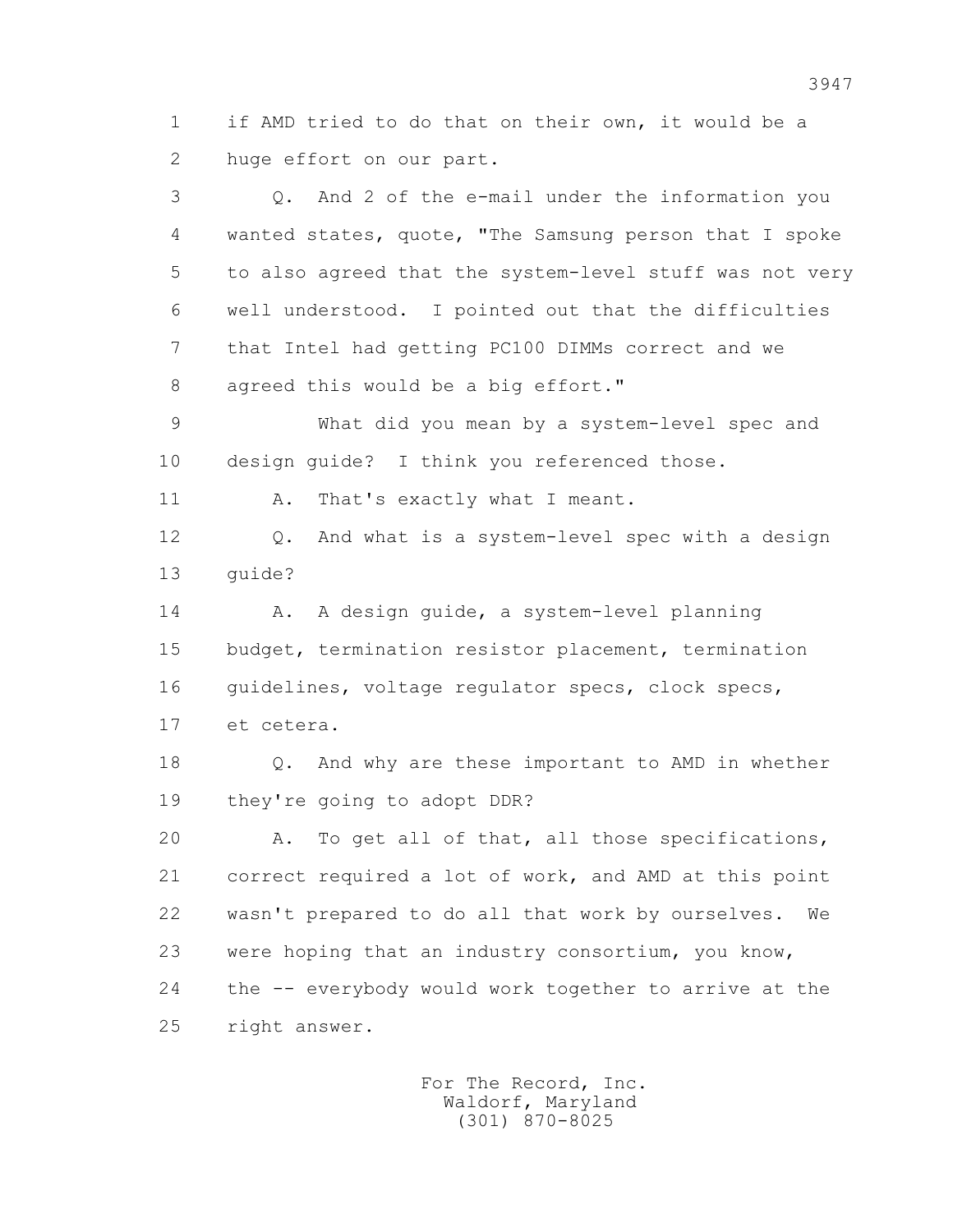1 MR. DAVIS: I'd like to move CX-2153 into 2 evidence. 3 MR. GATES: No objection, Your Honor. 4 JUDGE McGUIRE: Entered. 5 (CX Exhibit Number 2153 was admitted into 6 evidence.) 7 BY MR. DAVIS: 8 Q. Could you describe the work that was done at 9 AMD in order to allow the K7 to work with RDRAM. 10 A. That would be the design of the IGR4 11 Northbridge chipset, and the work that was done there 12 was broken into two parts. 13 The first part was the actual design of the 14 chipset itself. We started with the base Irongate 15 design -- that was the IG -- and added a Rambus memory 16 controller to it. 17 In parallel, part of the deal that was arrived 18 at with Rambus was that Rambus was going to design the 19 I/O cell. There's a complicated set of logic and 20 analog circuitry called a rack that needs to be 21 designed very, very carefully, that Rambus does that 22 design in the semiconductor process of interest for the 23 partner. 24 So Rambus did that design for us. We took that 25 information and taped it out on a test chip and into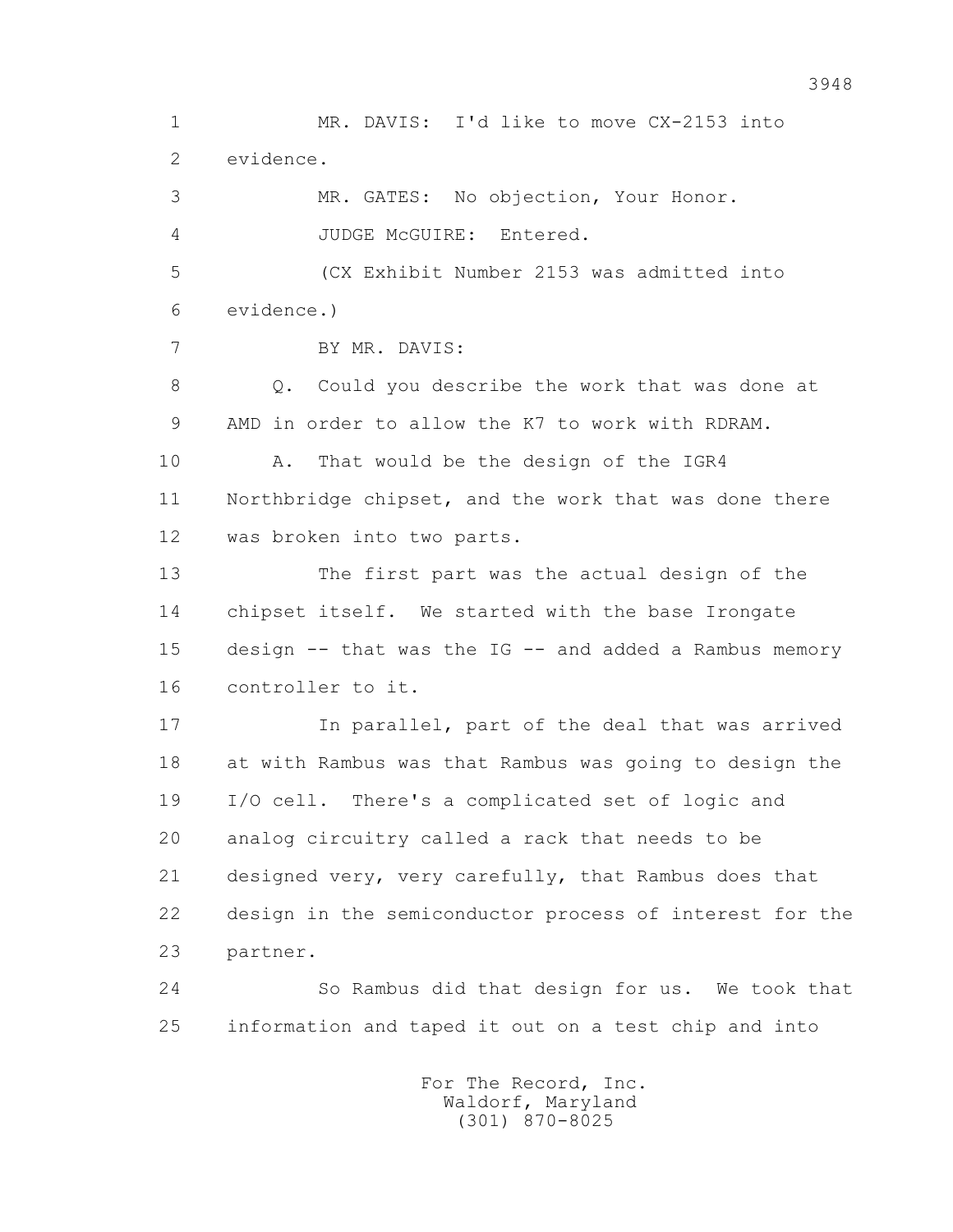1 the semiconductor fabrication facility that we were 2 going to use, which I believe was UMC at this point, 3 and we built a package for it and built the part and 4 got it back and tested it and qualified it, made sure 5 that that design was solid for later inclusion in the 6 main part.

 7 Q. Do you know if AMD ended up implementing the 8 Irongate Northbridge for DRAM?

 9 A. We brought it to the point of pretty much 10 completion of the design, but we decided late in the 11 design not to tape it out but rather to put the 12 project on the shelf for later, later production 13 possibly.

14 0. What do you mean, put it on the shelf? 15 A. We took the design database and added the 16 libraries and the CAD tools and the system-level 17 elements in a big data backup so that we could, when 18 we chose to restart the project, we could just 19 immediately take this whole design environment and 20 restart it. And we put that all on an archival data 21 storage.

 22 Q. What was your understanding or what is your 23 understanding of the reasons that AMD stopped 24 development work on the Rambus Northbridge for the K7? 25 A. There were a couple of reasons. The main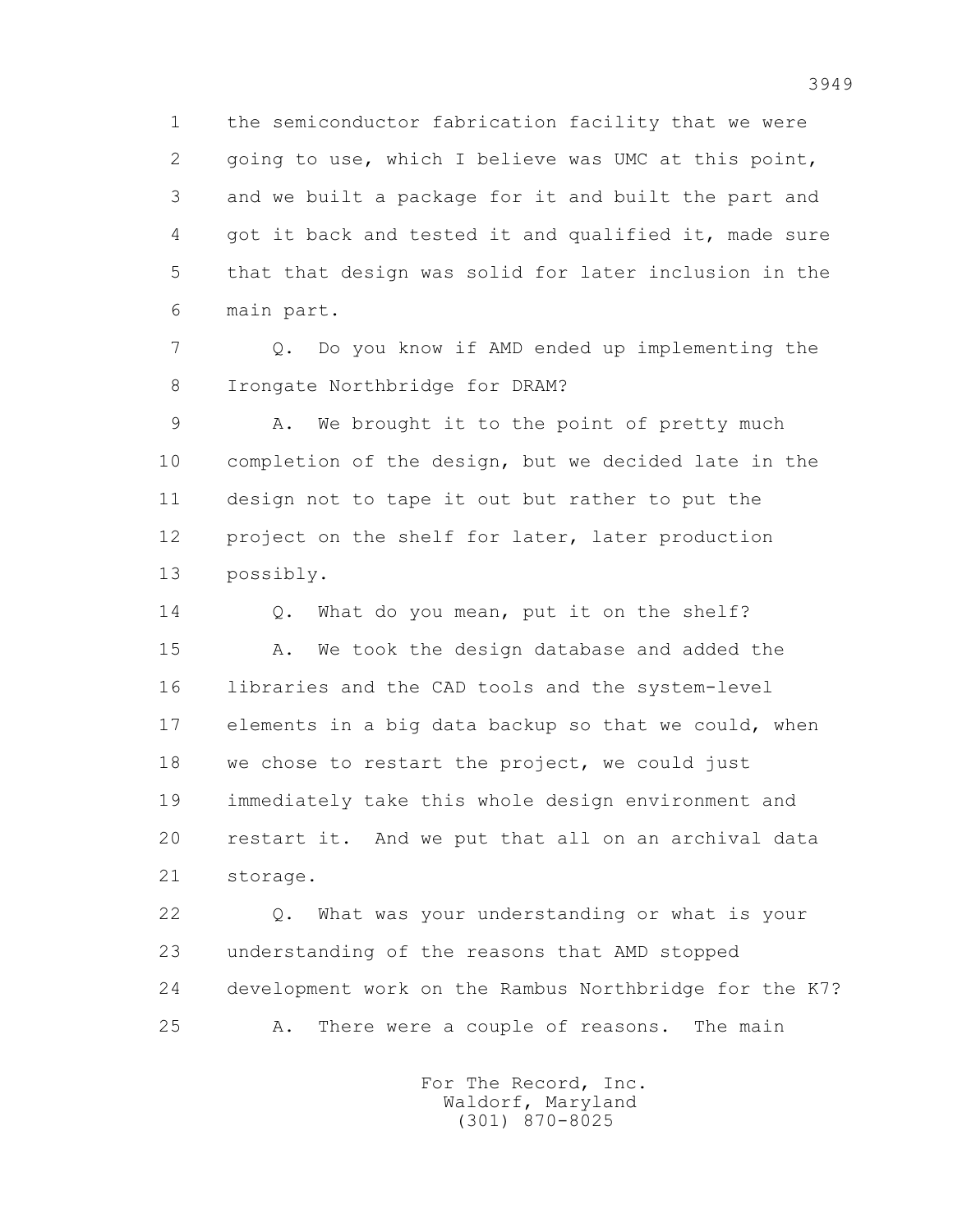1 reason was that we had earlier decided to start a 2 parallel effort designing a DDR chipset and we decided 3 that there was a lot of work to bring both of those to 4 market and we needed some resources freed up from the 5 IGR4 team to help out our microprocessor design effort 6 at the time. 7 Q. I'd like to show you a document that's been 8 marked for identification as CX-2158. 9 A. Okay. 10 Q. Do you recognize this document? 11 A. Yes. 12 Q. Did you write this document? 13 A. Yes. 14 0. Why did you write CX-2158? 15 A. I was requested to give a quick history of our 16 engagement with Rambus and DDR to Dirk Meyer. 17 Q. And who is Dirk Meyer? 18 A. Dirk Meyer at that point was vice president of 19 microprocessor design in our group. 20 Q. Did you do anything to arrive at the 21 information that was presented on CX-2158? 22 A. Yeah. I most likely went through my e-mail 23 folders and probably through my notebooks to get the 24 dates right, put it in chronological order. 25 Q. I'd like to take a look at this document if we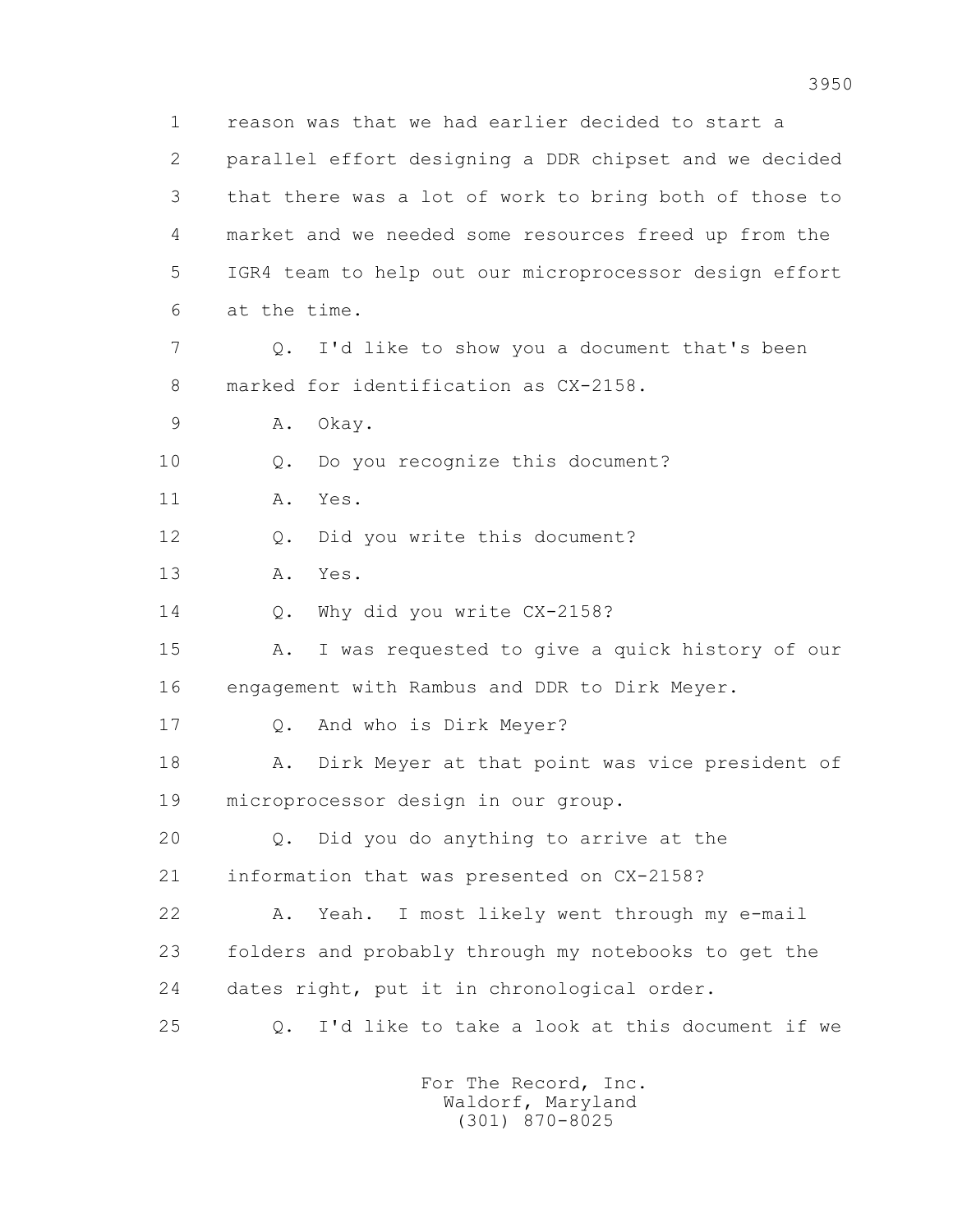1 can.

 2 The first bullet says, "Initial direction was 3 DDR main memory for K7," and then it says, "Top-level 4 DDR attributes were very attractive to K7." 5 What did you mean by that? 6 A. K7, when we designed it, we aimed for clear 7 leadership performance in the marketplace, and a large 8 part of microprocessor performance is memory bandwidth, 9 and they designed -- one of the reasons that we 10 designed our own front-side bus, we adopted the S2K, 11 was that had offered much higher performance, much 12 higher bandwidth capabilities, and the initial look out 13 into the DRAM industry suggested that DDR DRAM had 14 bandwidth numbers that matched what we were looking at 15 for K7, so it seemed like a good match, just on a 16 performance bandwidth perspective. 17 Q. Okay. Below that the note that there were 18 discussions with Samsung, Micron and NEC it looks like 19 May of 1997? 20 A. Yes.

 21 Q. And it quickly became apparent, and there's a 22 number of bullets below that.

 23 First, it says "not one standard" and I think 24 you've already talked about that?

25 A. Yes.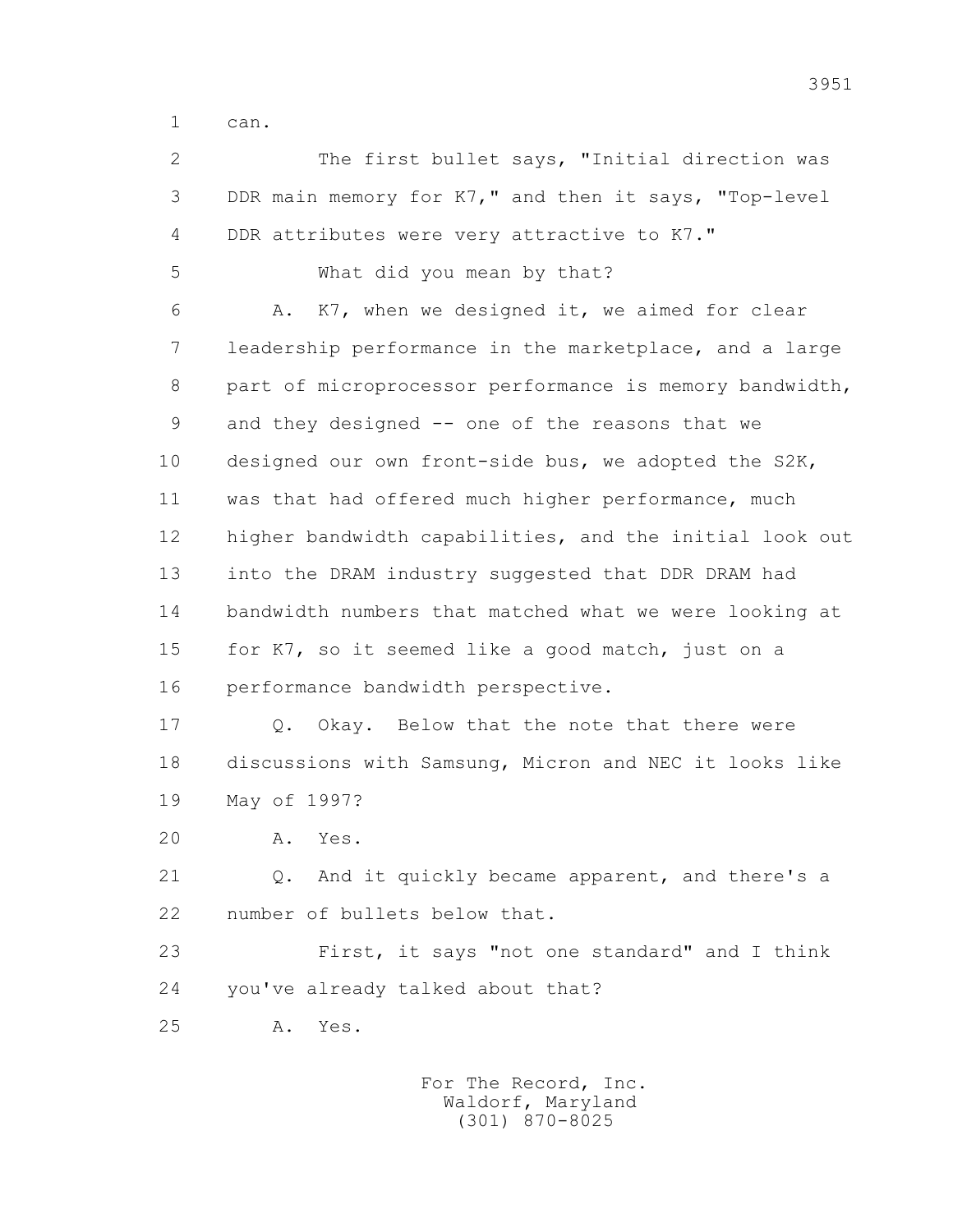1 Q. There are a couple of sort of technical things, 2 different I/O voltages, different protocols. 3 What were you referring to there?

 4 A. Some manufacturers were attempting to start DDR 5 using 3.3-volt I/O signaling and others were going to 6 2.5 volt. There was no commonality between a few of 7 them.

8 The differing protocol, some manufacturers were 9 proposing bidirectional strobes, others were proposing 10 no strobes. It was just basic parts of the protocol 11 just were not nailed down in common between all the 12 manufacturers.

 13 Q. You just mentioned the term "strobe." What do 14 you mean by that?

15 A. A strobe is a signal that is used to qualify 16 data transfers. When data is transferred between the 17 DRAM and the memory controller.

 18 Q. What do you mean, "qualify data transfers"? 19 A. Consider it a clock. It's a clock that goes 20 along with the data to specify where a data bit starts 21 and ends.

 22 Q. Below that you say "no DIMM infrastructure 23 planned" and then in parentheses you say "two DIMM 24 standards."

25 What did you mean by a DIMM infrastructure?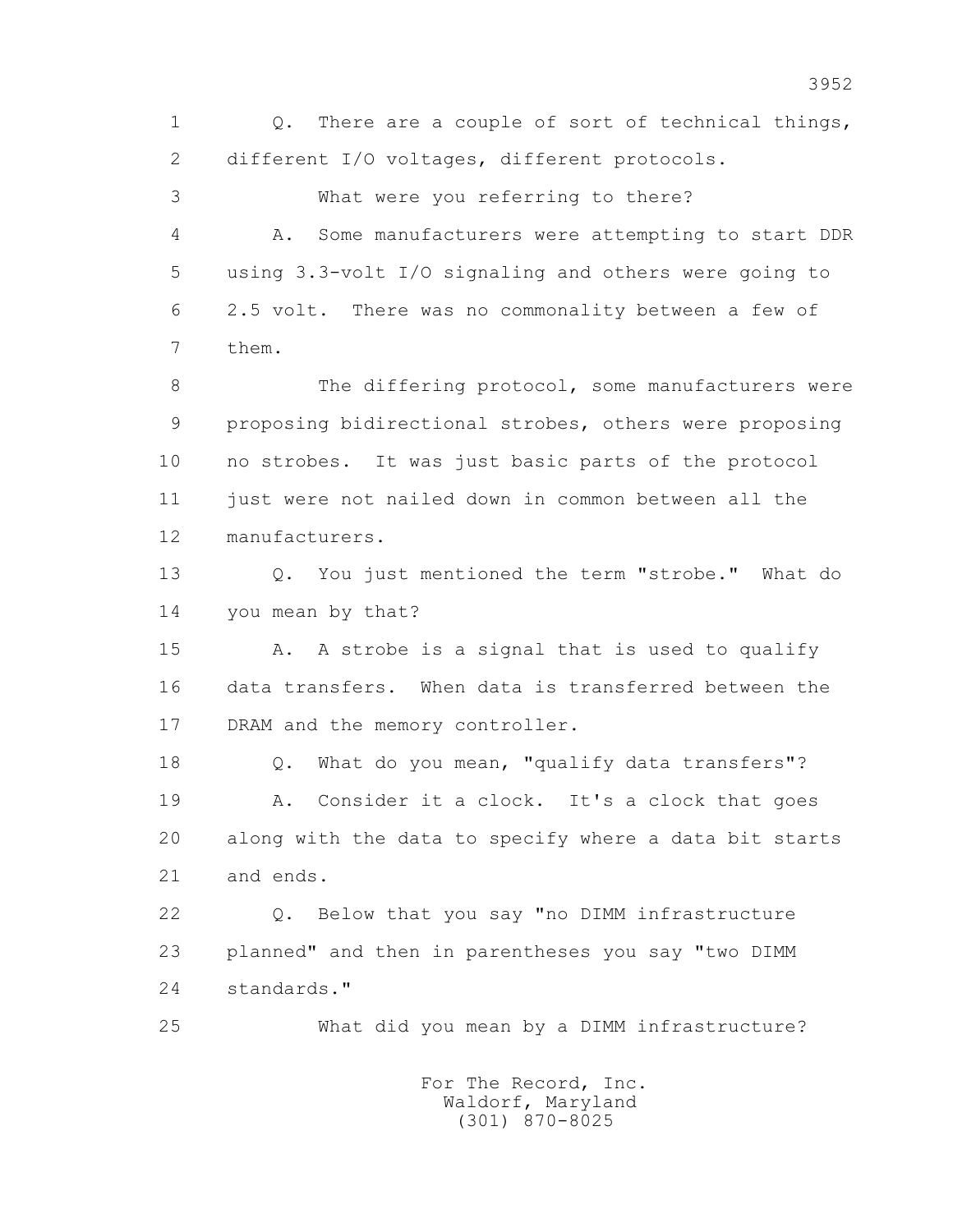1 A. Back to some of what I said earlier, no one had 2 come up with a common DIMM. DIMM stands for dual 3 in-line memory module and it's the circuit board that 4 has the DRAM component soldered to it for eventual -- 5 the DIMM gets plugged into the motherboard.

 6 And there were -- there were no common DIMM 7 standards. Everybody had a slightly different version 8 of it, different pinouts, different form factors. 9 Again, back to the commodity statement, it's crucial 10 that we have a common standard for the DIMM definition 11 so that anybody's DIMM plugs into the motherboard and 12 works just fine.

 13 Q. Now, below that you say, "No support 14 components, power supply, clock chips and registers." 15 What were the importance of -- first of all,

16 what's a clock chip and what's a register?

 17 A. A clock chip is a chip, you know, an electronic 18 circuit that generates clocks to be fed out to DRAM 19 DIMMs.

20 Q. And I'm sorry. And what's a register?

21 A. A register was -- one flavor of DIMMs are 22 referred to as register DIMMs, and what they do is they 23 take some set of signals from the memory controller and 24 they register them. That's a small component that 25 consists of a series of flip-flops that register the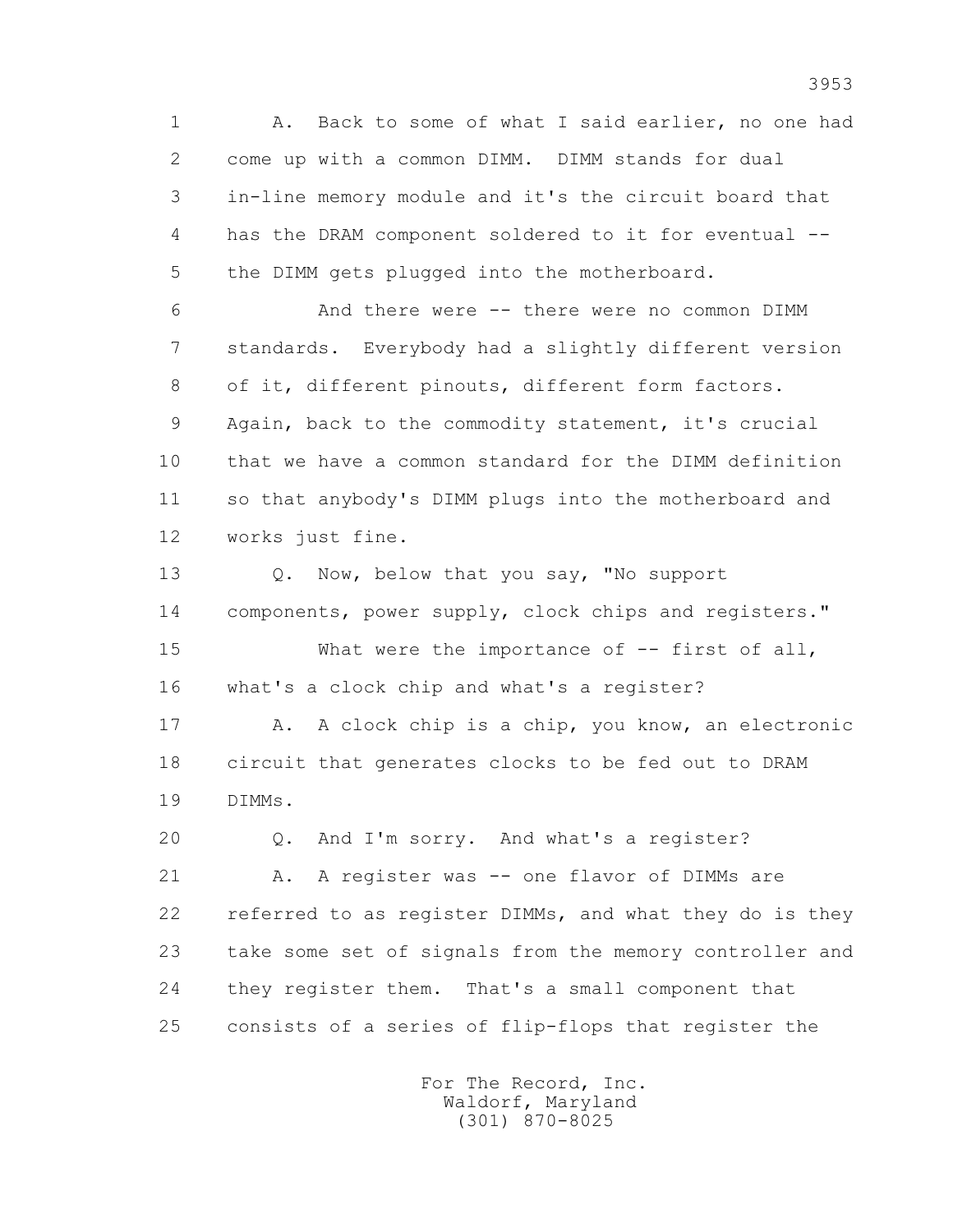1 commands and then redistribute them on the DIMM to all 2 the DRAM components.

 3 Q. I'm not sure if this is a good question to ask, 4 but what is a flip-flop?

 5 A. Oh, boy. It's a basic state element that 6 captures data and holds it.

 7 Q. Now, why was the availability of the system 8 components important to AMD's adoption of DDR?

 9 A. It gets back to just because you have a DRAM 10 doesn't mean you are able to build a computer. You 11 need a lot of support components around it to make a 12 fully functional computer and it's critical that in the 13 commodity market you have multiple suppliers of all 14 these components that all agree on the same 15 specification and build compatible parts.

 16 Q. Okay. Now, a couple of bullets, main bullets, 17 below that you mention Rambus. You say, Rambus 18 offered a complete system picture with RIMMs, clock 19 chips, motherboard layout guides, I/O cell design, 20 et cetera, and there was a committed system logic 21 partner.

 22 Now, what were you referring to there? 23 A. Rambus had done all of the work required to 24 get systems put together. They had the motherboard 25 design guidelines. They had a RIMM. They called it a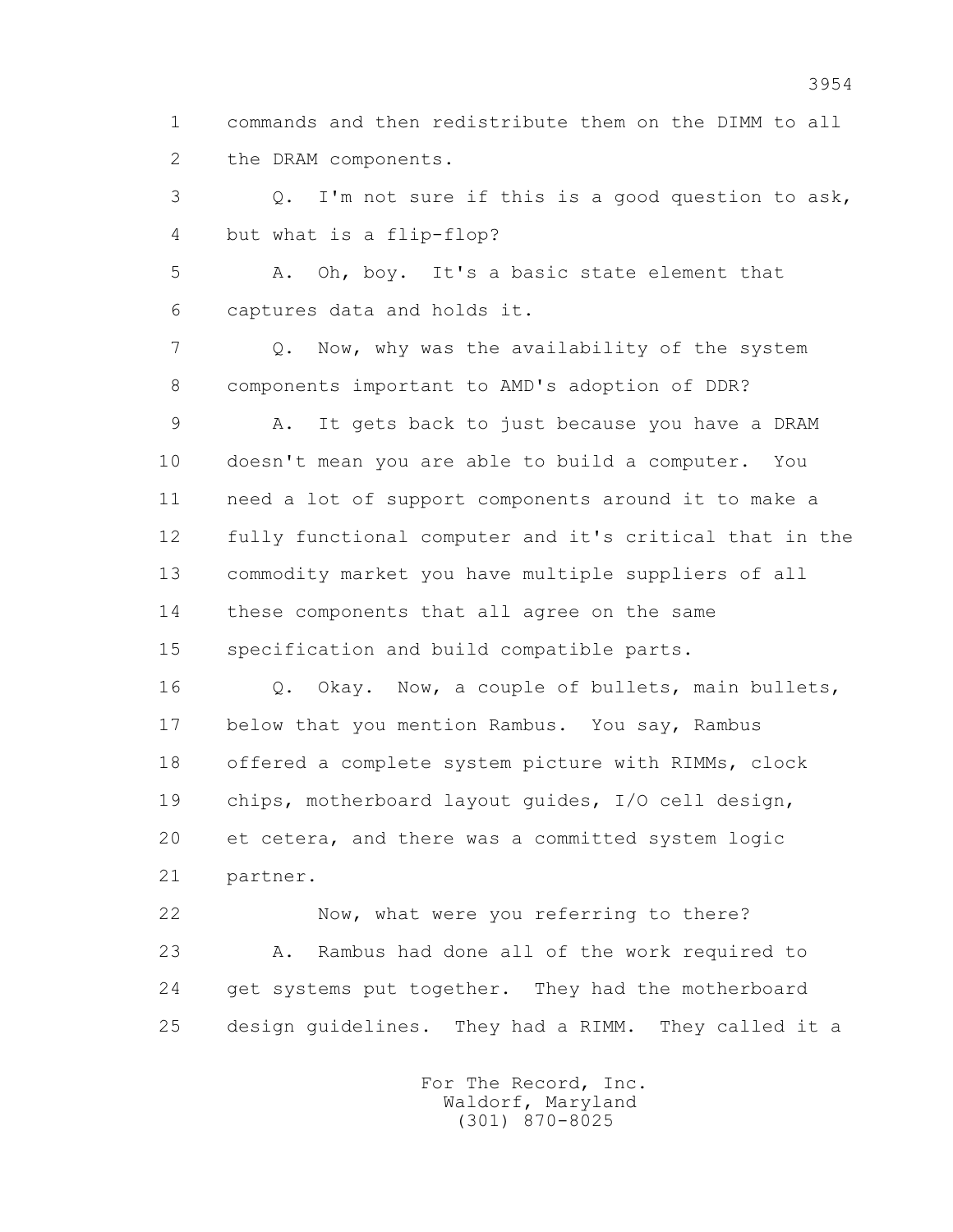1 Rambus in-line module I believe. Instead of DIMM, 2 it's RIMM.

 3 But they had that standard. They had the 4 layout done. They had the termination scheme 5 specified. They had power supply components 6 specified. They had clock chips specified. All of 7 the support structure and components required to make 8 a computer using Rambus technology, they had figured 9 it all out.

 10 Q. And you also say here "committed system logic 11 partner." What was the importance of that?

 12 A. That was obviously Intel had committed to 13 including Rambus in their product line, and therefore, 14 Intel was designing a chipset that would interface to 15 Rambus, and given that there was a chipset manufacturer 16 working on how to talk to Rambus that was driving a lot 17 of the issue closure on the system-level solutions, so 18 issues around pinout and layout and guidelines, 19 et cetera, were obviously being worked with a committed 20 system partner.

 21 Q. Below that you say: "We realize that creating 22 an S2K infrastructure was going to be tough enough. We 23 really could not afford to create the DDR 24 infrastructure at the same time."

25 I think you mentioned what S2K was earlier.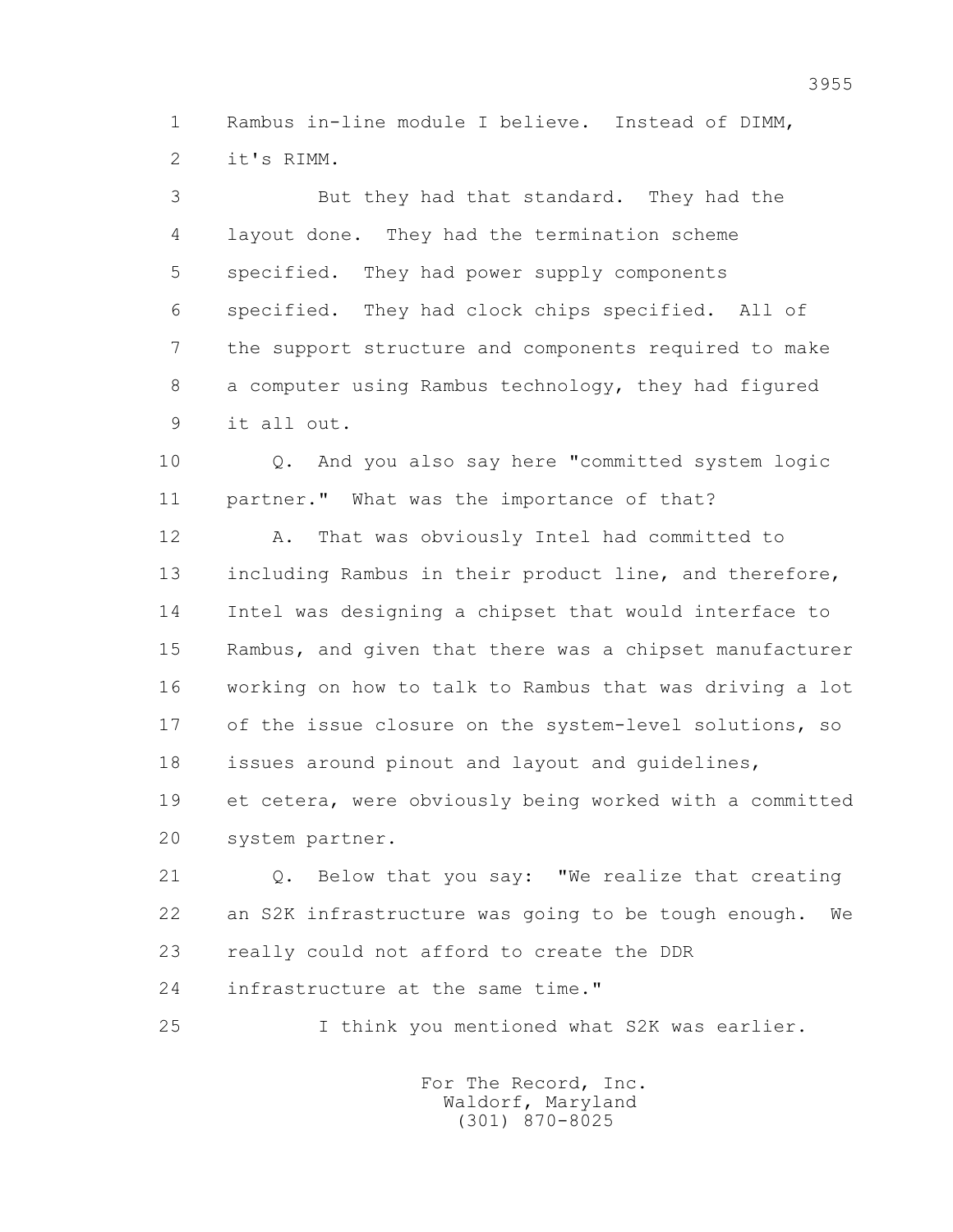1 Could you remind me what that is.

 2 A. So S2K was the term we used for the new K7 3 front-side bus, the new interface that we designed for 4 K7 to talk to the rest of the system.

 5 And many of the things I've been talking about, 6 system-level components and design guidelines, a lot of 7 that work had to be done also to get our partners 8 enabled with the S2K. That was a new bus. It had new 9 termination schedules, it had new layout rules, it 10 required unique clock chips, layout design guidelines, 11 and we had a team of folks that was working very hard 12 to get all of our motherboard partners to implement the 13 S2K properly in order for our microprocessor to work 14 with that motherboard. It's almost exactly the same 15 people that would have to be used to do the same thing 16 for DDR if we chose to do that.

17 Q. So you were in the last part of your answer 18 referring to the S2K infrastructure there?

19 A. Yes.

 20 Q. Now, it says here that the IGR4 started in 21 earnest in September 1998 after IG release. And IGR4 22 was what again?

 23 A. IGR4 is the Rambus-compatible K7 chipset, 24 Northbridge chipset.

25 Q. Now, in the next two bullets you describe the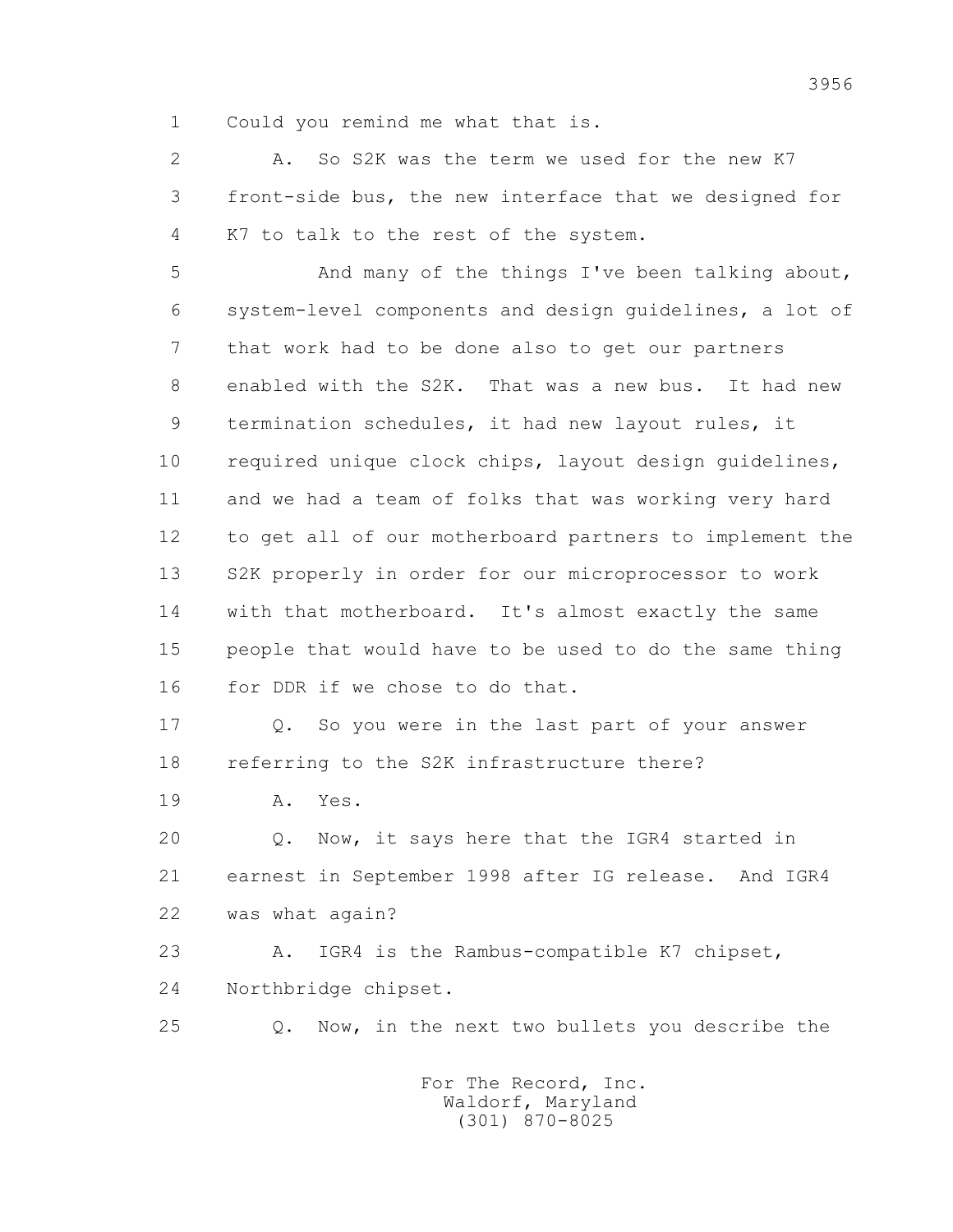1 work that AMD did with Rambus. The second bullet in 2 particular says, "We worked closely with Rambus to use 3 their RMC logic in the process, debugging numerous 4 issues with RMC."

 5 First of all, tell me, what does RMC mean? 6 A. RMC I believe stands for Rambus memory 7 controller, and what it was was Rambus developed this 8 chunk of verilog RTL code that implemented an abstract 9 memory controller, the set of logic that you would want 10 to design to be a memory controller for their Rambus 11 device.

 12 We quickly found out that it was not 13 implementable. It was a very high-level abstract 14 design, but when we tried to actually take this 15 abstract and make a chip out of it, it wasn't very 16 translatable, so we had to do a lot of work to make it 17 implementable in a real chip.

 18 In addition, when we started doing extensive 19 simulation on the chip to verify its functionality, we 20 discovered some bugs, a couple big ones, a lot of 21 little ones, that were -- just had to be worked 22 through, and there were questions on the exact protocol 23 and the spec and a lot of interaction at the 24 engineer-to-engineer level to get that right. 25 Q. Now, you mentioned the term "verilog RTL."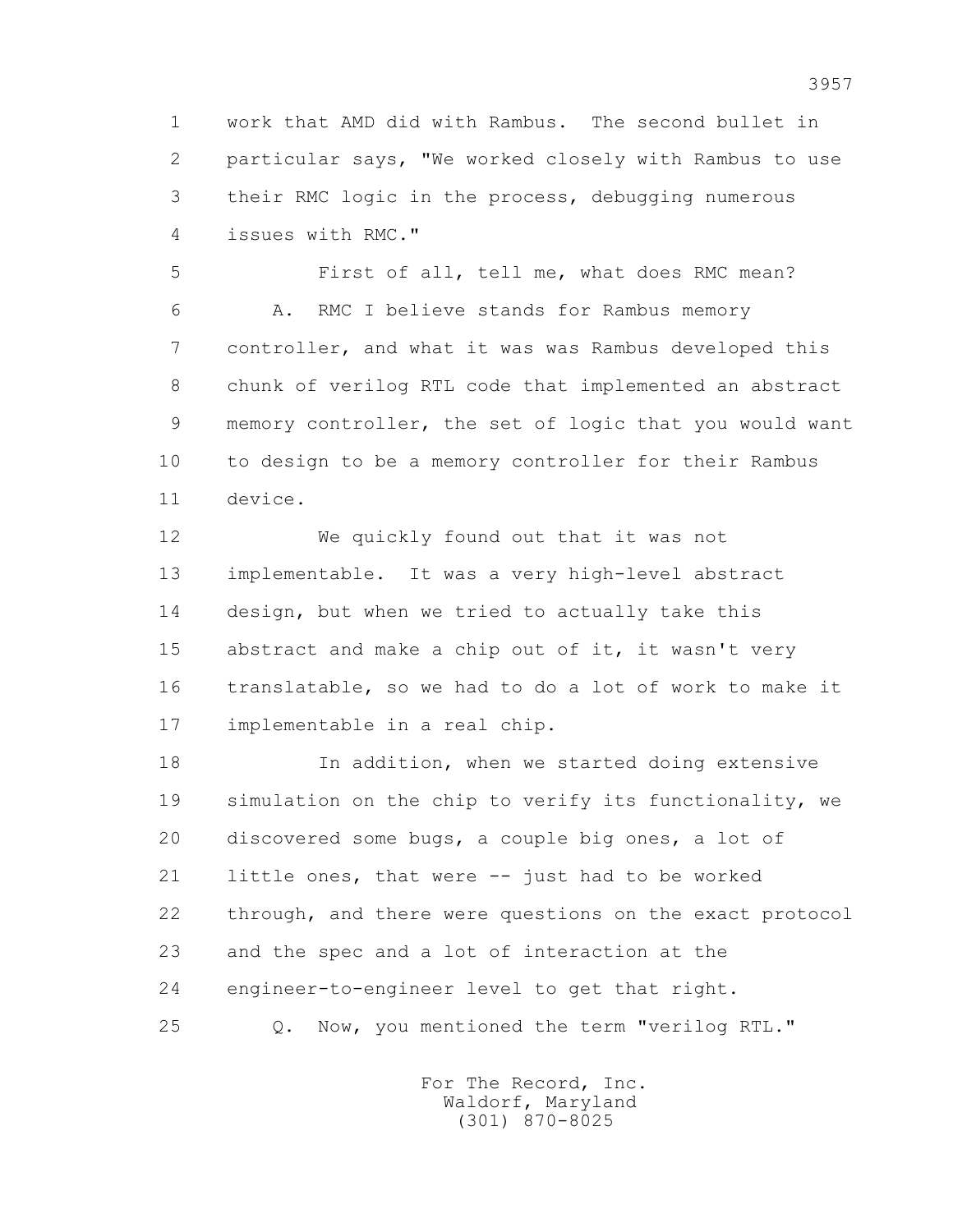1 Just so I understand, what is verilog RTL? 2 A. Yeah. I apologize. That's a common 3 programming language that chip designers use to design 4 chips. It's the base design language of most chips 5 these days.

 6 Q. Now, next you say between the summer of 7 1997 and -- the summer of '97 and the fall of '98, 8 JEDEC DDR turned around due mostly to the efforts of 9 the folks at Micron who partnered with Micron PC folks 10 to address the DDR system issues.

11 What are you referring to there?

 12 A. Well, as I mentioned, what was missing in the 13 whole DDR equation was a system partner that would 14 drive all the system issues to get the layout, design 15 guides, et cetera, put together. And it turned out 16 that Micron had a division of their company that was 17 developing PCs and chipsets, so they hooked up -- 18 they, the DRAM Micron folks, hooked up with the 19 Micron PC folks and started working out all these 20 issues.

 21 Apparently, the Micron PC folks designed a 22 chipset, a DDR chipset, talked to an Intel 23 microprocessor, but other than that, it was fine and it 24 worked great with DDR. They built a motherboard, 25 worked through the termination issues. They made a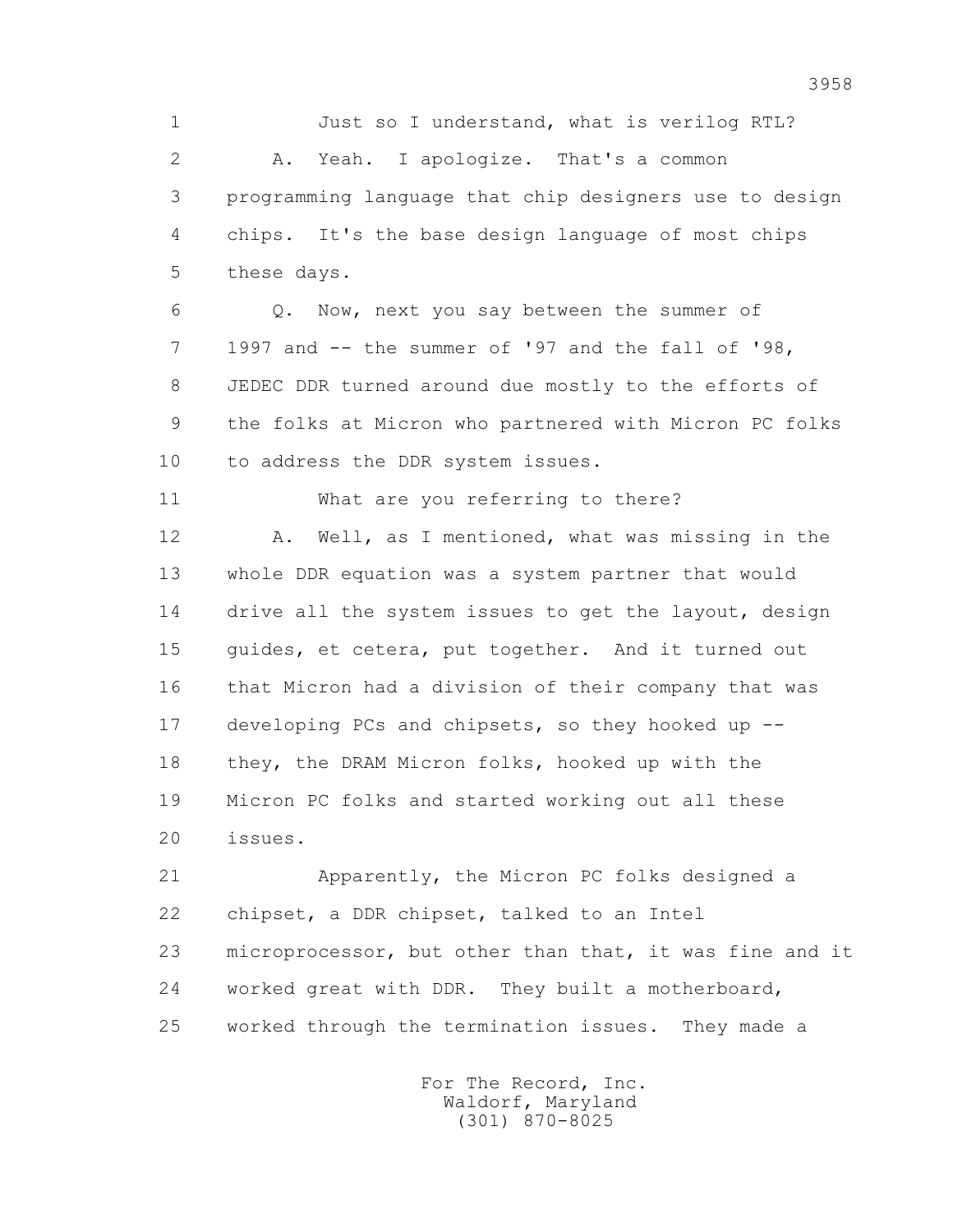1 DIMM layout that seemed to be pretty good, got some 2 power supply vendors on board to develop power supplies 3 that met some pretty reasonable specs, clock chips, 4 et cetera. It seemed like they had the whole package 5 sort of put together. 6 Q. Now, next you refer to a trip, AMD traveled to 7 Micron PC in Minnesota. 8 Were you involved in that trip? 9 A. Yes. 10 Q. And what happened in that trip? First of 11 all -- I'm sorry. I shouldn't have asked that. 12 Why did you go on that trip? 13 A. Well, we were invited by Micron PC -- by the 14 Micron folks, both the DRAM and PC folks, to come see 15 that DDR was real and that we should consider it for 16 our future products. 17 So myself and Jim Keller, who at the time was 18 the K8 processor architect, flew to Minneapolis and 19 went and saw what Micron had done. We saw the 20 motherboard. We looked at their layouts. We went into 21 the lab and saw it working and put a scope on some 22 signals and saw the pretty signal integrity and it was 23 real, things were working well. 24 Q. And who at Micron were you working with on 25 this?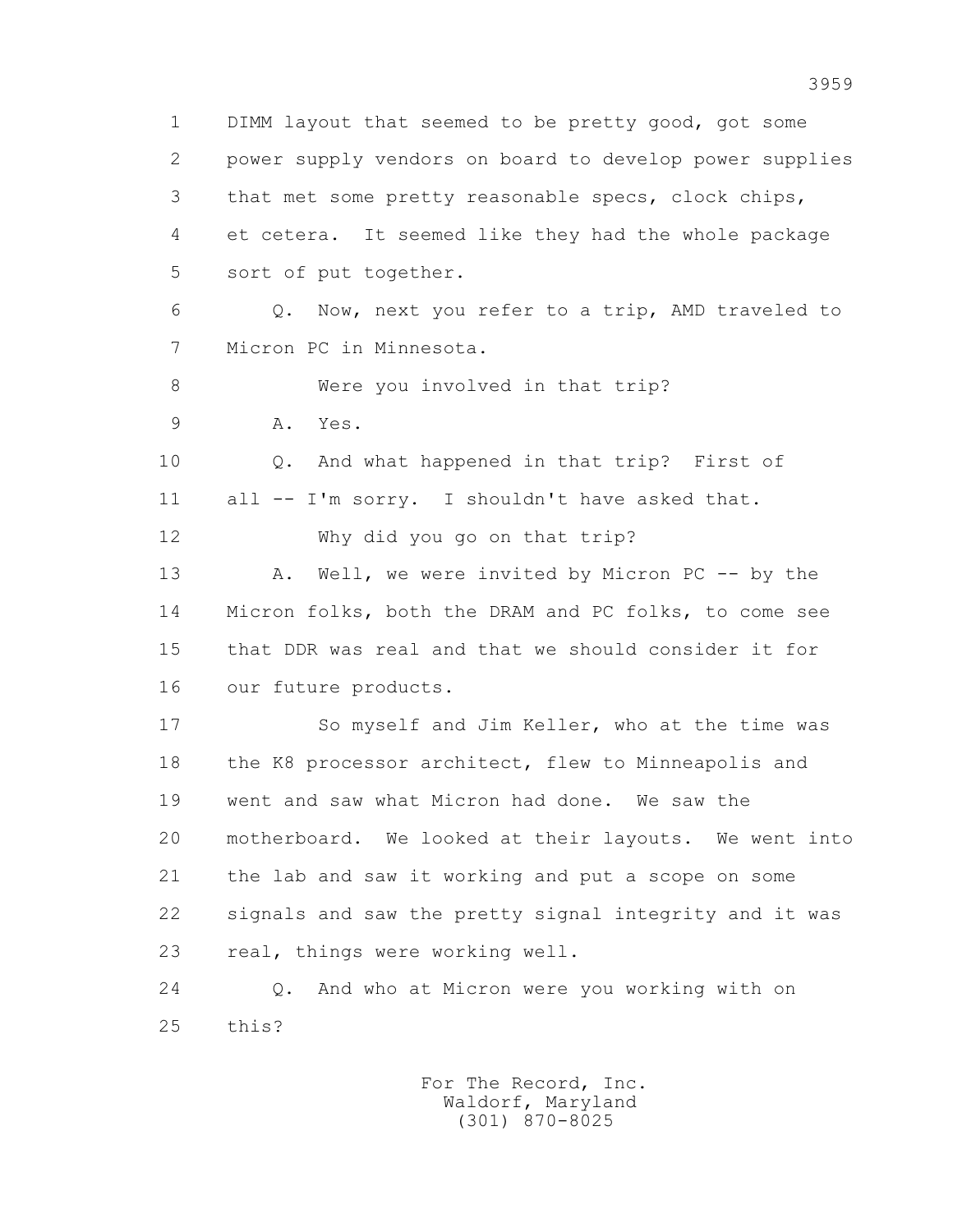1 A. The Micron DRAM person was Terry Lee and the 2 Micron PC person was Joe Jeddlow, J-E-D-D-L-O-W. 3 Q. Next you say, "In parallel, lots of 4 information from DRAM manufacturers on the real cost 5 of DRAM."

 6 Before we talk about the different 7 information, what was the importance of receiving 8 information from the DRAM manufacturers on the cost of 9 DRAM manufacture?

 10 A. The DRAM manufacturers are the final say in 11 what it costs to manufacture their part. If you want 12 to find out how good or bad a DRAM part is, you ask the 13 DRAM manufacturer. They kept us up-to-date on what 14 their costs were for various technologies moving 15 forward.

 16 Q. And why was it important for AMD to talk to the 17 DDR manufacturers about the cost?

18 A. We needed to make sure that whatever memory we 19 chose in our systems for our microprocessors was a 20 commodity and met the performance requirements at the 21 lowest possible cost.

 22 Q. Now, some of the items listed below, let's go 23 through some of those.

 24 What was your understanding of the term "die 25 area"?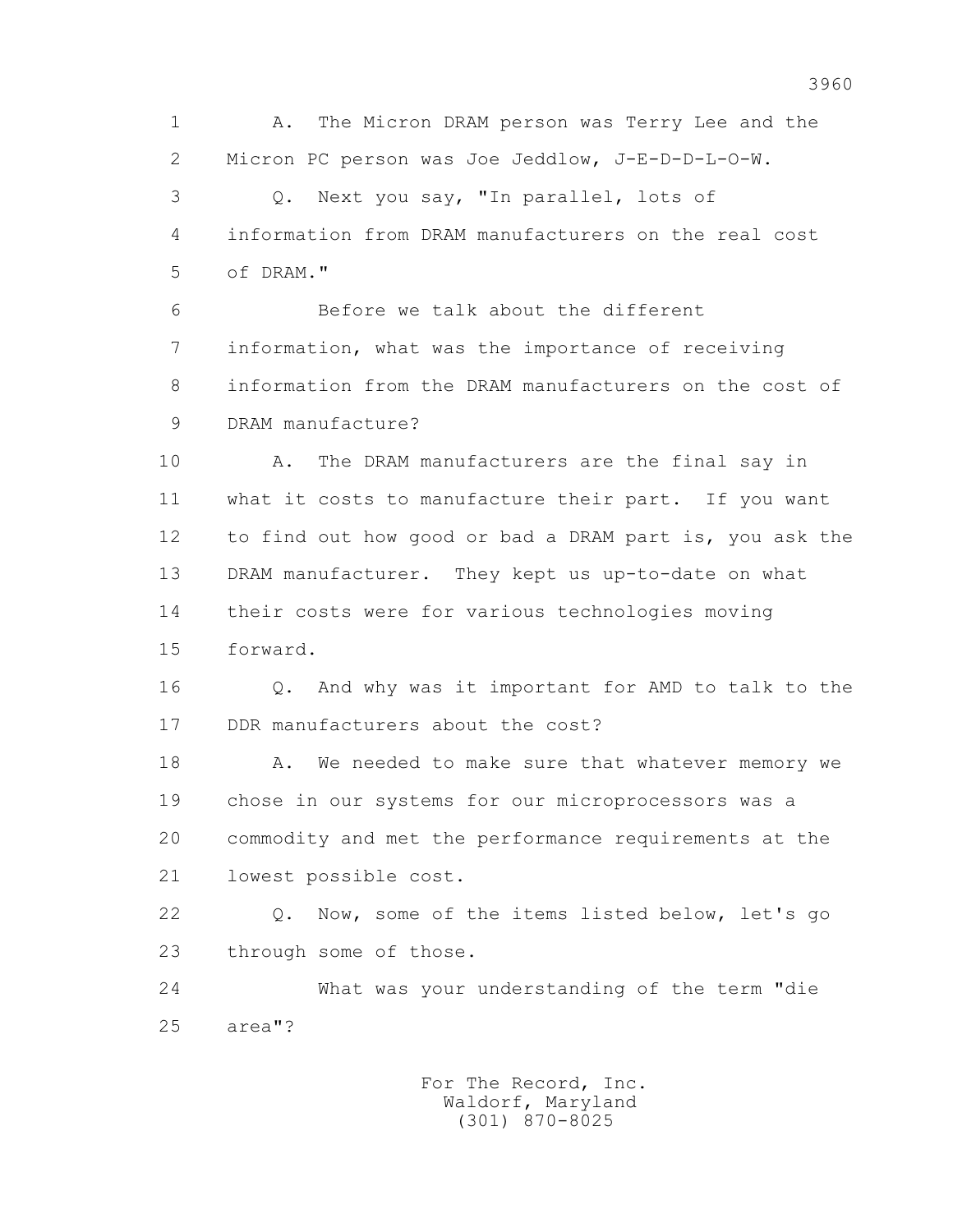1 A. What we were being told by the DRAM 2 manufacturers was that comparing a like density DDR 3 chip to a like density Rambus chip, the Rambus chip had 4 larger die size. It was physically a bigger chip, 5 which implied it was more expensive. 6 Q. Why does the larger size mean it is more 7 expensive? 8 MR. GATES: Objection, Your Honor. It lacks 9 foundation. 10 JUDGE McGUIRE: I can't hear you, Mr. Gates. 11 MR. GATES: It lacks foundation, Your Honor. 12 JUDGE McGUIRE: Sustained. 13 BY MR. DAVIS: 14 0. Have you been involved in chip manufacture? 15 A. Yes. 16 Q. And in your involvement as a chip manufacturer, 17 have you observed the importance of die size to the 18 cost? 19 A. Yes. 20 Q. Okay. So could you answer what was the 21 importance of die area. 22 A. The larger the die area of any semiconductor 23 component, the higher the cost. 24 What you try to do as a chip designer, as a 25 semiconductor manufacturer, is to have the absolute For The Record, Inc.

 Waldorf, Maryland (301) 870-8025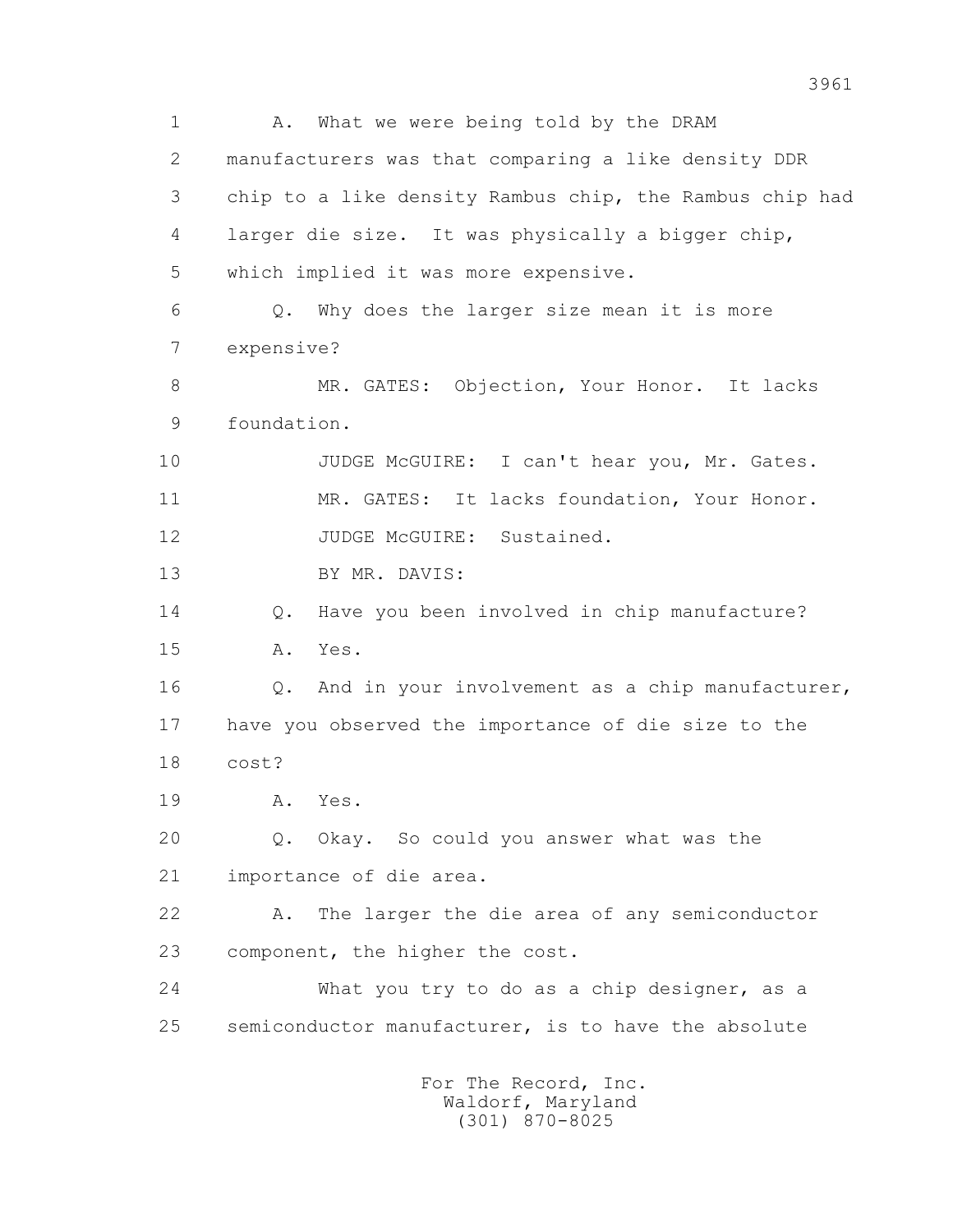1 minimum die size possible to meet your product

 2 requirements because there's only a certain number of 3 die that fit onto a wafer and only a certain number of 4 wafers that can go through a manufacturing facility in 5 a given time period and that equals your -- that's the 6 basis of your economic model.

 7 Q. And test issues, what were you being told about 8 test issues?

 9 MR. GATES: Objection, Your Honor. It calls 10 for hearsay.

 11 MR. DAVIS: I'm not entering it for the truth 12 of the matter but his state of mind in the decisions 13 regarding the RDRAM chipset.

 14 MR. GATES: If it's coming in under state of 15 mind and not for the truth of the matter, I don't have 16 any objection, Your Honor.

17 JUDGE McGUIRE: Noted.

18 BY MR. DAVIS:

 19 Q. Do you have the question in mind? Do you 20 remember the question?

21 A. No.

 22 MR. DAVIS: Would you read back the question, 23 please.

 24 (The record was read as follows:) 25 "QUESTION: And test issues, what were you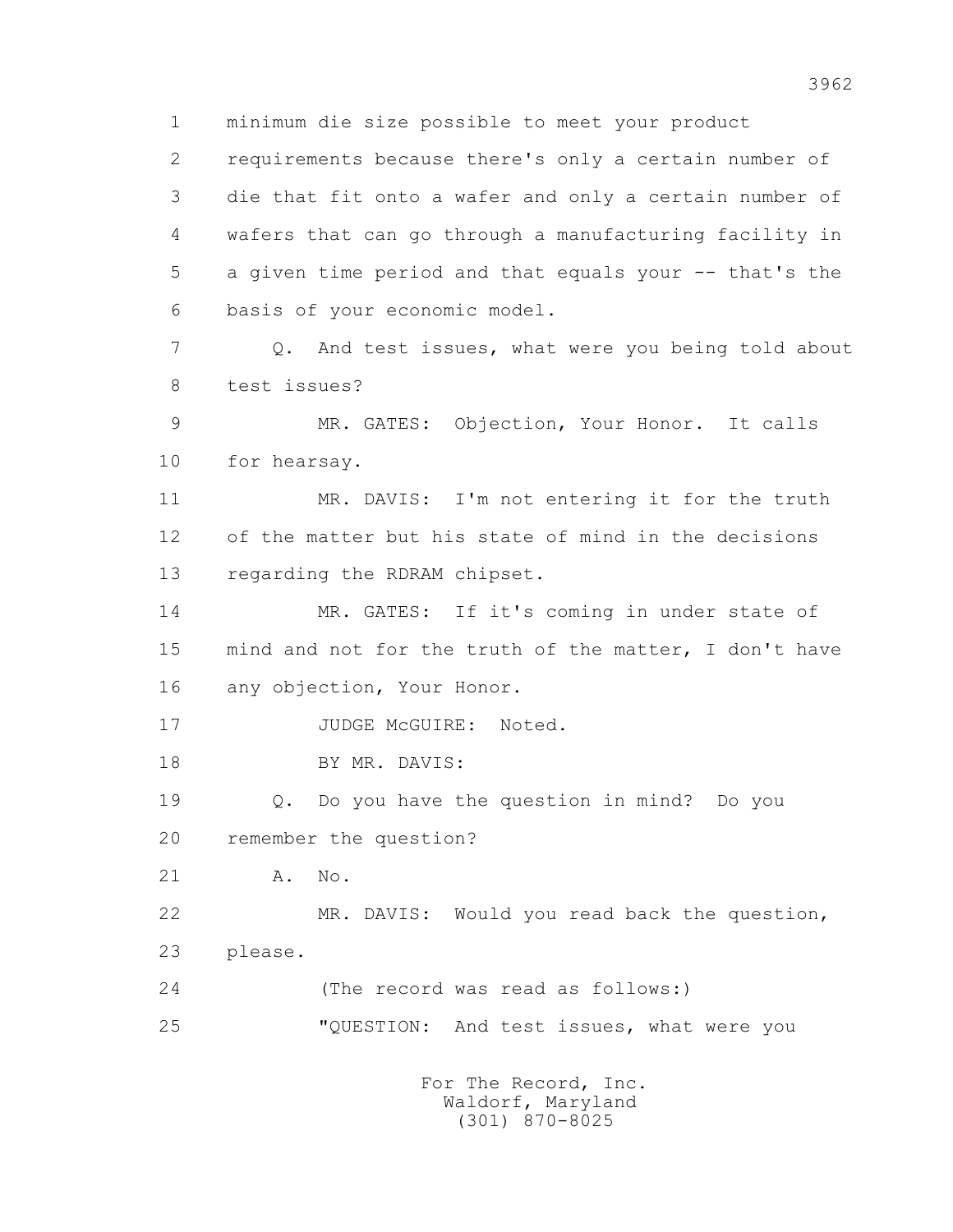1 being told about test issues?"

 2 THE WITNESS: DRAM manufacturers were telling 3 us that the Rambus devices required new, expensive 4 testers and required longer test time than equivalent 5 DDR devices. 6 BY MR. DAVIS: 7 Q. And why was that important to you? 8 A. Similar to the die size issue, the longer your

 9 test time, the higher your cost. You want to minimize 10 your test time when you manufacture semiconductors. 11 The longer you have to test a device, the less your 12 throughput through your manufacturing line.

 13 Q. The next item you have there is yield. What 14 does that refer to?

 15 A. That refers to after manufacture, whether a 16 device meets its specifications or not. Devices that 17 meet the specification are a yield, that's your yield, 18 your positive yield, and the ones that don't are thrown 19 away.

 20 Q. And what were you being told about yield on 21 this topic?

 22 MR. GATES: Your Honor, it's again calling for 23 hearsay. If it's coming in under state of mind, 24 that's fine. I would just like to have a standing 25 objection.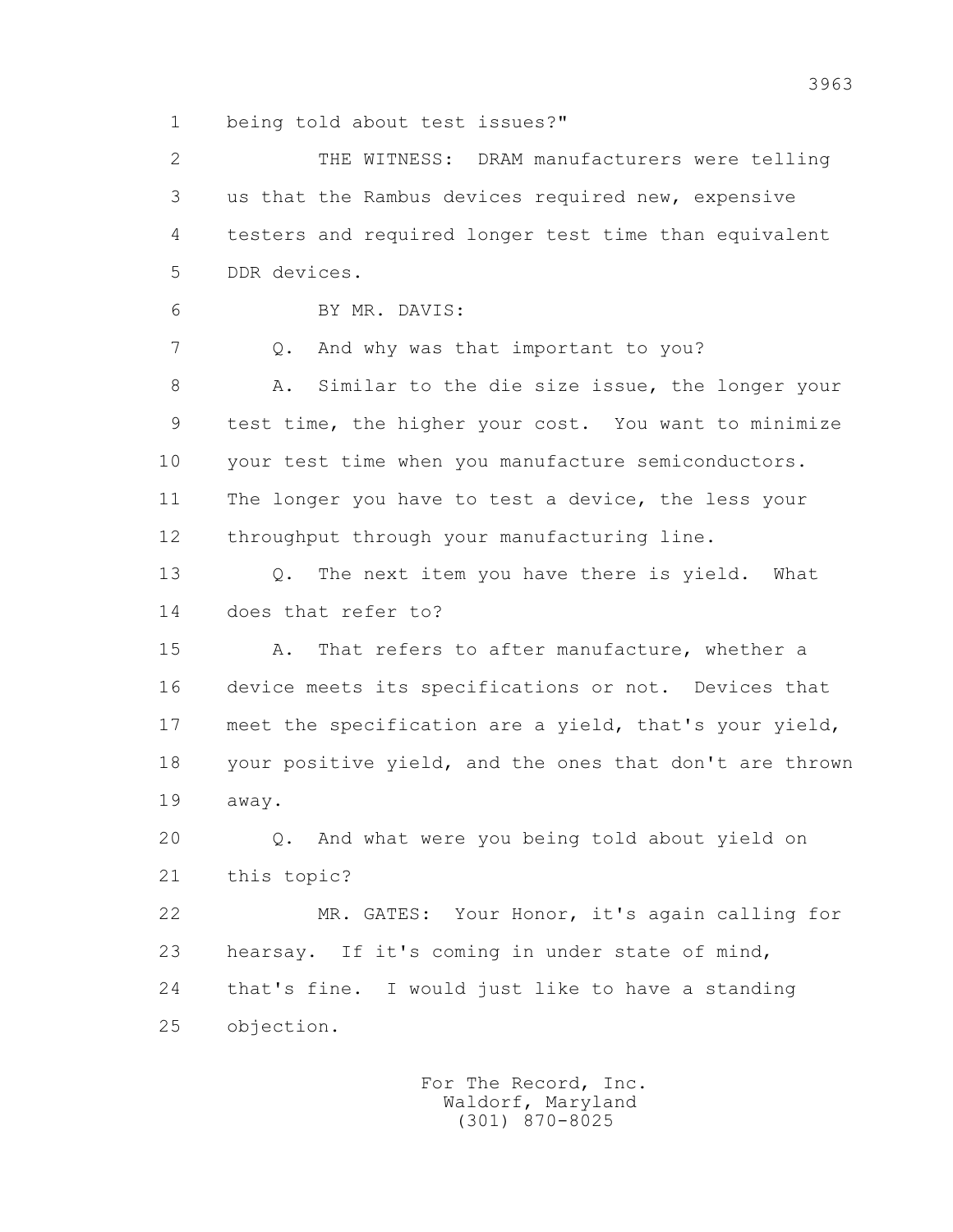1 MR. DAVIS: And these questions will all be for 2 the state of mind.

 3 JUDGE McGUIRE: All right. So noted. 4 MR. GATES: Thank you.

 5 THE WITNESS: So on yield we were being told 6 that the Rambus devices weren't coming in as fast as 7 they needed to be and therefore they were going to be 8 quite expensive initially.

9 BY MR. DAVIS:

 10 Q. The next item below that is power. What did 11 that mean?

12 A. We were being told by the DRAM manufacturers 13 that the Rambus devices were quite a bit hotter in 14 operation than the comparable DDR device.

15 Q. And why is that important?

 16 A. Higher power would imply higher cost in the 17 system. A larger power supply and perhaps a heat sink 18 to remove the power.

 19 Q. And what were you being told about power by the 20 DRAM manufacturers?

 21 A. We were being told that the Rambus devices 22 required heat sinks and the DDR devices didn't, 23 implying that the Rambus devices would be more 24 expensive.

25 Q. The next item below that is packaging. What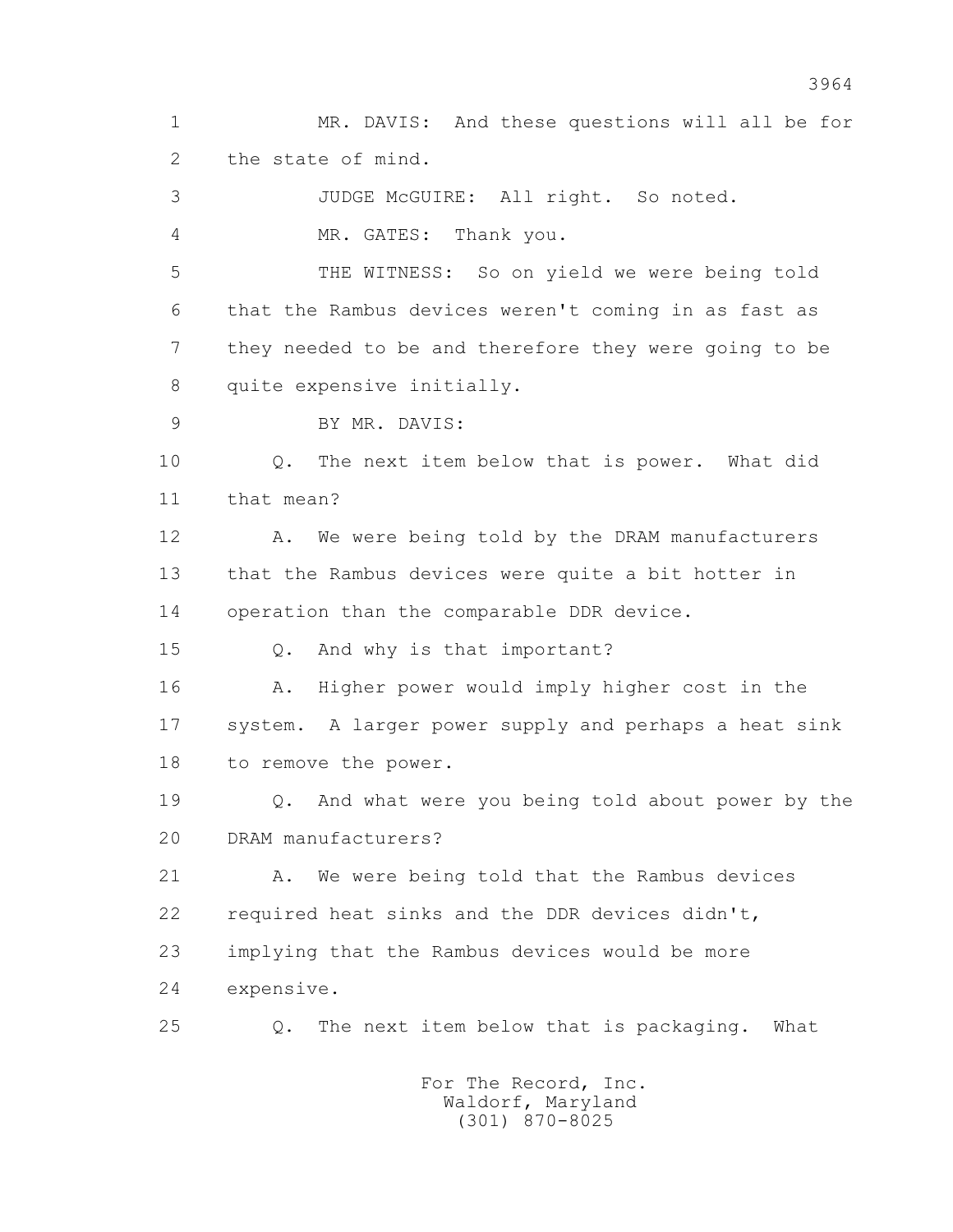1 does that refer to?

 2 A. We were being told by the DRAM manufacturers 3 that Rambus devices required a new, higher-cost 4 packaging mechanism -- I believe it was BGA -- whereas 5 the comparable DDR devices were still being packaged in 6 the current-generation package technology. I believe 7 it's referred to as TSOP, T-S-O-P. 8 Q. And why was that important? 9 A. Again, BGA was more expensive than TSOP. 10 Q. And I'm sorry. Did you say what you were 11 hearing from the DDR manufacturers? 12 A. Yes. This is all what the DDR manufacturers 13 were telling us. 14 0. And the final item there is RIMMs, and it's 15 capital R-I-M-M-S, all caps up to the last M. Sorry. 16 What does that refer to? 17 A. A RIMM is the term that Rambus coined for 18 their memory module, their -- analogous to the DIMM. 19 Rambus in-line memory module I believe is what it 20 stands for. 21 And in the context of this statement, what the 22 DRAM folks were telling us is that the RIMMs were hard 23 to manufacture because of the yield issues and the test 24 issues. They had to do a lot of testing after the 25 devices were assembled onto the RIMM itself, and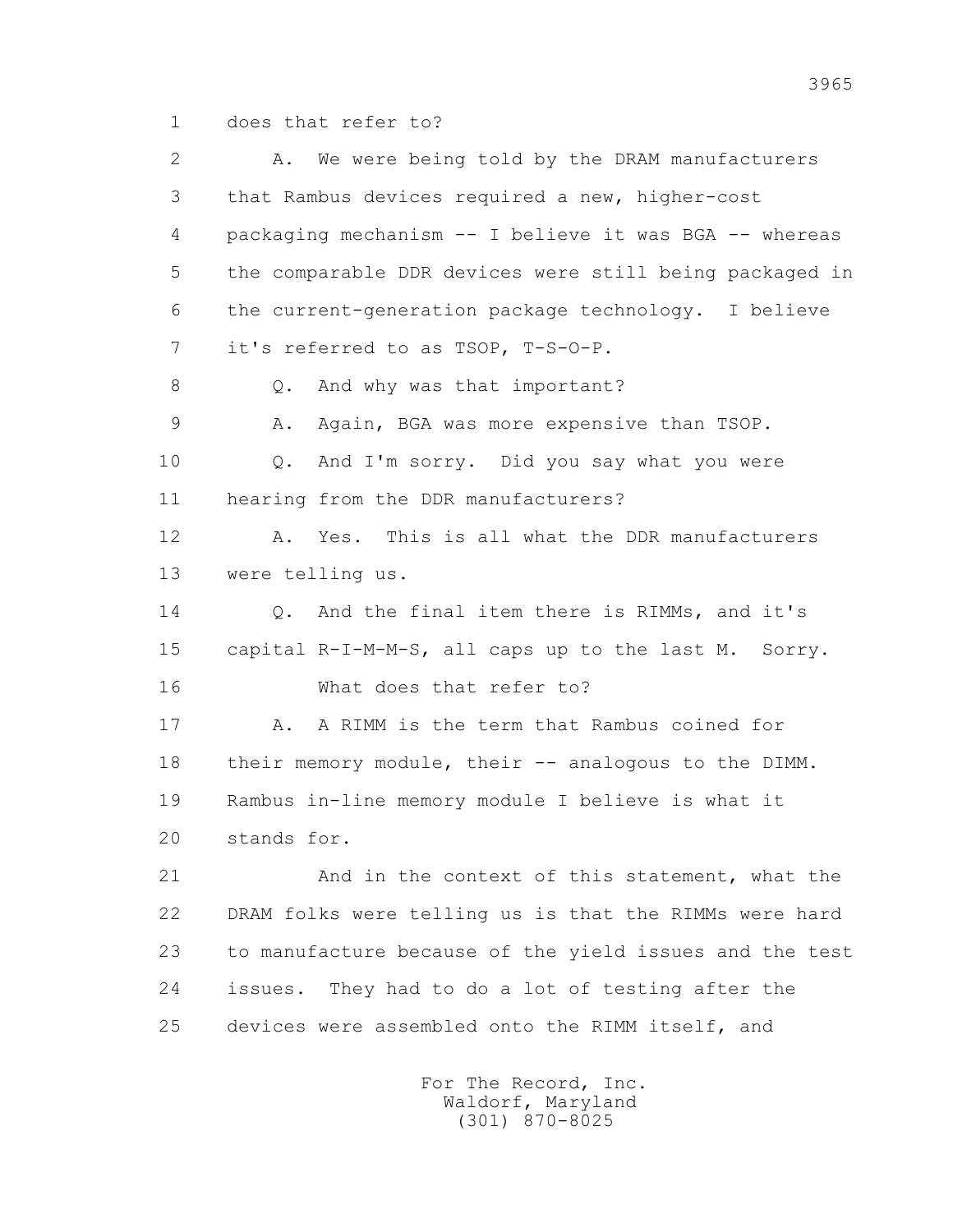1 therefore, if they found a bad component out of the 2 multiple components on a RIMM, they'd have to throw the 3 whole RIMM away or rework it, which is just adding 4 cost, large amounts of cost, to the actual RIMM 5 manufacture process. 6 Q. And why was that important to AMD? 7 A. Again, we needed to make sure that the memory 8 required for use with AMD microprocessors was 9 cost-effective and commodity, widely available at the 10 lowest possible cost. 11 Q. The next bullet refers to future K8 12 implementations. K8 again was -- what was K8? 13 A. K8 was our next-generation microprocessor, 14 sometimes referred to as Hammer. 15 Q. And then you say here "It became clear WRT," 16 does that mean with respect to? 17 A. With respect to, yes. 18 Q. The difficulties of getting a Rambus controller 19 on die. 20 What are you talking about there? 21 A. Here, I think I referred to previously that our 22 memory controller for K8 we decided to integrate onto 23 the microprocessor die itself. Traditionally, memory 24 controllers are implemented in the Northbridge chipset, 25 a separate chip from the microprocessor, and there's For The Record, Inc.

 Waldorf, Maryland (301) 870-8025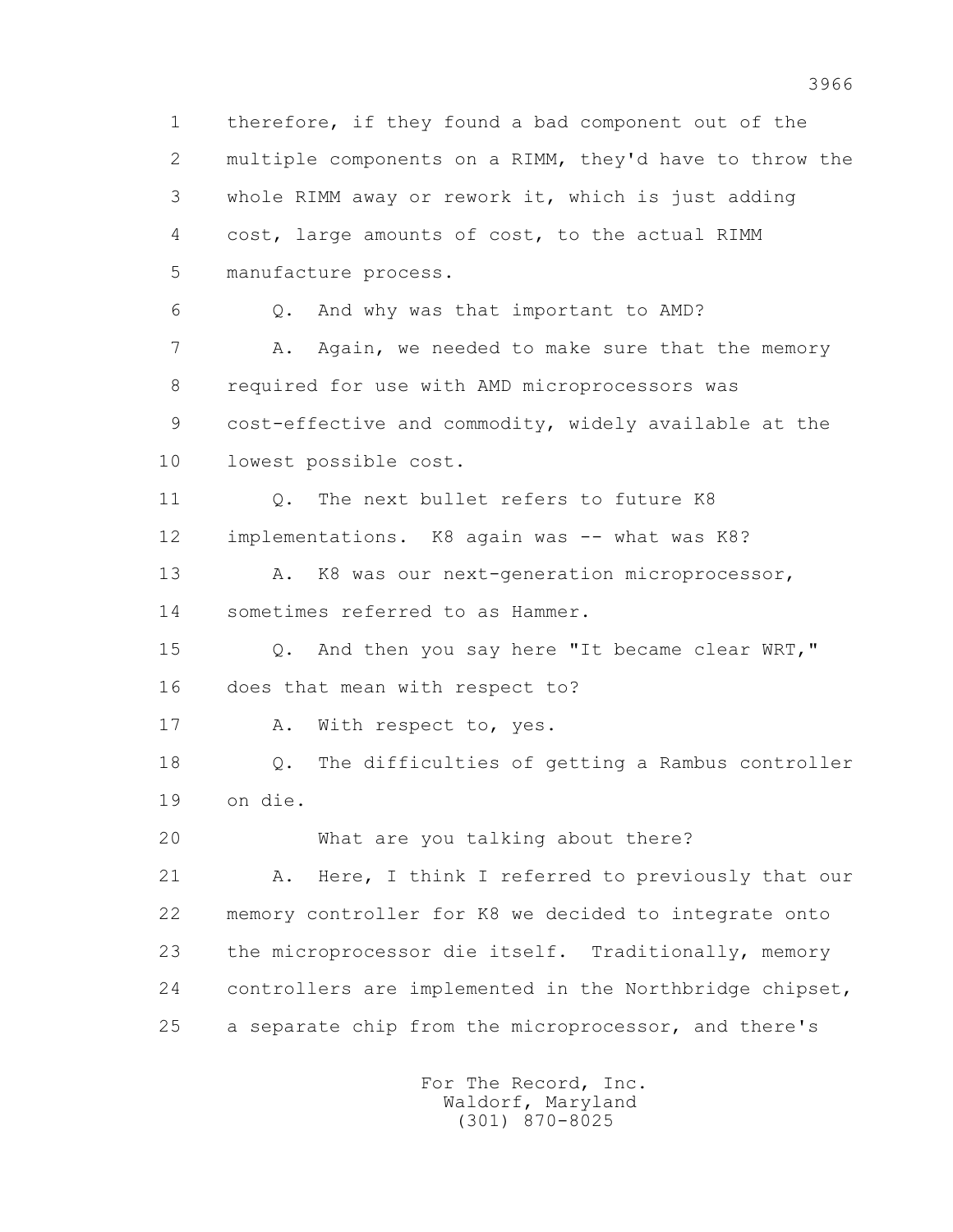1 some fundamental differences between the semiconductor 2 processes used for the manufacture of chipsets and the 3 semiconductor processes used for the manufacture of 4 microprocessors.

 5 With chipsets, the goal is lowest possible cost 6 with a constant control of the process technology so 7 that when you start manufacture of your Northbridge 8 chipset, you assume that the semiconductor process 9 technology parameters aren't going to move around over 10 the lifetime of the product. That product will remain 11 stable.

 12 And that's particularly crucial in Rambus with 13 their rack design. As I referred to earlier, the rack 14 is their sophisticated I/O cell design that has a lot 15 of very detailed analog, careful analog design, that 16 depends upon, critically upon stable semiconductor 17 process technology parameters. That works well and 18 when the Northbridge -- the memory controller is 19 implemented in the stable process technology such as, 20 you know, the ones from UMC or TSMC.

 21 On the microprocessor side, it's a completely 22 different equation. The way microprocessor 23 semiconductor process technology is targeted, you tape 24 out the microprocessor initially and then you're 25 constantly tweaking the process technology to ever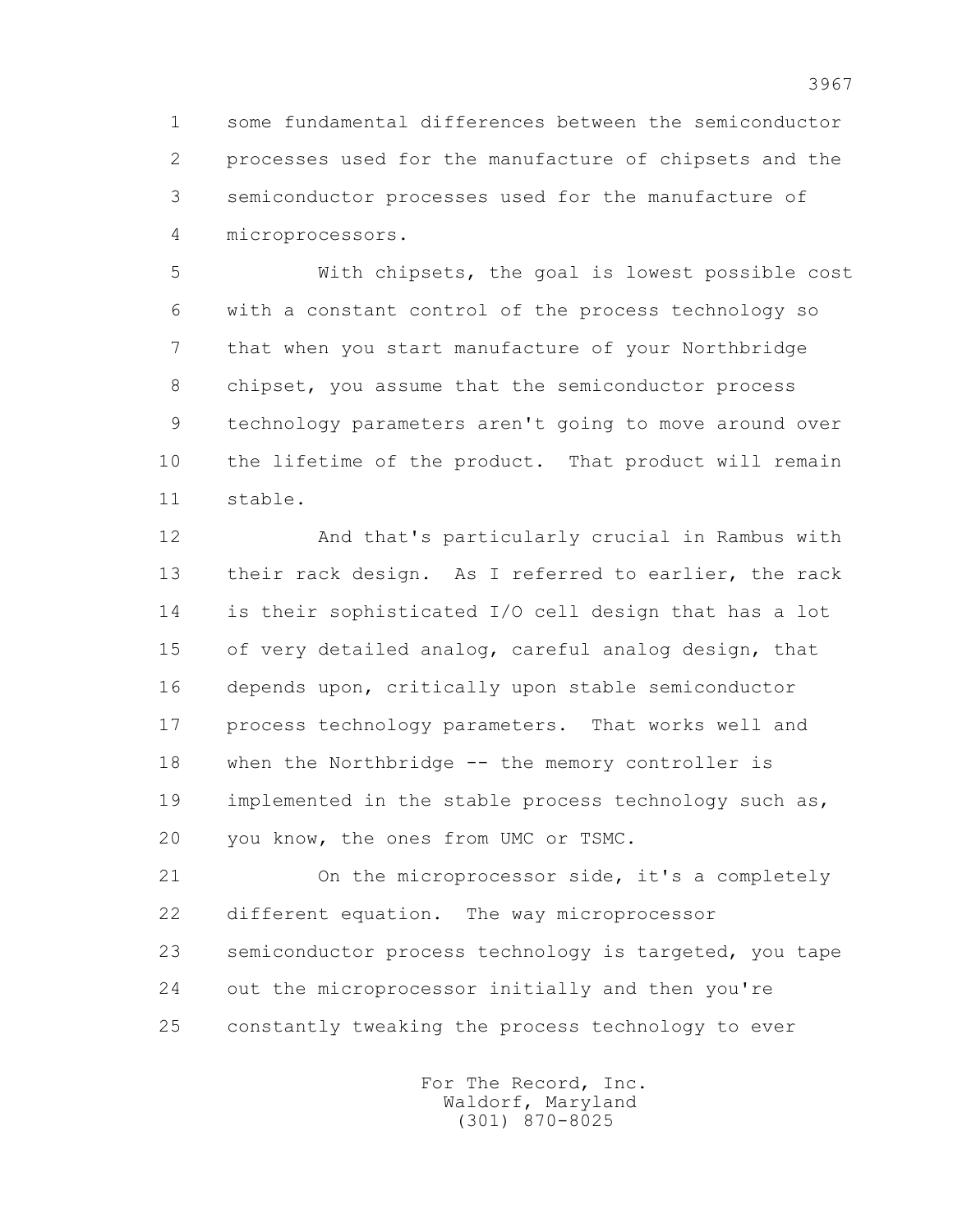1 increase the speed of that microprocessor over its 2 lifetime.

 3 If we had decided to implement the Rambus 4 memory controller on the microprocessor using the 5 microprocessor semiconductor technology, we would have 6 been constantly tweaking and constantly having to tape 7 out new versions of the microprocessor to adapt to the 8 changing process technology underneath it in order to 9 keep that rack cell working. 10 The rack cell is quite dependent upon -- 11 JUDGE McGUIRE: Okay. I'm not going to let him 12 just go on and on. I understand what you're trying to 13 say, sir, but let's ask more tighter questions so we 14 don't have four or five pages of narrative, if you 15 would. 16 MR. DAVIS: That was my fault, Your Honor. I'm

17 sorry.

18 BY MR. DAVIS:

 19 Q. Just so I understand it, AMD had made a 20 decision not to use RDRAM with the K8; is that 21 accurate?

 22 A. That was the direction at that time, yes. 23 Q. Did that decision have any effect on the 24 decisions that were made regarding the K7? 25 A. Yes. We wanted to make sure that when we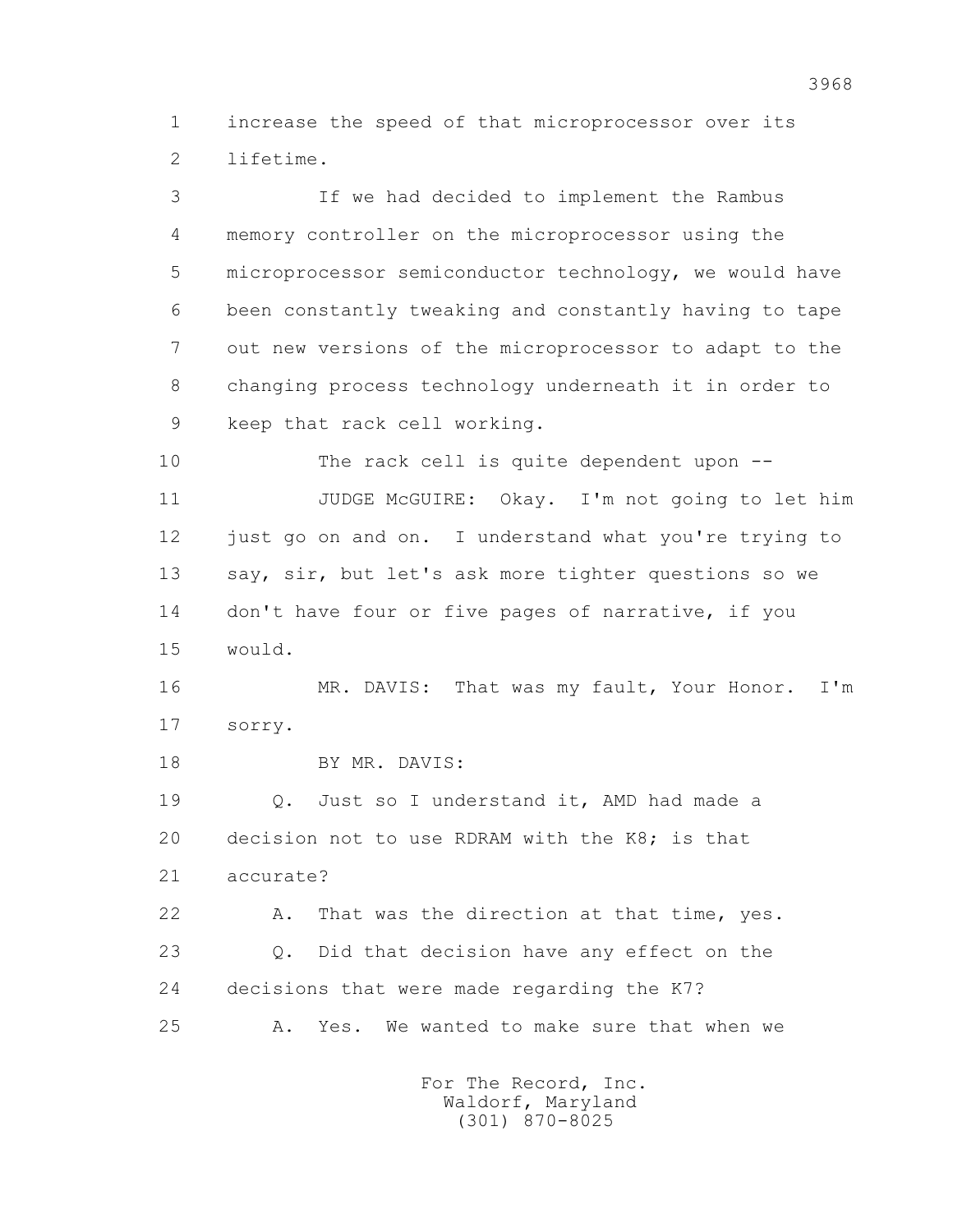1 had -- when we introduced K8 with DDR that we had an 2 established infrastructure for DDR, and a good way to 3 do that would be to introduce a DDR chipset for K7. 4 Q. The next item refers to a complete design team 5 freed up in AUS. Does that refer to Austin? 6 A. Yes. 7 Q. And what's that item in parentheses that says 8 "EPD"? 9 A. Embedded products division, which was a 10 division that more or less went out of business at 11 about that time. 12 Q. Now, what was the importance of the design team 13 being freed up in Austin? 14 A. That team could be applied to doing a parallel 15 chipset effort, and in fact we let -- asked them to 16 take on the task of designing a DDR version of the K7 17 chipset. 18 Q. Okay. Now, one item below that, you say, "Due 19 to resource constraints and continuing bad news about 20 RDRAM in April 1994, IGR4 was put on the shelf with 21 full intentions to restart later." 22 What was the bad news that you were referring 23 to here? 24 A. There started to be industry rumors, industry 25 articles about problems with Rambus. The Intel For The Record, Inc.

 Waldorf, Maryland (301) 870-8025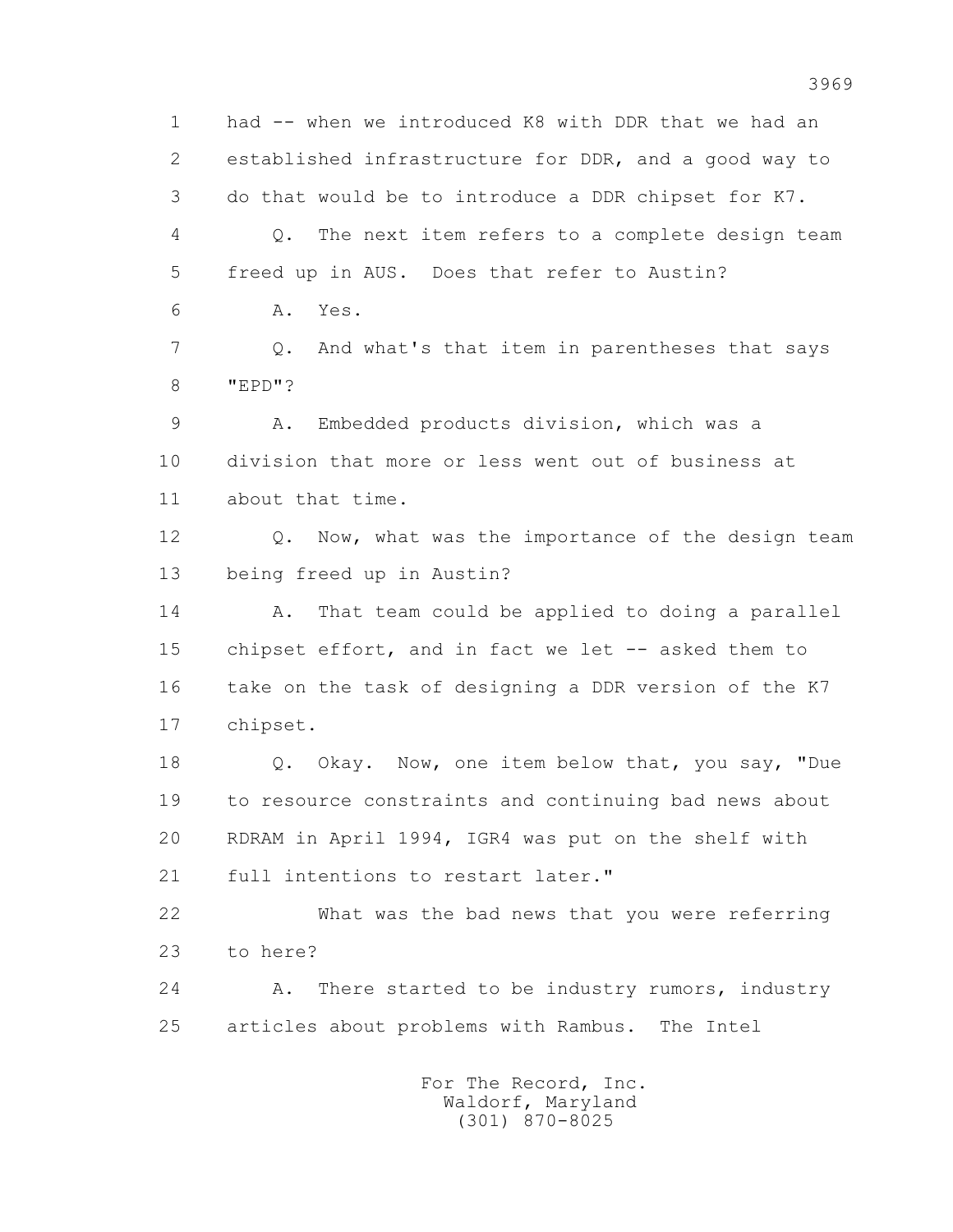1 Northbridge -- I believe that's what the IA20 refers 2 to -- the Intel chipset that was designed to work with 3 Rambus was delayed a number of times in its launch. 4 Sort of the bad news that the DRAM folks were telling 5 us prior to then started to become public based on the 6 attempt by Intel and Rambus to get that technology 7 ramped into the production.

 8 Q. What was the importance to AMD of the bad news 9 you referred to with respect to the IA20?

 10 A. It implied that there were problems getting 11 this technology to market and it supported the 12 statements that the DRAM folks were telling us that 13 it's going to be more expensive than DDR.

14 0. Okay. Now, the last bullet in the document 15 says, "General sampling of IGD4-based motherboards to 16 DRAM manufacturers started in March of" -- I guess 17 that's 2000? Is that accurate?

18 A. Yes.

 19 Q. When did production of IGD4-based motherboards 20 begin?

21 A. I believe it was either September or October 22 2000.

 23 Q. Why did it take from March of 2000 to September 24 or October of 2000 to go from general sampling of IGD 25 motherboards to production?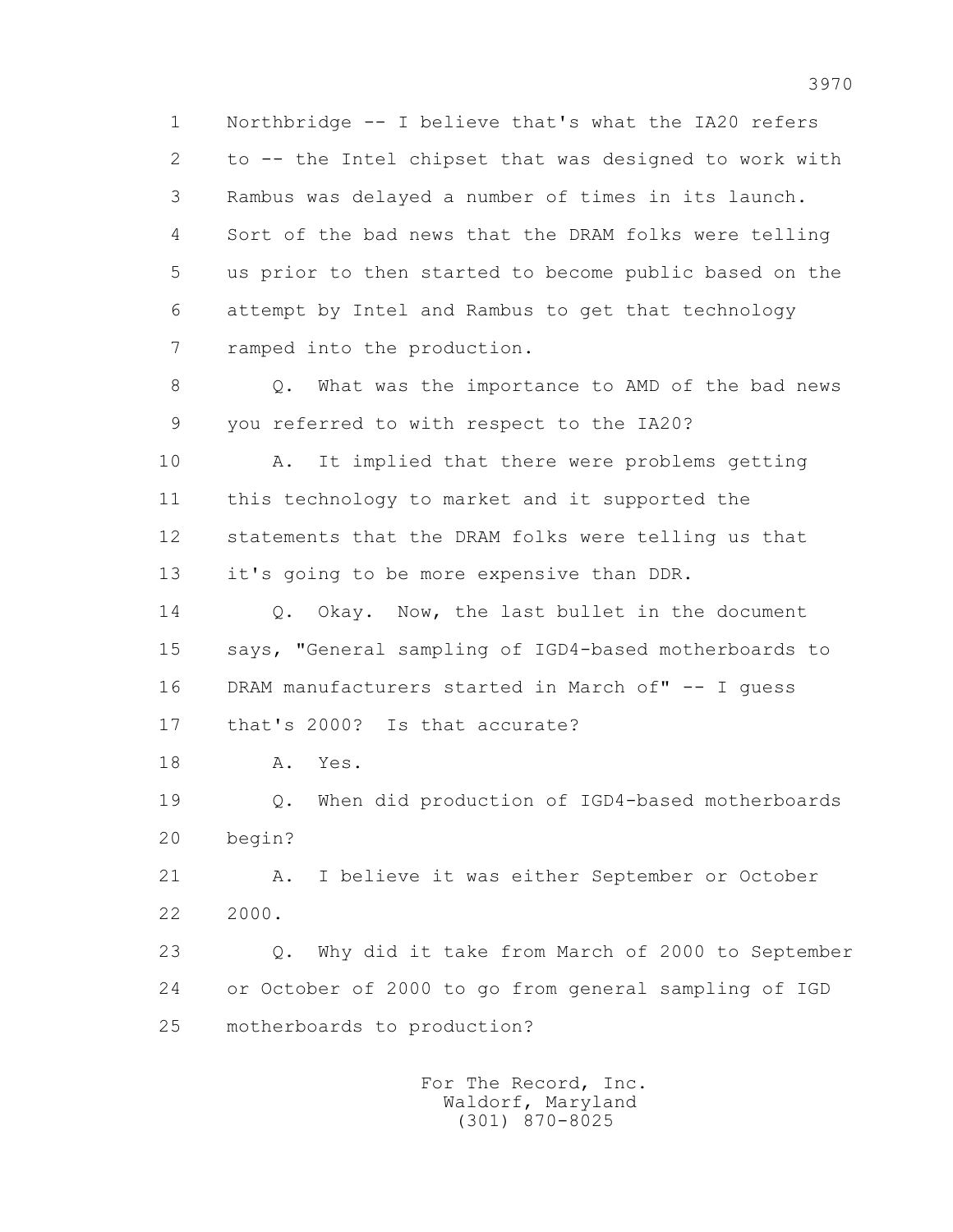1 A. We had to make sure that all of our partners 2 designed the motherboards properly, that all of the 3 DRAM DIMMs that were manufactured by all our partners 4 worked properly, a big qualification, making sure all 5 the DRAM devices and all the DIMMs worked interoperably 6 with the different motherboards that were all designed 7 to work with IGD4.

8 At the same time, we had a few bugs towards the 9 end of, you know, the end of the summer getting that 10 into production. It's the general ramp-up to 11 production.

12 MR. DAVIS: Now, I understand that this has 13 already been moved into evidence. If it hasn't, I 14 would move it in, but I understand it has been.

 15 JUDGE McGUIRE: And if it has, then it's not 16 pertinent that it be now moved.

 17 MR. DAVIS: Okay. I'll move it in later. 18 JUDGE McGUIRE: I'm trying to be -- it has been 19 moved into evidence already; is that correct? 20 MR. GATES: Your Honor, I believe it was moved 21 in on Friday. I just don't have my list here. 22 JUDGE McGUIRE: But we aren't sure? 23 MR. DAVIS: No. I understand that it was. 24 JUDGE McGUIRE: It was or was not? 25 MR. DAVIS: I believe it was.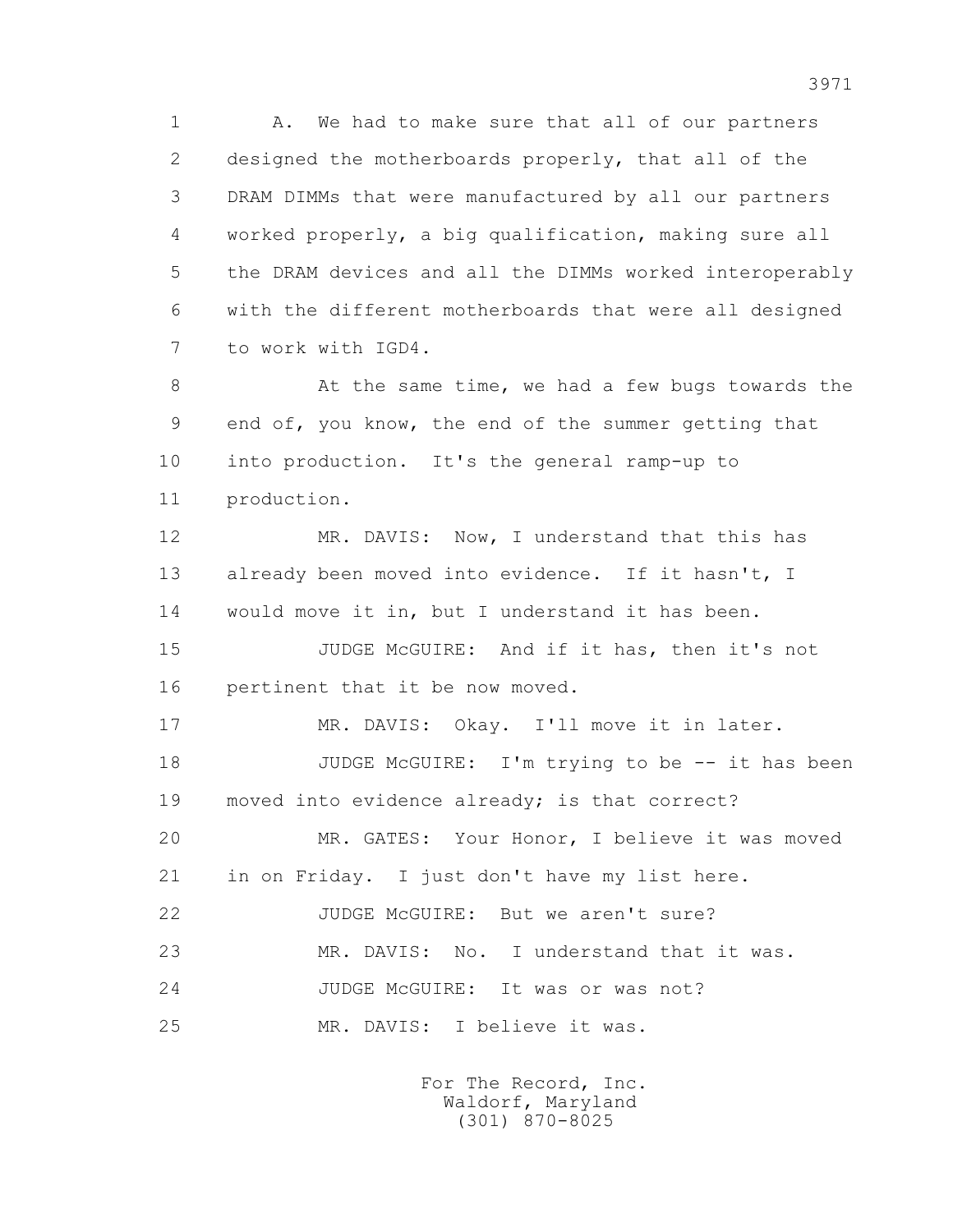1 JUDGE McGUIRE: Well, in case it hasn't been, 2 is there any objection? 3 MR. GATES: There's no objection. 4 JUDGE McGUIRE: Then if not, it will be entered 5 if it hasn't already been entered. 6 MR. DAVIS: Thank you, Your Honor. 7 JUDGE McGUIRE: Thank you, Mr. Davis. 8 BY MR. DAVIS: 9 Q. Are you aware of an organization known as 10 JEDEC? 11 A. Yes. 12 Q. When did you first become aware of JEDEC? 13 A. When I was at Apple, the procurement folks 14 updated us periodically about the ongoing industry 15 situation and JEDEC was mentioned. 16 Q. Do your current job duties involve JEDEC in any 17 way? 18 A. Yes. The AMD representative to JEDEC works on 19 my team. 20 Q. Who is that? 21 A. That's Sam Patel. 22 Q. Could you tell me what JEDEC is. 23 A. It's an industry consortium that defines 24 standards that multiple manufacturers can design to to 25 have interoperable parts.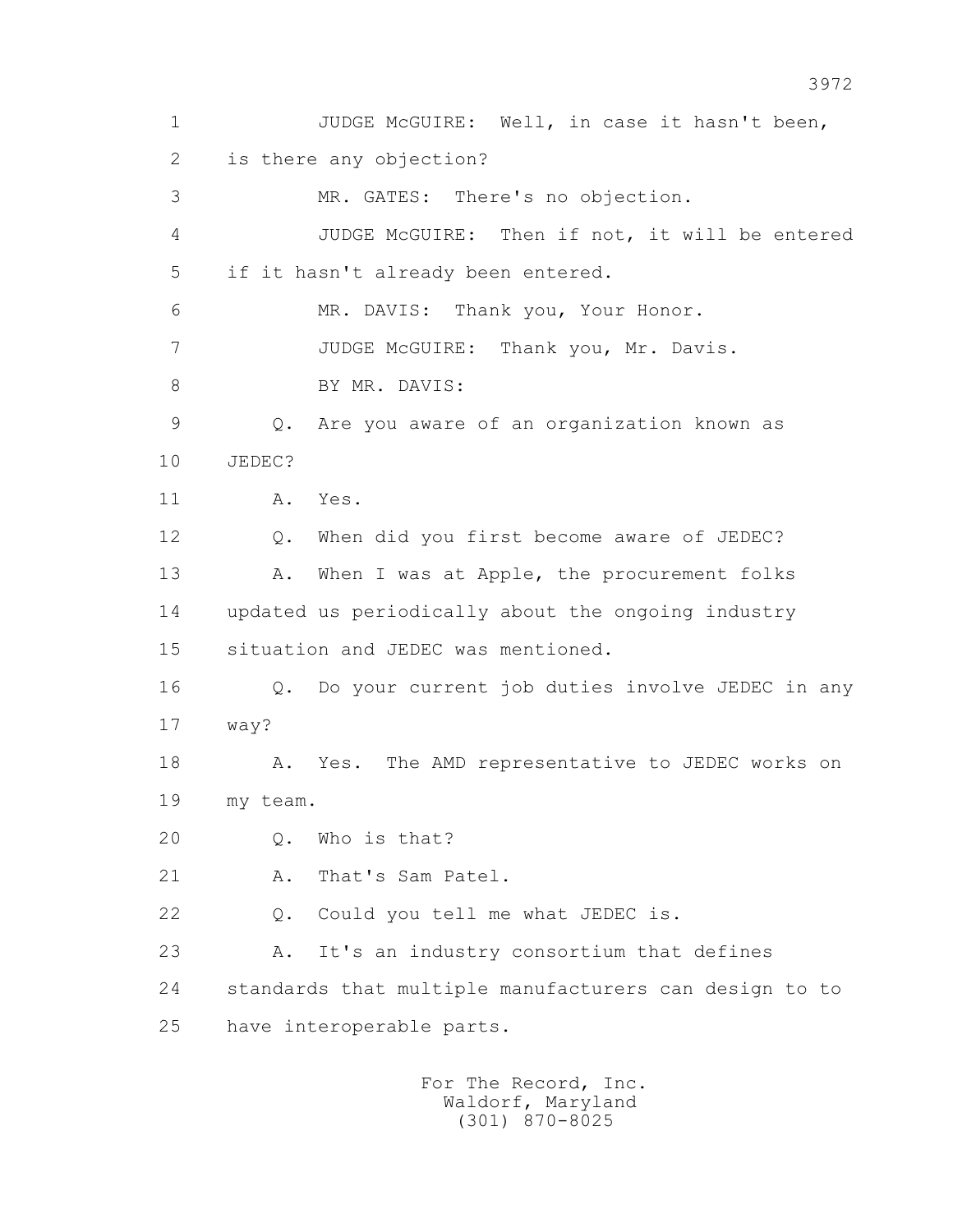1 0. Have you ever gone to a JEDEC meeting? 2 A. I've been to a few. Yes. 3 Q. How many, approximately? 4 A. Maybe three or four of them. 5 Q. Why did you go to the JEDEC meetings? 6 A. I go to back up Sam when he needs extra help. 7 There's usually a lot of issues that occur during a 8 JEDEC meeting. They take a week, but they try to pack 9 two weeks' worth of work in and there's a lot of 10 sidebar conversations, a lot of issues to address, and 11 when those issues become overwhelming for one person, I 12 go to support Sam. 13 Q. What is your understanding of the importance, 14 if any, of the JEDEC standards to AMD's business? 15 A. AMD views the JEDEC standards process as 16 crucial to its business. JEDEC allows manufacturers to 17 all design to a common standard and basically enables 18 the commodity marketplace. Everybody is designing 19 compatible parts at the lowest possible cost competing 20 on manufacturing cost. 21 Q. I'd like to show you a document that's been 22 marked for identification as RX-1839. 23 A. Yes. 24 Q. Do you recognize this document? 25 A. Yes.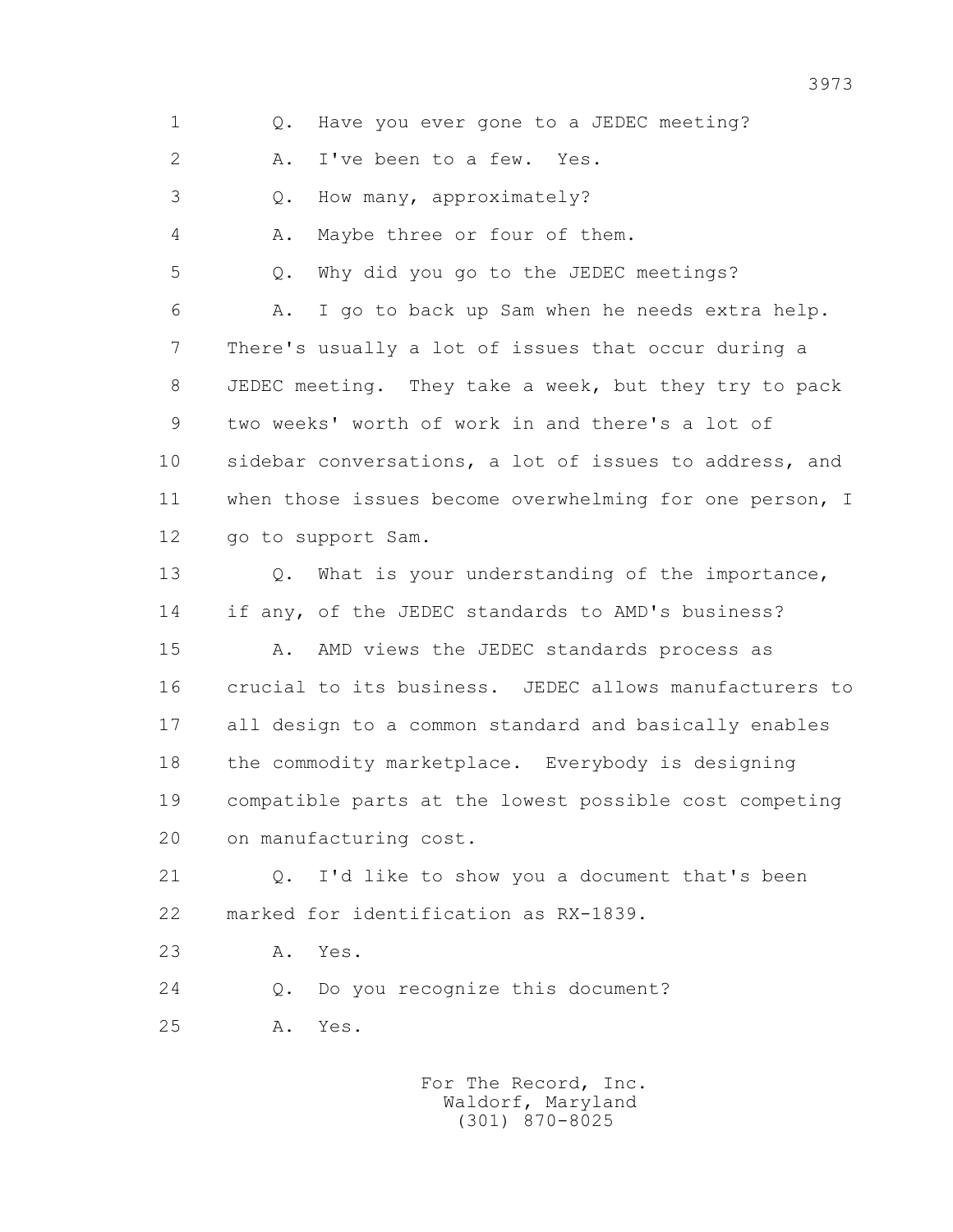1 Q. What is it?

 2 A. It's an e-mail trail, set of exchanges, where 3 I was preparing for a participation in a panel 4 discussion at a VLSI symposium in Japan scheduled for 5 June 2001.

 6 Q. What was the VLSI rump session that's 7 referenced in the subject line?

8 A. The VLSI symposium is this big conference of 9 all the VLSI designers, VLSI semiconductor designers, 10 in the world and they have day-long sessions of very 11 boring, highly technical presentations, and in the 12 evening they had some panel discussions, and the 13 request was to have a lively panel discussion about 14 DRAM and they asked various people to represent 15 different technologies and encouraged a lively 16 discussion.

 17 Q. What do you mean, "a lively discussion"? 18 A. Controversy. Conflict. They wanted to put a 19 little juice in the proceedings from a day-long, 20 boring semiconductor discussion to a lively 21 presentation in the evening to keep the engineers 22 entertained I guess.

 23 Q. And the presentation that you have in the back 24 is the presentation of that?

25 A. Yes.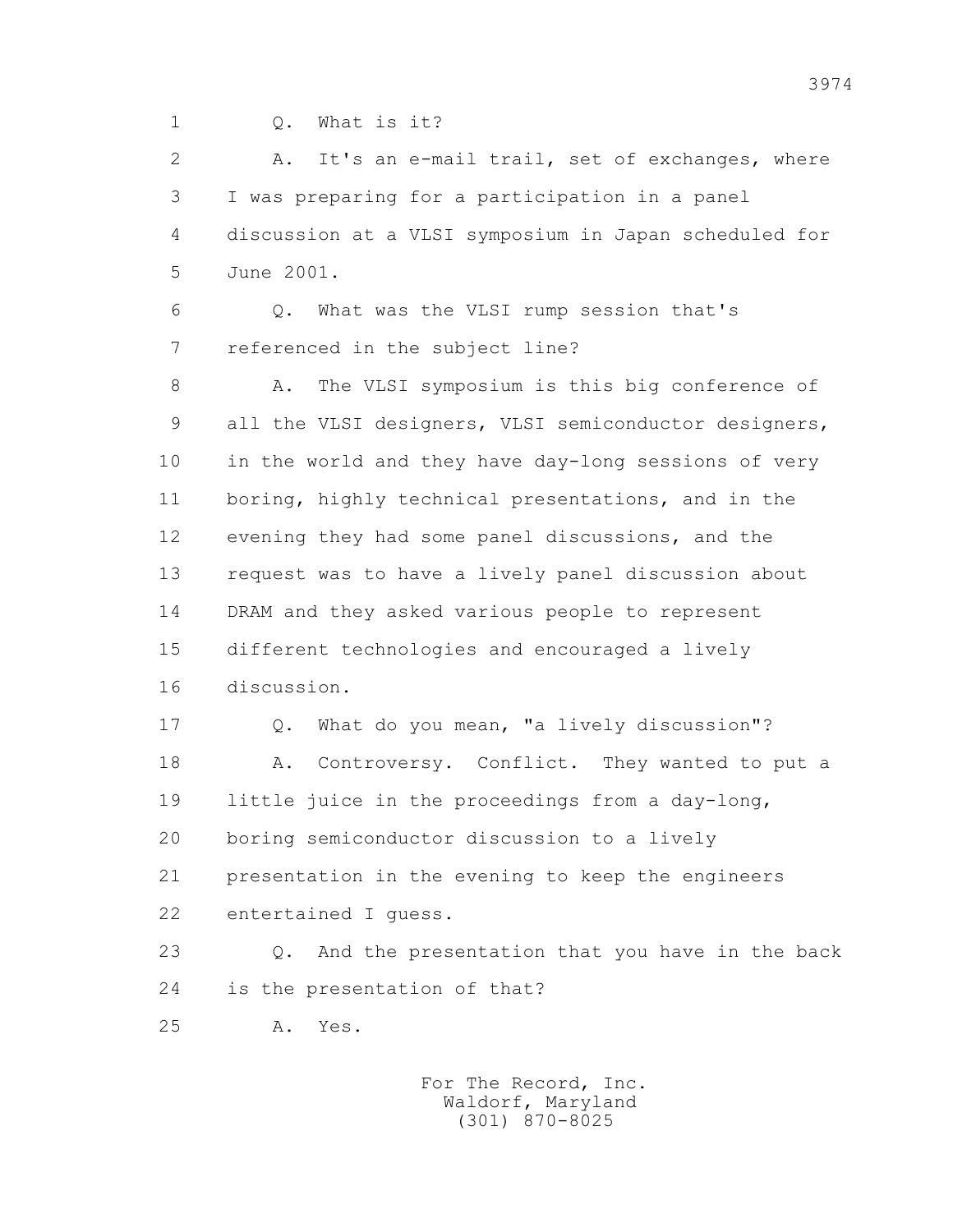1 Q. In the last paragraph, I guess the second to 2 last full paragraph, it's the one starting "Are DDR 3 memory controllers," there's a sentence that says, 4 "Alternate memory technology interfaces use roughly 5 65 percent of the memory controller resources that a 6 typical 64-bit DDR interface requires."

7 What is that referring to?

8 A. There were questions -- I don't honestly 9 remember the source of the questions, but there were 10 questions related to, gee, Rambus only requires, you 11 know, some number of pins and DDR requires a larger 12 number of pins, doesn't that mean that Rambus is less 13 expensive to implement. And this paragraph explains my 14 response that it's -- you just can't count pins to get 15 your cost. There's other issues to think about.

 16 Q. In fact, the next sentence says, "However, 17 saving a few pennies in the memory controller while 18 spending quite a few dollars in other parts of the 19 system" -- and then there's a parenthetical there -- 20 "is not the right trade-off."

 21 And what were you talking about there? 22 A. At that point in time the -- our understanding 23 was that Rambus required -- implementing Rambus 24 technology in the motherboard required six-layer 25 motherboards. There were heat sinks attached to the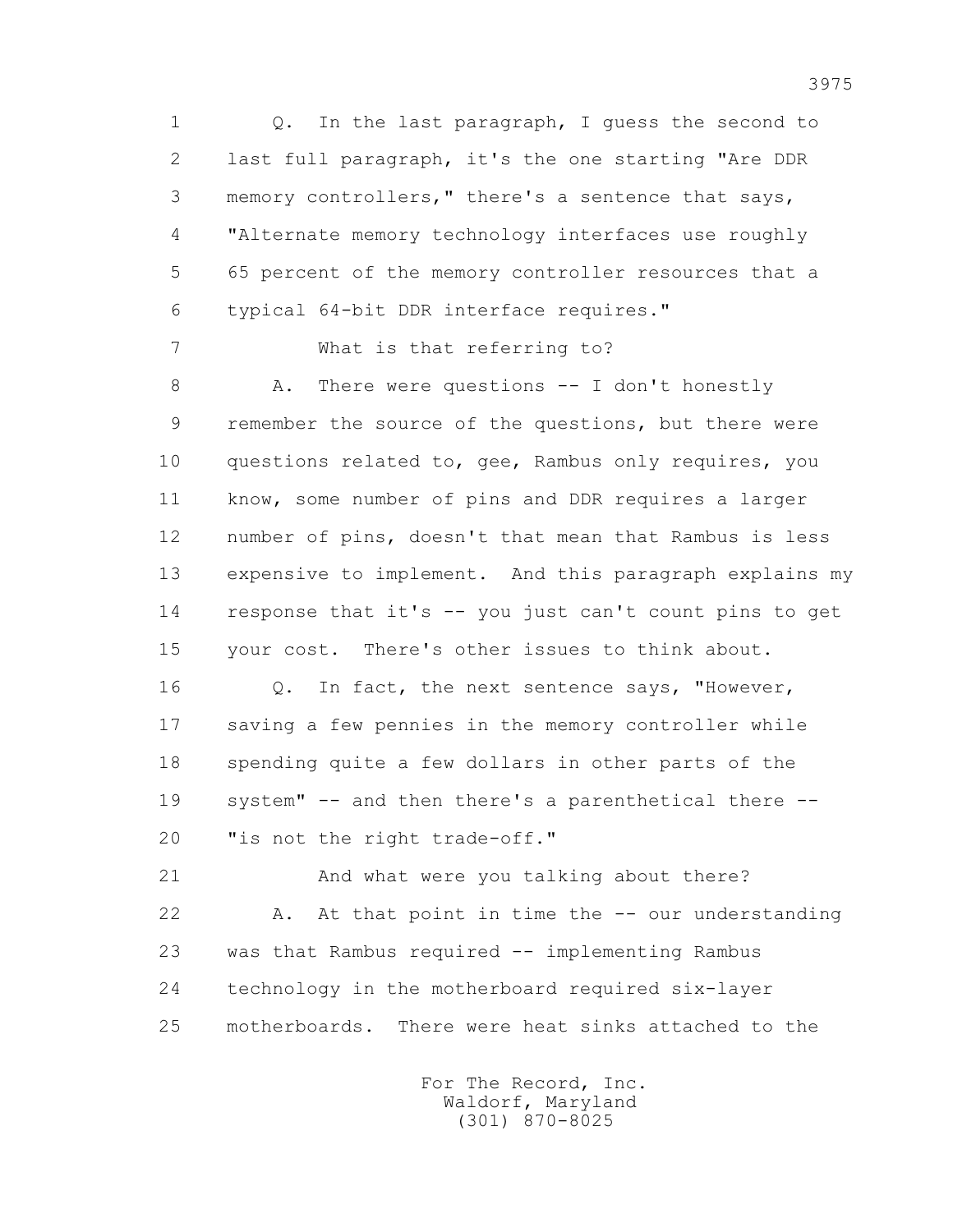1 Rambus. There's -- the sockets for Rambus were quite 2 expensive compared to DDR at that point. The same 3 thing goes for the regulators and clock chips. They 4 hadn't achieved the commodity price point yet. In 5 addition to the basic cost issues of the device itself 6 that we talked about earlier.

7 2. The next sentence starts, "AMD believes that 8 the sweet spot for mainstream memory controller 9 technology," and it goes on from there.

10 What do you mean by "sweet spot"?

11 A. Our Chinese partners who develop chipsets and 12 motherboards had -- were very familiar with given size 13 packages and layout rules, four-layer motherboards, 14 et cetera, that we believed that the DDR requirements 15 matched that very well, whereas the RDRAM requirements 16 did not.

 17 Q. Okay. At the bottom of the next page, there's 18 an e-mail that I believe is from you and if you could 19 confirm this.

20 A. Yes.

 21 Q. So starting with the -- it says "original 22 message"?

23 A. Yes.

 24 Q. Is that -- so is the text underneath that, the 25 last original message, is that something that you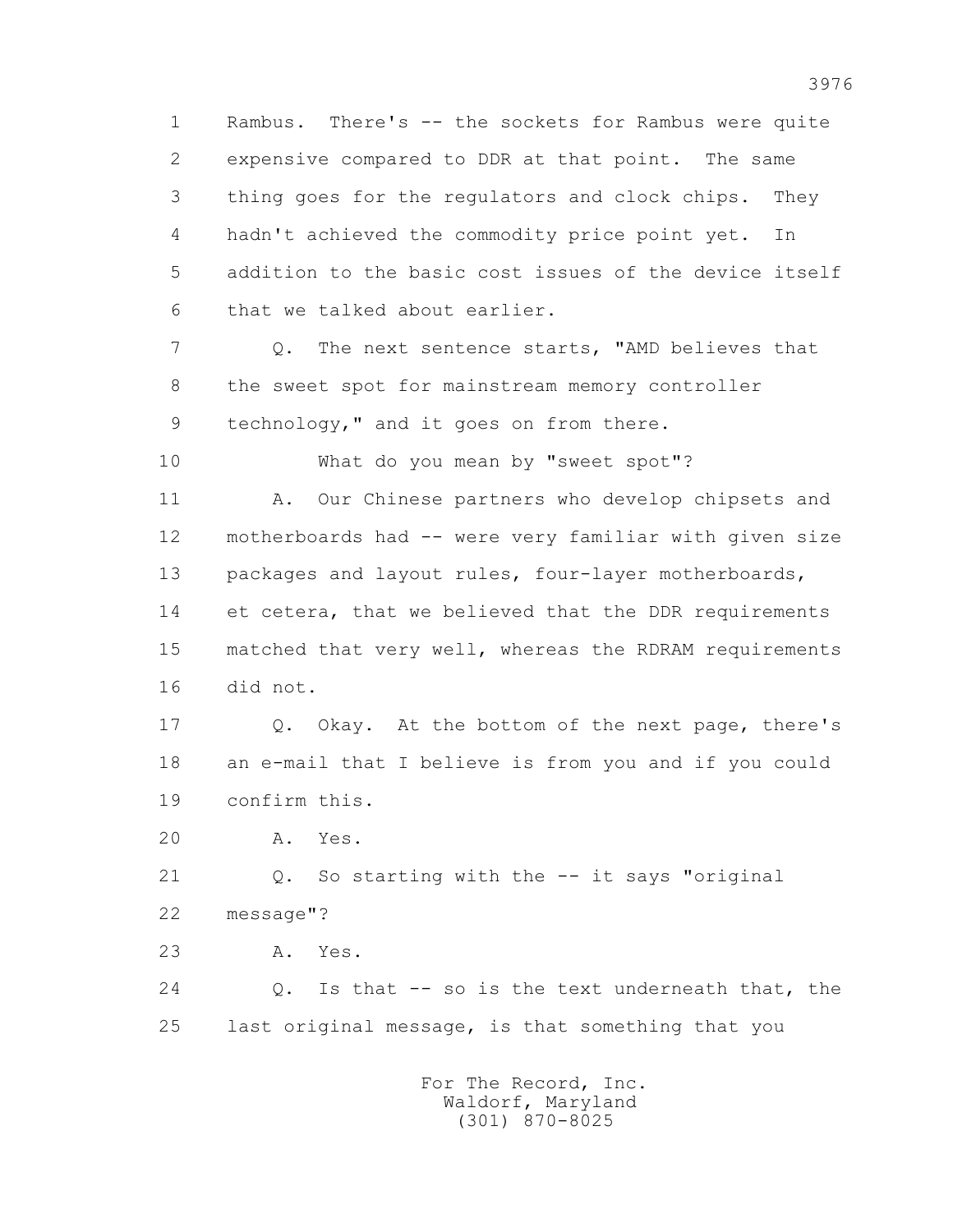1 wrote?

2 A. Yes.

 3 Q. The very last line says, "JEDEC is a pain." 4 What did you mean by that? 5 A. JEDEC is open to any and all parties, so any 6 and all parties have an opinion and can contribute or 7 delay, or everybody has a vote, so it's not always the 8 most straightforward thing to get a technical 9 specification through. It's sometimes long, laborious, 10 and you have to argue your points endlessly, probably 11 much like Congress down the road, but it's successful 12 and it works. 13 Q. And after that, you say, "But evolutionary gets 14 you incremental performance gains sooner." 15 Sooner than what? 16 A. Sooner than a revolutionary change, that you 17 can make minor modifications to an existing spec to get 18 more performance. That happens a lot easier and 19 quicker than to throw the whole design out and start 20 over with something brand-new to get a little bit more 21 performance. You can just start tweaking the design a 22 little bit over time to get your performance increase, 23 and that's a much quicker way to get performance 24 increases than throwing everything out and starting 25 over again.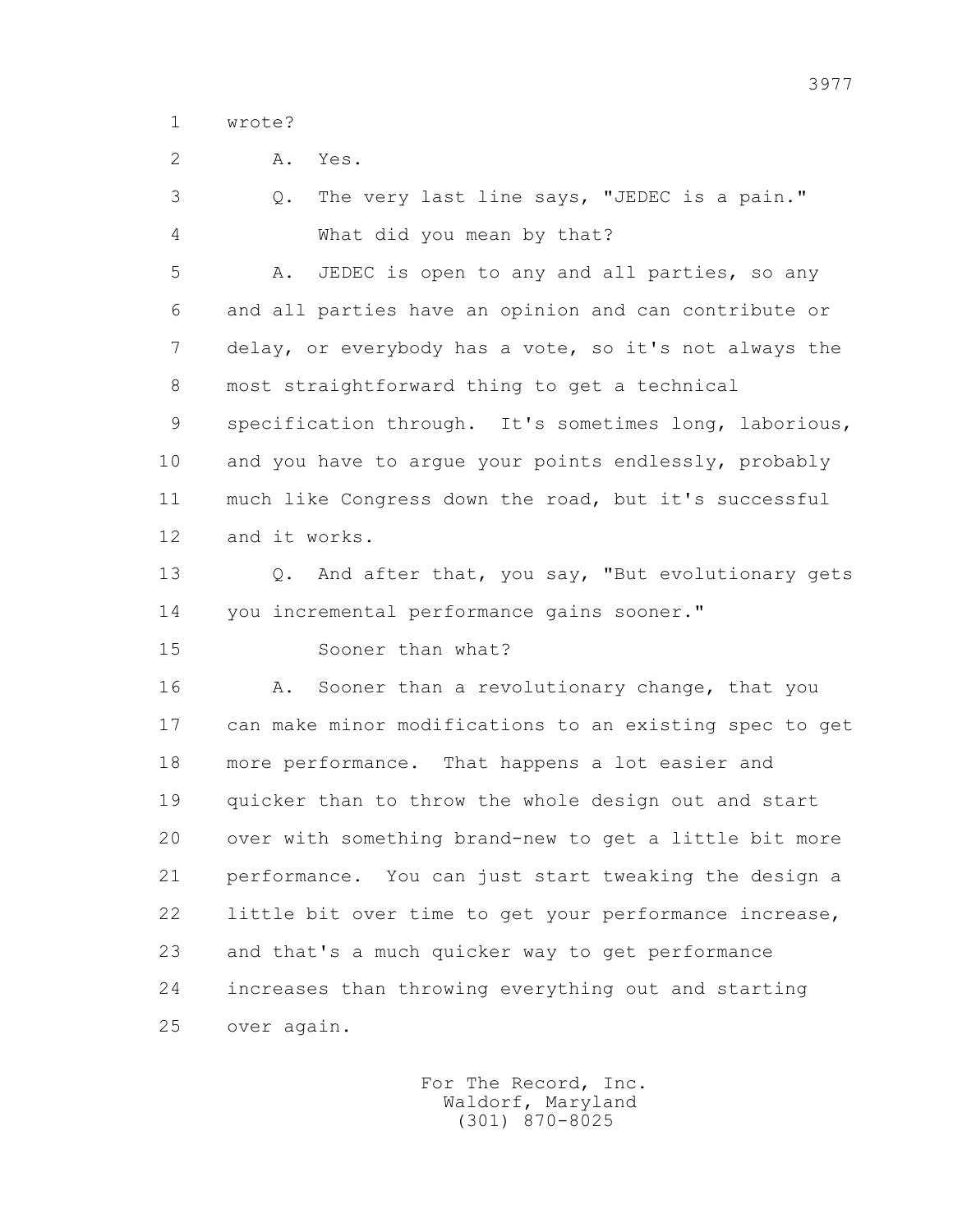1 Q. I'd like to point you to the last -- I believe 2 it's the last three pages of the document. 3 A. Is that the actual presentation? 4 Q. Yes, the very last -- the last three pages 5 starting with the third from the end. 6 A. Okay. 7 Q. Which is actually page 7 of the document. 8 A. Okay. 9 Q. What are these slides? 10 A. These are the slides that I presented to start 11 out the panel rump session. They asked us to have a 12 few slides, speak for five minutes to give a base 13 opening presentation of what our position was, whatever 14 technology we were advocating. 15 Q. And who put these slides together? 16 A. I did. 17 Q. Were these the slides that were used at the 18 session? 19 A. Yes. 20 Q. A few bullets down there's an item that says 21 "die and controller flexibility." 22 What did you mean by that? 23 A. DDR technology allowed both DRAM components and 24 memory controller components to have -- to implement 25 both the old single data rate or a PC100/PC133 spec and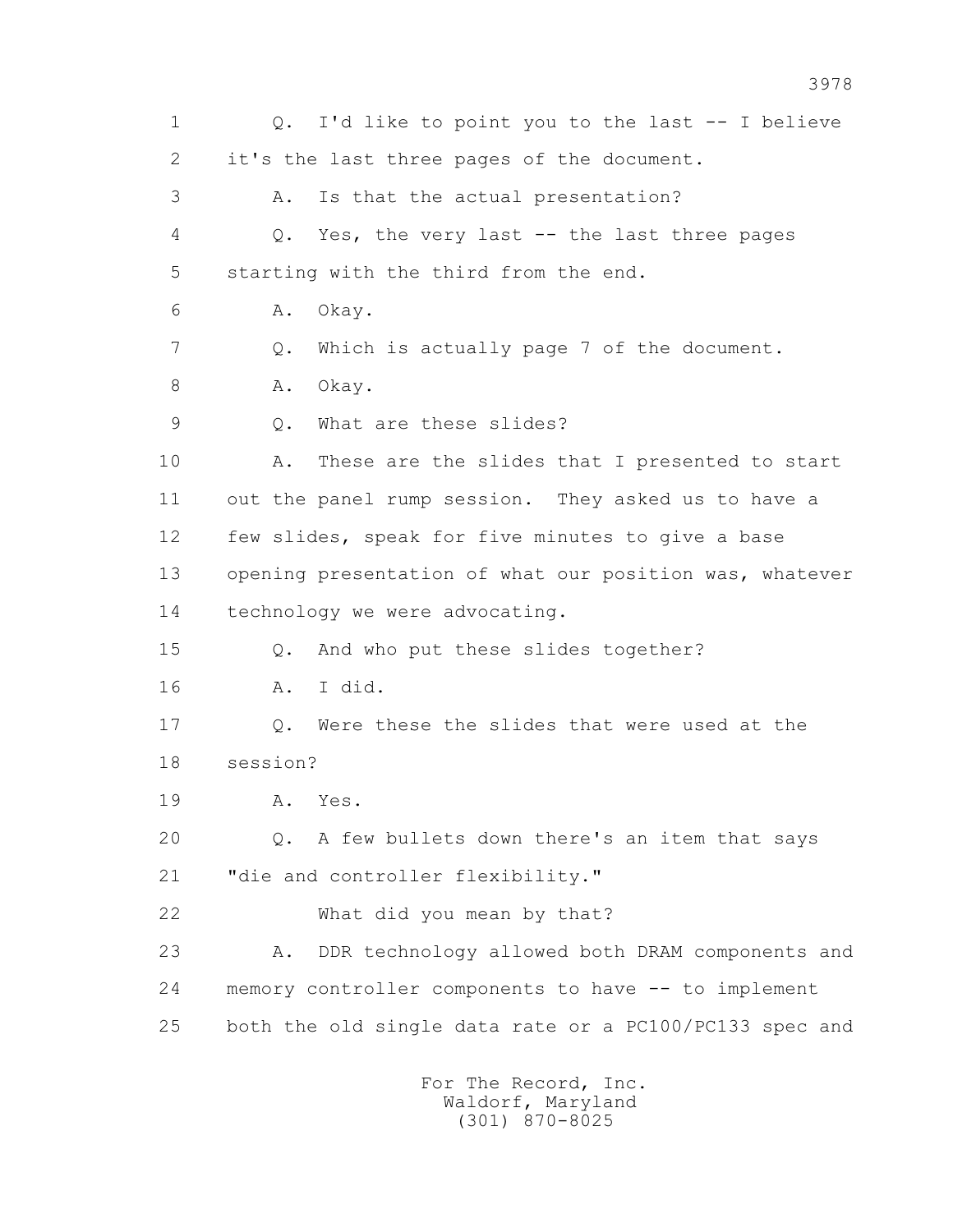1 with the same component also implement the DDR spec, 2 which would allow backwards compatibility, and in fact 3 I believe most of the first DDR DRAM devices were in 4 fact dual mode. They could work in single data rate 5 mode and become a PC100 product or they could work in 6 DDR mode and be a DDR product.

 7 Similarly, a number of our chipset partners did 8 the same thing with their chipsets. They made memory 9 controllers that could work with either a single data 10 rate or double data rate.

 11 Q. The title of this slide is System Advantages of 12 DDR.

 13 Why is die and controller flexibility an 14 advantage to DDR?

 15 A. It allows for evolutionary change. It allows 16 for a crossover period in technology when -- 17 technologies don't just you obsolete one and you come 18 out with a brand-new one overnight. There's a ramp. 19 The old technology ramps down slowly; the new 20 technology ramps up slowly. In that crossover period 21 it's typically painful to keep your business running. 22 It's hard to predict the adoption rate of the new 23 technology.

 24 By allowing this flexibility, manufacturers 25 could adapt to what the market demanded. If the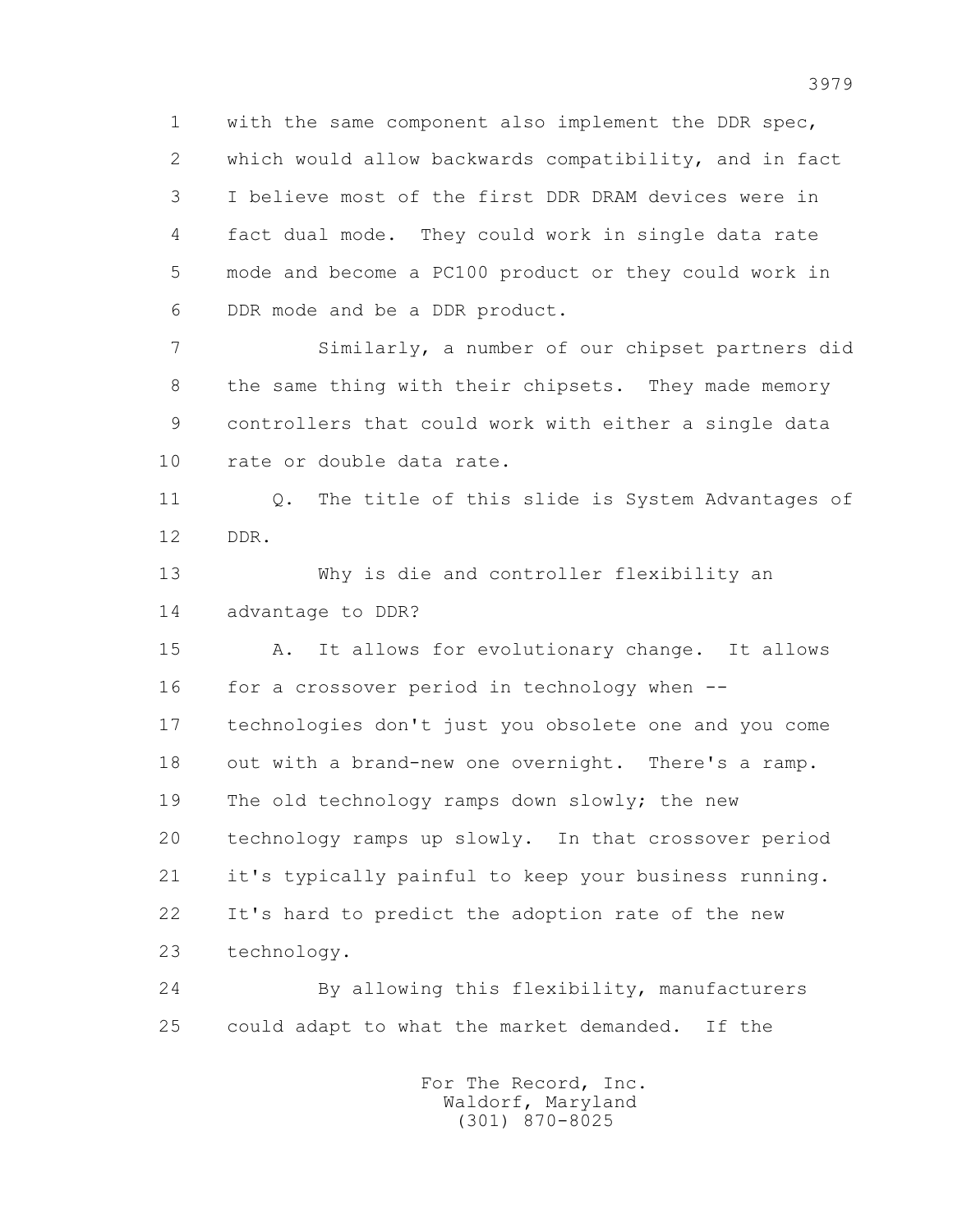1 market demanded more single data rate in lower-cost 2 markets, they could supply that. If the market 3 demanded the DDR versions, they could supply it with 4 the same device.

 5 Q. Now, earlier you had stated that AMD designs 6 and sells controllers sometimes?

7 A. Yes.

 8 Q. Does it generally make them work with both 9 DRAMs and a transition, technology transition?

 10 A. We close not to for our IGD4 device. When we 11 started the design of that, we decided to focus on 12 getting the DDR infrastructure going with our IGD4 13 device, get it out there as soon as possible with the 14 lowest risk. Adding an SDR certainly would be 15 possible, maybe even straightforward, but it added 16 risk, but it added not trivial schedule. We decided to 17 go out and get DDR going, get the infrastructure going, 18 get the industry going.

 19 Q. Okay. Let's go to the next document. 20 Do you know whether it matters to AMD whether 21 or not the DRAM standard or a DRAM standard is 22 generated inside of JEDEC or inside -- instead of 23 inside a smaller consortium or industry group? 24 A. As long as it's an open, free consortium where 25 all interested parties are able to contribute, it's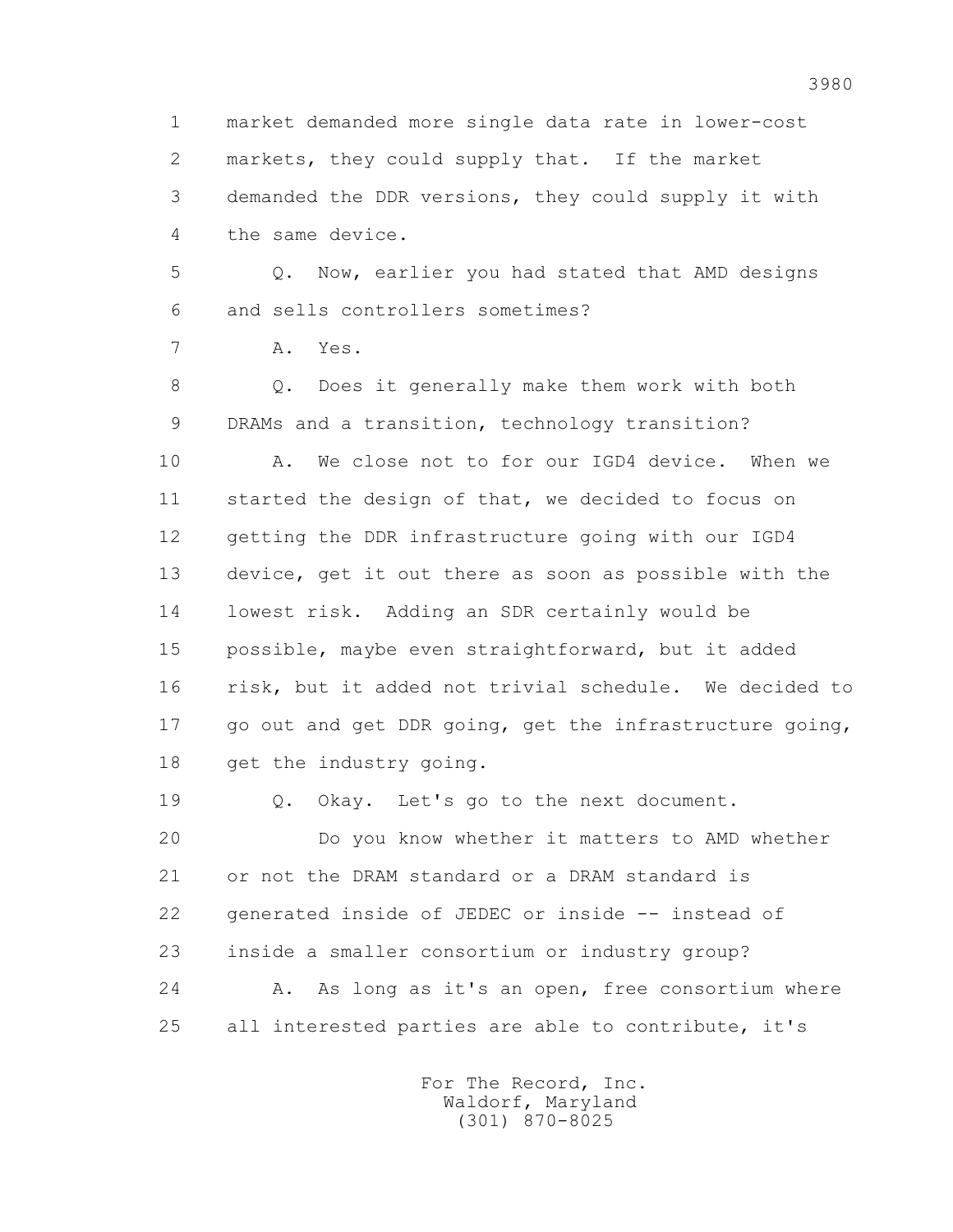1 fine with us. Generally, that means JEDEC. 2 Q. Has there been a situation in which a DRAM 3 standard was developed or was in the process of being 4 developed outside of JEDEC? 5 A. Yes. 6 Q. And what examples are you referring to? 7 A. Well, there was ADT and Rambus. 8 0. What is ADT? 9 A. ADT I believe stands for Advanced DRAM 10 Technology. I believe it was a consortium of a handful 11 of the DRAM manufacturers and Intel who were defining 12 some next-generation DRAM technology. 13 Q. Were you involved in AMD's business plans 14 regarding DRAM when the ADT standard was being 15 developed? 16 A. Yes. 17 Q. Did you have any understanding of the effects 18 such a standard would have on AMD's business? 19 A. Yes. We were very, very afraid of what it 20 would do to our business. Our number one competitor 21 was essentially defining the new DRAM standard, getting 22 a huge head start in its implementation and details, 23 designing for its requirements without any input from 24 AMD. 25 Q. I'd like to show you a document that's been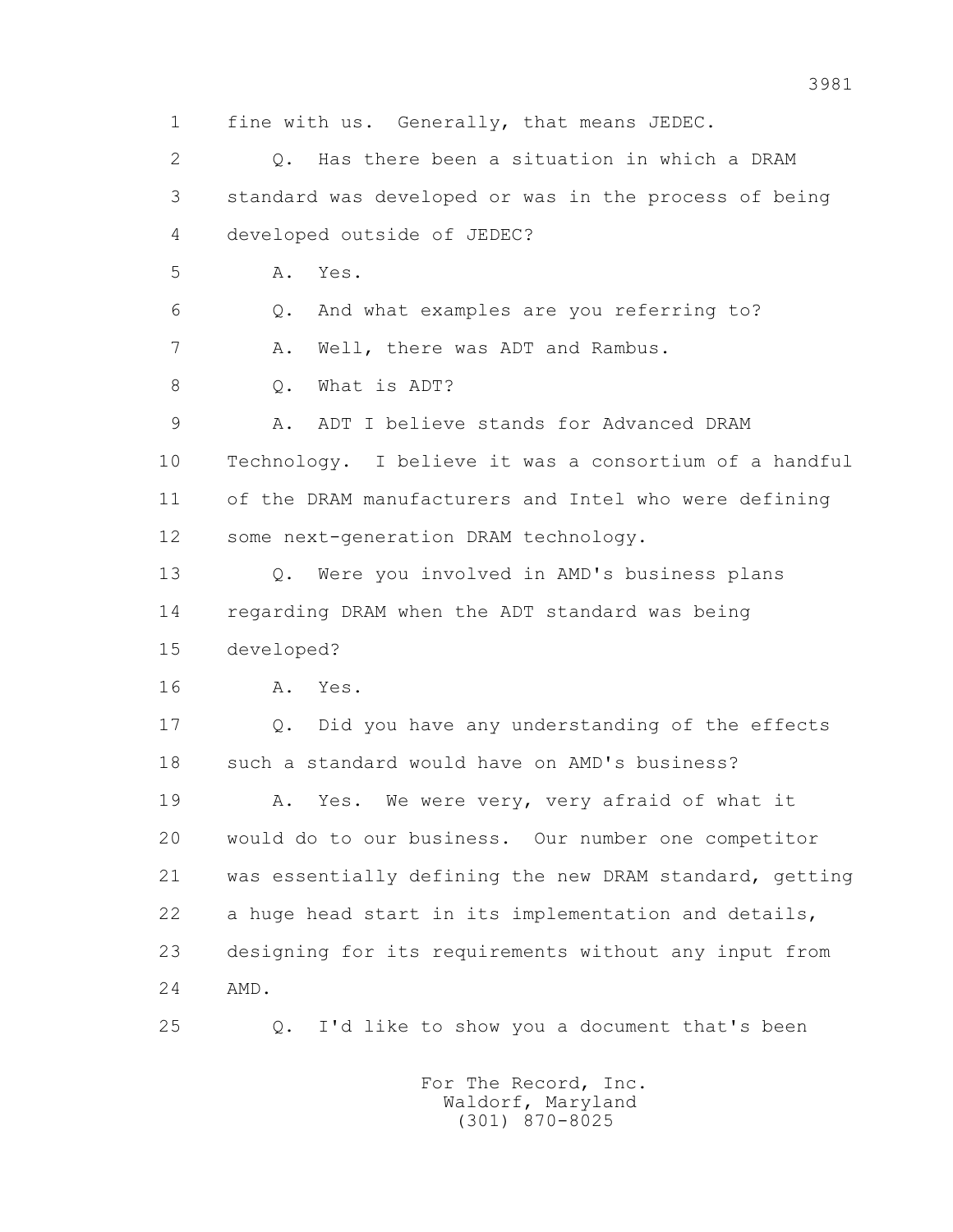1 marked for identification as RX-1746.

 2 Do you recognize this document? 3 A. Yes.

 4 Q. If you'd refer to the top e-mail of the 5 string, you state, "I want to make sure we send a 6 clean, strong message to our DRAM partners that we 7 will not tolerate any spec changes that are not 8 approved through JEDEC."

 9 What are you referring to in this sentence? 10 A. We had become aware of some changes to the DDR 11 device specification that Intel was attempting to make 12 outside of JEDEC. I believe they were going directly 13 to the DRAM manufacturers and asking for this spec 14 change.

 15 Q. And what do you mean by "spec change"? 16 A. Device parameters, specs are -- can encompass a 17 wide range of things. I believe in this case it was 18 some timing specifications that were being suggested as 19 Intel wanted to change them.

 20 Q. And why was it so important to you that the 21 spec changes get approved through JEDEC?

 22 A. Again to make sure that all interested parties 23 had a chance to contribute and to make their opinions 24 and needs known. With just Intel driving, we didn't 25 know -- we didn't know what the spec changes were and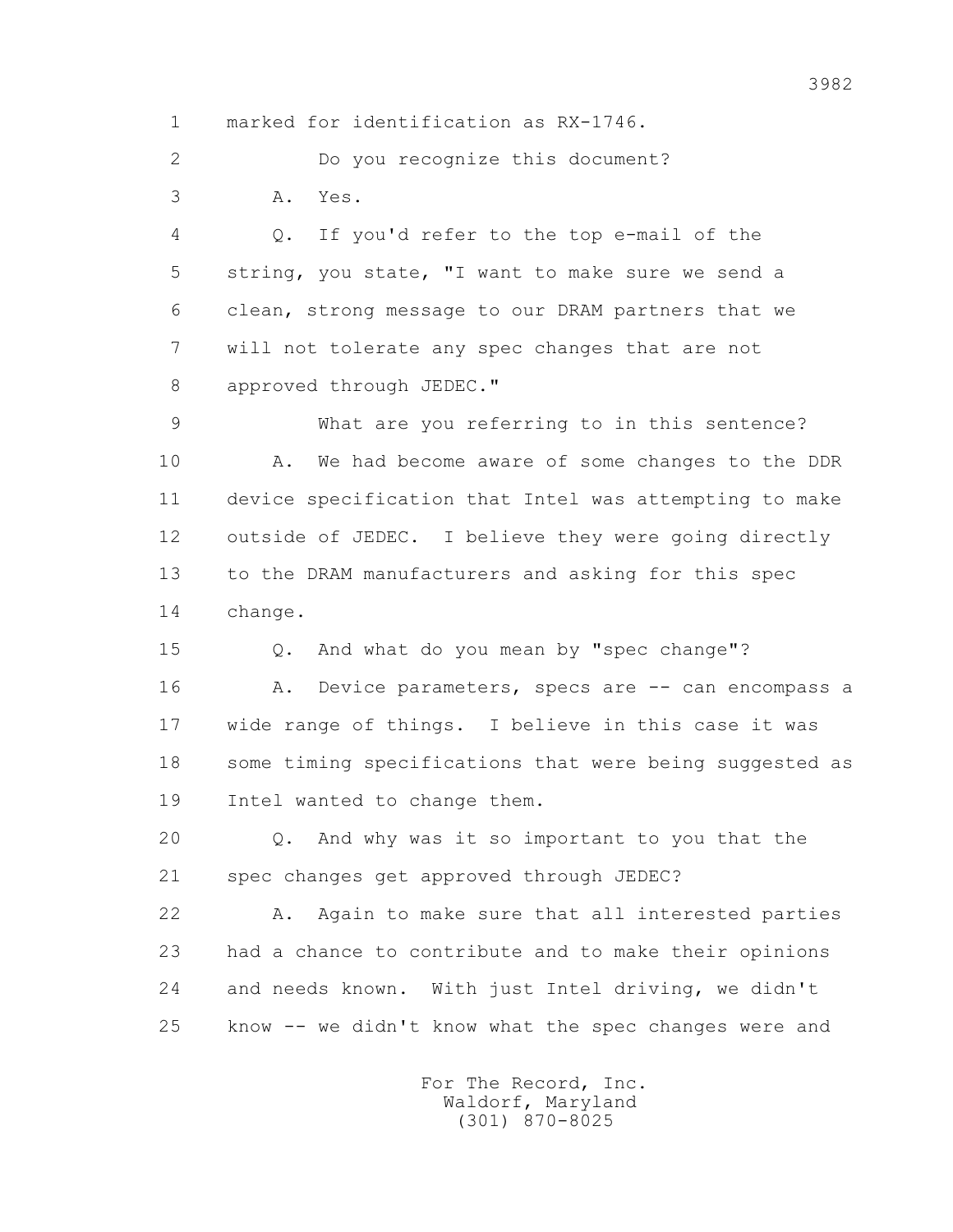1 whether that would affect us or not and how it would 2 affect us. 3 Q. Okay. Do you know what DDR 333 is? 4 A. Yes. 5 Q. What is it? 6 A. It is the follow-on to the original DDR 200 and 7 266 speed specifications, sometimes referred to as 8 DDR 1.5, but it's an evolutionary speed increase in 9 DDR. 10 Q. Are AMD processors compatible with DDR 333? 11 A. Yes. 12 Q. Which processors are compatible with DDR 333? 13 A. Our K8 microprocessor. It's commonly referred 14 to as Opteron now that we've launched it. 15 Q. I'd like to show you a document that's been 16 marked for identification as CX-2152. 17 Do you recognize this document? 18 A. Yes. 19 0. What is this document? 20 A. This is a -- I believe this is a meeting 21 minutes write-up that I wrote after a meeting. 22 Q. I'm sorry. You said you wrote this? 23 A. Yes. 24 Q. The first paragraph -- well, first of all, it 25 says "IGD4 Based DDR 1.5 Summary," so what was being For The Record, Inc.

 Waldorf, Maryland (301) 870-8025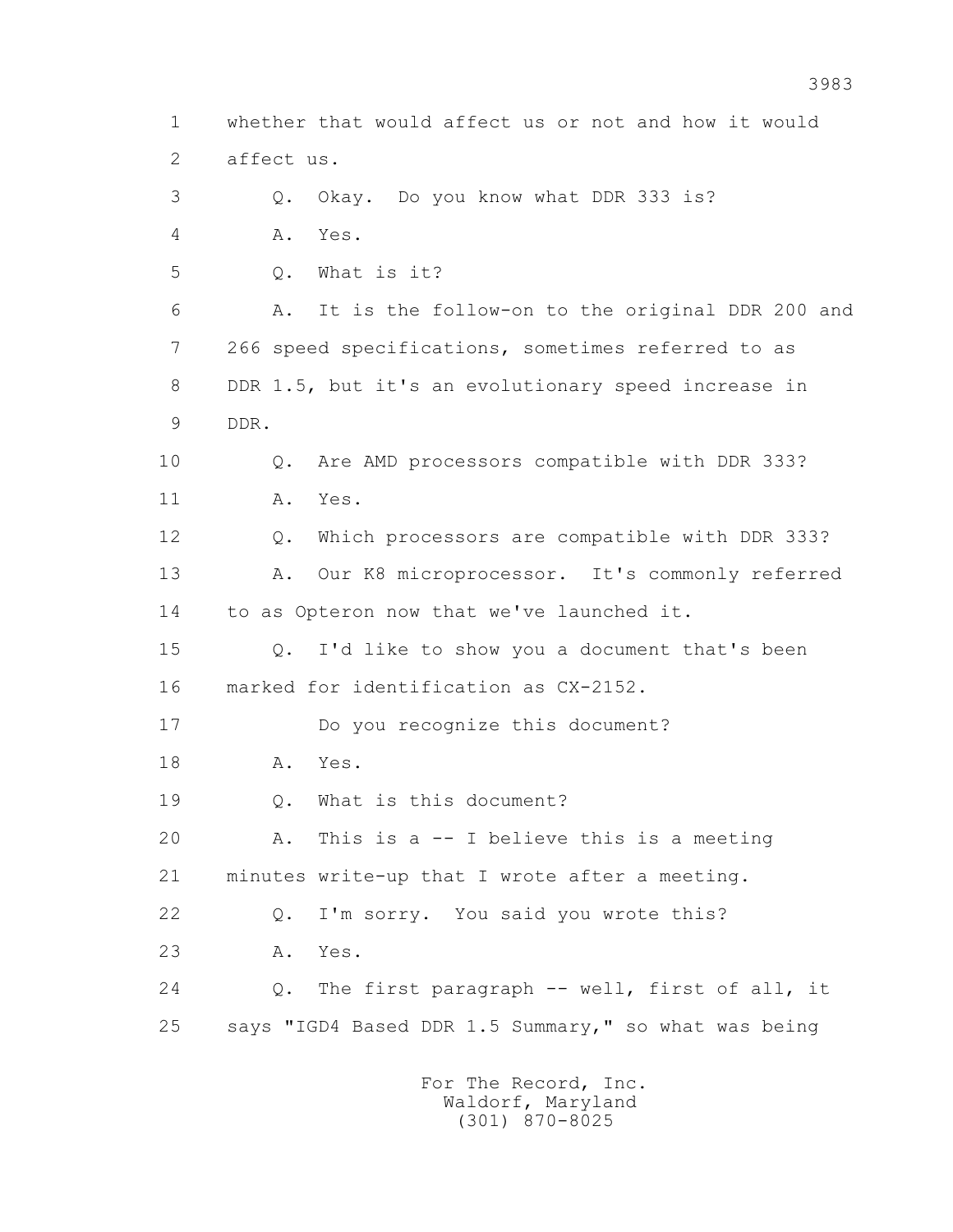1 discussed in this meeting?

 2 A. We were discussing the feasibility of adding 3 DDR 333 support to our existing IGD4 part that was at 4 that point I believe starting production. 5 Q. And the first paragraph describes a PPP 6 meeting. What does that stand for? 7 A. Yeah. PPP stands for propeller head platform 8 planning. It's a weekly meeting that is held at AMD 9 that I chair that's a cross-divisional lead 10 engineer/senior engineering discussion group. 11 0. Okay. Now, what was the time frame in which -- 12 who was requesting, first of all, that IGD4 be able to 13 support DDR 1.5? 14 A. Our marketing team at AMD asked for it. 15 Q. In what time frame were they hoping to see this 16 product? 17 A. I believe they were hoping to have a product in 18 the market in mid-2001. 19 Q. What did you do to provide the analysis that's 20 described in this memo? 21 A. We asked the design team, the IGD4 design team, 22 to go off and figure out what it would take to modify 23 the design to support DDR 333. 24 Q. I'd like to direct your attention to the item 25 in the memo entitled What Are the Constraints,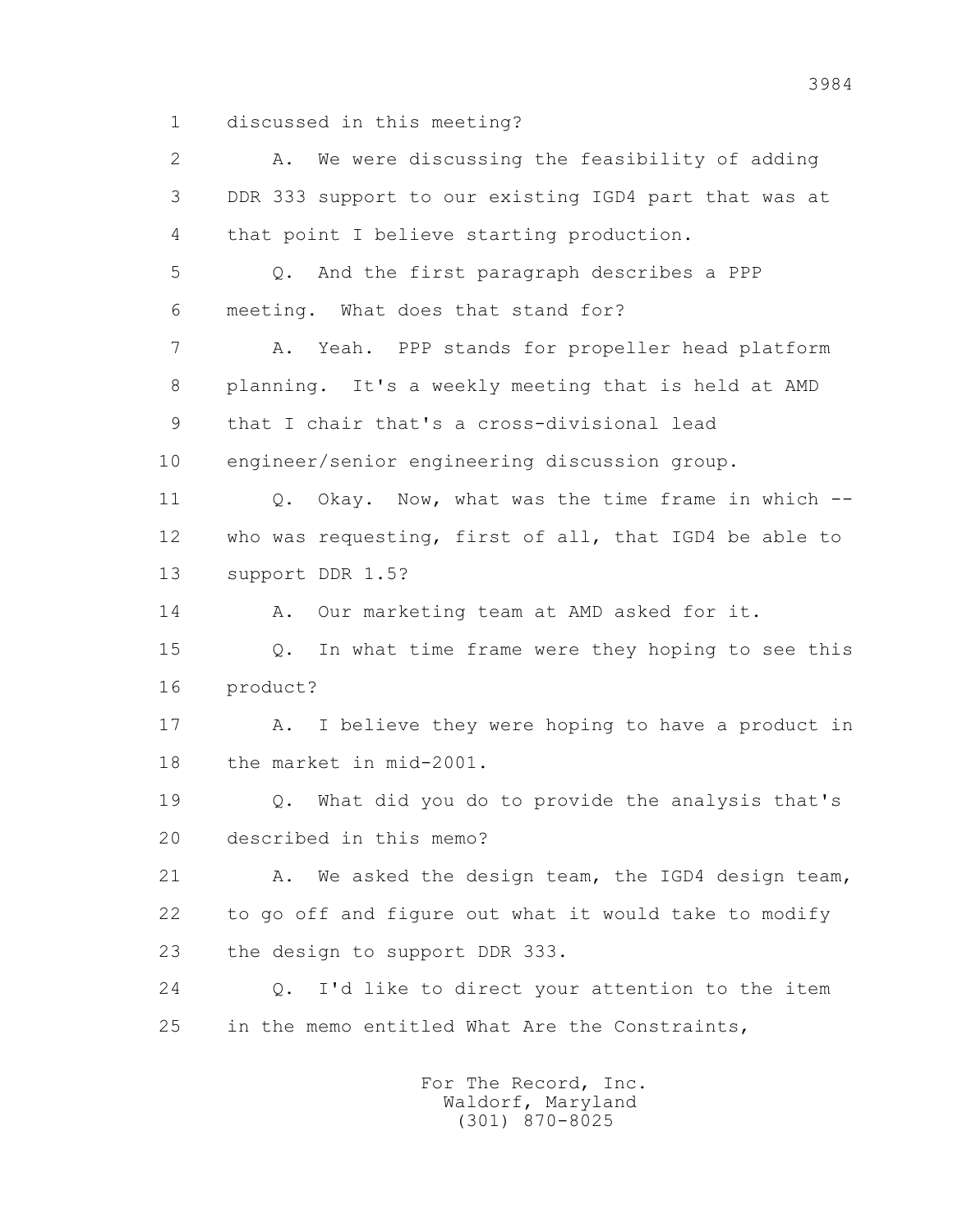1 Obstacles, Risks, et cetera, to this Project? Do you 2 see that?

3 A. Yes.

 4 Q. Could you identify or -- sorry -- could you 5 describe what you identified as the constraints related 6 to the project?

 7 A. So typical engineering practice is when you're 8 asked to do something challenging, you want to 9 constrain the problem down to the minimum set of things 10 to solve, so we put some constraints and said, well, 11 we're going to only do this for registered only with 12 two DIMMs and we're not going to entertain other 13 feature additions to the part. We want to narrow the 14 focus of the problem we're trying to solve.

 15 Q. Can you describe what you identified as the 16 risks related to the project?

17 A. The biggest risk was that we had other 18 projects in the pipeline that were slated to use the 19 resources that would be needed to make this change to 20 the chip.

 21 Q. It says "imposes risks to tunnel projects"? 22 A. Yes. That's what that refers to. The tunnel 23 is what we refer to as the chipsets for K8. 24 Q. Is that similar to bridge?

25 A. Yes. For K8 we changed the system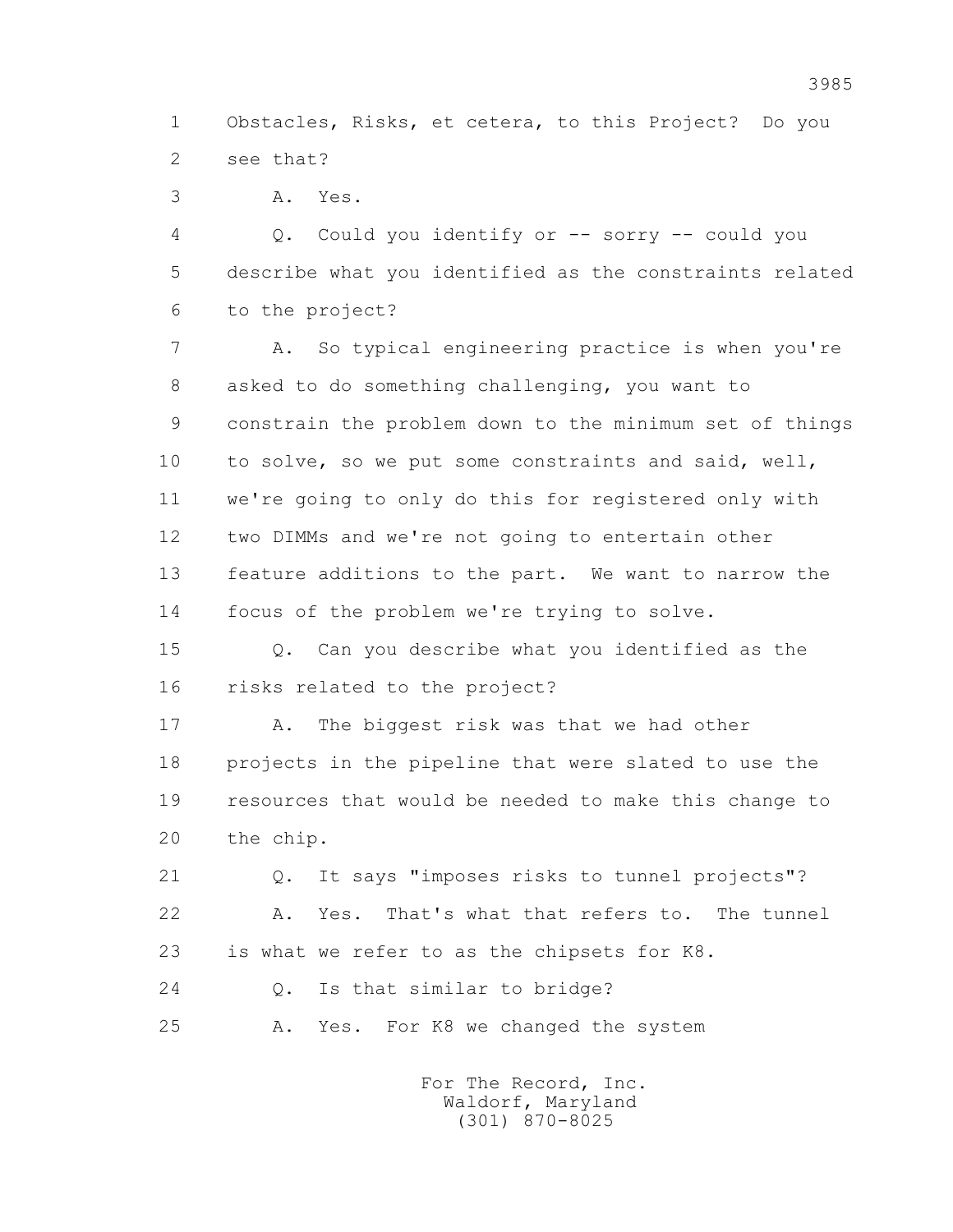1 architecture radically, as I discussed, to pull the 2 memory controller on the processor, and to make sure 3 everybody wasn't confused, instead of calling things 4 Northbridge and Southbridge, we called them tunnels. 5 A tunnel does the same thing as a bridge, but it's 6 constructed radically different, so it got the point 7 across.

 8 More geeky engineer stuff here. Sorry. 9 Q. Could you identify what you described here as 10 the obstacles related to the project.

11 A. The biggest obstacle -- I think they're 12 detailed a little bit later, but the biggest obstacle 13 was we needed to make some changes inside the IGD4 part 14 itself. The current part had the frequency of the DRAM 15 in locked step with the frequency of the front-side 16 bus. If the front-side bus was going at 266 megahertz, 17 the DRAM would go at 266 megahertz.

 18 By asking us to go to 333 megahertz memory, we 19 would have to put some sort of gearbox structure inside 20 the chip to adopt the different clock speeds.

 21 Q. What do you mean by the term "gearbox"? 22 A. We would have to make sure that as data went 23 across the chip from the K7 front-side bus side up to 24 the memory it had to change time demands from a 25 266-megahertz time demand up to a 333-megahertz time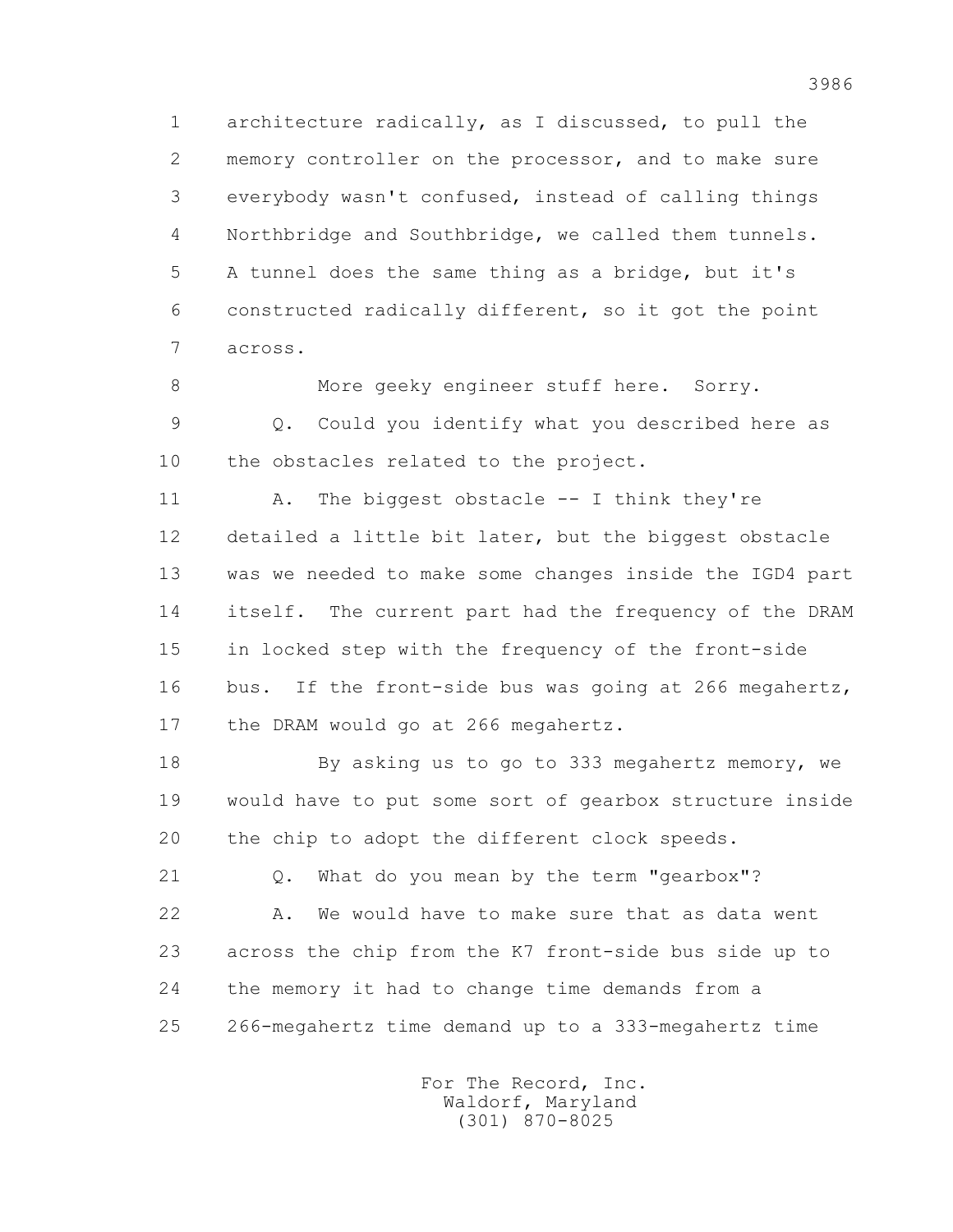1 demand. And that required a bunch of logic that wasn't 2 in there. It wasn't in the chip. 3 Q. You also mention here that there were DDR 4 infrastructure issues that were involved as obstacles. 5 What were you referring to there? 6 A. We believed at the time that there needed to be 7 a new DIMM qualification for the faster DIMMs, for the 8 faster devices. And that would be a set of work that 9 had to be done. 10 MR. DAVIS: I'd like to move Exhibit 2152, 11 CX-2152, into evidence. 12 MR. GATES: No objection, Your Honor. 13 JUDGE McGUIRE: So entered. 14 (CX Exhibit Number 2152 was admitted into 15 evidence.) 16 BY MR. DAVIS: 17 Q. Did you at some point become aware that Rambus 18 claimed patent rights over some of the technologies 19 used by AMD in some of their products? 20 A. Yes. 21 Q. In about when did you find this out? 22 A. It was late summer 2000 I believe. 23 Q. And how did you find this out? 24 A. One of my bosses gave me a set of patents and 25 asked me to look at them.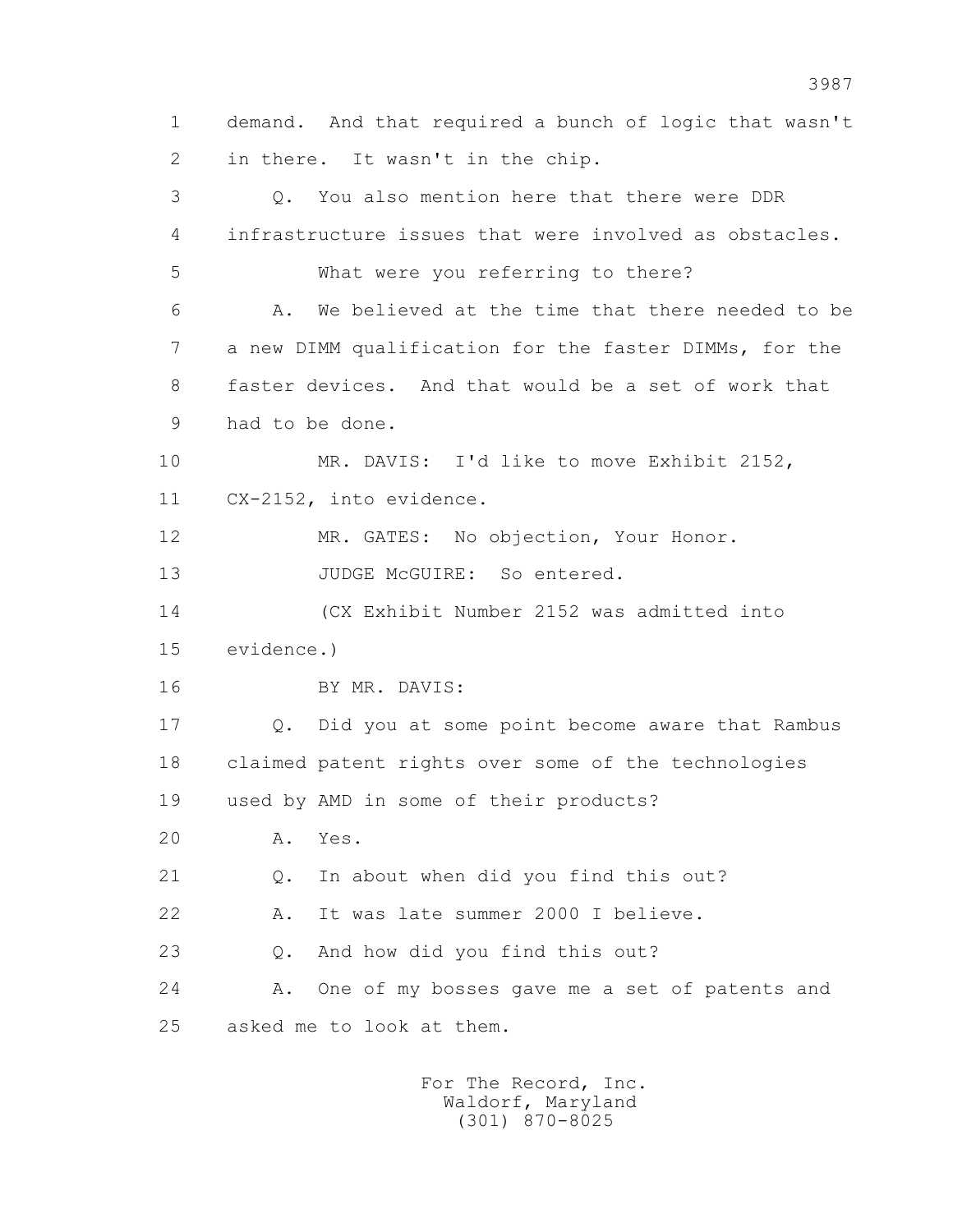1 Q. And what was the nature of the analysis that 2 they asked you to perform on those patents? 3 A. They wanted to see, A, if we were in violation 4 or did we, you know, did we infringe on the patents, I 5 guess is the right word, and B, were there any 6 reasonable work-arounds. 7 JUDGE McGUIRE: Now, let me interject. When 8 you say your boss handed you some patents, whose 9 patents were these? Rambus patents? 10 THE WITNESS: Yes, they were Rambus patents. 11 JUDGE McGUIRE: All right. 12 MR. DAVIS: Thank you, Your Honor. 13 BY MR. DAVIS: 14 0. Were you aware of what technologies Rambus 15 claimed AMD was using that infringed their patents? 16 A. Yes. There were four basic patents that I 17 looked at. There was one on dual-edge clocking, there 18 was one on programmable CAS latency, one on 19 programmable burst length, and the fourth one had to do 20 with a DLL and a DRAM. I didn't look at the fourth 21 one. DLLs aren't my expertise. 22 Q. Do you know which AMD products were affected by 23 these claims? 24 A. I was told to look at them for both our 25 existing IGD4-based product, our K7 chipset products, For The Record, Inc.

 Waldorf, Maryland (301) 870-8025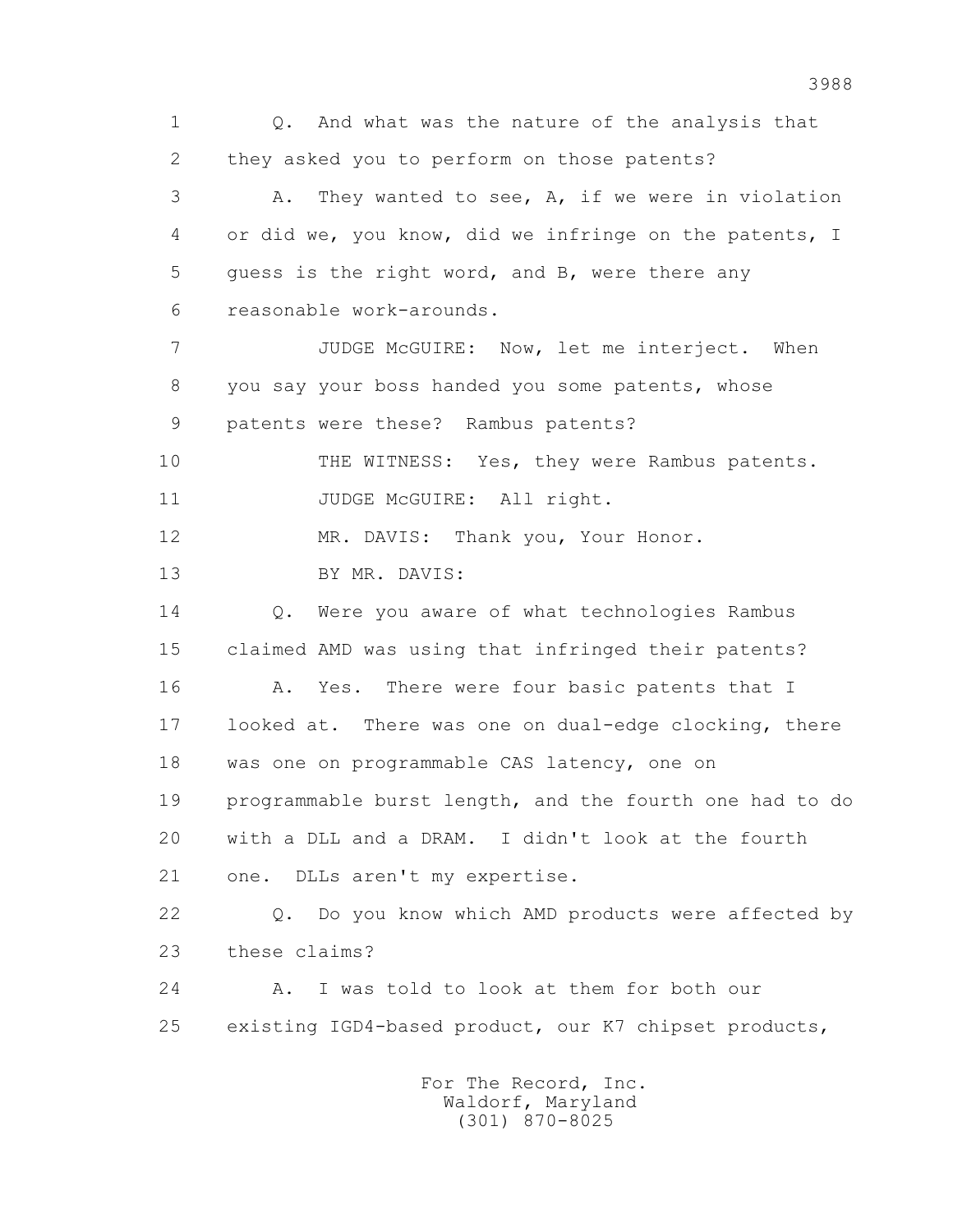1 and the future K8 microprocessor.

 2 Q. At what stage was that future microprocessor -- 3 this is the K8 you said?

4 A. Yes.

 5 Q. And what stage was the K8 at at the time you 6 learned of the Rambus claims against AMD?

 7 A. It was about midway through its design cycle. 8 Its base architecture was defined. It was well into 9 the design phase. It hadn't quite reached the phase of 10 physical design, but it was well along the path to 11 completion.

12 Q. Now, you said you reviewed the Rambus patents 13 or three of the Rambus patents?

14 A. Yes.

 15 Q. Now, what did you conclude after reviewing the 16 patents?

17 A. They were pretty simple things to work around 18 if we had known about them a long time ago, but we 19 were in the middle of ramping up an infrastructure. 20 This was just when we were trying to get our IGD4 and 21 the first DDR motherboards out the door. They were 22 pretty trivial to work around, but we were in the 23 middle of ramping and they're pretty tough to change 24 things.

25 Q. What was the importance of being in the middle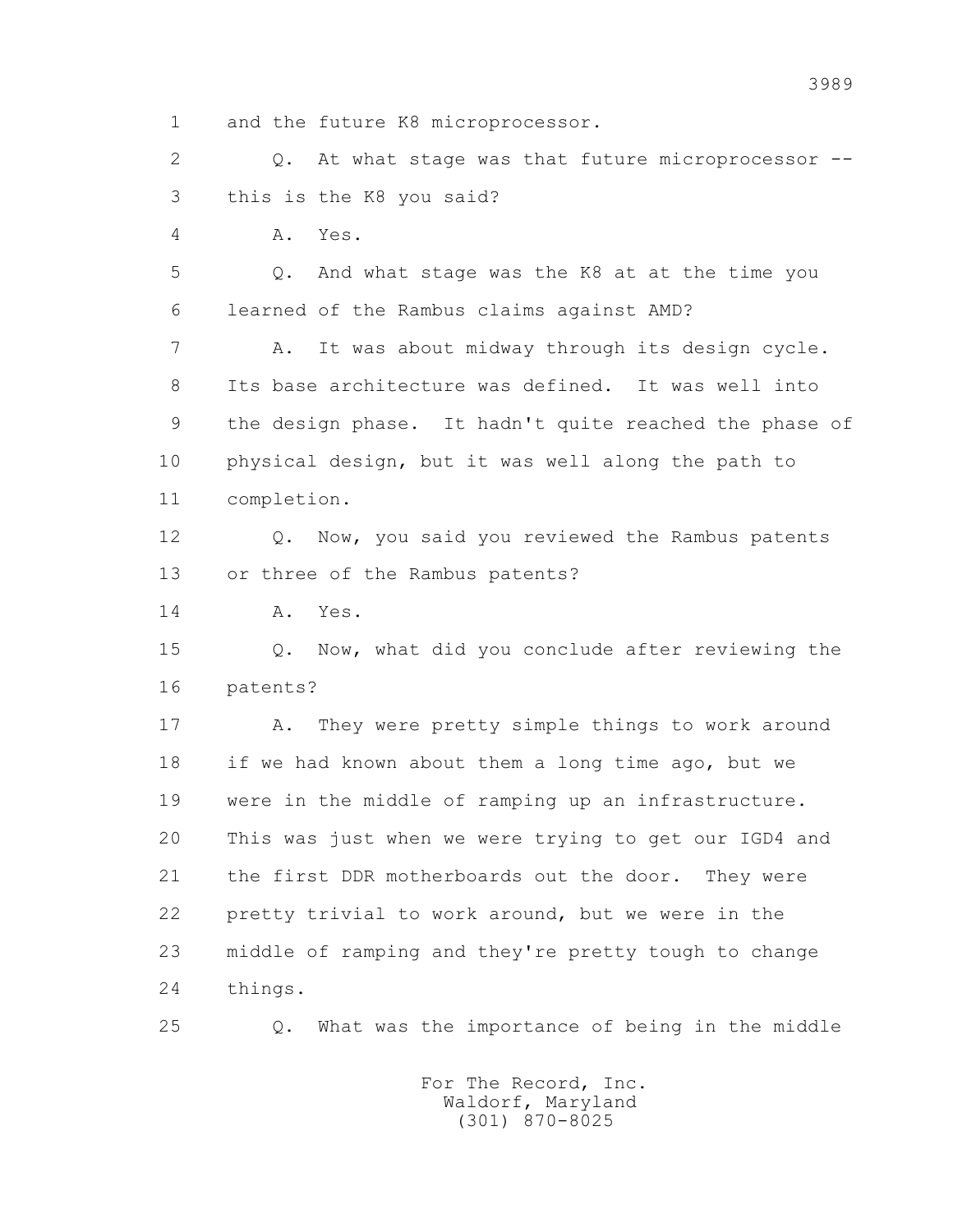1 of ramping to the issue of working around the Rambus 2 patents?

 3 A. The work-arounds that were obvious required 4 some big changes to the device, to the chipsets, to the 5 motherboards, et cetera. 6 Q. What work-arounds were you referring to? 7 Start with programmable CAS latency. What 8 work-arounds did you have in mind in this analysis? 9 A. There were any number of options. The bottom 10 line is any change when you're trying to do a 11 production ramp is extremely difficult and hard, so you 12 asked about programmable CAS latency; correct? 13 The few work-arounds we talked about were -- 14 MR. GATES: Your Honor, can I interject here 15 an objection? I think there's a lack of foundation 16 and we're just getting opinion testimony at this 17 point. 18 MR. DAVIS: This is not opinion testimony.

 19 This is his state of mind in 2000 when he learned of 20 the patents, but I can establish a foundation if you 21 like.

 22 JUDGE McGUIRE: Overruled. I'll entertain the 23 question.

24 BY MR. DAVIS:

25 Q. Do you remember the question?

 For The Record, Inc. Waldorf, Maryland (301) 870-8025

3990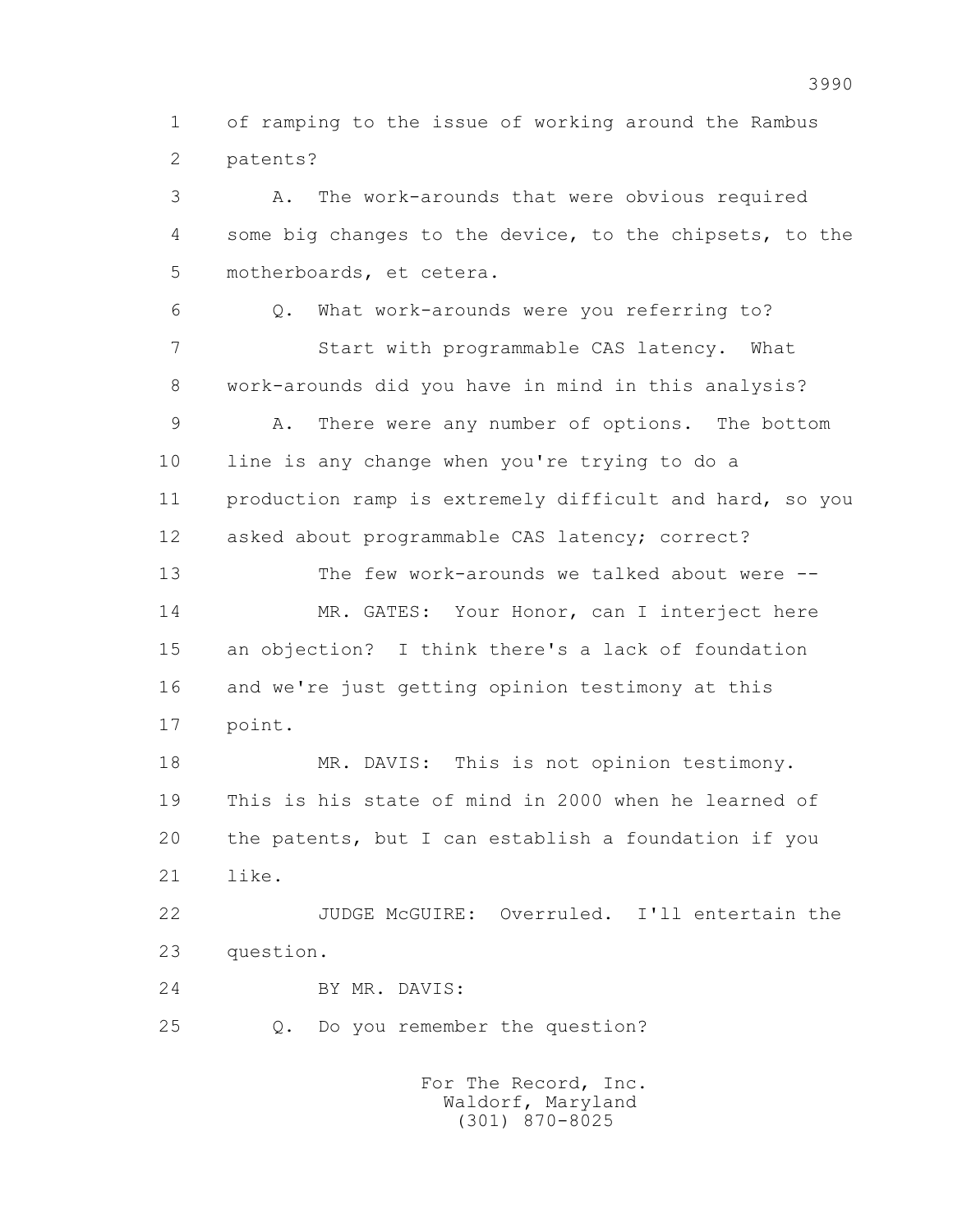1 A. What work-arounds were we contemplating.

2 0. For programmable CAS latency.

3 A. For programmable CAS latency.

 4 So the three on the table were pretty obviously 5 how to fix CAS latency, have the parts manufactured to 6 be a fixed CAS latency. The second one was to have a 7 pin-programmable CAS latency where the value of CAS 8 latency would be set by pins tied high or low on the 9 DIMM. And the third one was some sort of serial 10 programming using existing single-bit serial load 11 technology that was ubiquitous in the industry at the 12 time.

 13 Q. So let's talk about pin strapping for a 14 second.

 15 What did you mean by pin strapping? 16 A. With pin strapping one could allocate either 17 dedicated or multiplexed pins on the DRAM device that 18 depending on their state either pulled high or low 19 would tell a device what the CAS latency should be. 20 Q. Now, when you say "pulled high or low," what 21 are you referring to (indicating)?

 22 A. Pulled to a high voltage to indicate a one or 23 pulled to a low voltage to indicate a zero.

 24 Q. Did you think that pin strapping was a more 25 costly or less useful future than the current JEDEC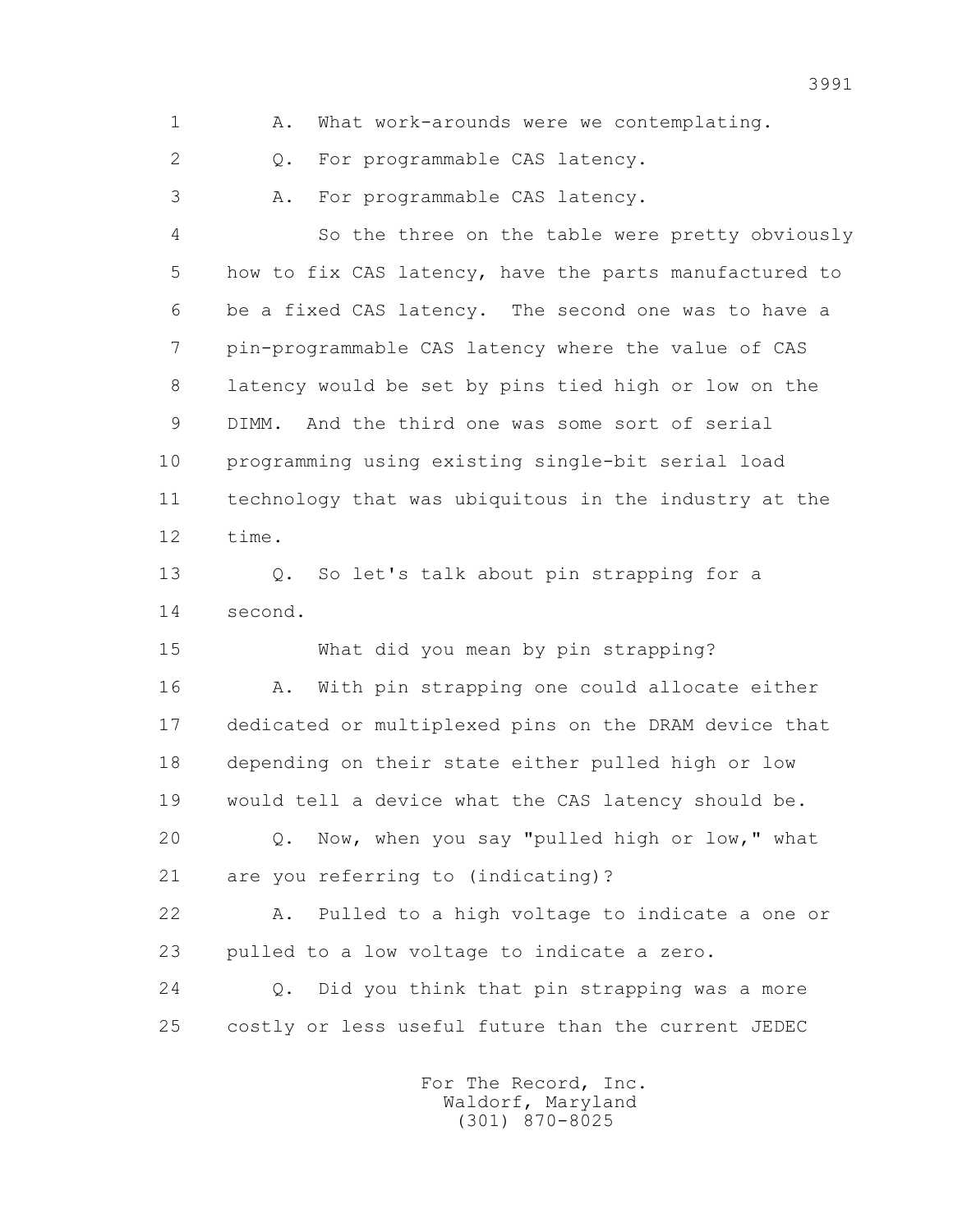1 standard of setting CAS latency?

 2 A. Certainly no more costly. Maybe a little bit 3 more inconvenient, but in the end it probably could 4 have been made to work just fine. The problem was, 5 we'd have to change everything in the middle of this 6 production ramp. 7 0. What about fixing CAS latency? 8 A. Fixed CAS latency would have been pretty 9 onerous for the DRAM manufacturers. 10 Q. Let's -- first of all, did you think that 11 fixing CAS latency was more costly or less useful than 12 the current JEDEC standard to AMD? 13 A. Probably it had -- would have a significant 14 cost impact for the DRAM manufacturers. 15 One of the advantages of programmable CAS 16 latency is that DRAM manufacturers can bin their 17 devices. They can have fast devices with a short CAS 18 latency and sell them for more money, and parts that 19 were perhaps yielding slower, they could be programmed 20 with a longer CAS latency and sold for less cost. 21 Q. Now, I forget -- did you remember the name of 22 the person who gave you the patents and the 23 assignment? 24 A. It was either Rich Heye or Dirk Meyer. I 25 forget exactly which one.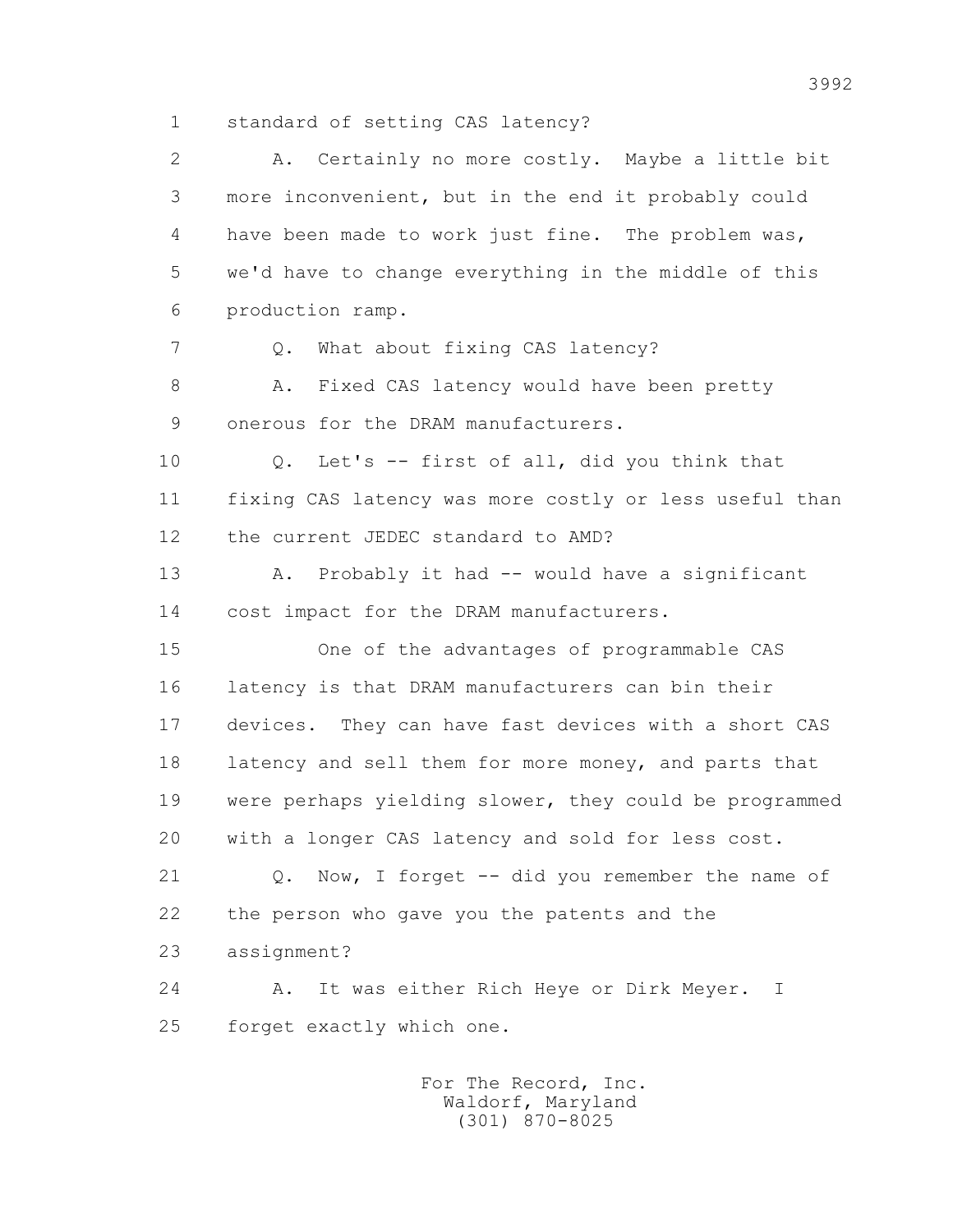1 Q. Did you recommend to either of them that AMD 2 change its products to change the CAS latency that it 3 used?

 4 A. No. I recommended we didn't, given that we 5 were in the middle of our production ramp. It would 6 have caused a big -- a big hiccup.

 7 Q. Now, what was your understanding of the term 8 "programmable burst length"?

9 A. I'm sorry. I didn't hear.

 10 Q. What was your understanding of the term 11 "programmable burst length"?

 12 A. Programmable burst length allows the DRAM 13 devices to either send four cycles of data back for a 14 burst and/or eight cycles of data with a burst 15 command.

 16 Q. And what were the alternatives that you had in 17 mind in 2000 when you reviewed the Rambus patents?

18 A. For work-arounds?

19 Q. Yes.

 20 A. Very similar to the CAS latency work-arounds. 21 Fix the burst length, use pin strappings or a serial 22 load technique.

 23 Q. Did you also consider fixing the burst length? 24 A. Yes.

25 Q. What was your analysis of fixed burst length as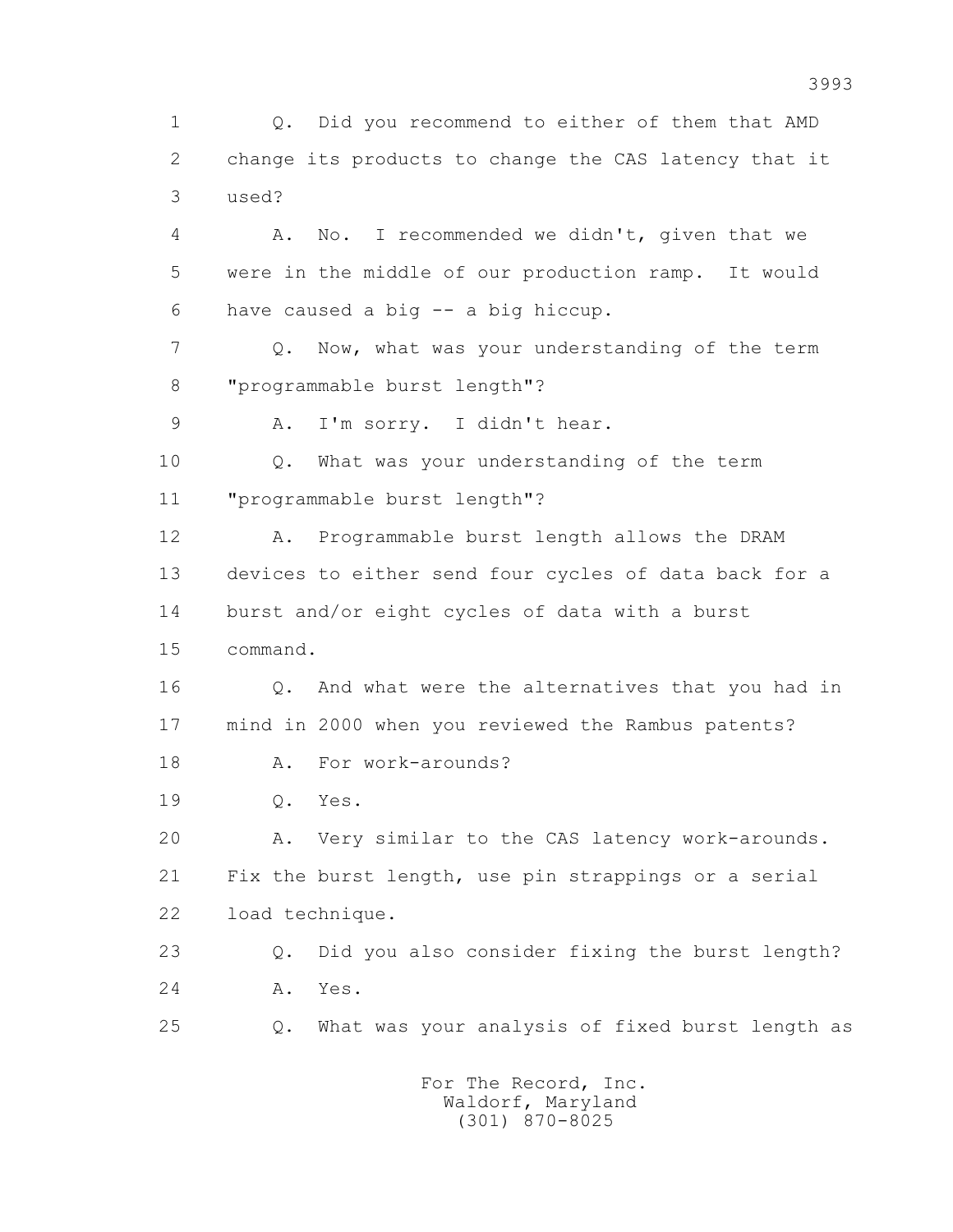1 it relates to AMD's business?

 2 A. Fixed burst length would have been very, very 3 bad for AMD. AMD designed its microprocessors to have 4 its natural burst length to be 64 bytes, which is eight 5 cycles of data. Knowing that the DRAMs had that 6 capability, we decided to take advantage of that 7 capability for performance reasons.

8 If the work-around was to fix the burst length, 9 the most likely burst length chosen would have been an 10 Intel-compatible burst length or a burst length of four 11 cycles or 32 bytes. That would have been very bad for 12 us. A, it would have required lots of redesign in the 13 memory controllers and also caused us a performance 14 hit.

 15 Q. Now, why did you say that you thought that the 16 most likely burst length would have been the -- you 17 said burst length of four?

18 A. Yes.

 19 Q. And why did you think that would be the most 20 likely burst length that would have been used?

 21 A. That is the burst length that Intel uses for 22 their microprocessors and their systems and they hold 23 the majority of the market and the DRAM manufacturers 24 would have manufactured the part to hit the majority. 25 Q. I understand.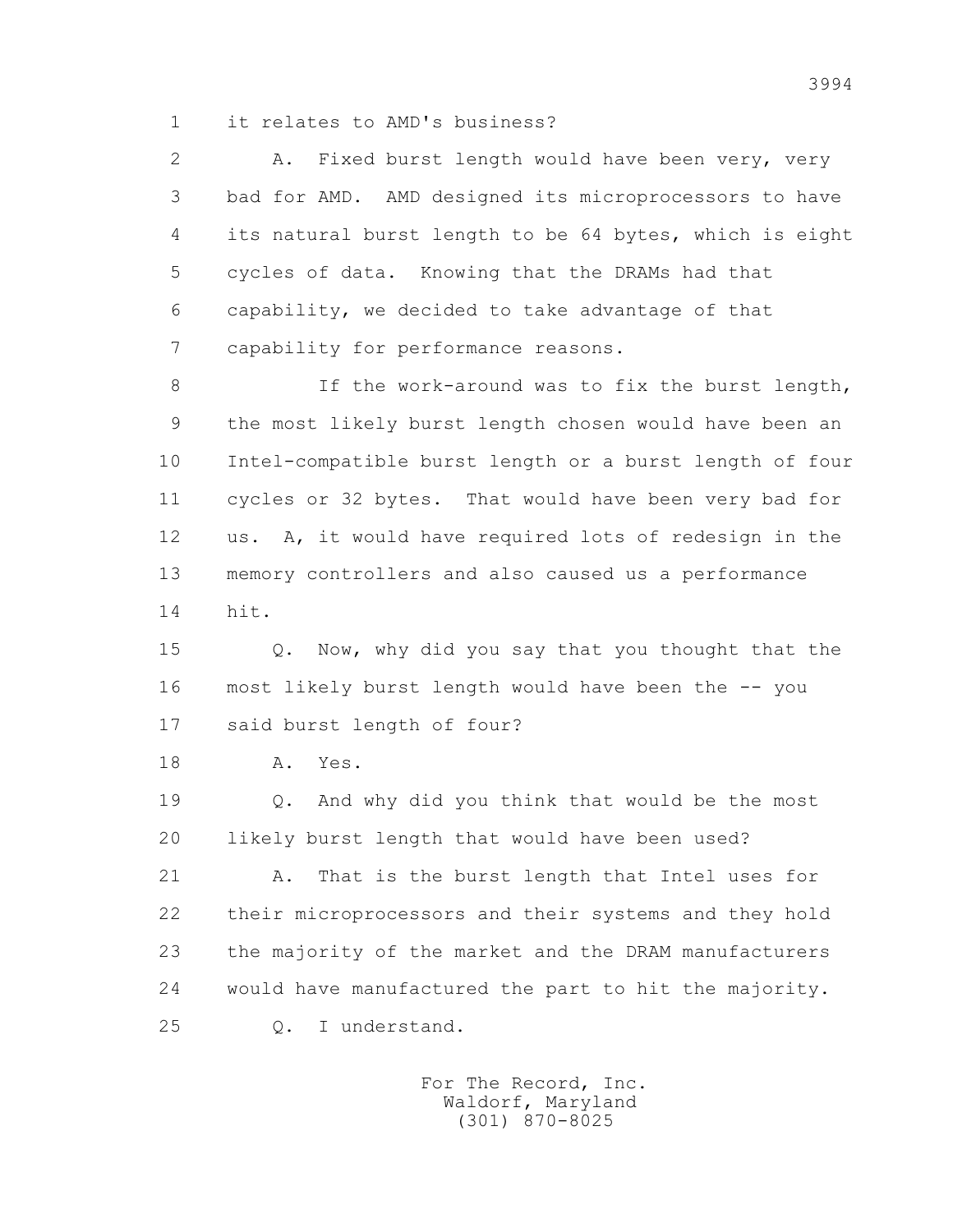1 The last technology you would have added, is 2 that dual-edged clocking?

3 A. Yes.

4 Q. And what is dual-edged clocking?

 5 A. Dual-edged clocking allows data to be captured 6 on both a rising edge of a clock and the falling edge 7 of the clock. Traditionally, prior to -- I don't 8 know -- the mid-'80s, data was always transferred on a 9 single edge, on the rising edge of the clock. Data was 10 captured when the clock rose from a zero to a one.

 11 DDR techniques allowed you to capture the data 12 on the falling edge and the rising edge to effectively 13 double the data rate, hence the word "double data rate" 14 or "DDR."

 15 Q. What were the alternatives that you had in mind 16 in 2000 when you reviewed the Rambus patents regarding 17 dual-edged clocking?

18 A. Well, the placement of your clock edges and 19 your data is more or less arbitrary. We could have 20 slowed the clock down by half the rate or doubled the 21 rate of the clock itself. Either way would have been 22 reasonable to implement to capture the data.

 23 Q. Did you propose to Mr. Heye or Mr. Meyer or 24 whoever gave you the patents that AMD change its 25 products to accommodate changes to the dual-edged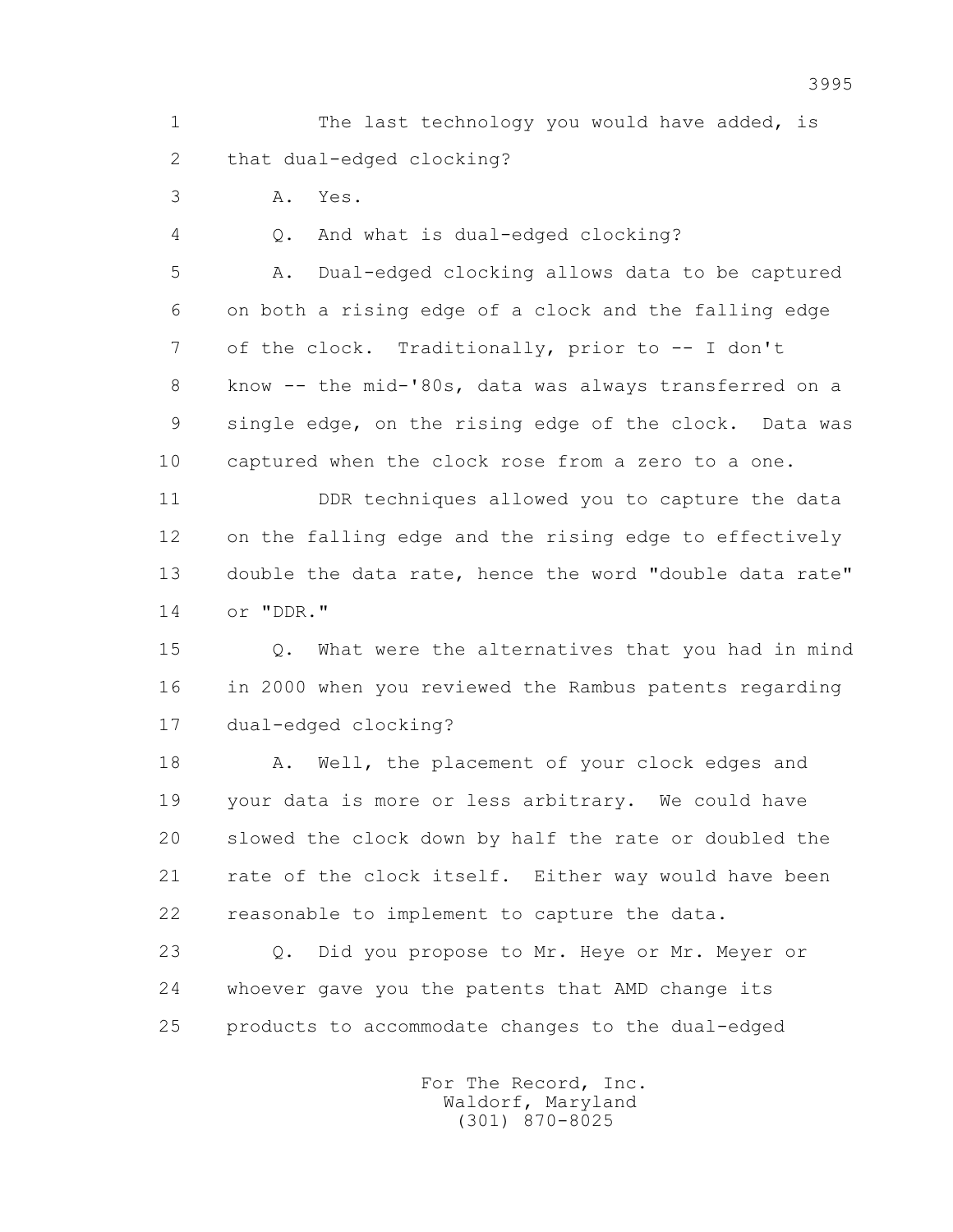1 clocking?

 2 A. I recommended that we wouldn't make any changes 3 for similar reasons as before. We were in the middle 4 of a production ramp. It would be impossible for us to 5 stop and change. 6 Q. Now, earlier you were describing an analysis in 7 CX-2152, which is -- (indicating). 8 A. Yep. 9 Q. What was the date this analysis occurred? What 10 was your understanding of that? 11 A. The date on the document says June 29, 2000. 12 It probably occurred the previous couple of weeks to 13 that date. 14 0. And how does that relate in time when you 15 learned about the Rambus patents, the Rambus -- I'm 16 sorry -- the Rambus claims against AMD? 17 A. This preceded that, that knowledge. 18 Q. Is there any difference between the analysis 19 you conducted here and the analysis that you conducted 20 relating to the patents that Rambus showed you -- I'm 21 sorry -- that Rambus claimed against AMD? 22 A. Yes. Here was a very straightforward 23 incremental speed increase and I had the design team 24 look at what it would take. 25 For the work-arounds that we were previously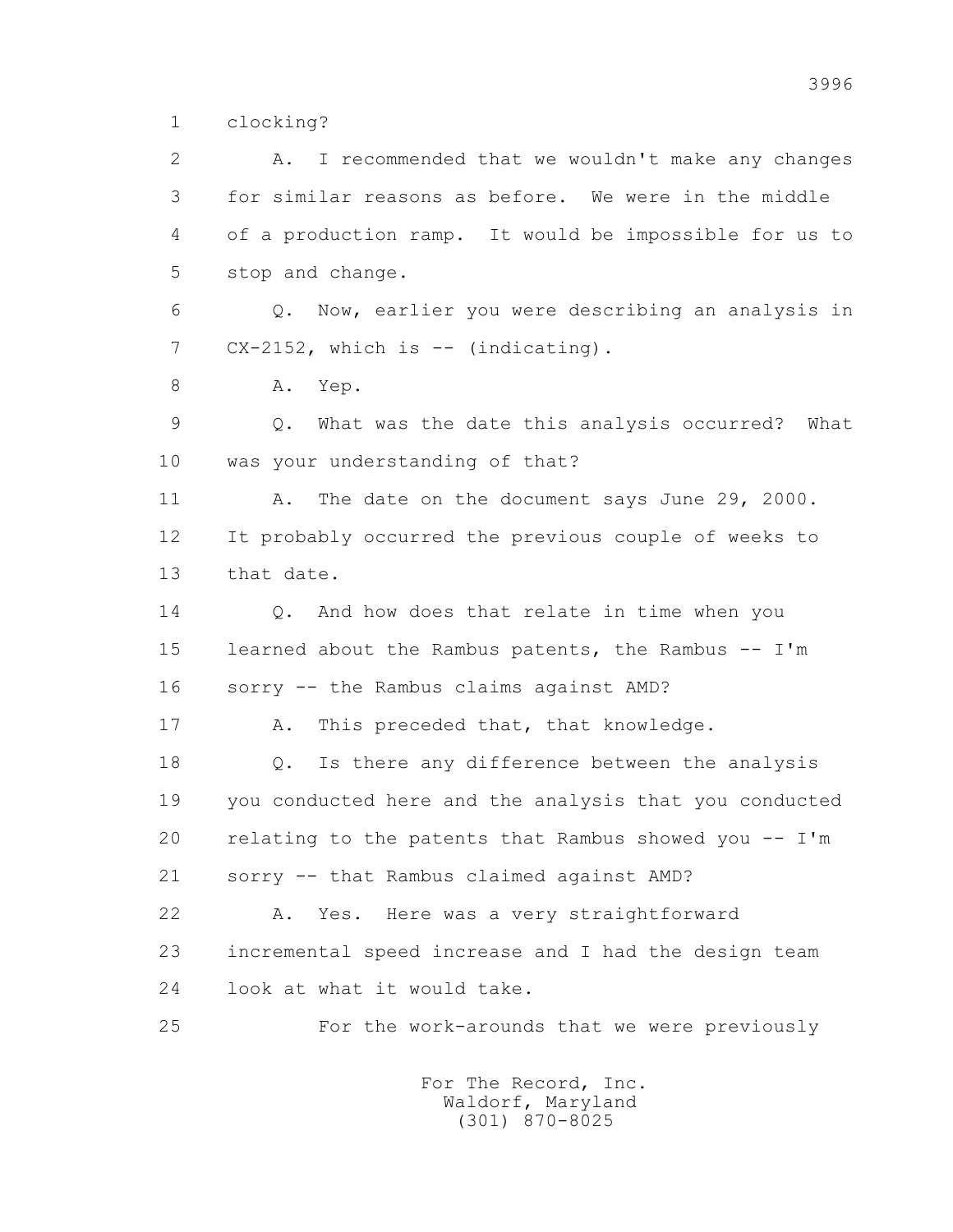1 discussing, I communicated with a few of our DRAM 2 partners and a couple of senior folks inside AMD. I 3 didn't go to any team and ask them to do a detailed 4 analysis. It was a very top-level lead work, very 5 simple changes that -- you know, the work-arounds that 6 we talked about were very simple in concept and the 7 reason -- the reasons around doing them are not -- 8 didn't surround the technical feasibility. It 9 surrounded the logistical nightmare of trying to change 10 something in mid-production. 11 MR. DAVIS: Thank you. No more questions. 12 JUDGE McGUIRE: Okay. Why don't we take a 13 ten-minute break and when we return we'll start with 14 cross-examination. 15 We're in recess. Off the record. 16 (Recess) 17 JUDGE McGUIRE: Mr. Gates, at this time I'll 18 entertain your cross-examination of the witness. 19 MR. GATES: Thank you, Your Honor. 20 CROSS-EXAMINATION 21 BY MR. GATES: 22 Q. Good afternoon, Mr. Polzin. How are you? 23 A. Hi, Sean. 24 Q. You said earlier that you helped design the 25 front-side bus for the Athlon processor; is that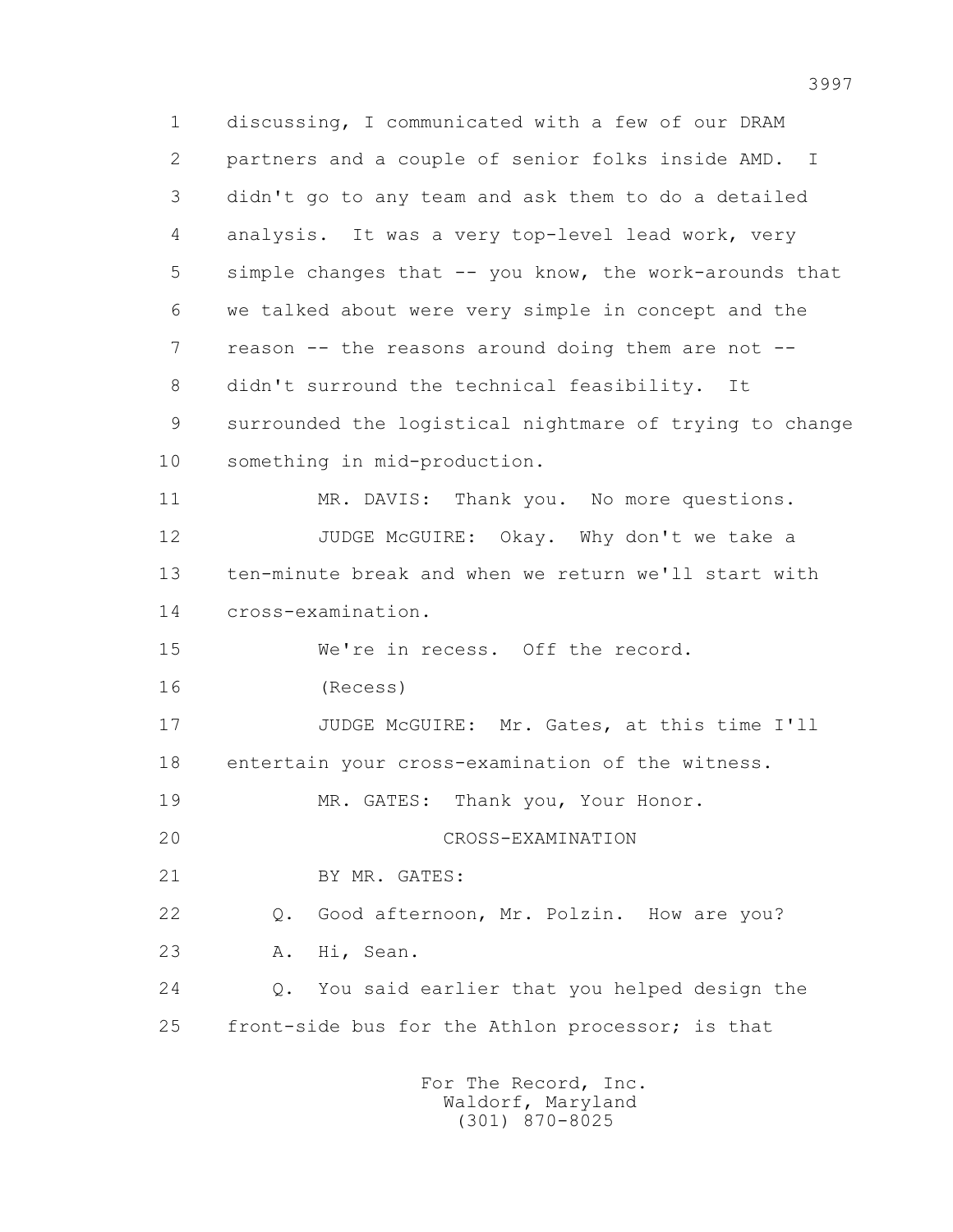1 right?

 2 JUDGE McGUIRE: Mr. Gates, I'm going to ask you 3 to stand a little closer to the mike. I'm having a 4 little trouble hearing you from that far away. 5 MR. GATES: Okay. Thank you. 6 JUDGE McGUIRE: Thank you. 7 THE WITNESS: Design a bus. 8 BY MR. GATES: 9 Q. Well, let me ask you -- 10 A. Yeah. Ask a different way. I'm sorry. 11 Q. You were involved in a team that worked on the 12 Athlon processor; right? 13 A. Yes. I worked on the Northbridge chipset that 14 interfaced to it. 15 Q. And you said something about it was a unique 16 front-side bus with that Athlon chip; is that correct? 17 A. Correct. 18 Q. And when it first came out, it was -- I think 19 you said it was operating at 200 megahertz; is that 20 right? 21 A. Yes. 22 Q. Now, what I want to do is try to get some dates 23 because the speed of that bus changed over time; isn't 24 that right? 25 A. That's correct, yes, it did.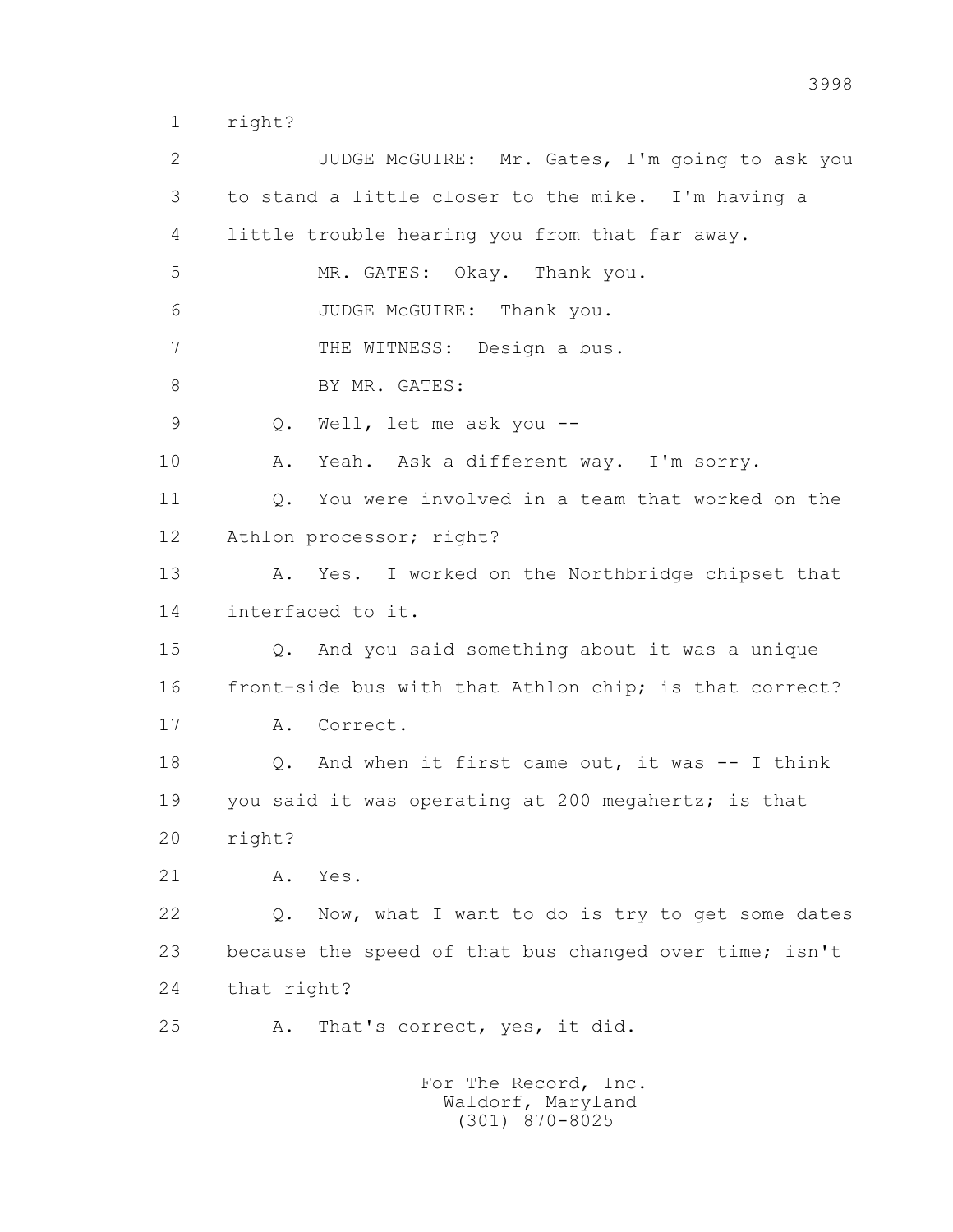1 Q. It went from 200 and later on you got a faster 2 bus? 3 A. Yes. 4 Q. And I think at one time you had a 333-megahertz 5 bus; is that right? 6 A. Yes. 7 Q. Well, let me try to get some dates on these 8 changes. 9 Okay. So the AMD Athlon, that's the K7; is 10 that right? 11 A. Yes. 12 Q. And you said the front-side bus speed when it 13 first came out was 200 megahertz; is that right? 14 A. Yes. 15 Q. Okay. And you said you worked on the chipset 16 for that initial version of the K7? 17 A. Yes. 18 Q. And the initial chipset that came out with K7 19 was the AMD 750? 20 A. That's correct. 21 Q. Okay. 22 A. I referred to that previously as Irongate. If 23 that helps. 24 Q. Okay. Or Irongate. 25 And when was that -- when did that chipset come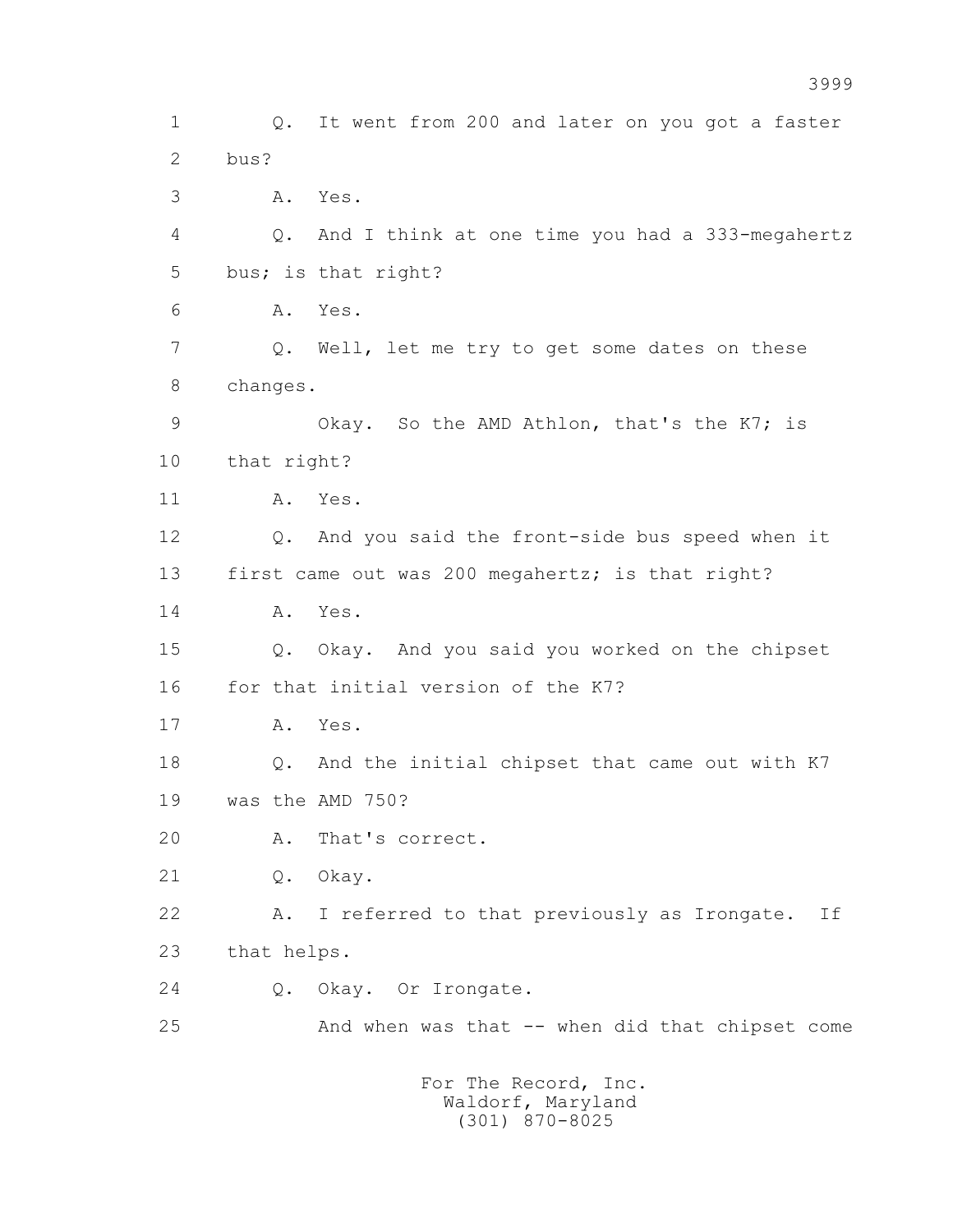1 out, what year was that? 2 A. In June 1999 when we launched the first K7. 3 Q. And what type of memory did that chipset 4 operate with? 5 A. PC100. 6 Q. Okay. So it's PC100 SDRAM? 7 A. That's correct. 8 Q. And we'll say that's 6-99; is that right? 9 A. Yes. 10 Q. Later on, you developed at AMD a faster 11 front-side bus, 266 megahertz, for the Athlon chip; is 12 that right? 13 A. Yes. 14 Q. And you worked on the controller that would go 15 with that new front-side bus; is that right? 16 A. No. At that time a different design team was 17 working on that. 18 Q. Okay. 19 A. I was the system guy at that point. 20 Q. You were the system guy at that point. 21 Did it have a different controller than the 22 AMD 750? 23 A. Yes. 24 O. And that was the AMD 760? 25 A. Yes.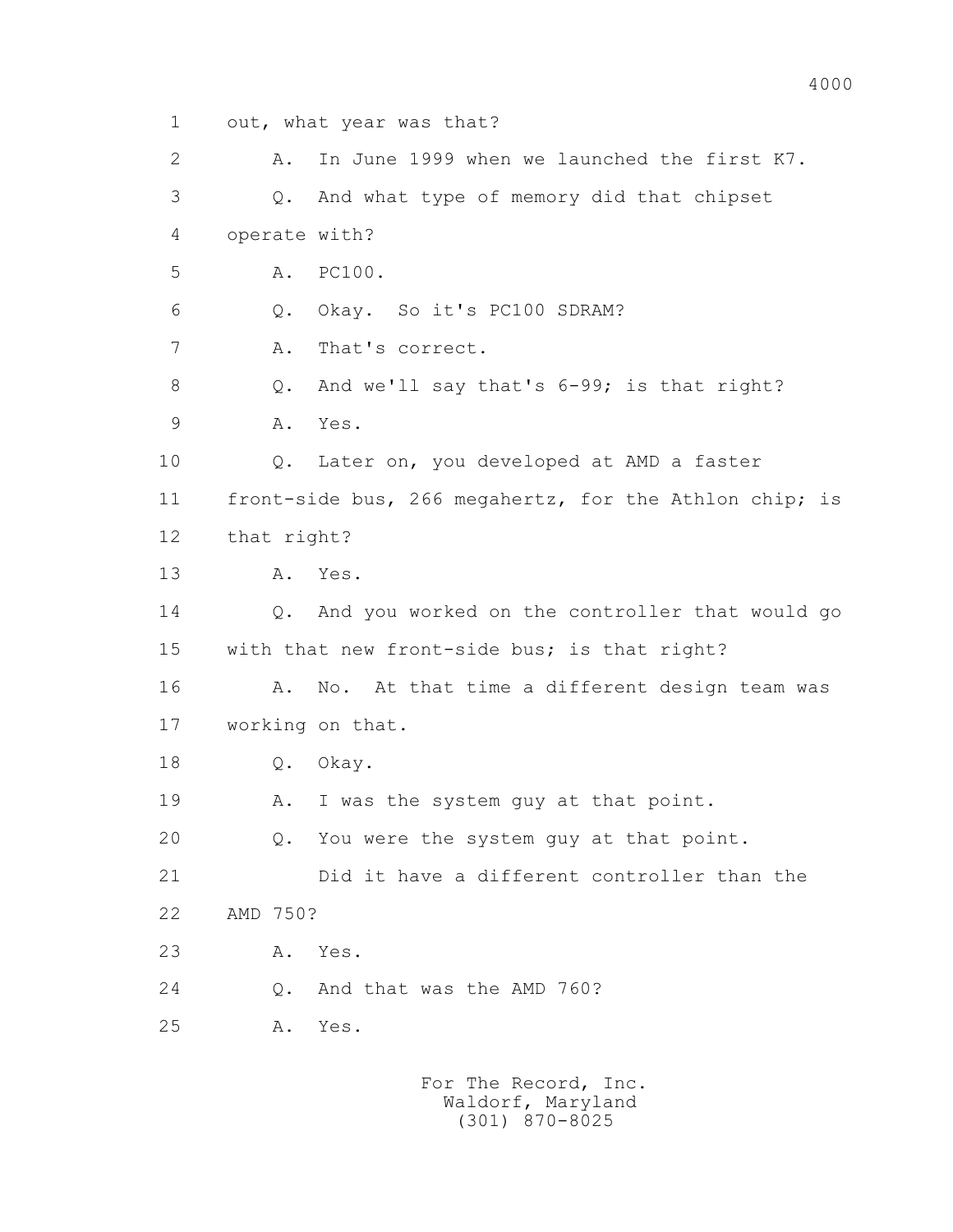1 Q. And when did this front-side bus come out? 2 A. September 19 -- or September 2000. That's 3 the -- it was coincident with the introduction of the 4 AMD 760 which was our IGD4 chipset. 5 Q. And that AMD 760 chipset was compatible with 6 what memory technologies? 7 A. DDR 200 and 266. 8 Q. Now, did you ever develop a chipset that was 9 compatible with PC133 SDRAM? 10 A. No. 11 Q. Third-party vendors created chipsets that were 12 compatible with PC133 and the AMD processor; is that 13 right? 14 A. Yes. 15 Q. Were they compatible with the 200-megahertz 16 front-side bus or the 266-megahertz front-side bus? 17 A. I believe they were compatible with the 200, 18 but I don't know for certain if they ever were not 19 compatible with the 266. They may have been; they may 20 not have been. 21 Q. Do you know whether or not those chipsets came 22 out in between the AMD 750 and the AMD 7 -- the AMD 750 23 and the AMD 760? 24 A. I believe they do. I don't have any direct 25 knowledge. I can't give you a date. For The Record, Inc. Waldorf, Maryland

(301) 870-8025

4001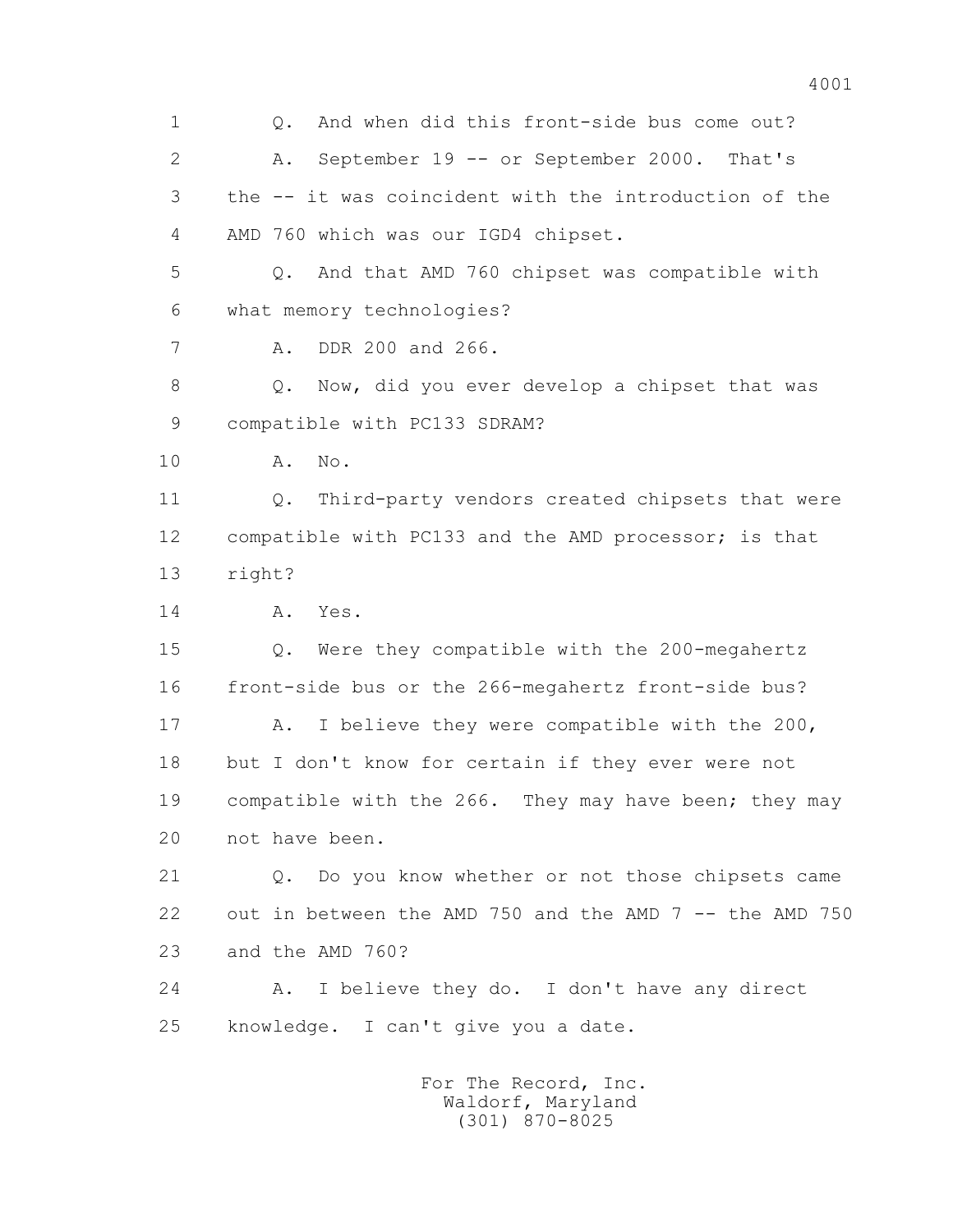1 Q. Okay. So at some point third-party vendors 2 came out with chipsets compatible with the Athlon that 3 operated with PC133? 4 A. Yes. 5 Q. And we just don't know the date? 6 A. Yeah. 7 Q. Now, is the architecture of the AMD 760 chipset 8 different from the AMD 750? 9 A. Architecture. Could you explain what you mean 10 by "architecture." 11 Q. Well, what are the differences between the 760 12 and the 750 chipsets in very general terms? 13 A. In general terms, the 760 implements DDR 14 memory. Its memory controller is different, and it 15 also implements 4XAGP graphic support, whereas the 750 16 was the first-generation AGP graphic support. 17 Q. You could not use the SDRAM PC100 or PC133 with 18 an AMD 760 chipset, could you? 19 A. That's correct. 20 Q. So it wasn't -- and you could not use a DDR 21 with the AMD 750 chipset? 22 A. That's correct. 23 Q. So those are not backward compatible; is that 24 right? 25 A. The chipsets were not. That wasn't their aim.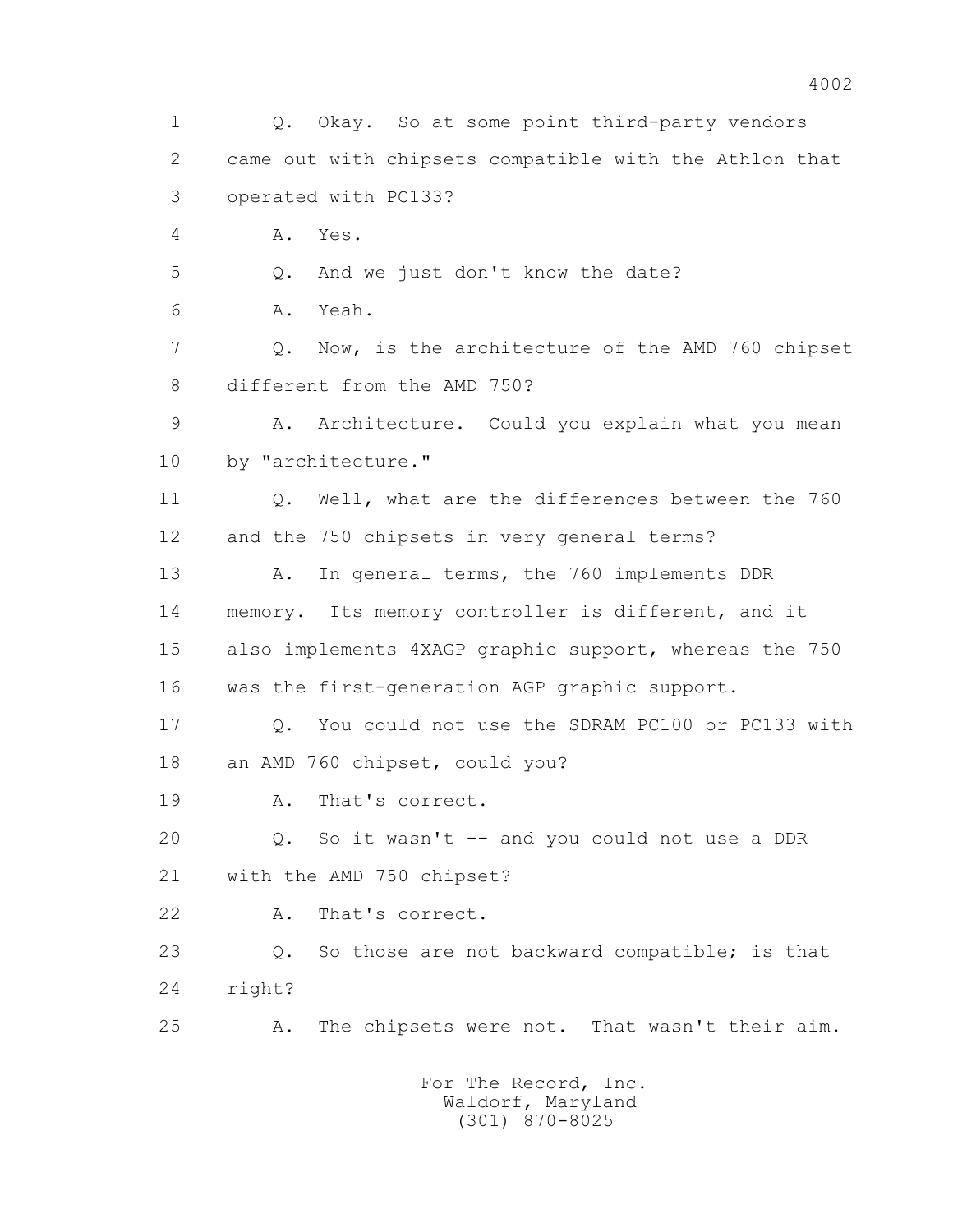1 That wasn't their goal. That's correct. 2 Q. Later on, AMD developed a 333-megahertz 3 front-side bus for the Athlon processor? 4 A. That's correct. 5 Q. And do you know when that came out? 6 A. I really have no idea. 7 Q. Were you aware of it when it came out? 8 A. Yes. 9 Q. Okay. So at some point you knew what the date 10 was? 11 A. Yeah. I just don't recall when it was. 12 Q. Would it refresh your recollection if I showed 13 to you a press release of when that chipset was 14 released? 15 A. Sure. 16 Q. Then why don't we bring up on the screen 17 AMD 04. I'll go ahead and give you a paper copy as 18 well so that you can see that and it's probably easier 19 to read. 20 May I approach, Your Honor? 21 JUDGE McGUIRE: Yes, you may. 22 MR. GATES: Thank you. 23 BY MR. GATES: 24 Q. Okay. If you could highlight -- bring up the 25 first paragraph where it says "Sunnyvale."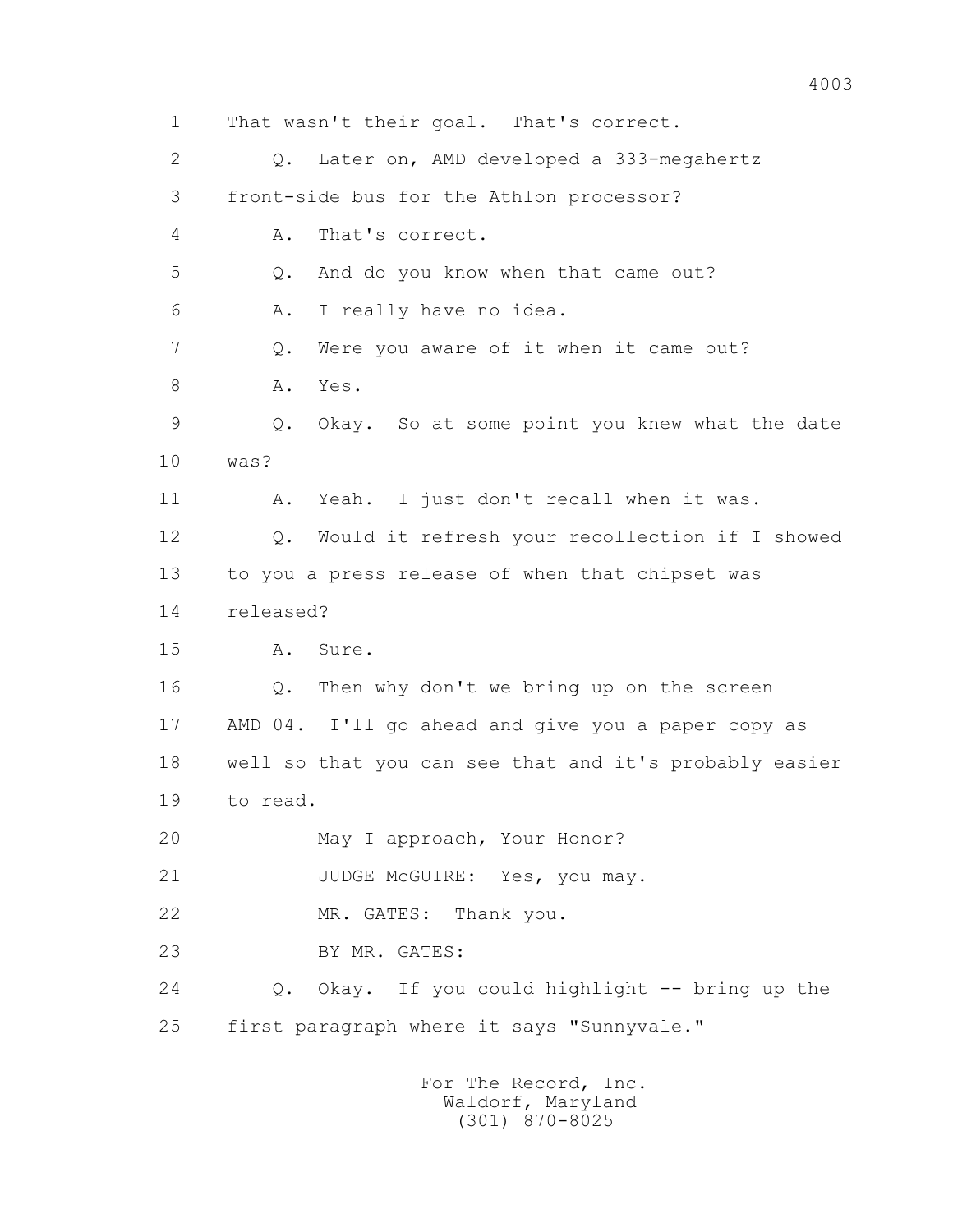1 Okay. Do you see the first paragraph where it 2 says "Sunnyvale, California, October 1, 2002"? 3 A. Yes. 4 Q. And go ahead and read that paragraph to 5 yourself. 6 Does that refresh your recollection of when it 7 was that AMD introduced the Athlon chip with the 8 333-megahertz front-side bus? 9 A. That's correct. Yeah. 10 Q. So the date here, October 2002, is consistent 11 with your recollection of when that was released? 12 A. Yes. 13 Q. And what type of memory was the 333-megahertz 14 front-side bus compatible with? 15 A. Reading down further, it says it's compatible 16 with DDR 333. 17 Q. Is that consistent with your recollection? 18 A. Yes. 19 Q. Okay. And do you know, did AMD develop a 20 chipset that was compatible with DDR 333? 21 A. No. 22 Q. So third parties created a chipset for that 23 particular type of memory? 24 A. Yes. 25 Q. Later on, didn't AMD develop an even faster For The Record, Inc.

 Waldorf, Maryland (301) 870-8025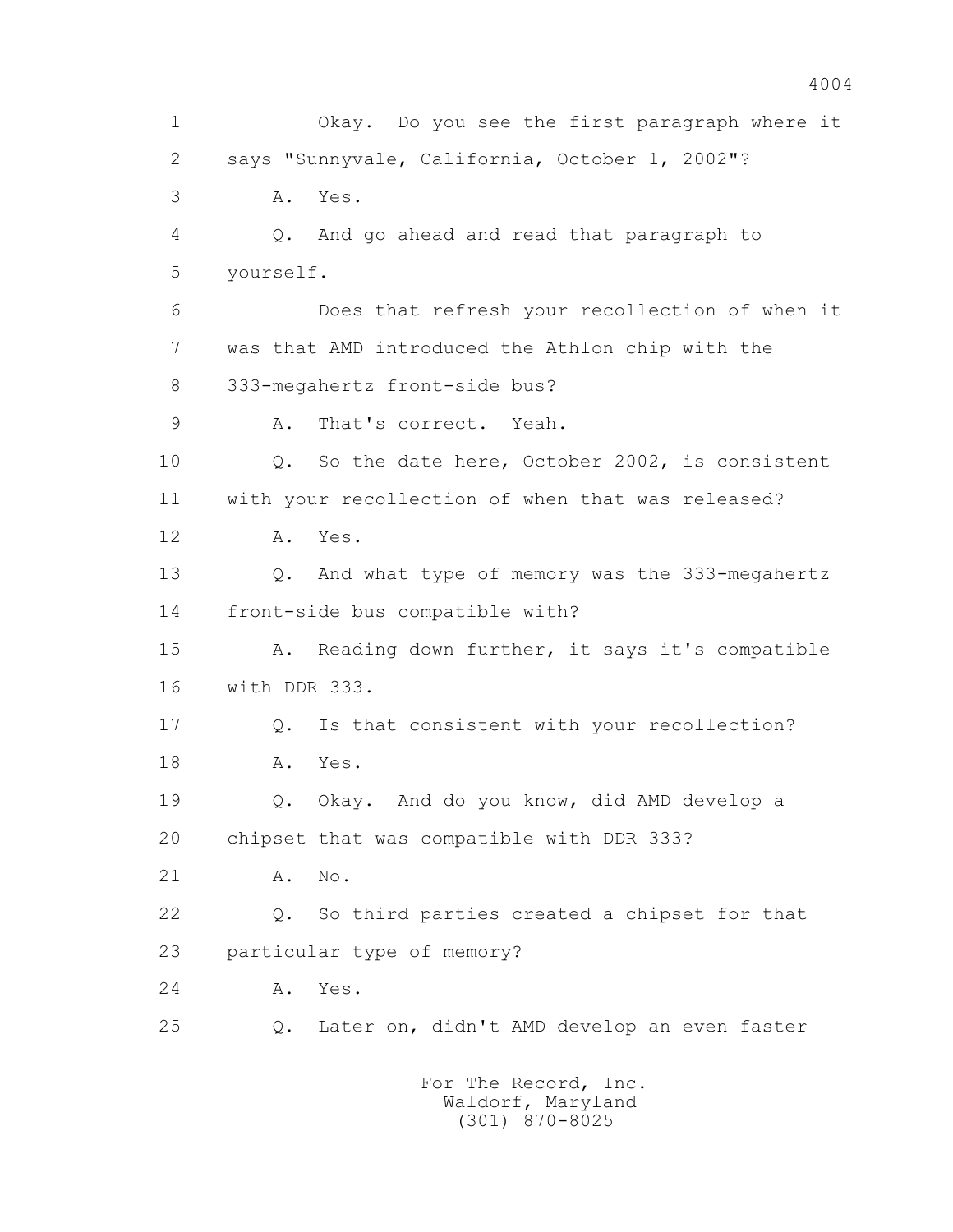1 front-side bus for the Athlon chip? 2 A. Yes. 3 Q. 400 megahertz? 4 A. Yes. 5 Q. And do you remember when that was released? 6 A. Very recently. I know that. I don't have the 7 precise date, but it was within the last couple 8 months. 9 Q. So in about May of this year; is that -- 10 A. Yeah. Sounds about right. 11 Q. And what type of memory is that 400-megahertz 12 front-side bus compatible with? 13 A. I believe it's 200, 266, 333 and 400. 14 Q. So it can go with any of the DDR family up to 15 DDR 400? 16 A. I believe so, yes. 17 Q. And did AMD develop a chipset that was 18 compatible with DDR 400? 19 A. Not for K7, no. 20 Q. Not for the K7? 21 A. Yeah. 22 Q. So that was developed by third parties? 23 A. Yes. 24 Q. Now, we looked earlier at a document that you 25 should still have. I think it's CX-2152. It's the one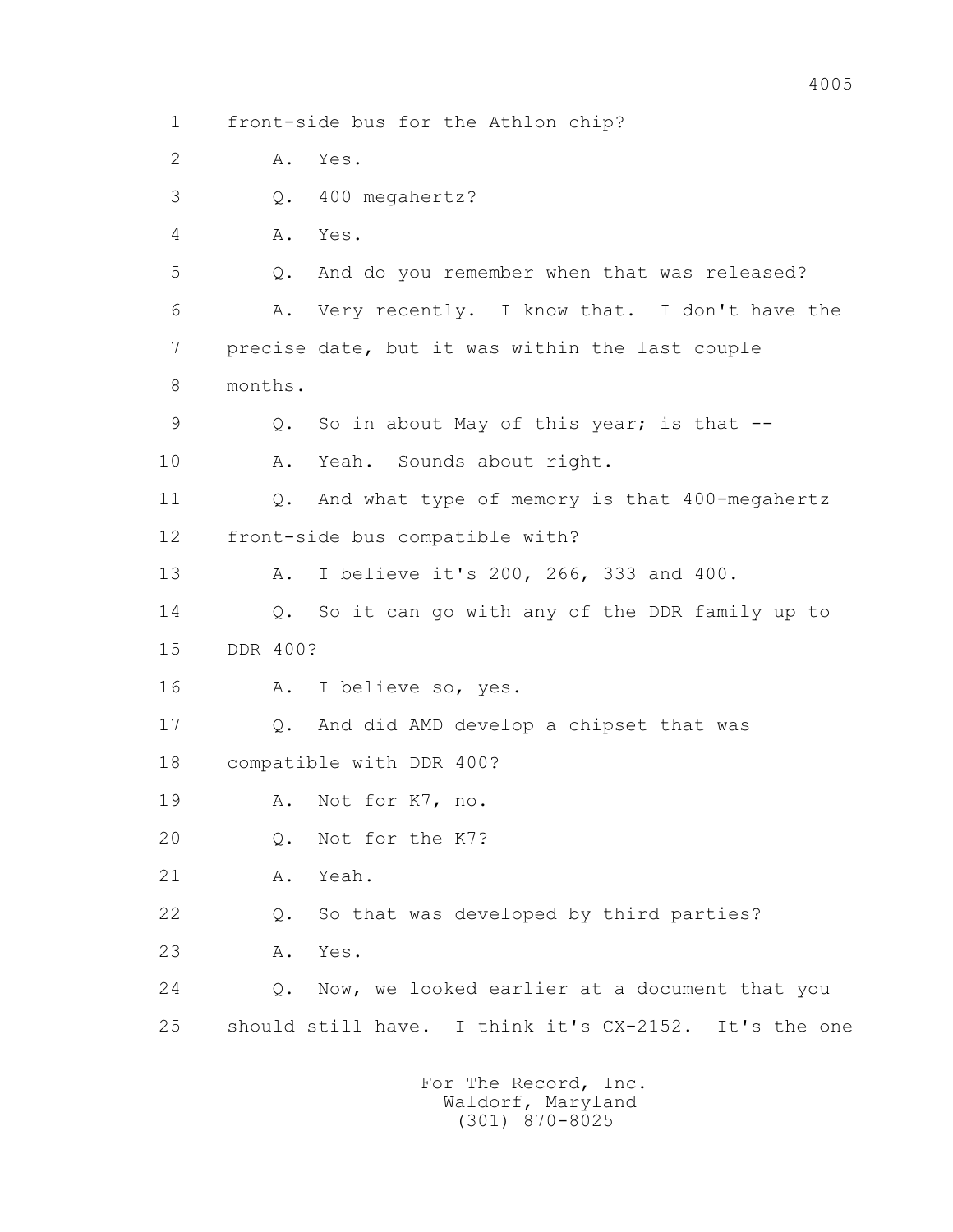1 with the copy of this slide in the binder and it has a 2 discussion of DDR 1.5?

3 A. Yes.

 4 Q. And that was a discussion of building a chipset 5 that would be compatible with DDR 333; right?

6 A. Yes.

 7 Q. In order to do that, at least with the slower 8 bus speed, you had to rearchitecture the Northbridge; 9 right?

10 A. Correct.

 11 Q. And wasn't the case that there were different 12 DIMM specifications for the DDR 333 than there were for 13 the previous generations of DDR?

14 A. Different DIMM specifications.

 15 Q. Well, let's look at this document on page 3. 16 If you'll look at the third page, and if you look 17 under -- there's a heading DDR Infrastructure Issues 18 and Tasks?

19 A. Yes.

 20 Q. If you look at the fourth bullet point, the 21 third and fourth bullet points, it says that there's no 22 device specifications available and later on it says 23 "no DIMM layout available." Do you see that? 24 A. Oh, yes. Okay. Okay.

25 Q. So do I understand that correctly to mean that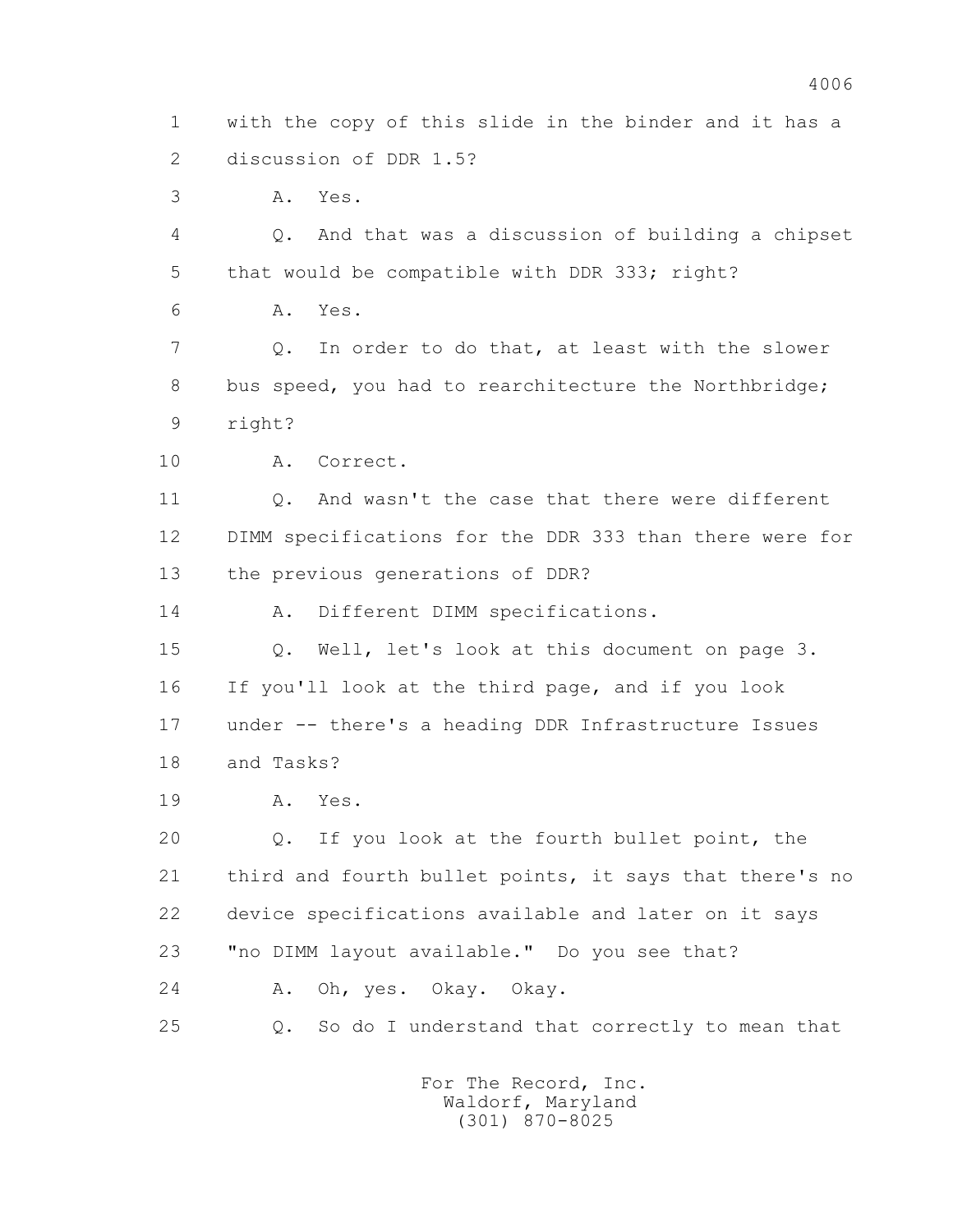1 there is a different DIMM specification for DDR 333 2 products? 3 A. Well, at this point in time it was not known 4 whether the existing one would work fine or whether a 5 new one was required. 6 Q. Well, isn't it -- later on isn't it in fact the 7 case that there was developed a different specification 8 for the DDR? 9 A. I believe you're correct. 10 Q. Okay. Are you familiar with a -- something 11 called a Hot Chip Symposium? 12 A. Yes. Isn't that the one that happens in

13 Stanford once a year? Okay. Yes.

14 Q. And didn't you give a presentation at the

15 Hot Chip Symposium in 1999?

16 A. Me personally or me, AMD?

17 Q. You as part of a group from AMD.

18 A. I don't recall. I don't think I attended.

 19 Q. Did you ever give a presentation on the IGR4 20 that you were developing at AMD to a symposium?

 21 A. I don't believe I did, no, not personally. 22 Q. But do you know whether or not anybody from AMD

23 did that or not?

24 A. I have no knowledge one way or another. They 25 might have.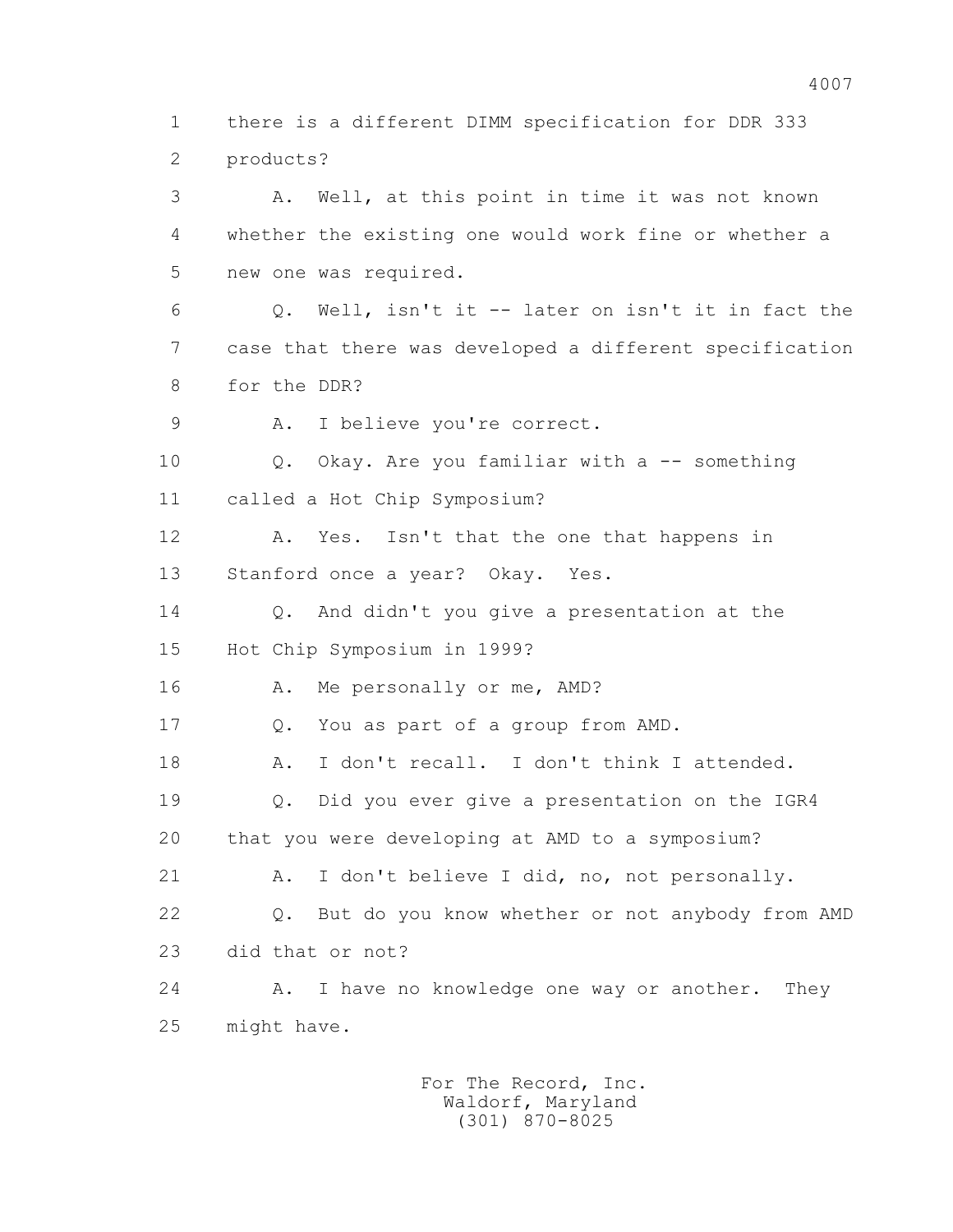1 Q. Now, you spoke earlier about the importance 2 to -- of JEDEC to AMD? 3 A. Yes. 4 Q. And I think you said it was important that it 5 was an open process, everyone could be involved; 6 right? 7 A. Yes. 8 Q. And the reason why it's important for AMD to 9 be participating in an open process is so that you 10 don't get a competitive disadvantage to Intel; is that 11 right? 12 A. That's one of the reasons, yes. 13 Q. And that's one of the reasons why you were very 14 concerned about the ADT consortium? 15 A. Yes. 16 Q. Because AMD was not participating, but Intel 17 was? 18 A. Yes. 19 Q. We looked earlier at an e-mail that you sent. 20 It's RX-1746. It's just a one-pager. 21 A. Okay. 22 Q. Okay. And this was an e-mail that you wrote in 23 response to something that Intel was doing; right? 24 A. Yes. 25 Q. And they were specifying in an addendum For The Record, Inc.

 Waldorf, Maryland (301) 870-8025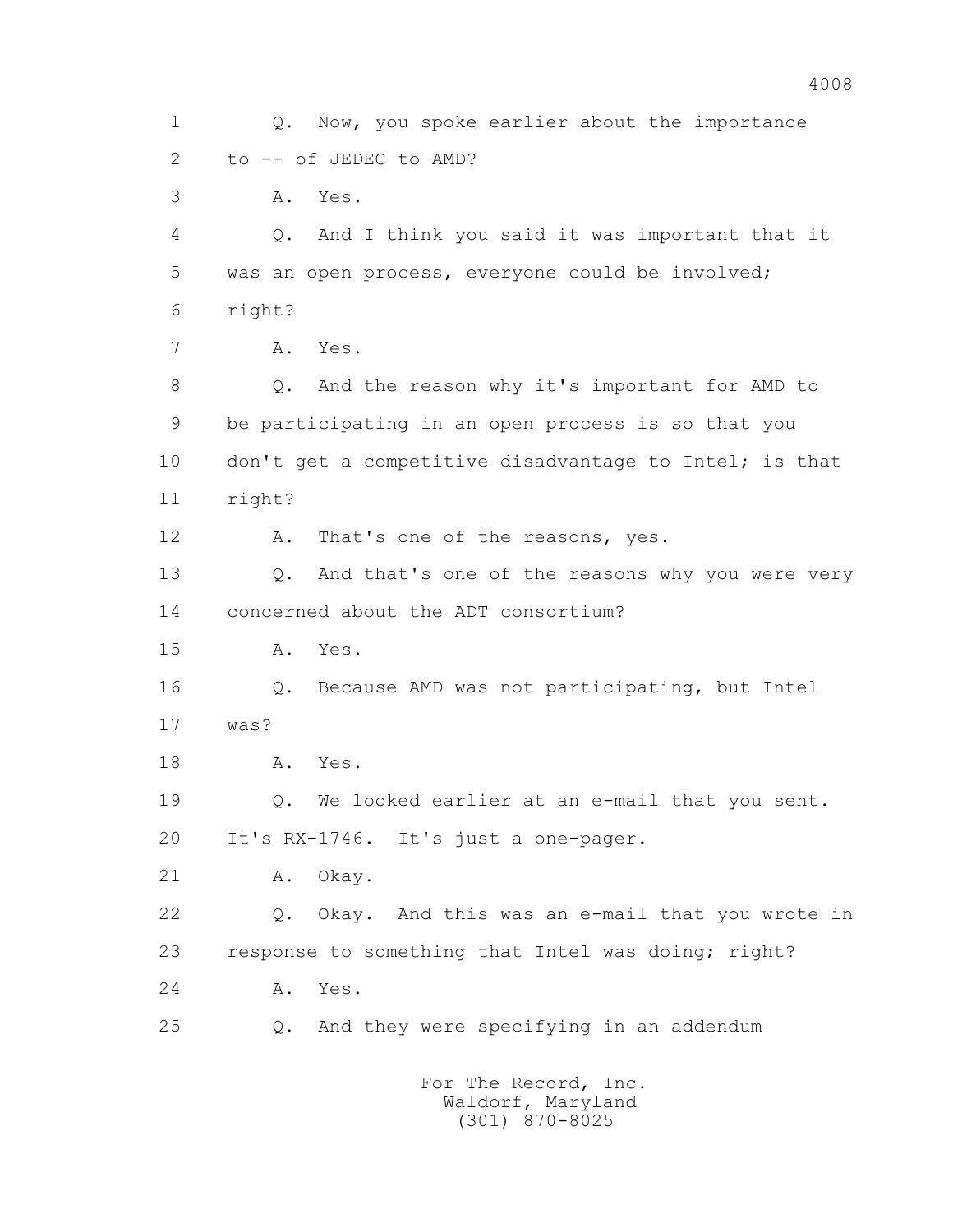1 something additional to the DDR DIMM specification? 2 A. Yes. 3 Q. And you were concerned about that because it 4 might put AMD at a disadvantage? 5 A. Yes. 6 Q. And you wanted to make it clear to your DRAM 7 partners that you wouldn't -- AMD would not tolerate 8 that type of behavior? 9 A. Yes. 10 Q. And you referred to that as borderline 11 antitrust territory? 12 A. That's what it says here, yeah. 13 Q. Okay. Now, isn't it a fact, though, that 14 Intel does publish addendums to the JEDEC DDR 15 specifications? 16 A. I'm not aware, but I have no knowledge one way 17 or another. 18 Q. You're not aware of the fact that Intel has 19 published an addendum for the DDR DIMM specification? 20 A. I have never -- I'm not aware that they -- they 21 may do a lot of things with their partners that I am 22 just not aware of all the stuff, communication they 23 have with their partners. 24 Q. When you were designing the chipset for the 25 AMD 760 that was compatible with DDR --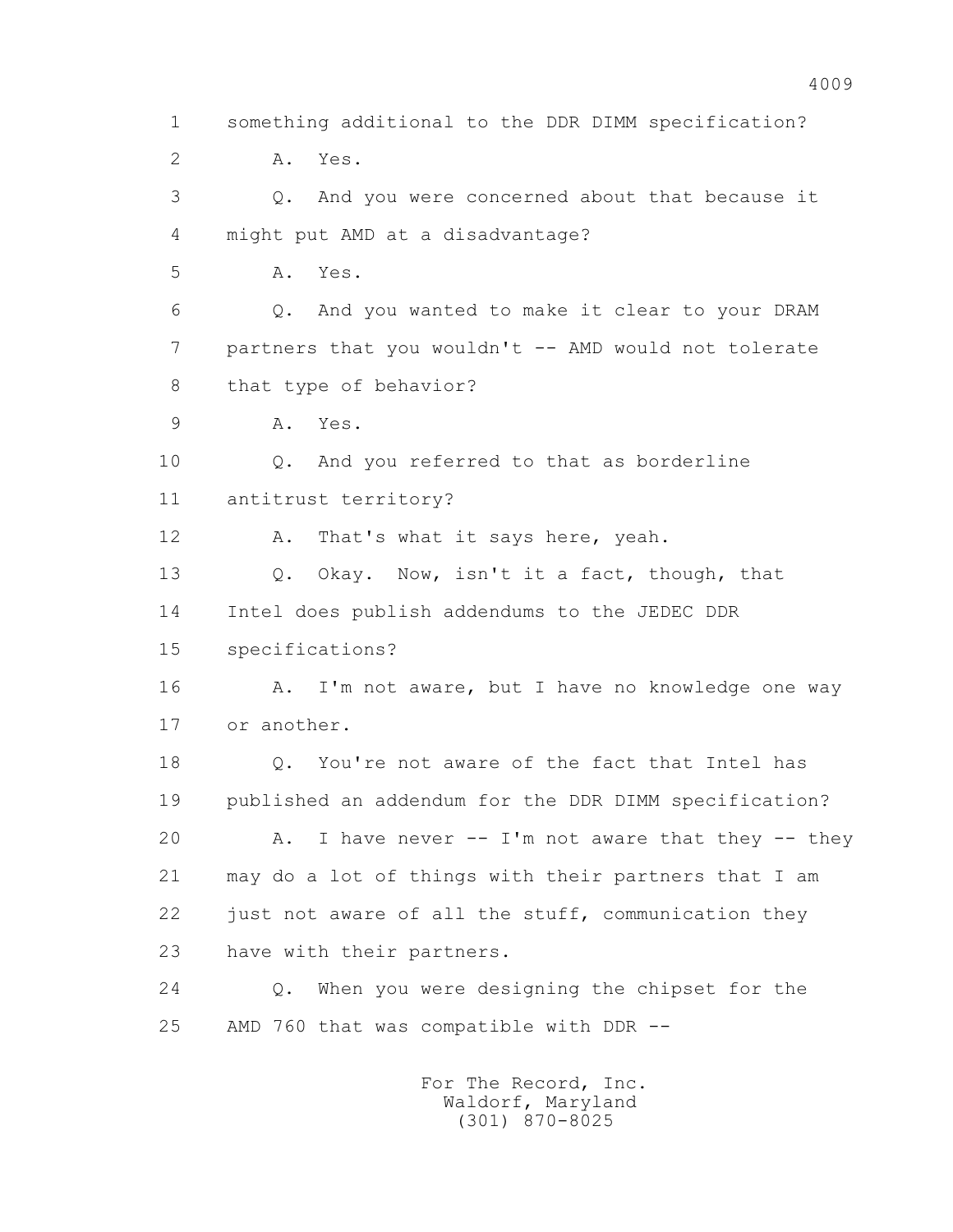1 A. Correct.

 2 Q. -- didn't you have to look at some of Intel's 3 addendums on the DDR 200 specification, for example? 4 A. No. Intel wasn't participating to our 5 knowledge at that point. 6 Q. So you're not aware of whether or not they have 7 addendums to the DDR specifications? 8 **A.** No. 9 Q. Didn't they write the PC100 standard? 10 A. I have no knowledge. I didn't think so, but I 11 have no knowledge one way or another. 12 Q. Okay. Why don't I show you -- let's bring up 13 RX-2103-14. 14 May I approach, Your Honor? 15 JUDGE McGUIRE: Yes. 16 BY MR. GATES: 17 Q. Okay. Mr. Polzin, do you recognize that as the 18 Intel PC SDRAM standard? 19 A. That's what it says on the front, yes, sir. 20 Q. And did you use that standard when you were 21 designing the AMD 750 chipset? 22 A. Probably among others we used this, yeah, among 23 other specifications this is probably one we looked at, 24 yeah. 25 Q. So when you were designing the AMD 750 chipset,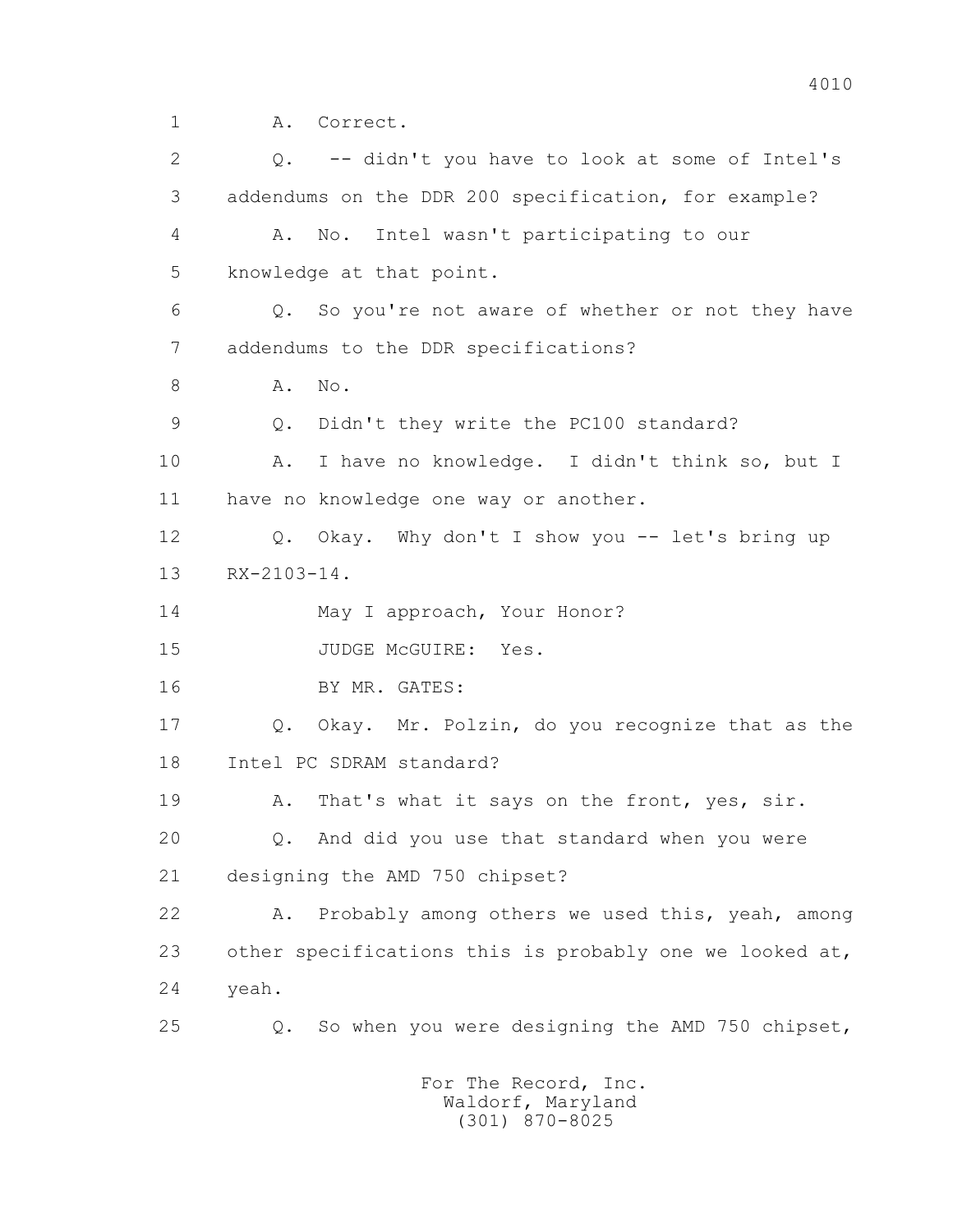1 you were looking at the Intel standard? 2 A. Among others, yes. 3 Q. You also talked earlier about your efforts with 4 the -- to develop the Rambus controller. Do you 5 remember that? 6 A. Yes. 7 Q. Okay. And you had looked at a document where 8 you laid out kind of the chronology of your efforts? 9 A. Yes. 10 Q. Okay. Let's look at that, CX-2158. Do you 11 have that? 12 A. Yep. 13 Q. Okay. Now, if you look down at something 14 Mr. Davis pointed to where it says, on the first page, 15 Rambus offered to complete -- offered a complete system 16 picture? 17 A. Uh-huh. 18 Q. And you explained to us that Rambus had already 19 specified a number of items in the infrastructure; 20 right? 21 A. Yes. 22 Q. And it was important to you at the time 23 because the DDR specification hadn't been settled 24 upon; right? 25 A. Yes.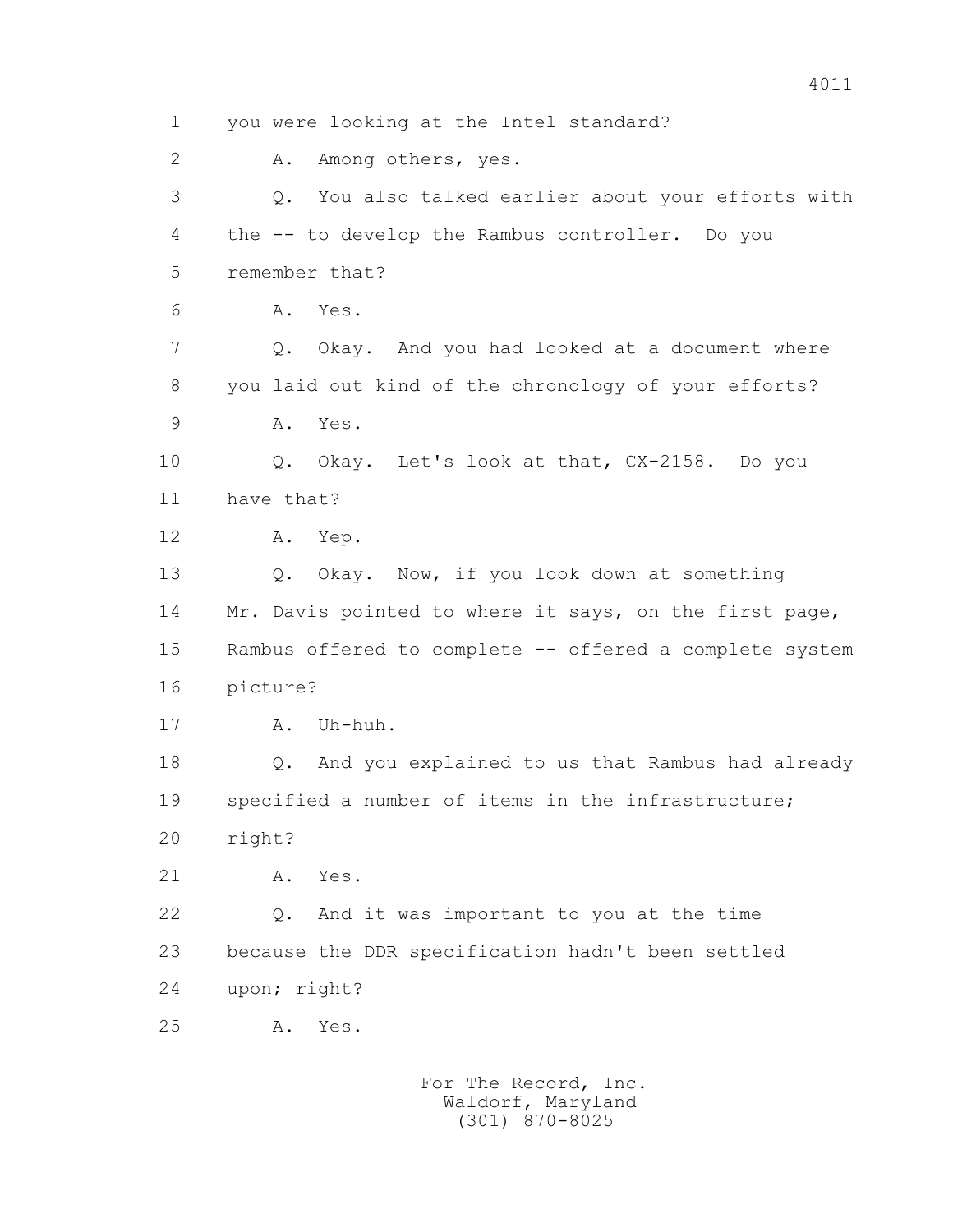1 Q. And the DDR infrastructure had not been 2 specified? 3 A. Yes. 4 Q. But the Rambus infrastructure at least had been 5 specified at this point; right? 6 A. Yes. 7 Q. And I think you referred to something -- you 8 referred to a term, you said it's important that the 9 specifications be vendor neutral; right? 10 A. Correct. 11 Q. Were the Rambus -- those Rambus specifications 12 were vendor neutral, weren't they? 13 A. Yes. 14 Q. Okay. And you also said that, well, you might 15 have a DRAM, but just having a DRAM is not enough, you 16 have to have all this infrastructure; right? 17 A. Yes. 18 Q. So without the system infrastructure, you can't 19 have a memory system even if you have that DRAM? 20 A. Correct. 21 Q. Okay. And the reverse is true as well; right? 22 If you don't have the DRAM, all that infrastructure is 23 useless; is that right? 24 A. Yeah. 25 Q. So if the DRAM manufacturers aren't going to For The Record, Inc.

 Waldorf, Maryland (301) 870-8025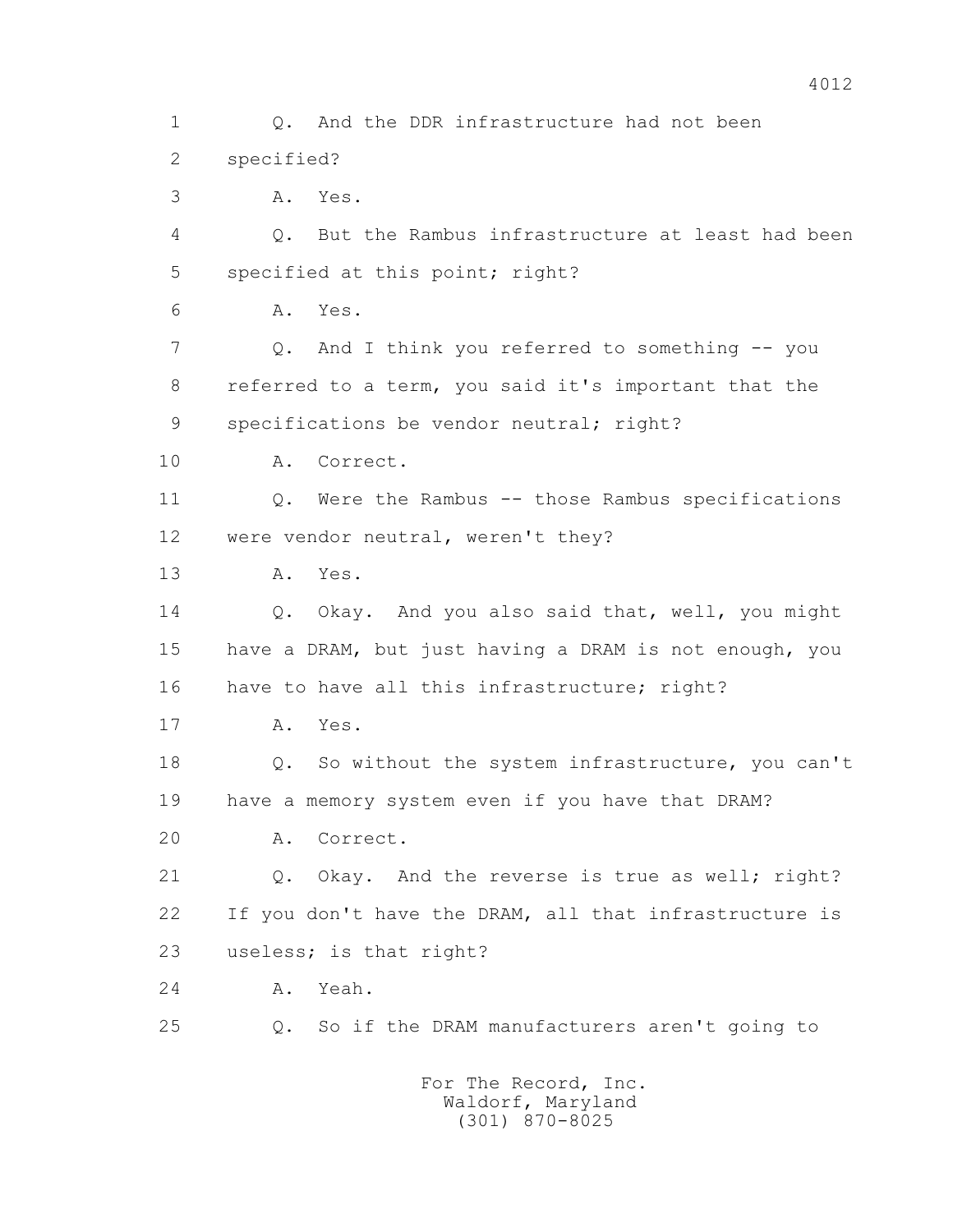1 be producing a particular type of DRAM, no matter what 2 you do with all the infrastructure, it's not going to 3 work?

4 A. Correct.

 5 Q. And at the time when you were designing this 6 chipset for the Rambus RDRAM, it was later on when 7 you'd made the decision to switch to DDR, it was your 8 understanding that RDRAM was not going to become the 9 commodity product; right?

 10 A. No. Our understanding was it was -- the reason 11 that we shelved it -- we were very careful to make sure 12 we could restart the project -- it was a timing thing. 13 It was clear it wasn't going to be a commodity product 14 in the time frame of interest.

 15 Q. So it was your understanding at least that the 16 reason why you switched over and put all your efforts 17 into a DDR controller was because DDR was going to be 18 the volume product?

19 A. Yes.

 20 Q. And you understood that from what you were 21 hearing from the memory manufacturers?

22 A. Yes.

 23 Q. At the very bottom of that page, of that 24 e-mail, the first page, you refer to future K8 25 implementations became clear with respect to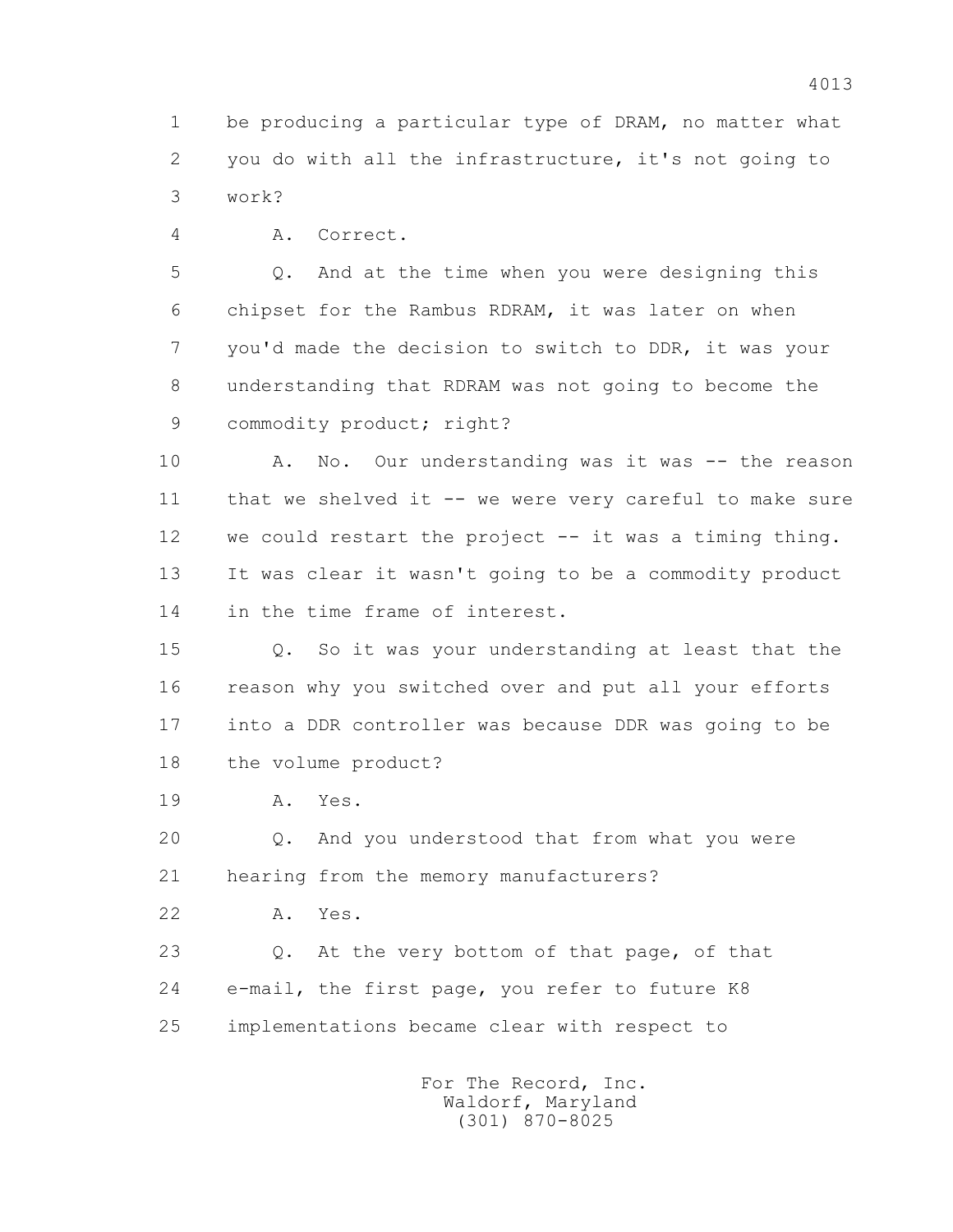1 difficulties of getting the Rambus controller on the 2 die; right? 3 A. Yes. 4 Q. And that you were talking about putting the 5 memory controller actually on the CPU or on the same 6 die as the CPU? 7 A. Yes. 8 Q. And you're referring -- I guess you said 9 earlier that there were some difficulties in doing that 10 with the K8? 11 A. Yes. 12 Q. Now, you're familiar with the Alpha processor; 13 right? 14 A. The old ones. 15 Q. Okay. When you were at DEC, you worked on the 16 Alpha processors? 17 A. Correct. Yes. 18 Q. And DEC later changed and finally became part 19 of Compaq; is that right? 20 A. That's correct, yes. 21 Q. And Compaq is using the Alpha processors in 22 their high-end servers; right? 23 A. Yes. 24 Q. And are you aware of the fact that the Alpha 25 processors have incorporated the Rambus controller onto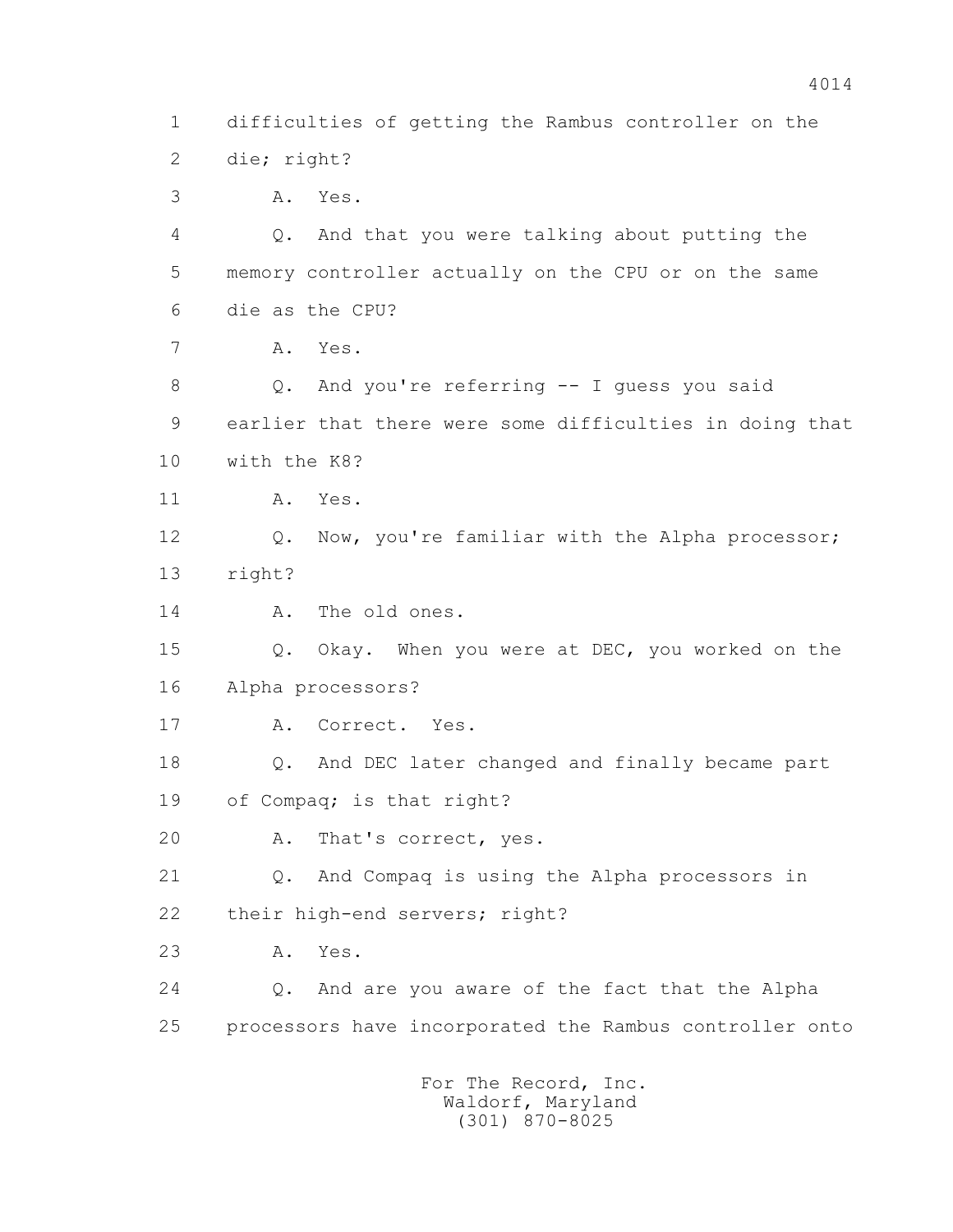1 the die with the CPU?

2 A. I wasn't aware of that, but it sounds 3 reasonable. 4 Q. Why does it sound reasonable to you? 5 A. I know that was their direction they told us 6 in, jeez, I don't know, 1996 or '97. 7 Q. So you knew in 1996 or 1997 that DEC or Compaq, 8 whichever it was at the time, was planning to 9 incorporate the controllers on the die? 10 A. Yes. 11 Q. And you knew they were trying to do that with 12 the RDRAM? 13 A. Yes. 14 Q. You just weren't sure whether or not they 15 finally did that? 16 A. Yeah, I just wasn't sure, yeah. 17 Q. And did you know that Intel has done this same 18 thing with some of their network processors? 19 A. No. I wasn't aware. 20 Q. Did you know that Sony has done that with a 21 Playstation 2 processor? 22 A. No. I wasn't aware. 23 Q. So it's not impossible to put the Rambus 24 controller onto the die in the K8; right? 25 A. Doing it once is not the problem; it's keeping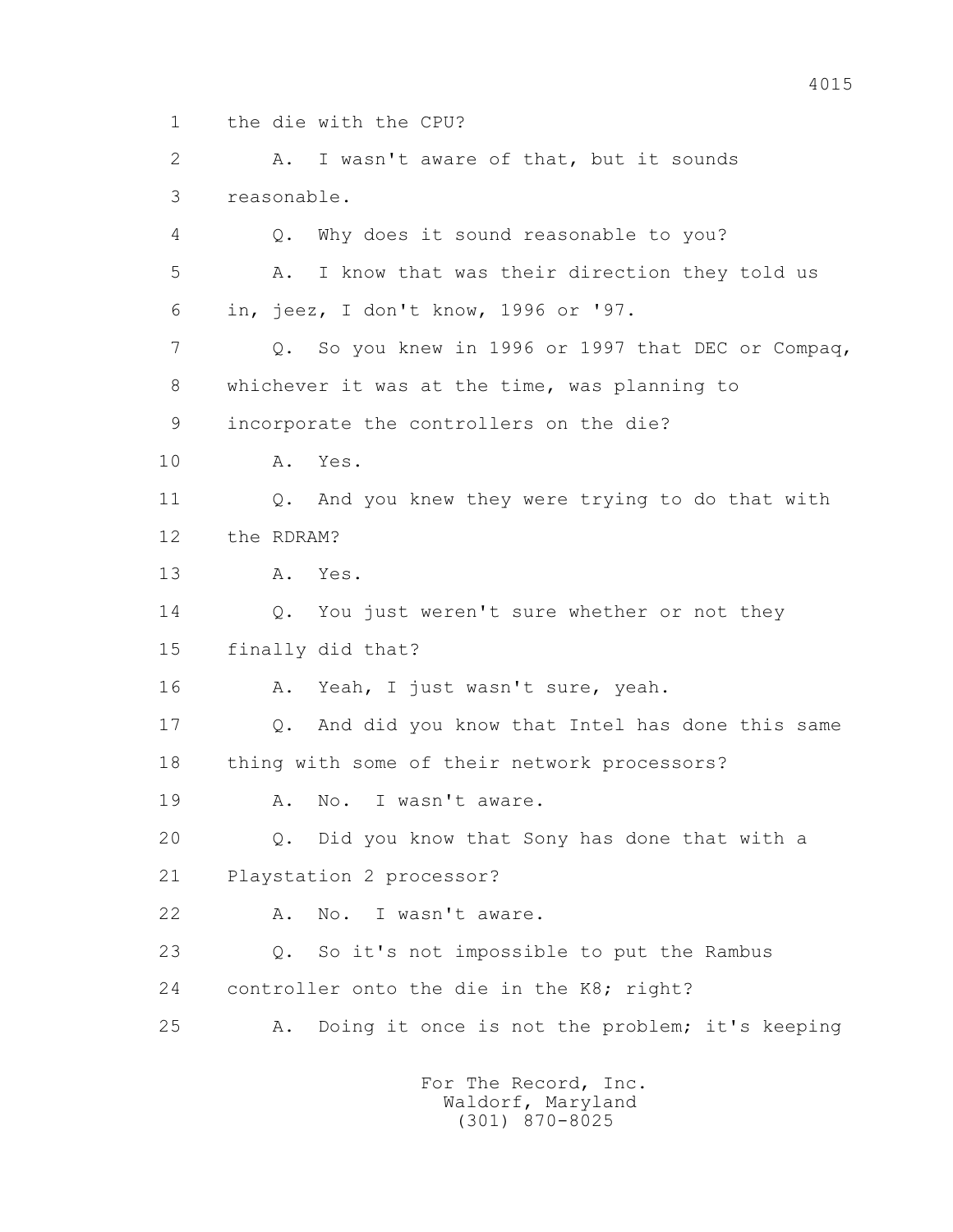1 it -- keeping that processor competitive as you 2 constantly tweak the process to get faster and faster 3 processors, which you require in the desktop 4 microprocessor marketplace. 5 Q. Do you consider the Alpha processor 6 competitive? 7 A. No. 8 Q. No. Okay. So just because Compaq uses it in 9 its high-end servers it's not competitive? 10 A. It's not very competitive anymore in the 11 marketplace. That's why it's dying. 12 Q. At one time it was; right? 13 A. At one time it was, yes, sir. 14 Q. And do you consider Intel's network processors 15 to be competitive? 16 A. I'm not very aware of how the network processor 17 space, you know, stacks up, so I don't have any 18 knowledge of that. 19 Q. Further down on that second page of the e-mail 20 we're looking at you get some dates. 21 And you started the process of developing a DDR 22 controller in early '99; is that right? 23 A. That's correct, yes. 24 Q. And then in April of 1999 you put your Rambus 25 efforts on the shelf? For The Record, Inc.

> Waldorf, Maryland (301) 870-8025

4016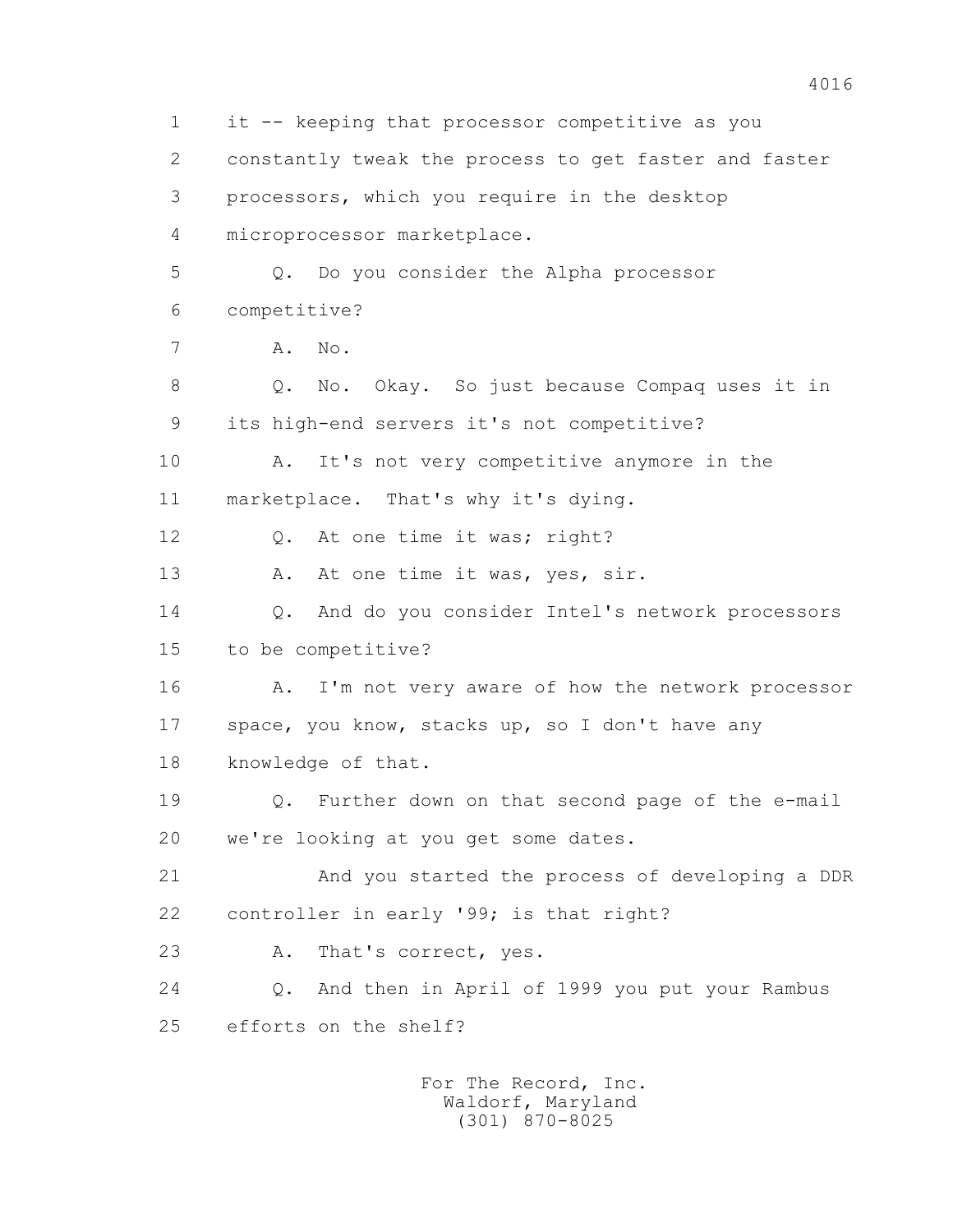1 A. Correct.

 2 Q. Then by December of 1999 it says AMD powered up 3 the first K7 DDR chipset?

4 A. Yes.

 5 Q. So within three-quarters of a year or so you 6 were able to develop that chipset?

7 A. Yes.

8 0. And it also talks about IGD4-based 9 motherboards, you had samples in March of 2000?

10 A. Yes.

 11 Q. Prior to your efforts in early 1999, were any 12 motherboard manufacturers developing motherboards to be 13 compatible with AMD processors and DDR memory?

14 A. Not that I'm aware of.

 15 Q. So they were able to in some about less than a 16 year maybe develop those motherboards?

 17 A. In what time frame are you referring to the 18 year?

19 Q. Well, they had samples coming out in

20 March 2000; right?

21 A. Correct.

22 Q. And you started this whole effort in early

23 1999; right?

24 A. Correct.

25 Q. So they were working in parallel?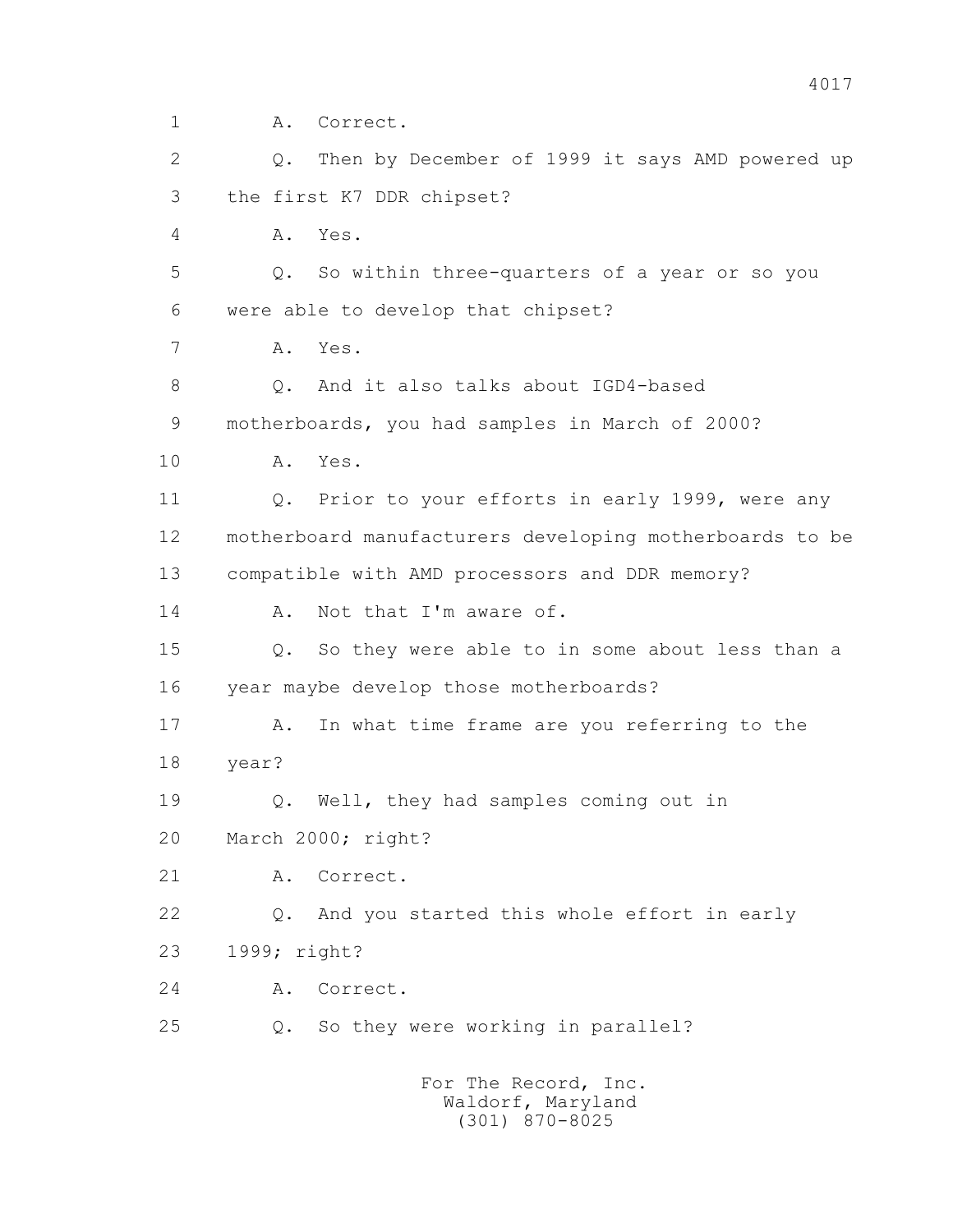1 A. The motherboard companies? 2 0. The motherboard companies. 3 A. No. The motherboard companies -- we enabled 4 the motherboard companies at about the same time in 5 March of 2000 for our chipset. 6 Q. So you enabled the motherboard companies in 7 March 2000 and so it was your samples -- 8 A. Yes. 9 Q. -- motherboard samples? 10 Okay. So by September of 2000 the motherboard 11 manufacturers were able to mass-produce motherboards 12 compatible with the IGD4 chipset? 13 A. Yes. 14 Q. We talked about earlier something -- the VLSI 15 rump session. Do you recall that? 16 A. Yes. 17 Q. Where you gave a presentation? 18 A. Yes. 19 Q. And when you gave that presentation, it was 20 your understanding that each of the participants had a 21 different role; right? 22 A. Yeah. Yeah. 23 Q. So you were the DDR guy -- 24 A. Correct. 25 Q. -- right? For The Record, Inc.

 Waldorf, Maryland (301) 870-8025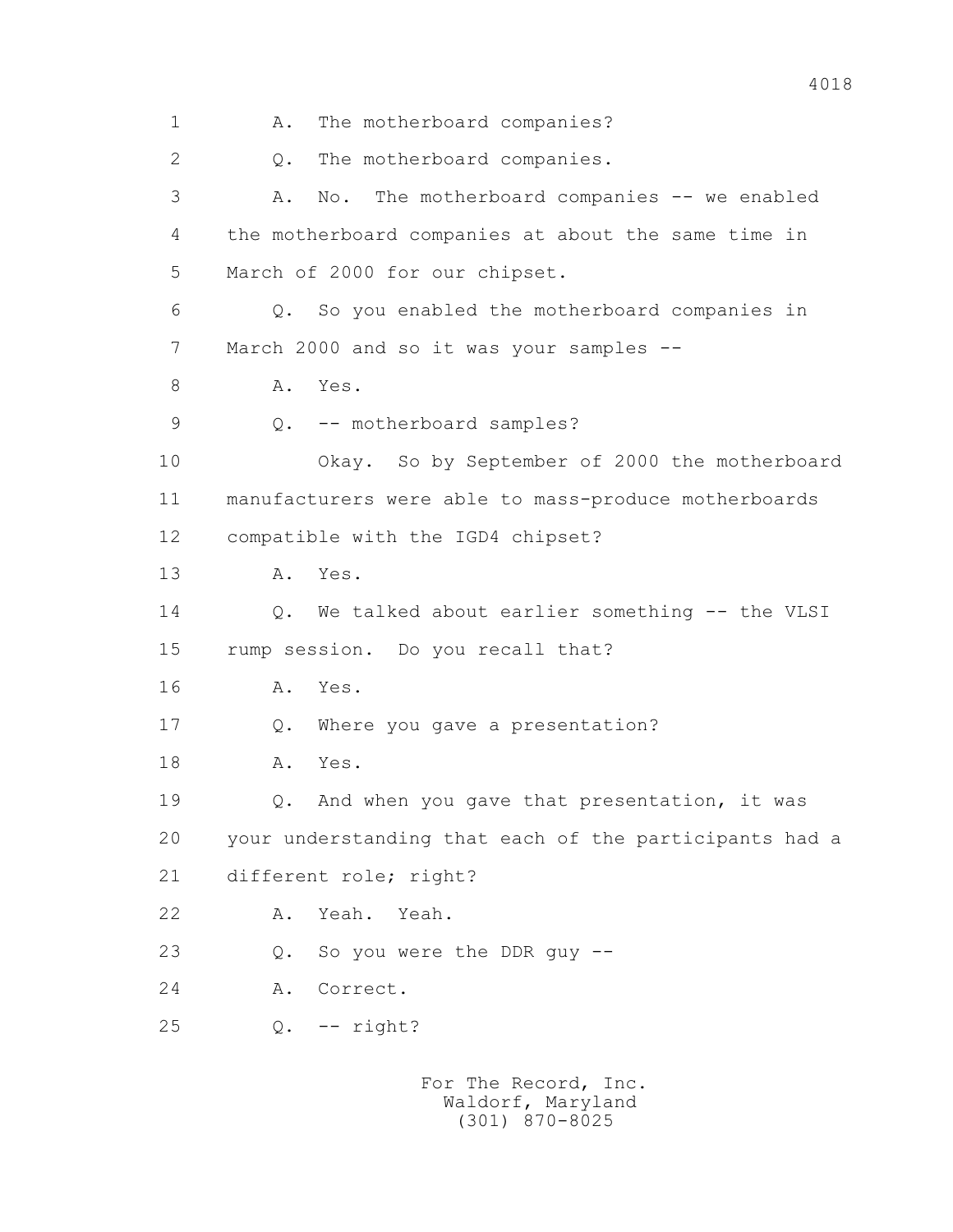1 And you were there to advocate the DDR 2 position; right? 3 A. Yes. 4 Q. And at that time AMD had decided to go with 5 DDR? 6 A. Oh, yes. Yes. Yes. We had been in production 7 I believe at the time. 8 Q. And so you were there to present all the 9 positive aspects of DDR; right? 10 A. Yes. 11 Q. And you weren't intending to present any of the 12 negative aspects, if there were any, of DDR? 13 A. No, I was not intending to present any negative 14 aspects of DDR. 15 Q. And there were other people there who were 16 advocating other memory technology; right? 17 A. That's correct. 18 Q. There was someone there advocating SDRAM? 19 A. Yes. 20 Q. And there was someone there advocating RDRAM? 21 A. Yes. 22 Q. Was that Mr. Kim from Samsung? 23 A. No. 24 0. Who was advocating RDRAM? 25 A. It was a gentleman from Intel. His first name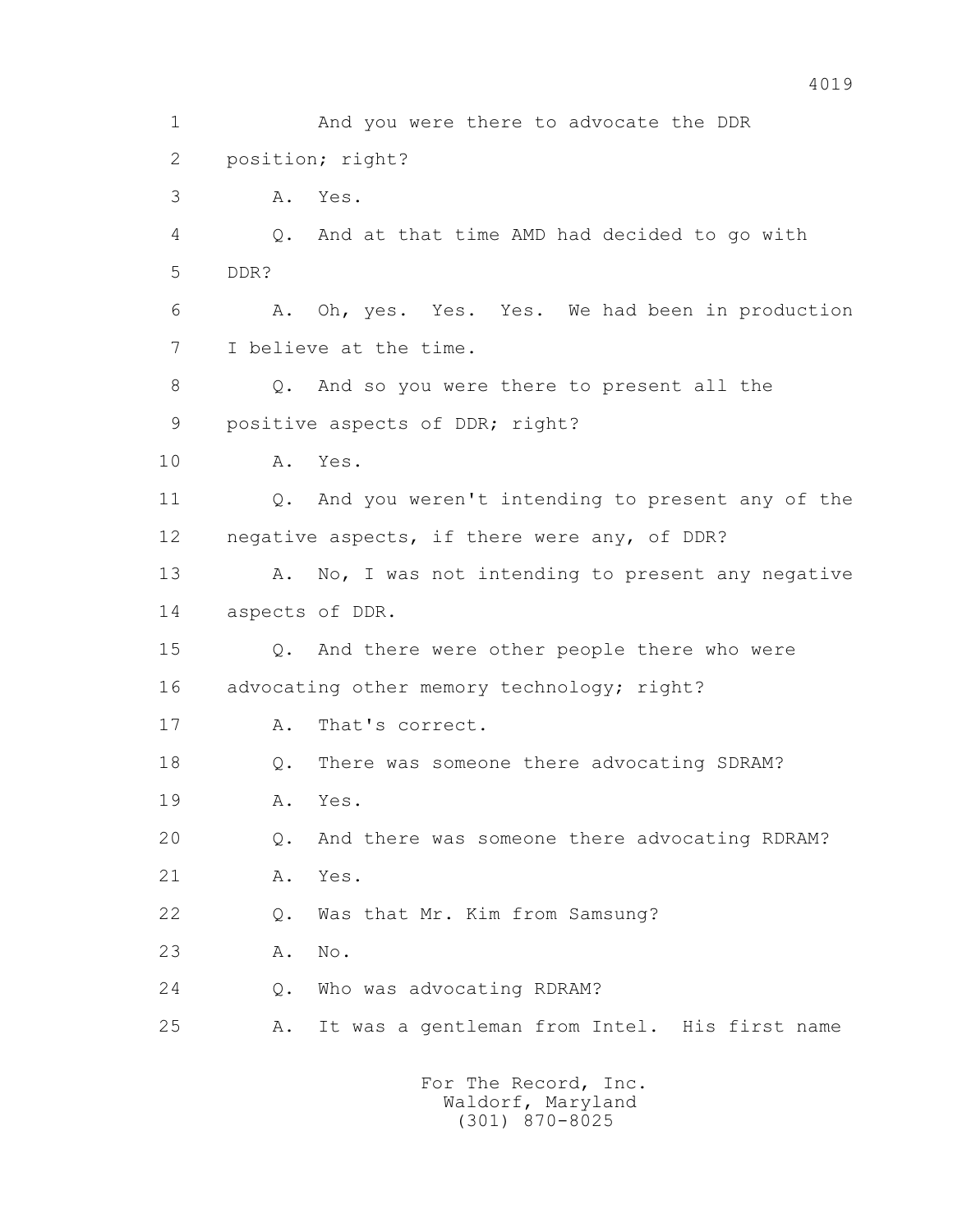1 was John; I don't remember his last name. 2 Q. But there was somebody from Samsung there 3 participating; right? 4 A. Yes. 5 Q. And do you recall the person from Samsung was 6 very pro Rambus? 7 A. I don't recall. 8 Q. His name was Dr. Kim? Do you remember that? 9 A. I believe it was Dr. Kim, but I don't recall 10 what he was advocating, what position he was 11 advocating. 12 Q. Well, you say in your presentation -- you said 13 one of the problems with RDRAM was testing costs; 14 right? 15 A. Yes. 16 Q. Okay. And you had heard that from some of the 17 memory manufacturers; right? 18 A. That's correct. 19 Q. And when you were doing this presentation, you 20 were taking the, quote, total DDR position; right? 21 A. Correct. 22 Q. And by "total DDR position" you meant you were 23 not talking about only the chipset side of things, you 24 were talking about the whole infrastructure? 25 A. I was attempting to, yes.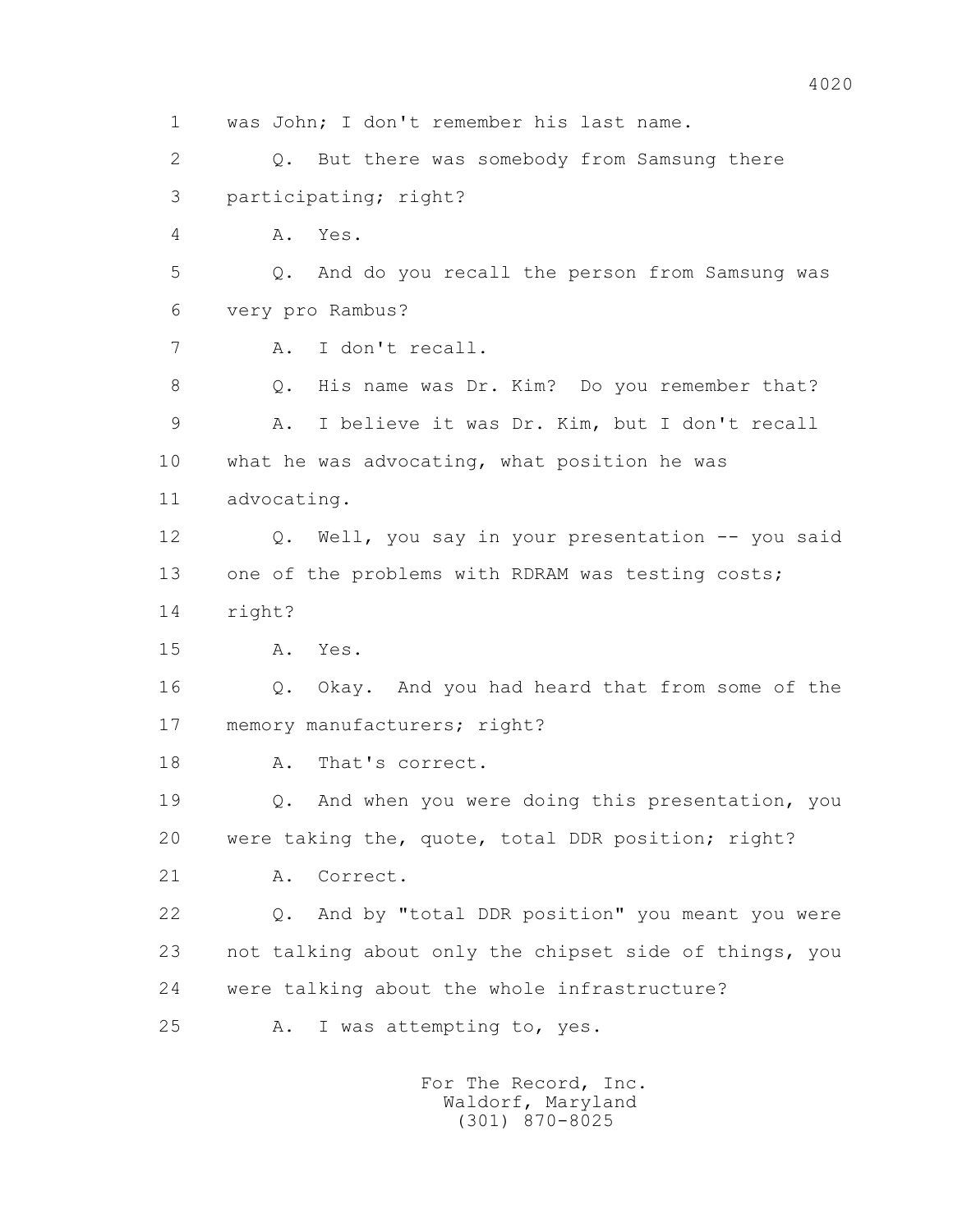1 Q. And so in order to put forth the total DDR 2 position, you were trying to spit back some of the 3 things that the DRAM manufacturers had told you about 4 DDR? 5 A. Yes. 6 Q. So some of the things that are in your 7 presentation at least were just coming directly to you 8 from the DRAM manufacturers; right? 9 A. Yes. 10 Q. And you didn't go out to the DRAM 11 manufacturers to verify everything they were telling 12 you, did you? 13 A. No. 14 Q. So you were just putting forward what they were 15 telling you in your presentation? 16 A. Yes. 17 Q. And if you look at the first page of your 18 presentation -- I guess that was RX-1839, page 7 -- in 19 the first page of your presentation your number one 20 point, the first point that you made was about pricing; 21 is that right? 22 A. Yes. 23 Q. And your point there was that the price of DDR 24 had dropped tremendously because there was volume of 25 DDR shipping; right?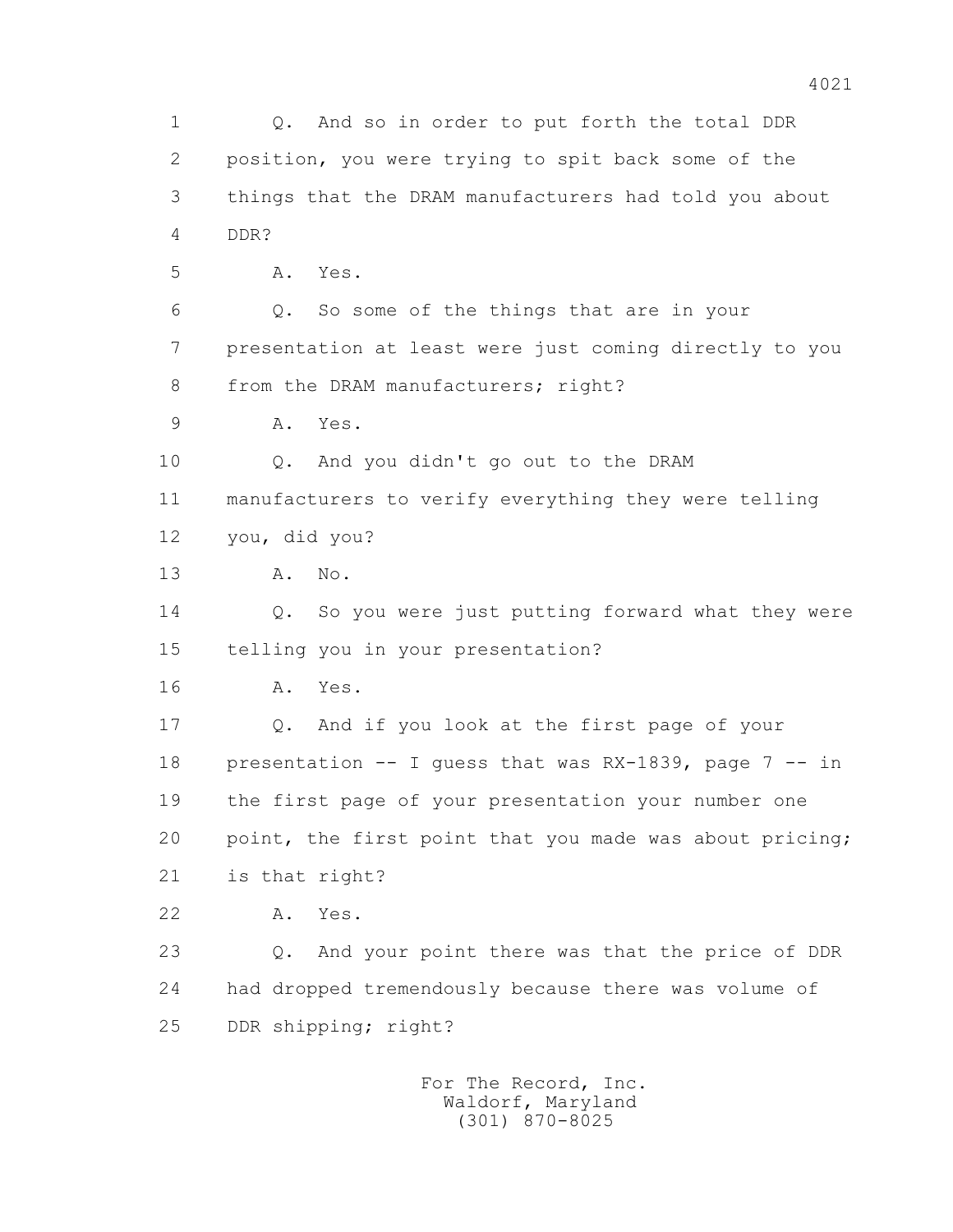1 **A.** Yes.

 2 Q. And you also -- your second point was that it 3 was available. That means there were -- the DRAM 4 manufacturers were making it; right? 5 A. Yes. 6 Q. And that was in contrast to RDRAM, for example? 7 RDRAM had less availability? 8 A. I didn't make any specific statements to that 9 effect, but the intent was to show that this was 10 available. 11 Q. You were trying to advocate the kind of 12 advantages of DDR over other types of memory; right? 13 A. Yes. 14 Q. And one of the advantages was that it was 15 available while others were not? 16 A. Yes. 17 Q. And Mr. Davis asked you about some different 18 alternatives for Rambus technologies. 19 A. Yes. 20 Q. And the first time you thought of any of these 21 alternatives was in 2000; right? 22 A. Yes. 23 Q. And let me just understand some of your 24 background. 25 Had you ever designed a DRAM chip before? For The Record, Inc.

 Waldorf, Maryland (301) 870-8025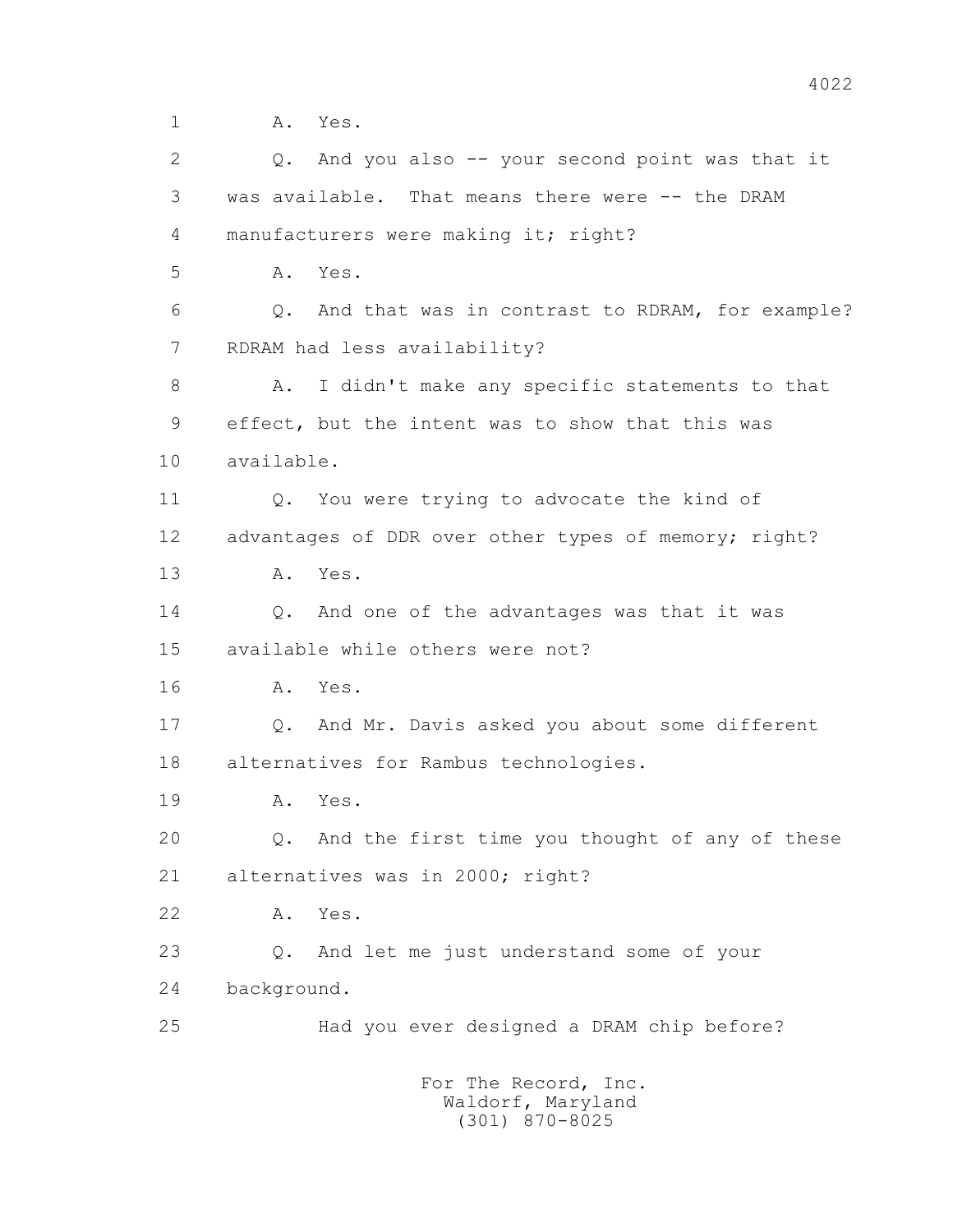1 **A.** No.

 2 Q. You've designed microprocessors, but those are 3 different from DRAMs; right?

4 A. Yes.

 5 Q. And are you familiar with DRAM manufacturing 6 processes?

7 A. No.

 8 Q. Are you familiar with DRAM manufacturing 9 costs?

10 A. No.

 11 Q. And so when you told us that some of the 12 alternatives that you had thought of wouldn't have an 13 impact on costs, did you know whether or not it would 14 have an impact on the manufacturing costs of the DRAM?

 15 A. I had some discussions with a few DRAM 16 partners, and that's where that data came from. That's 17 where my opinion came from on that matter.

 18 Q. Now, let me ask, when you at AMD are confronted 19 with a new DRAM design, something that's been changed, 20 do you just take the manufacturer's word that the 21 change is going to work?

 22 A. So it depends on what you mean by "change," so 23 if it's a minor spec change or a minor manufacturing 24 change, we will do a retest to make sure everything is 25 fine.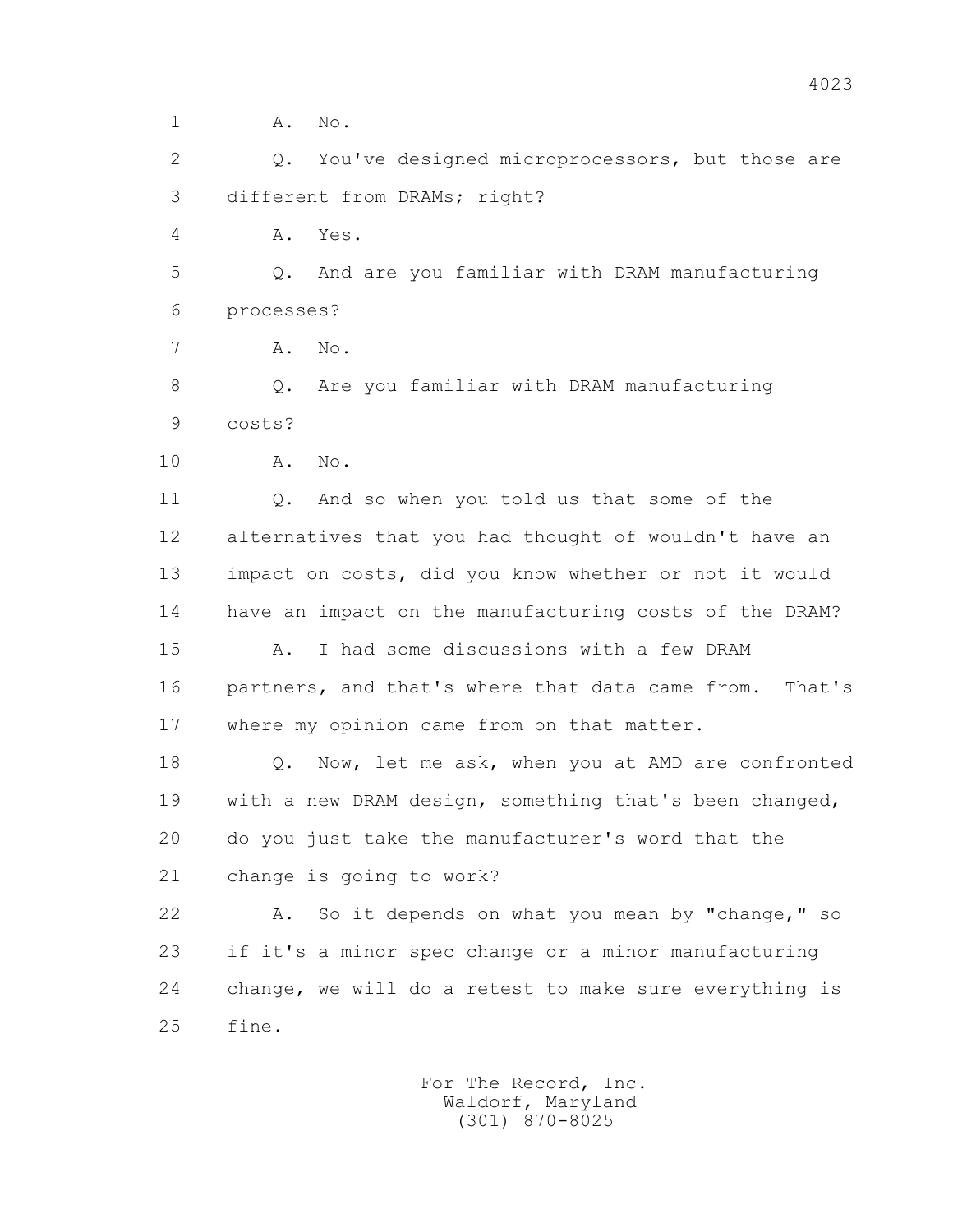1 Q. Okay.

2 A. If that's what you're referring to.

 3 Q. Let's take a change on the magnitude of some of 4 the things you suggested where you would -- might 5 change a function so that instead of doing it in a 6 register, you're doing it through pins.

7 A. Uh-huh.

8 Q. If a manufacturer came to you and said, well, 9 we're going to do it differently now, you would want to 10 see some kind of simulation to make sure that works; is 11 that right?

 12 A. Well, there were -- yeah. Yes. We would want 13 to see some sort of verification that it worked.

14 0. And if you don't have an actual part, you might 15 simulate it on a computer; right?

16 A. Yes.

 17 Q. And if you do have an actual part, you would 18 test that; right?

 19 A. Assuming you had a memory controller that 20 interfaced to it, yes.

 21 Q. Okay. So if you had a memory controller that 22 interfaced to it, you would test it to make sure it 23 works; right?

24 A. Yes.

25 Q. Did you do any kind of simulations for any of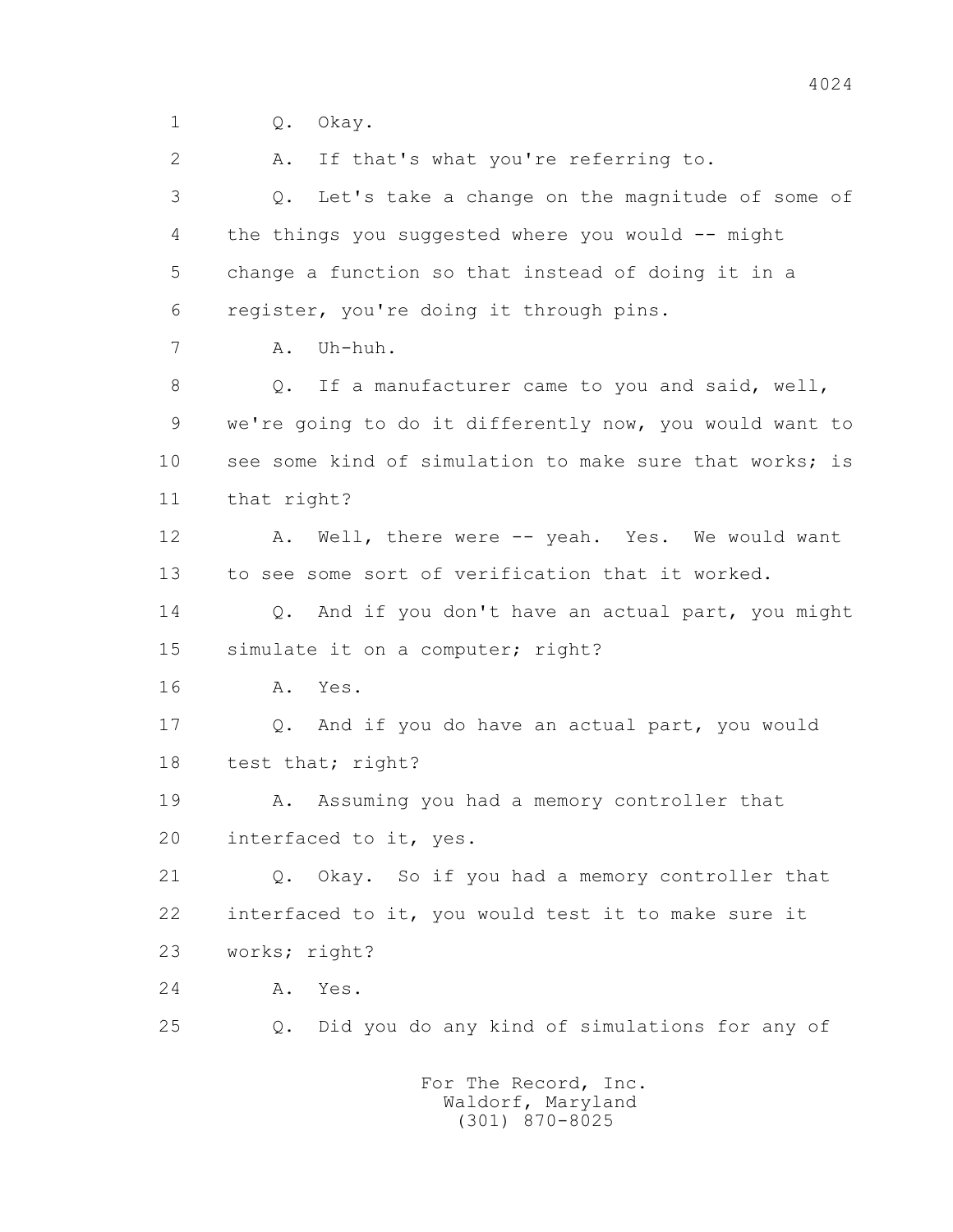1 the alternatives that you suggested today?

2 **A.** No.

 3 Q. Did you do any kind of testing for any of the 4 alternatives that you suggested to us today?

5 **A.** No.

 6 Q. Did you do any analysis to determine whether or 7 not the alternatives that you suggested today would be 8 covered by Rambus' patents or any other person's 9 patents?

 10 A. Well, the intent was to make sure it was not 11 covered by the Rambus patents, that the work-around 12 avoided the Rambus patents. That was the objective. 13 So I don't quite understand your question I quess.

14 0. Okay. Let me back up.

 15 Did you do any analysis to verify whether or 16 not the alternatives you came up with were patented or 17 not?

18 **A.** No.

 19 Q. So you don't know whether or not there's a 20 patent out there that covered some of the alternatives 21 that you suggested?

22 A. Correct.

 23 Q. One of the alternatives that you talked about 24 was pin strapping; right?

25 A. Yes.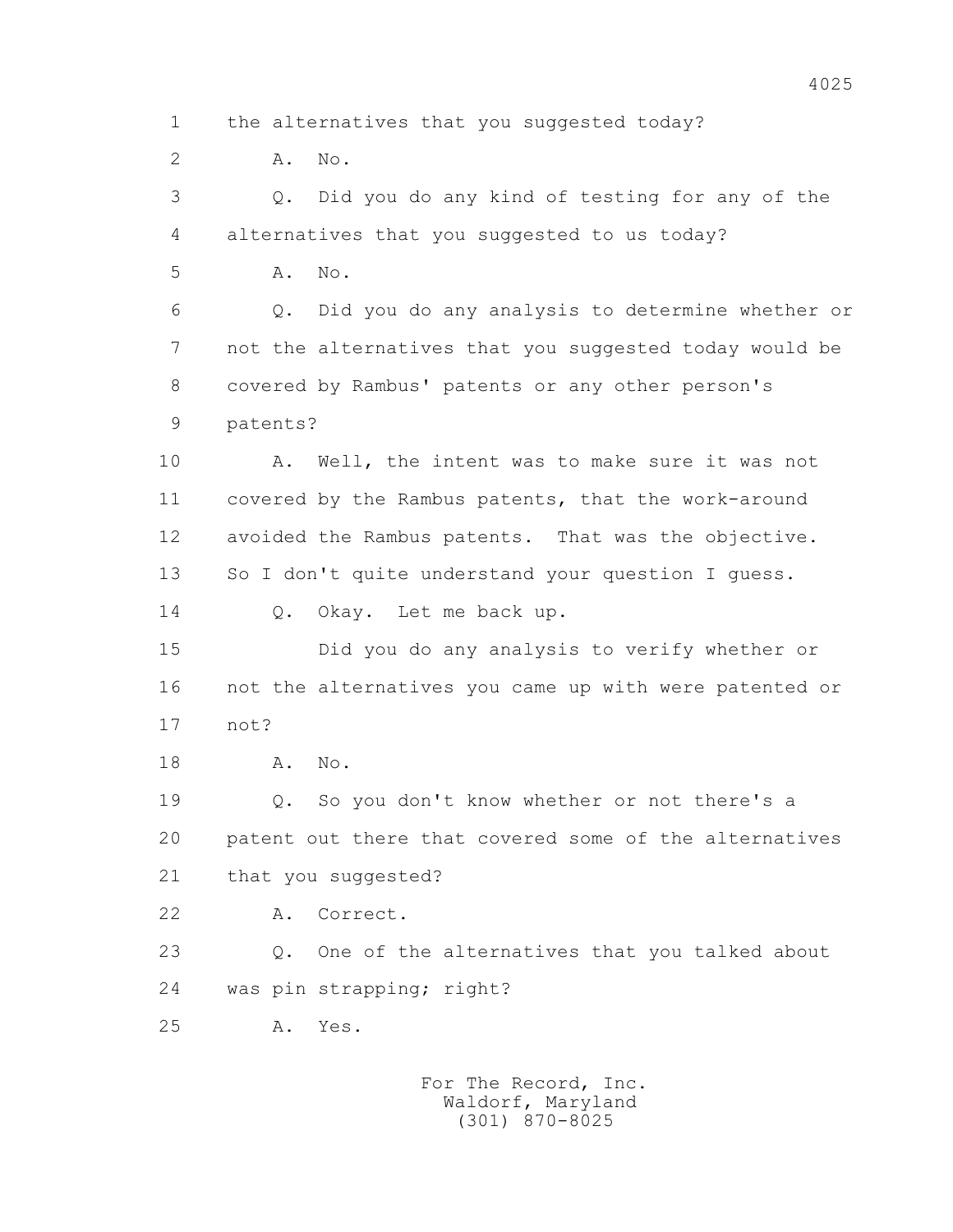1 Q. And the way to implement that would be to 2 actually add pins to the DRAM and use those, post 3 those? 4 A. That's one way of doing it, yes. 5 Q. And if there were no available pins on the 6 DRAM, you'd have to add pins to the package; right? 7 A. Or multiplex existing pins. 8 Q. Well, one way to do it would be to add 9 dedicated pins? 10 A. One way to do it. 11 Q. And if there are no connected pins, then you're 12 going to have to add pins to the package? 13 A. You don't necessarily have to. You could use 14 existing pins and multiplex them. 15 Q. And I'm asking you in the situation where 16 you're not multiplexing them. 17 A. Yes. You would have to add them in, yes. 18 Q. For CAS latency, how many values are specified 19 by the JEDEC DRAM/SDRAM standard? 20 A. Oh, boy. 21 Q. Is it three? 22 A. It's either one, two or three. It's -- it's 23 either one or two bits, which is up to four states. 24 Q. So -- 25 A. I don't know for certain. I don't have the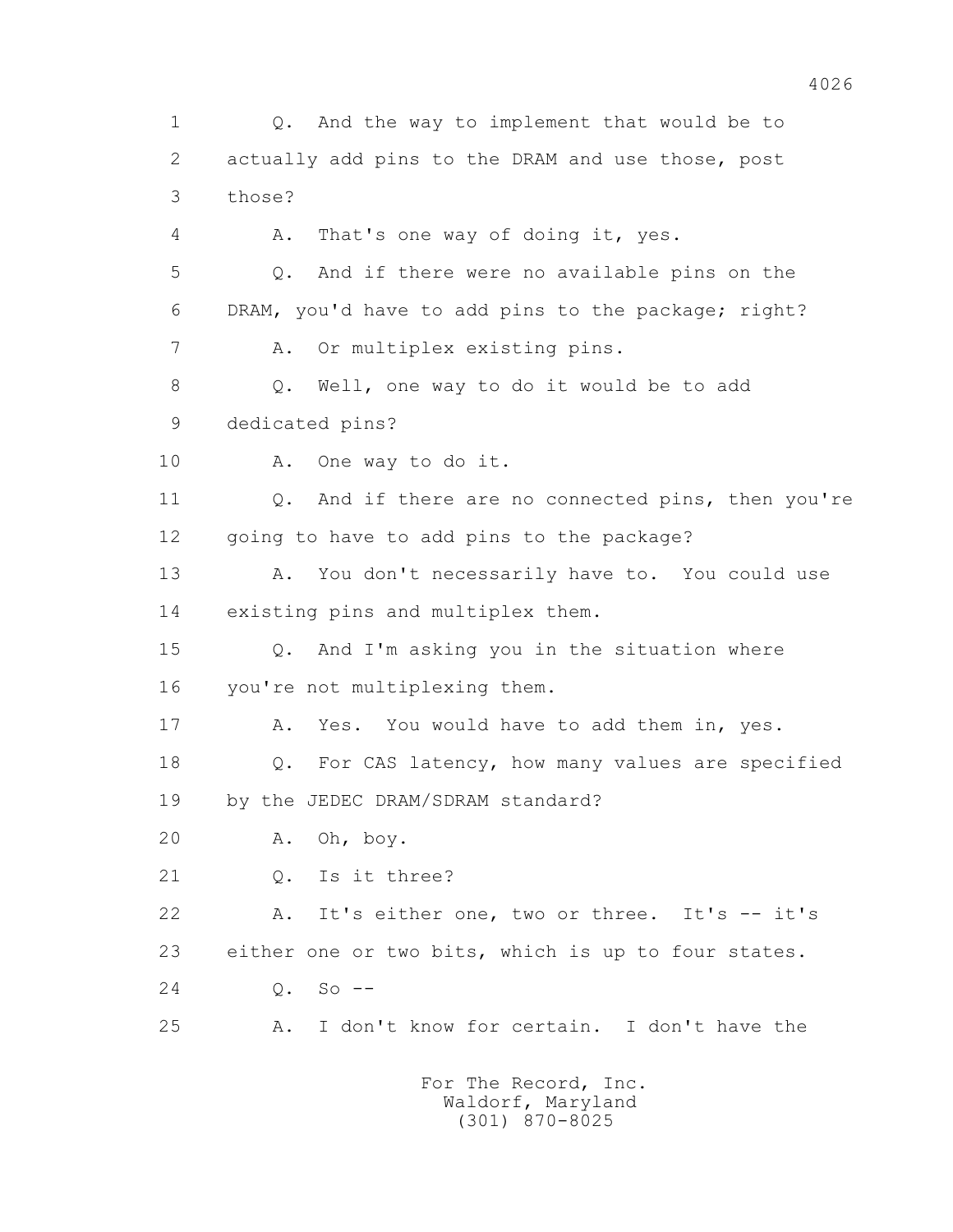1 spec memorized.

 2 Q. If it's two bits, then you would need two? 3 A. Two pins, that's correct. 4 Q. Two pins. Okay. 5 Let me call up RX-2100-13. 6 Your Honor, may I approach? 7 JUDGE McGUIRE: Yes. 8 BY MR. GATES: 9 Q. Now, Mr. Polzin, you've seen DRAM spec sheets 10 like this before; right? 11 A. Yes. 12 Q. And you are familiar with pinout diagrams like 13 the one that's depicted on the first page; right? 14 A. Yep. 15 Q. So you would be able to read that particular 16 pinout diagram? 17 A. Yes. 18 Q. At the x16 density -- is that the right word, 19 the "by 16"? 20 A. Yes. 21 Q. At the x16 density can you tell me how many 22 no-connect pins are in this particular type of DRAM? 23 MR. DAVIS: Objection, Your Honor. It calls 24 for expert opinion. 25 JUDGE McGUIRE: Mr. Gates, response?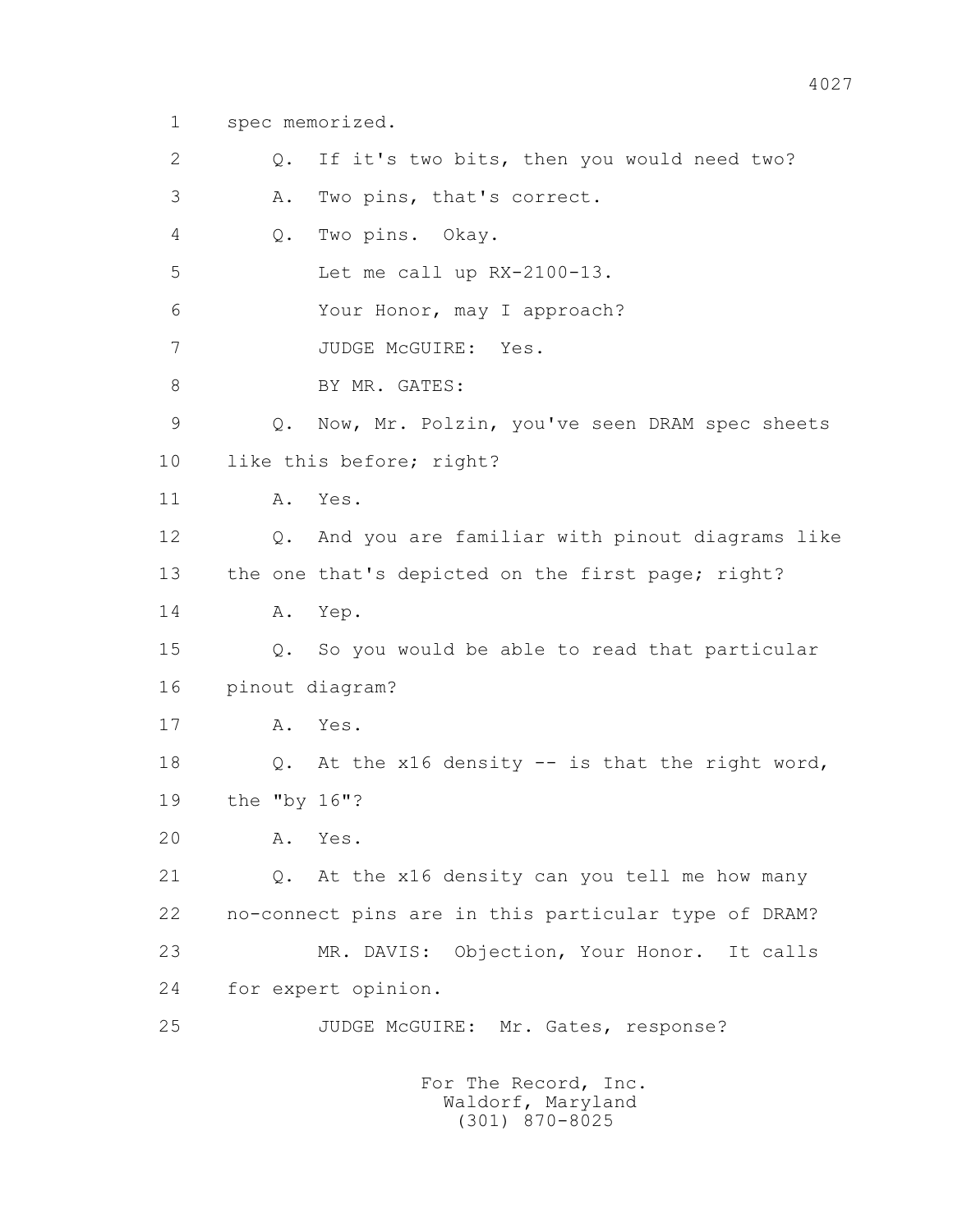1 MR. GATES: Your Honor, he's just told us that 2 he's familiar with these types of data sheets, that 3 he's familiar with these types of diagrams and that he 4 would be able to read the pinout diagram that's there 5 on the page. 6 JUDGE McGUIRE: Overruled. If he can answer 7 that, I mean, he's gone through quite a bit here, so if 8 he can answer the question, he can go ahead. 9 MR. GATES: Thank you, Your Honor. 10 THE WITNESS: The question is how many 11 no-connect pins are available on the x16 version of 12 this part. And I believe the answer is one. If I can 13 read this properly. 14 BY MR. GATES: 15 Q. So under the alternative that we were just 16 discussing, in order to implement that alternative on 17 this particular DRAM, you would have to add a pin; 18 right? 19 A. Yes. 20 Q. Now, you also talked about a multiplexing 21 option. 22 So we understand that, you would send data 23 over at reset that would specify the CAS latency; 24 right? 25 A. Not necessarily send. Pins could be allocated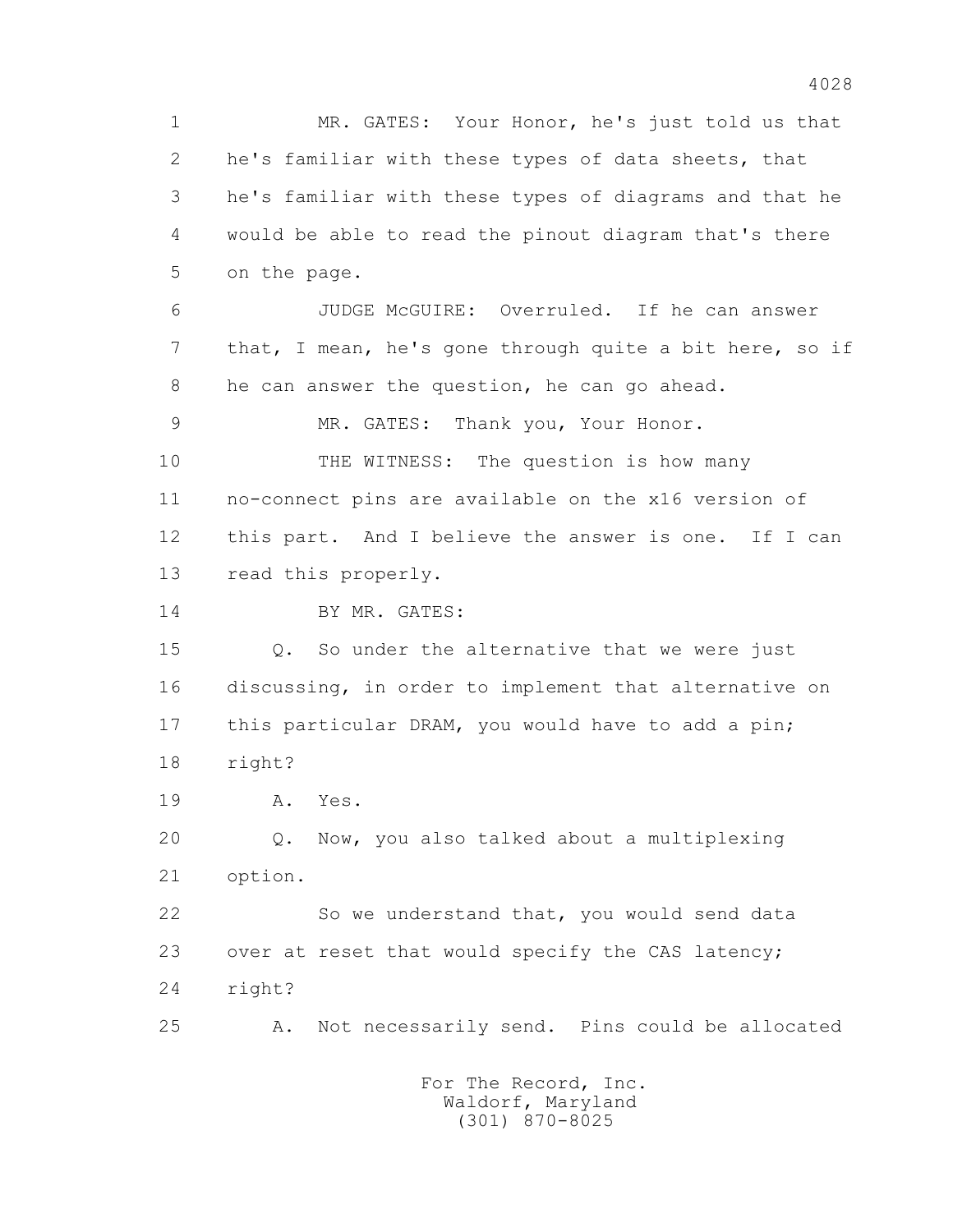1 at reset to be again pulled up to a high voltage or 2 pulled down to a low voltage through a high value 3 resistor so that they wouldn't affect normal operation, 4 but that value could still be read by some internal 5 logic at reset time, as you suggested. 6 Q. And so that information about what the CAS 7 latency is would be received by the DRAM at reset? 8 A. Correct. 9 Q. And in order for that to operate, that 10 information would have to be stored somewhere in the 11 DRAM; is that right? 12 A. Correct. 13 Q. And you would store that in the register? 14 A. Correct. 15 Q. You also talked about various options, 16 alternatives for programmable burst length; right? 17 A. Yes. 18 Q. And one of the options that you talked about 19 was pin strapping again; right? 20 A. Yeah. 21 Q. And in order to implement that without 22 multiplexing you would have to have a dedicated pin, at 23 least one? 24 A. Yes. 25 Q. So if you wanted to have two burst length For The Record, Inc.

 Waldorf, Maryland (301) 870-8025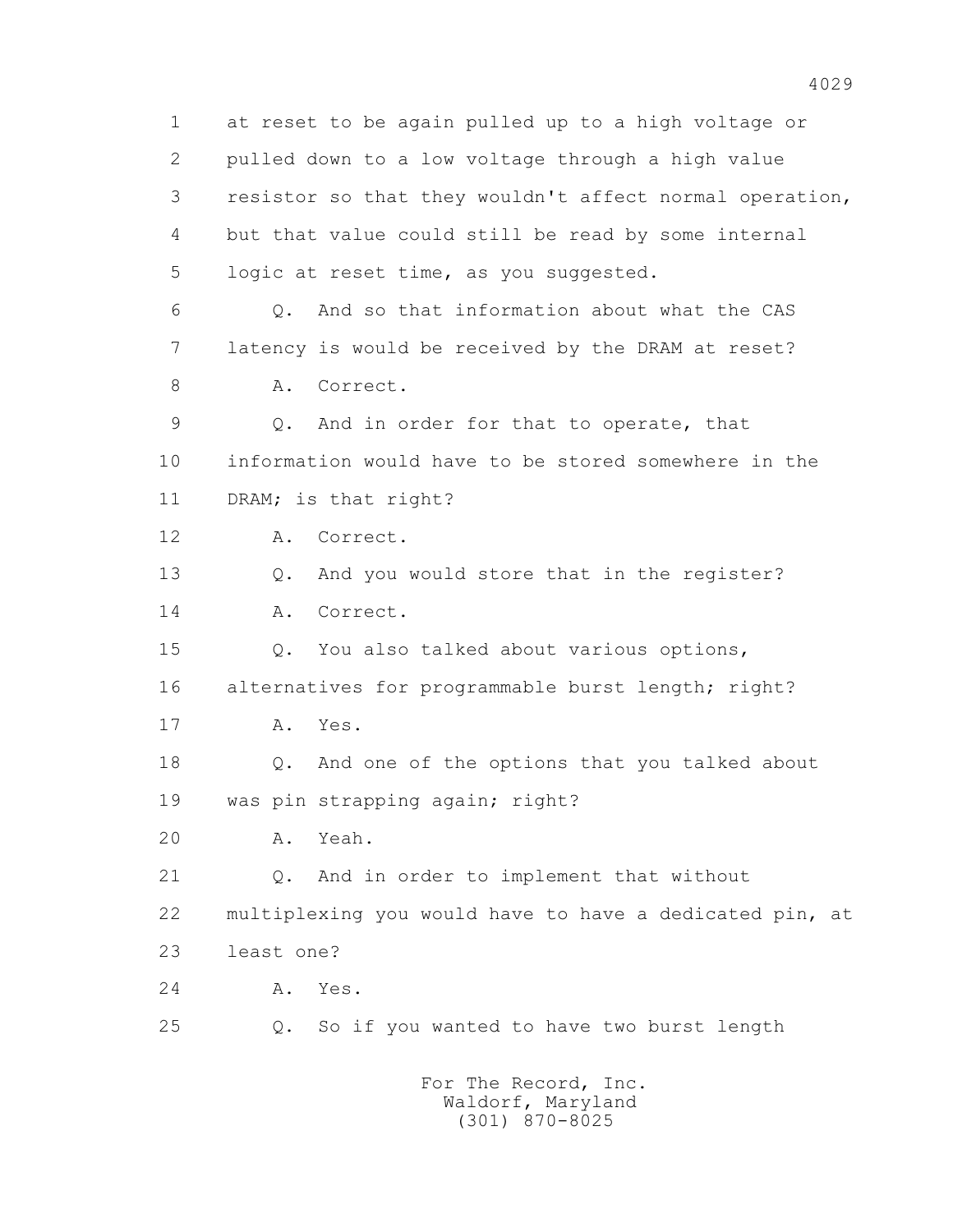1 options you'd have to have one pin; is that right? 2 A. Correct. 3 Q. If you wanted to have three burst length 4 options you'd have to have two pins; is that right? 5 A. Yes. 6 Q. So if you implemented that alternative with -- 7 the pin strapping alternative that we discussed with 8 CAS latency, you would have to add two or three pins; 9 right? 10 A. I think you're combining both work-arounds 11 together. 12 Q. I am. 13 A. And yes, so you would have to add pins or use 14 more multiplexed pins as you added more features. 15 Q. And not only would you have to add pins on the

 16 DRAM, but you might have to add pins on the DIMM as 17 well if there were not one -- DIMM pins available; is 18 that right?

19 A. That -- in one case, yes.

 20 Q. And then you'd have to have pins at either the 21 memory controller or some other controller; is that 22 right?

23 A. Yes.

24 Q. And pins add cost?

25 A. Yes.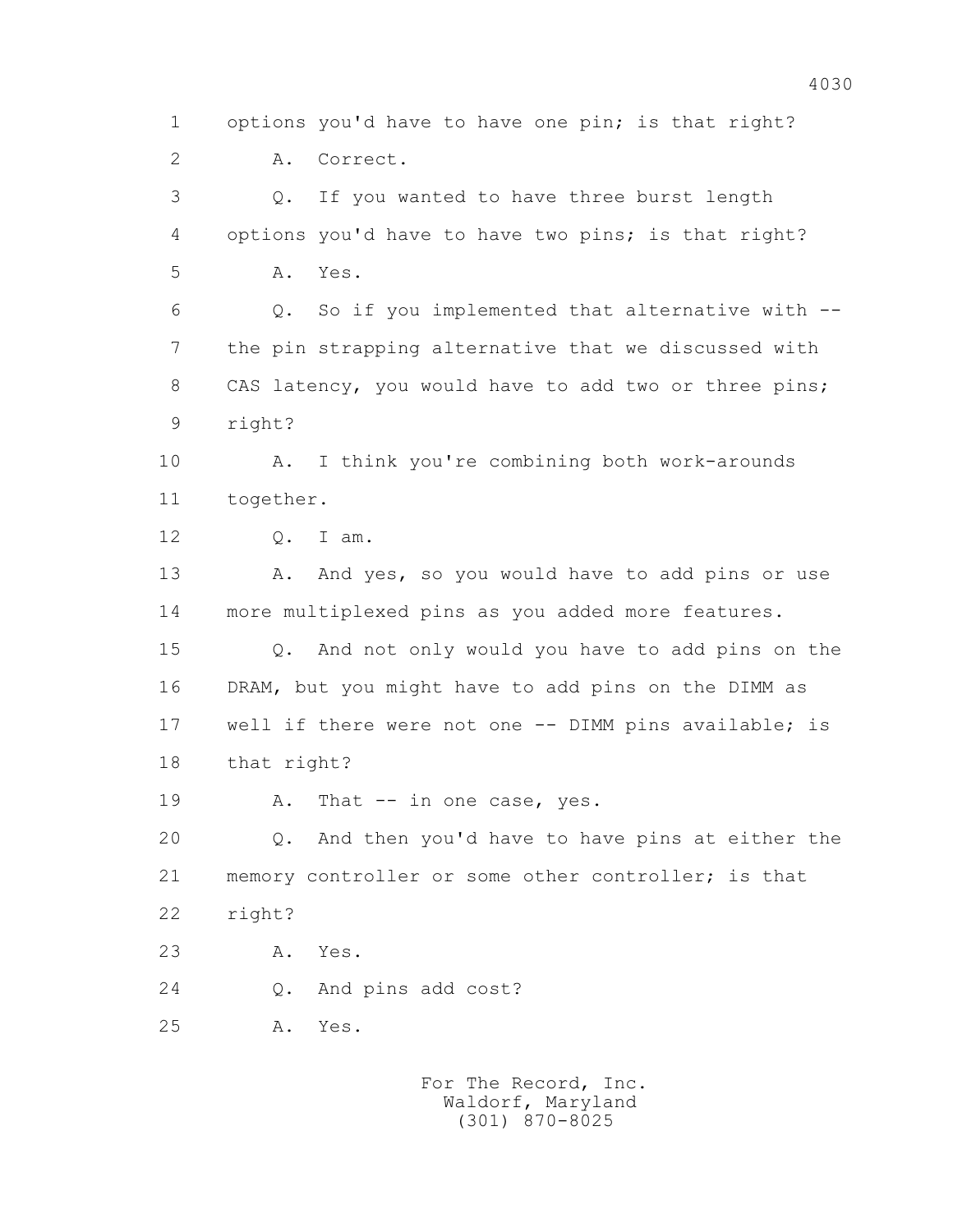1 Q. The more pins, the more cost? 2 A. Correct. 3 Q. I think you talked earlier about when you were 4 at Apple -- well, I'm sorry. Let me back up. I've 5 missed something on programmable burst length. I 6 apologize. 7 You also talked about multiplexing with -- in 8 order to program the burst length; right? 9 A. Yes. 10 Q. And the same as we discussed with CAS latency, 11 the DRAM would receive that information at reset? 12 A. Yes. 13 Q. And that information would have to be stored in 14 the DRAM as to what the burst length is; right? 15 A. Yes. 16 Q. And that would have to be stored in a 17 register? 18 A. Sure. Yes. 19 Q. I'm sorry. Now we'll go to Apple. 20 You discussed earlier with Mr. Davis when you 21 were at Apple that Apple was using EDO technology; 22 right? 23 A. I believe so, yes. 24 Q. And EDO is an asynchronous technology? 25 A. That's correct.

> For The Record, Inc. Waldorf, Maryland (301) 870-8025

4031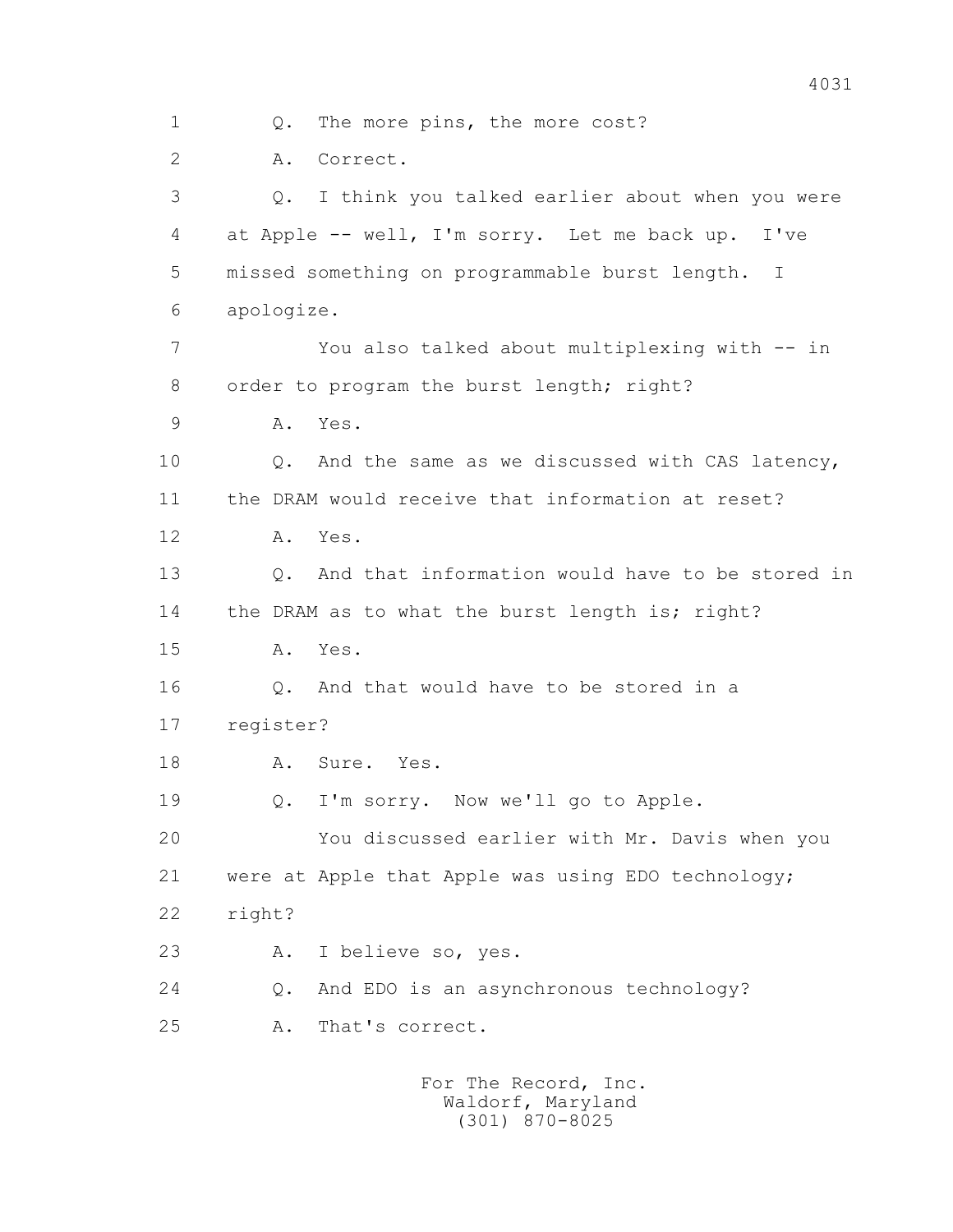1 Q. SDRAM is a synchronous technology? 2 A. That's correct. 3 Q. And your opinion back in the 1996-97 time 4 frame when you were looking at the two technologies 5 was that synchronous had more headroom than 6 asynchronous; right? 7 A. If you're referring to Apple, I was not at 8 Apple in '96 and '97. 9 Q. I apologize. Let's look at the time frame. 10 In 1996-97, you're right, you were at AMD at 11 that time; right? 12 A. Yes, sir. 13 Q. And your opinion was in that time frame that 14 synchronous technology had more headroom than 15 asynchronous technology? 16 MR. DAVIS: Objection. Calls for expert 17 opinion. 18 JUDGE McGUIRE: You know, I'm a little -- it's 19 getting to where, I mean, I think he's obviously an 20 expert and for him to determine what's he's testifying 21 to from his personal knowledge is a pretty fine line 22 here, so it's hard for the court to determine whether 23 he's testifying now as an expert or not. 24 MR. GATES: Your Honor, I'm asking for what his 25 opinion was when he was looking at the technology.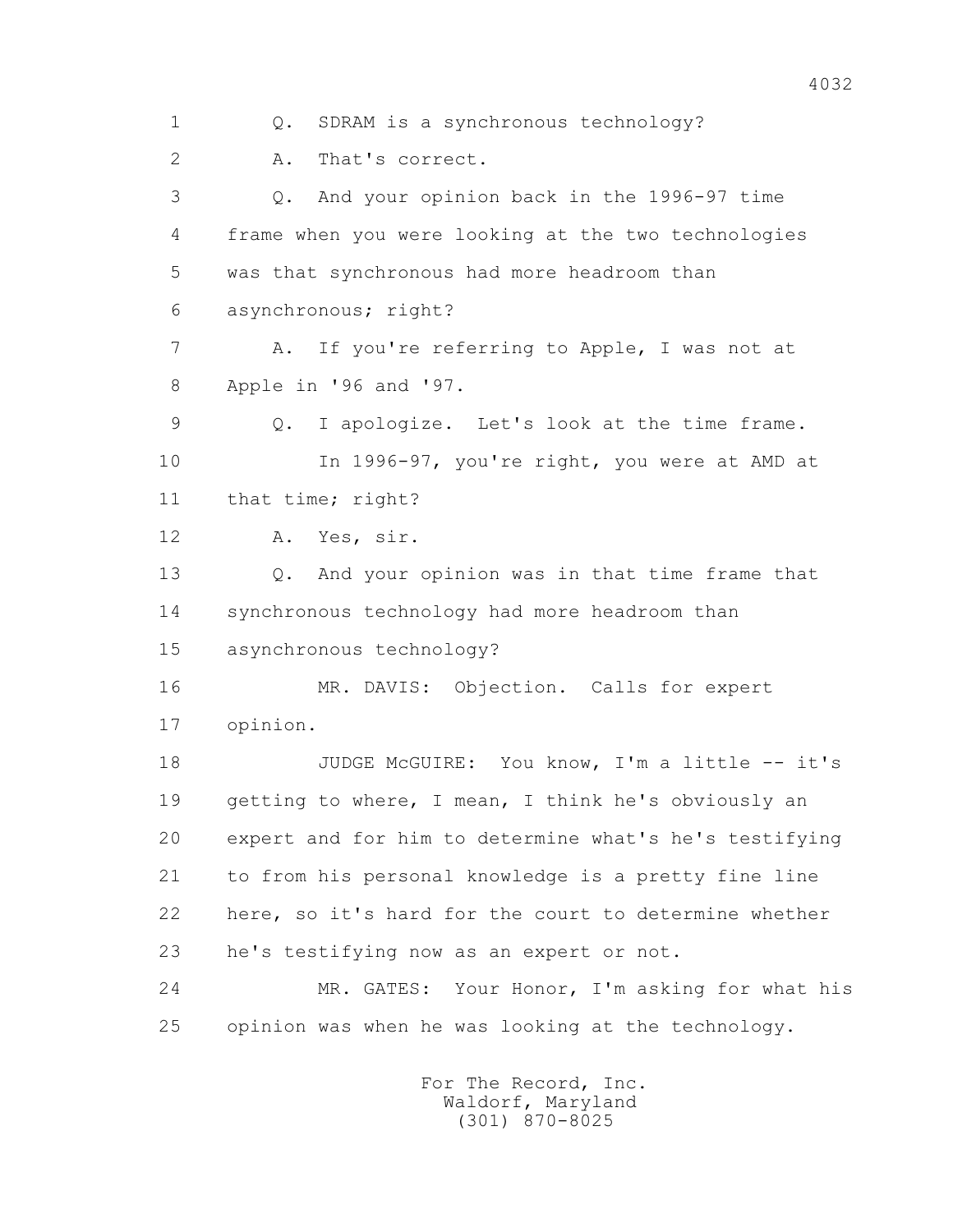1 JUDGE McGUIRE: I'll entertain the question on 2 that basis. 3 MR. GATES: Thank you, Your Honor. 4 BY MR. GATES: 5 Q. Do you have the question in mind? 6 A. No. Could you please -- 7 Q. Let me back up and then I'll ask the question 8 because I used a term that maybe not everyone is 9 familiar with. 10 You're familiar with the term "headroom"; 11 right? 12 A. Yes. 13 Q. And what does that term mean to you? 14 A. That there is growth in some parameter, 15 frequency, performance, capacity, using a similar 16 technology as you go over time, that you don't have to 17 radically change something to go to the next increment 18 of performance or capacity or frequency. 19 Q. And you've used the term "headroom" with 20 respect to DRAM technologies; right? 21 A. Probably. I don't think this morning or today 22 I did, but yes, I've probably used it in my career at 23 some point, yes. 24 Q. Okay. And to go back to my question that we 25 were discussing earlier, going back to the For The Record, Inc. Waldorf, Maryland

(301) 870-8025

4033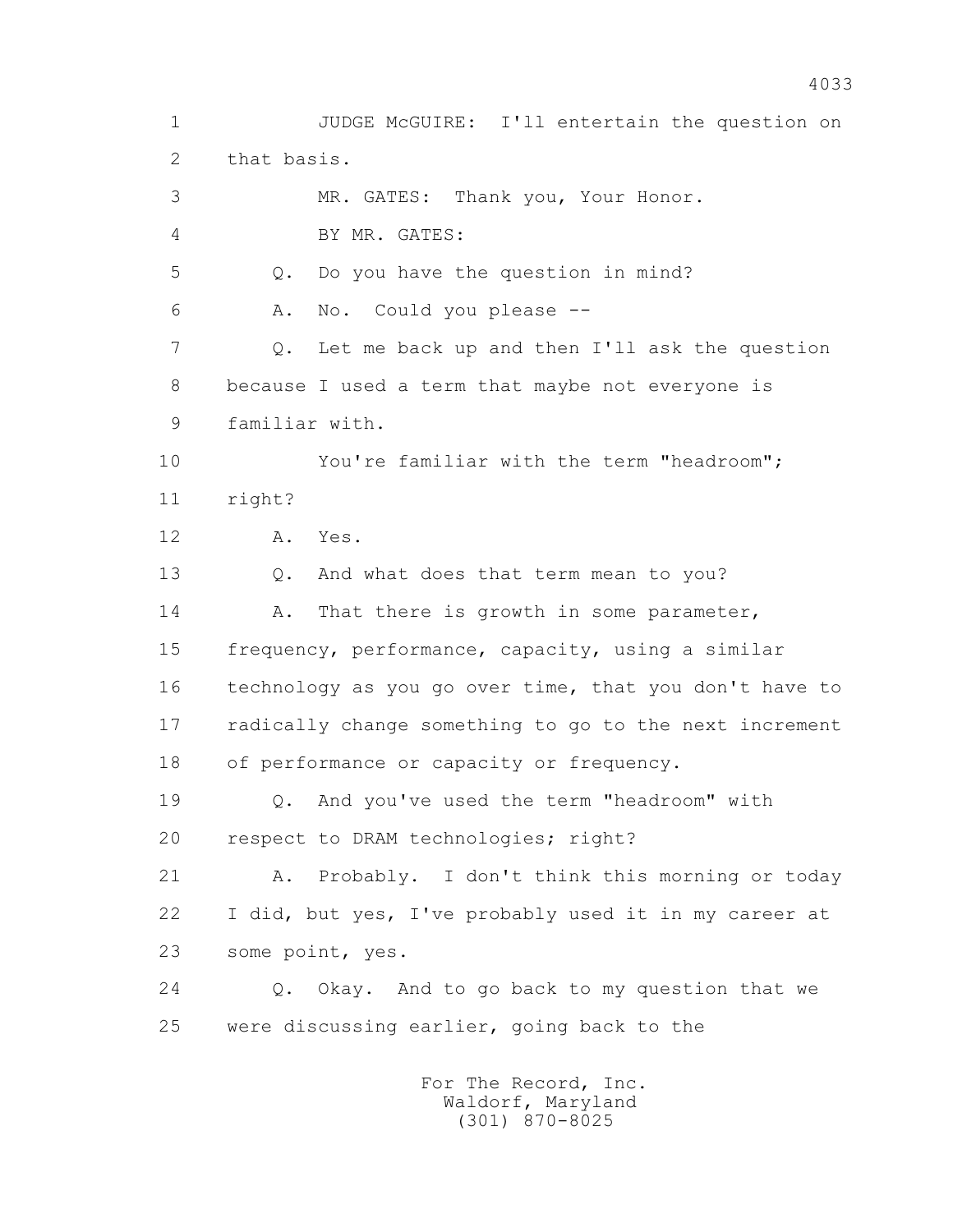1 1996-1997 time frame, wasn't it your opinion in that 2 time frame that synchronous technology had more 3 headroom than asynchronous technology?

4 A. Yes.

5 Q. And why was that?

 6 A. The -- well, the industry was pushing that way 7 to start with. DRAM manufacturers were telling us 8 that's where they were going. They were obsoleting 9 their synchronous technology. In other areas of 10 computer systems, not necessarily DRAMs, but other 11 areas, synchronous technology had overtaken long ago. 12 Semi clocks with data was an established way for many, 13 many years and getting DRAMs onto that technology was 14 clearly the right thing to do.

 15 Q. Is there anything inherent about asynchronous 16 technology that makes it have less headroom than 17 synchronous technology?

 18 A. The most obvious thing would be the fact that 19 most asynchronous data transfer technology requires 20 timing to be defined by delay lines or delay 21 parameters, and those things -- delay lines or delay 22 parameters constructed out of semiconductor devices 23 will vary as the process, voltage and temperature of 24 the device changes over time. As your cycle time 25 becomes smaller and smaller, your frequency higher and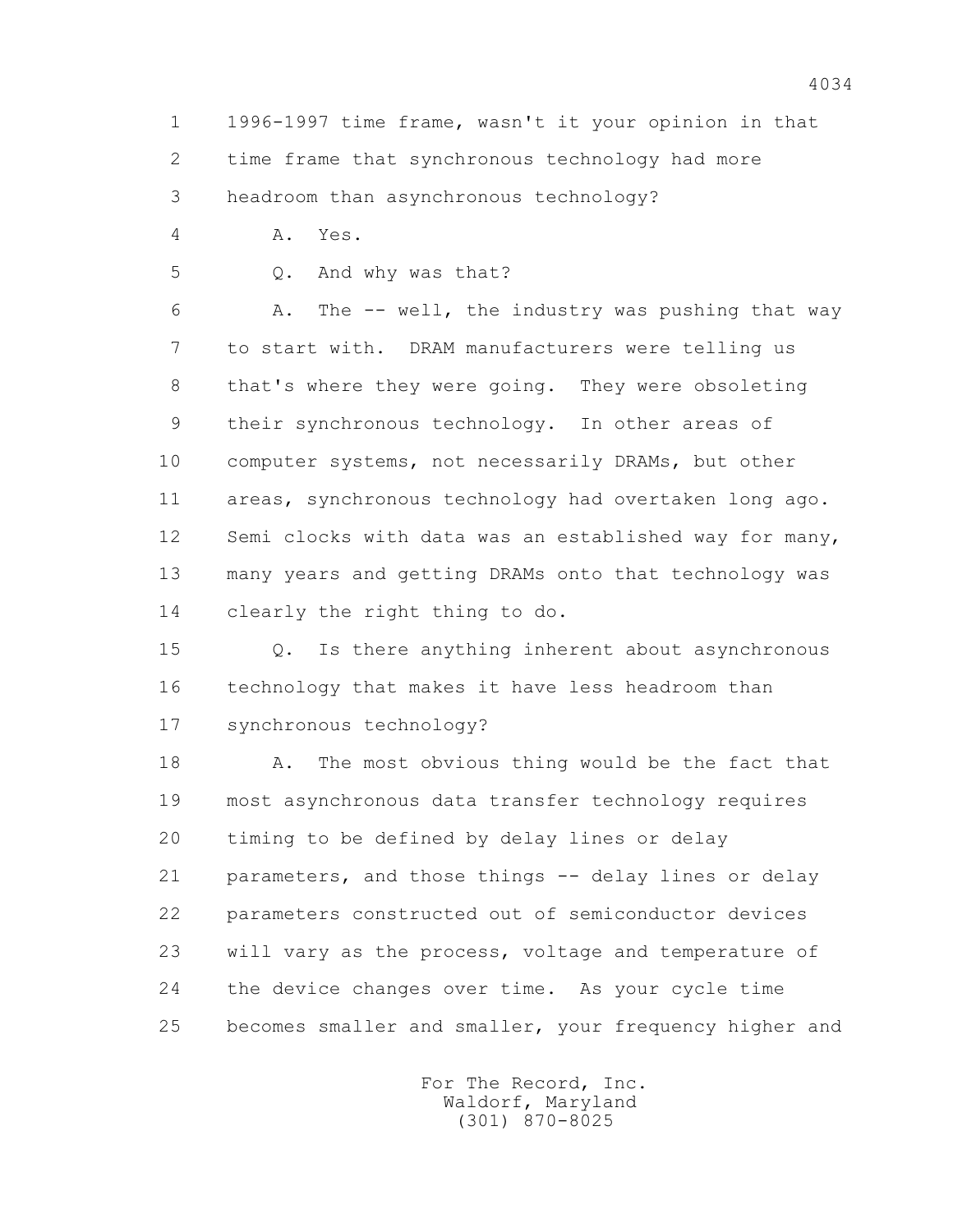1 higher, those sorts of things will dominate and cause 2 errors. 3 Q. Now, you're also familiar, aren't you, with a 4 technology developed by Kentron called QBM? 5 A. Top-level familiarity, yes. 6 Q. You've seen presentations? 7 A. Yes, I've seen presentations from Kentron. 8 Q. Did you do a preliminary evaluation of that 9 technology? 10 A. Very preliminary. Basically I saw their 11 presentation. 12 Q. Okay. And you understood that their technology 13 is basically interleaving banks on a DIMM, interleaving 14 memory banks on a DIMM? 15 A. Yes. 16 Q. And they use a FET switch, F-E-T switch, to do 17 that? 18 A. Yes. That's my understanding. 19 Q. And your preliminary evaluation of that 20 technology was that it would have signal integrity 21 problems? 22 A. Yes. 23 Q. Can you explain to me why you came to that 24 conclusion? 25 A. My first exposure to the Kentron stuff was in For The Record, Inc. Waldorf, Maryland

(301) 870-8025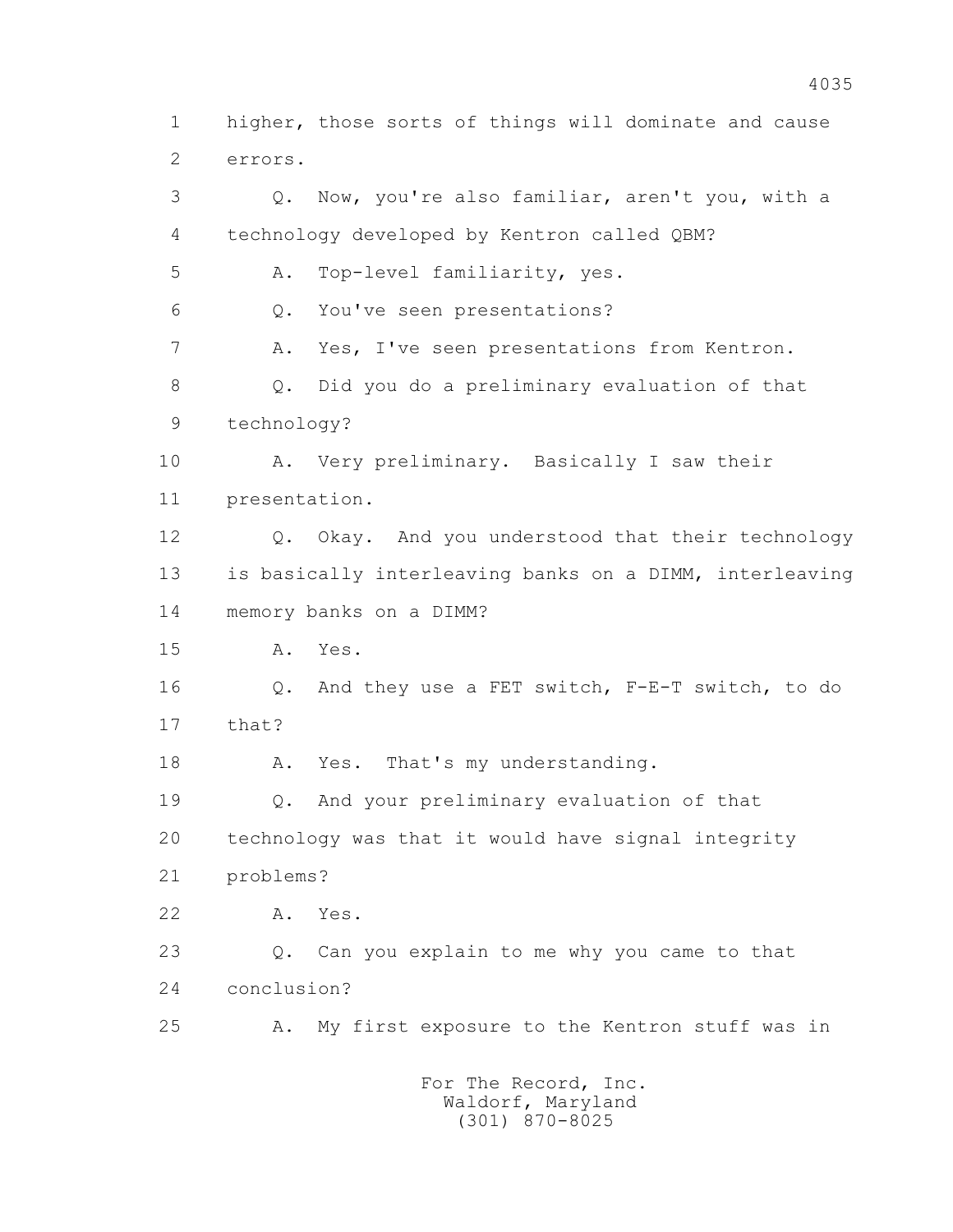1 the context of using signal data rate DRAMs using the 2 FET switch that you described to multiplex two devices 3 at twice the data rate on one wire. And our immediate 4 concern was that trying to use the signaling technology 5 or I/O specification of the synchronous data -- 6 synchronous DRAM to drive twice as fast wouldn't work 7 very well. Given that it was having problems working 8 very well at its low speed, doubling it didn't seem to 9 be the right thing to do.

 10 Q. You're familiar with a term called a burst 11 terminate command?

12 A. Yes.

13 Q. Can you explain what that is, what is a burst 14 terminate command?

 15 A. This is a command used in synchronous DRAM 16 technologies, including DDR, where a burst command is a 17 command that says I want to do an operation with a long 18 sequence of data, four or eight cycles worth of data, 19 and the burst terminate command is I believe used after 20 a burst command has started to stop that command before 21 it completes.

 22 Q. And is another name for that a burst interrupt 23 command?

24 A. I believe so, yes.

25 Q. And so, for example, when we're talking about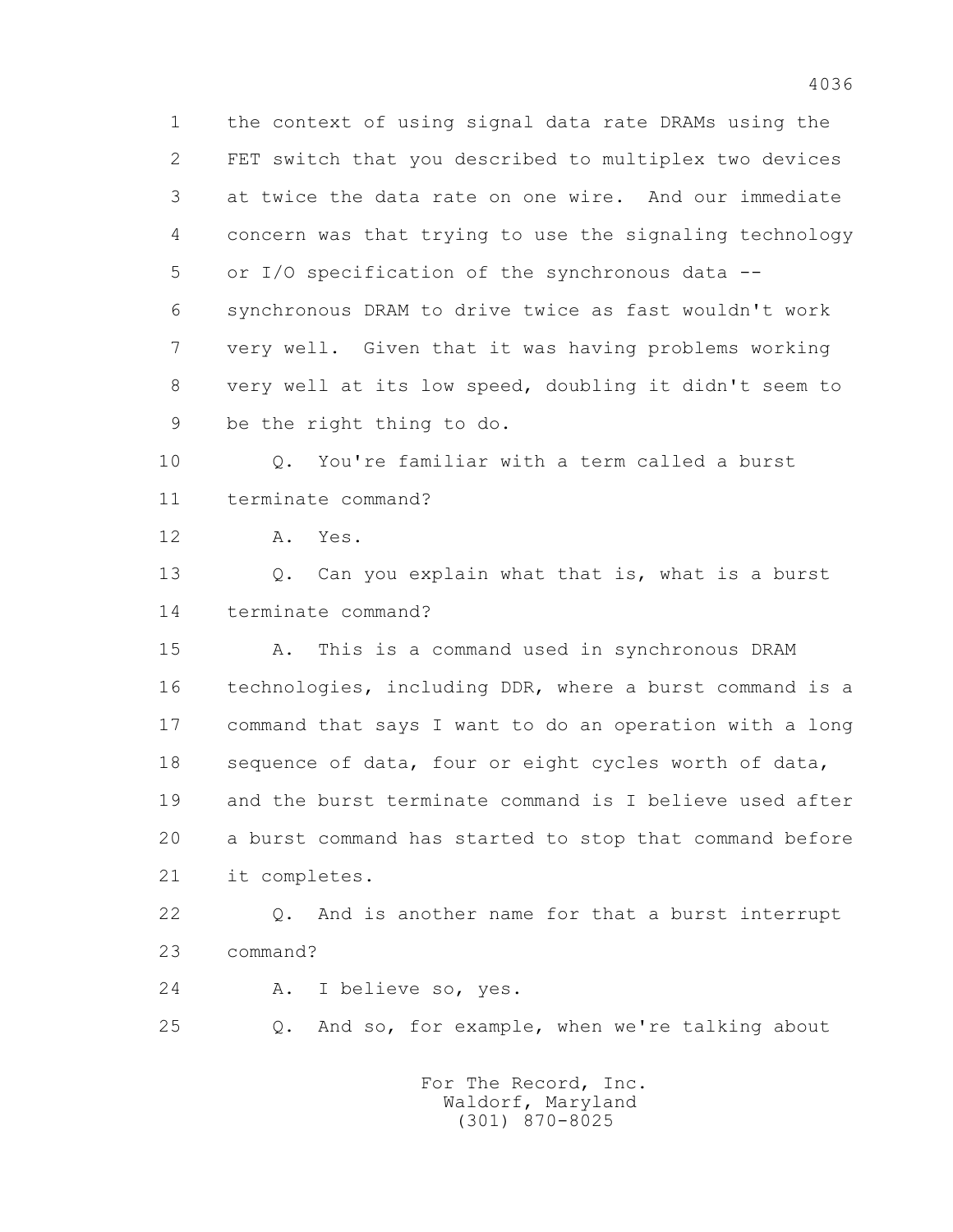1 programmable burst length, that's a burst of data, is 2 that the same type of data that -- burst of data that 3 we're talking about with the burst terminate command? 4 A. Yes. 5 Q. Let me show you a document that's RX-1388. 6 May I approach, Your Honor? 7 JUDGE McGUIRE: You may. 8 BY MR. GATES: 9 Q. Mr. Polzin, I've handed you a document that is 10 an e-mail from Jim Keller to you? 11 A. Yep. 12 Q. Attaching something from a future DRAM task 13 force. Do you see that? 14 A. Okay. 15 Q. Okay. I just want to ask you about something 16 on a particular page, and that is page 6. 17 If you look down near the bottom of the page, 18 there is a bolded text that says "No read or write 19 burst interrupt commands." 20 Do you see that? 21 A. Yes. 22 Q. And then it says -- I think it should be "at," 23 but it says, "A high data rates burst interrupt 24 commands are of less value and are more difficult to 25 engineer."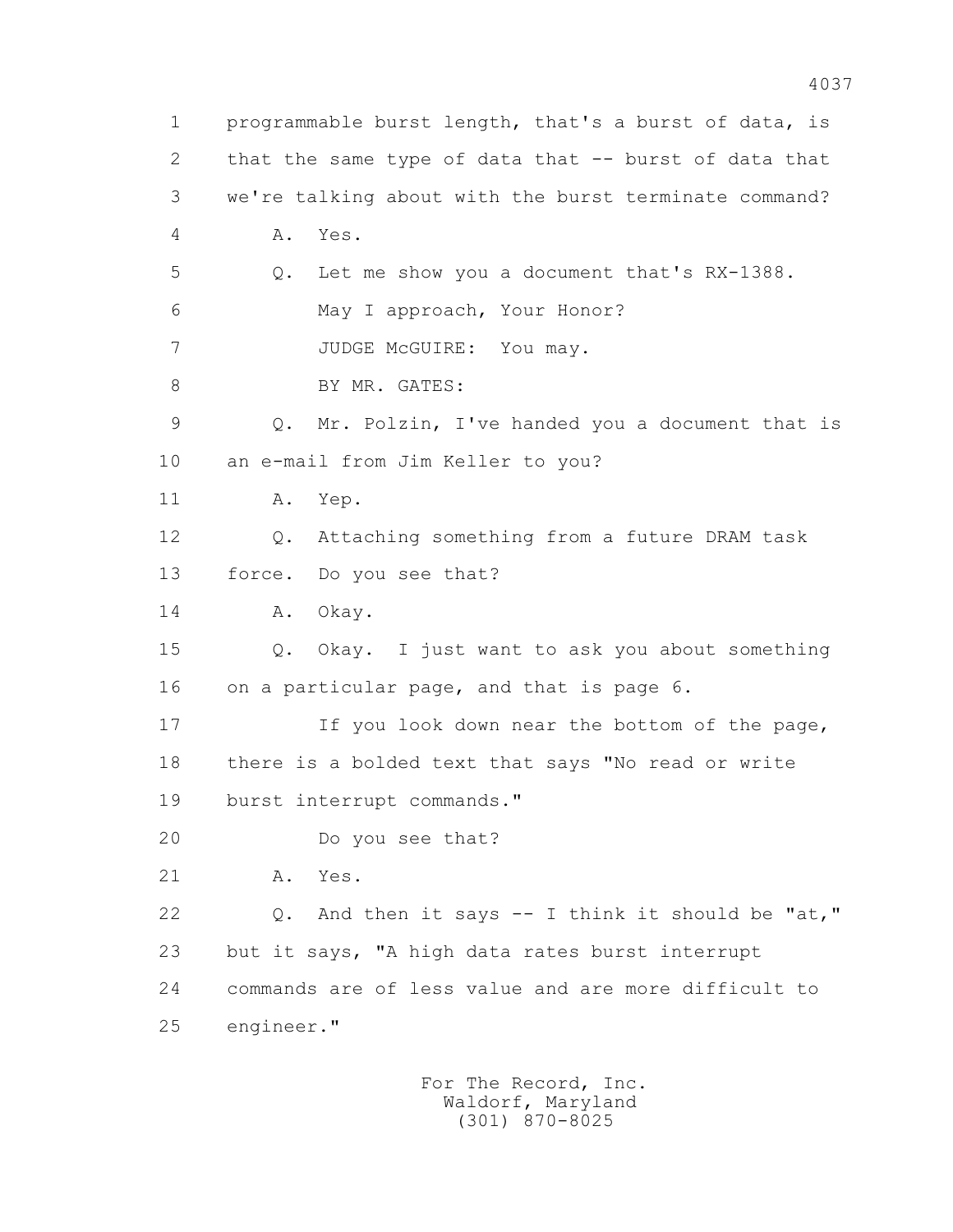1 Do you see that?

2 A. Yes.

 3 Q. Okay. Do you agree with that statement, based 4 on your experience?

 5 A. Yeah, this is referring to the details of a 6 DRAM design of which I'm not expert in. But it sounds 7 plausible to me.

8 Q. Well, let me ask you it this way.

 9 Isn't your understanding that the use of a 10 burst interrupt command can waste command bandwidth?

 11 A. It could be used in a manner that would waste 12 bandwidth, yes.

 13 Q. And isn't it your understanding that the use of 14 a burst terminate command can lead to a less efficient 15 system overall?

16 A. Yes.

17 Q. And why is that?

18 A. The -- my understanding of the issue is that to 19 use the burst terminate command you cannot start an 20 operation until all of the data has been received in 21 case there was a terminate command halfway in between. 22 You have to wait for the entire thing to happen to make 23 sure no terminate commands happened while you were 24 receiving the data and then actually perform the 25 operation inside the chip.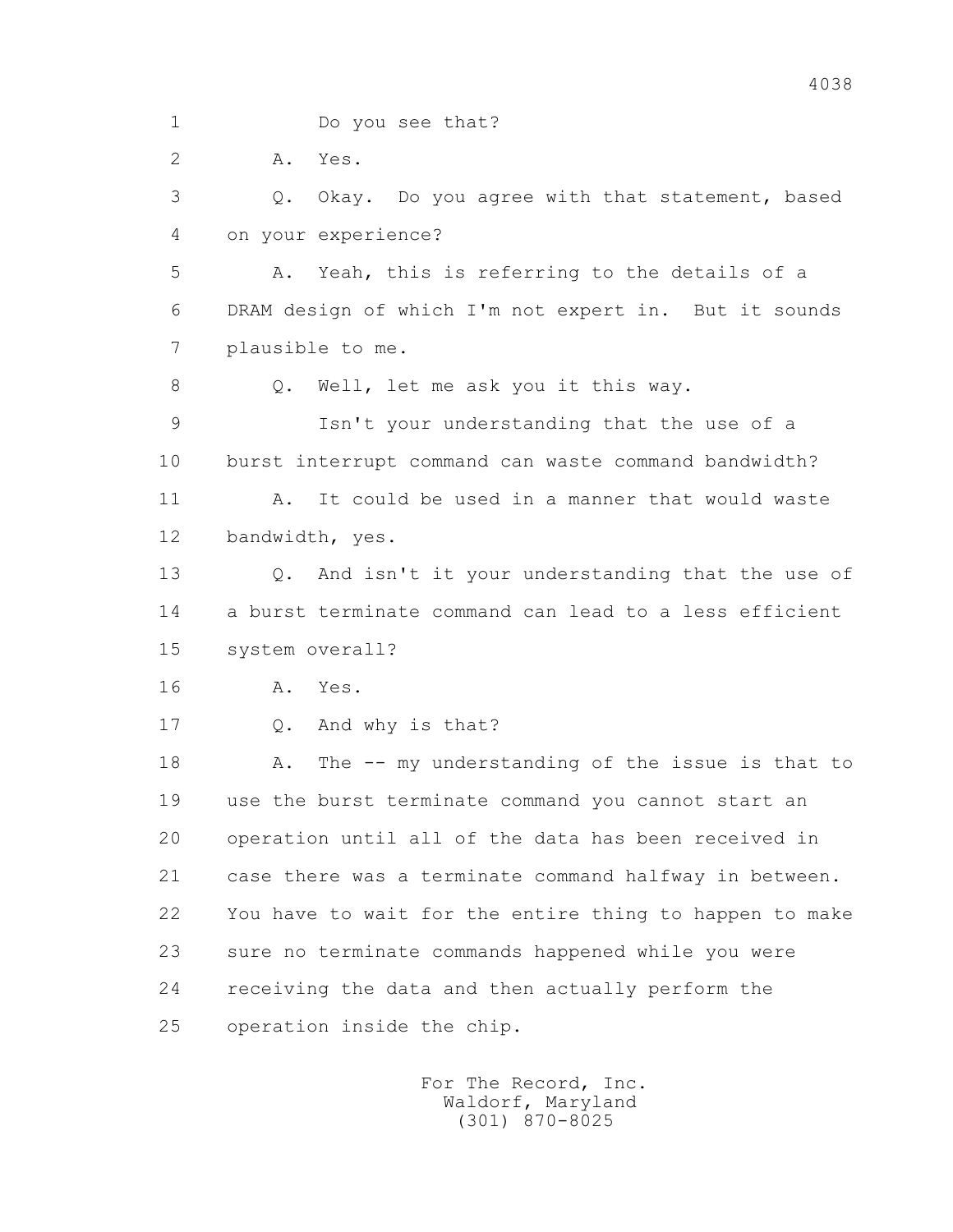1 Q. Have you heard of the term "pipelining"? 2 A. Yes. 3 Q. And are you familiar with what that term 4 means? 5 A. Yes. 6 Q. What is your understanding of pipelining? 7 A. Pipelining means that small parts of -- let me 8 back up. 9 Pipelining is that an operation can be broken 10 into small parts and executed on a series of data in 11 successive stages, so in cycle one the first data will 12 get operated on the first part of the operation, cycle 13 two the second, but immediately following the next data 14 can be working on the first operation. 15 It's better if I could draw it if you really 16 want me to, but -- 17 Q. Just a high-level explanation is fine. 18 A. Yes. 19 Q. If I understand the concept, pipelining is used 20 to increase the efficiency of microprocessors? 21 A. Yes. 22 Q. And for synchronous DRAMs, those are pipelined; 23 is that right? 24 A. Yes. 25 Q. And is it your understanding that the use of a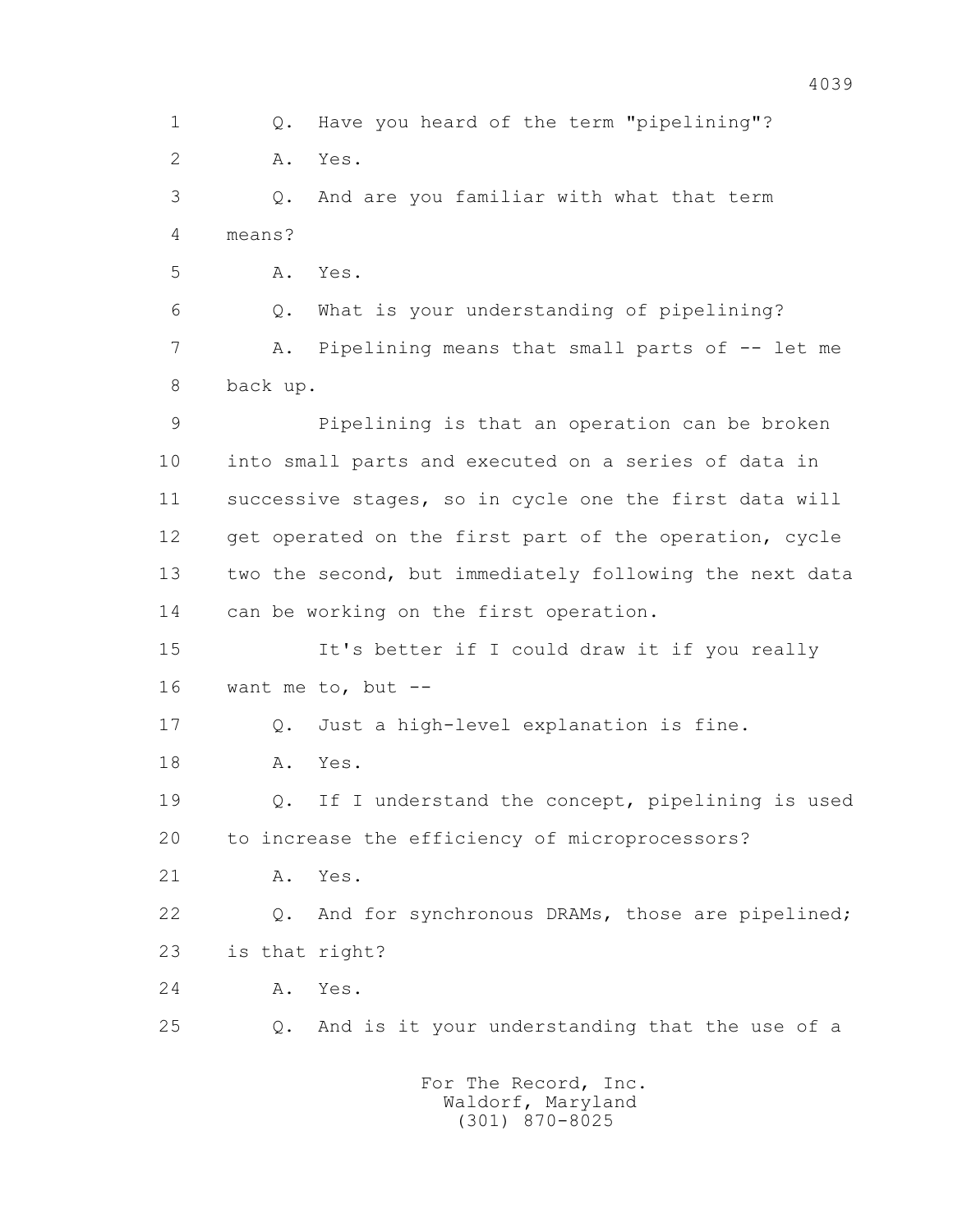1 burst terminate command can mess up your pipelining? 2 A. Yes. 3 Q. You were talking about earlier with Mr. Davis 4 about some alternatives for dual-edge clocking. Do you 5 remember that? 6 A. Yes. 7 Q. And you were concerned when you were looking at 8 these alternatives in 2000 that to implement them it 9 would mess up things because you were in the middle of 10 a product launch; right? 11 A. Yes. 12 Q. Okay. And that was in the middle of the 13 product launch for DDR; right? 14 A. Correct. 15 Q. And you had been designing things for DDR in 16 1999 prior to 2000; right? 17 A. Yes. 18 Q. And so in fact the decision to go to DDR was 19 sometime in early 1999? 20 A. Correct. 21 Q. So if you had known prior to that time that 22 Rambus' patents would be infringed by the use of 23 dual-edged clocking and one of your alternatives were 24 adopted in the JEDEC standard, would you have had those 25 same concerns?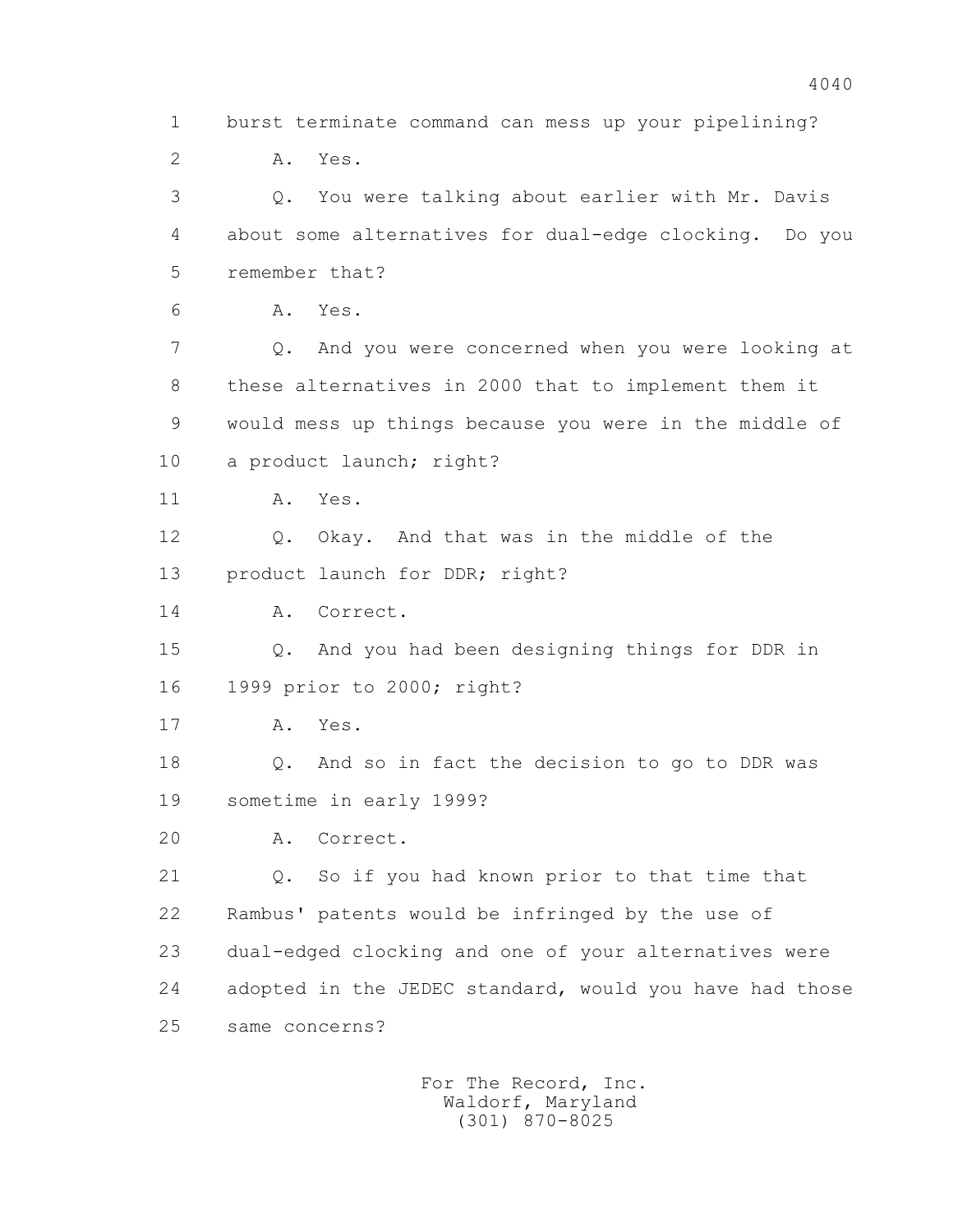1 MR. DAVIS: Objection. Calls for speculation. 2 JUDGE McGUIRE: Sustained. 3 BY MR. GATES: 4 Q. You were concerned because you were in the 5 middle of a product launch; right? 6 A. I was concerned about what? 7 Q. You were concerned about implementing these 8 alternatives because you were in the middle of a 9 product launch? 10 A. Correct. Yes. 11 Q. Would you have had those same concerns if you 12 weren't in the middle of a product launch? 13 MR. DAVIS: Objection. It's the same 14 question. 15 JUDGE McGUIRE: Sustained. 16 MR. GATES: Thank you, Your Honor. 17 BY MR. GATES: 18 Q. What was it about the fact that you were in 19 the middle of a product launch that raised these 20 concerns? 21 A. We had enabled a number of DRAM manufacturers, 22 motherboard manufacturers, our own manufacturing of our 23 chipset assuming one standard, one spec. To change 24 that, we'd have to stop all that production, 25 reengineer, redeploy, start production again. It For The Record, Inc.

 Waldorf, Maryland (301) 870-8025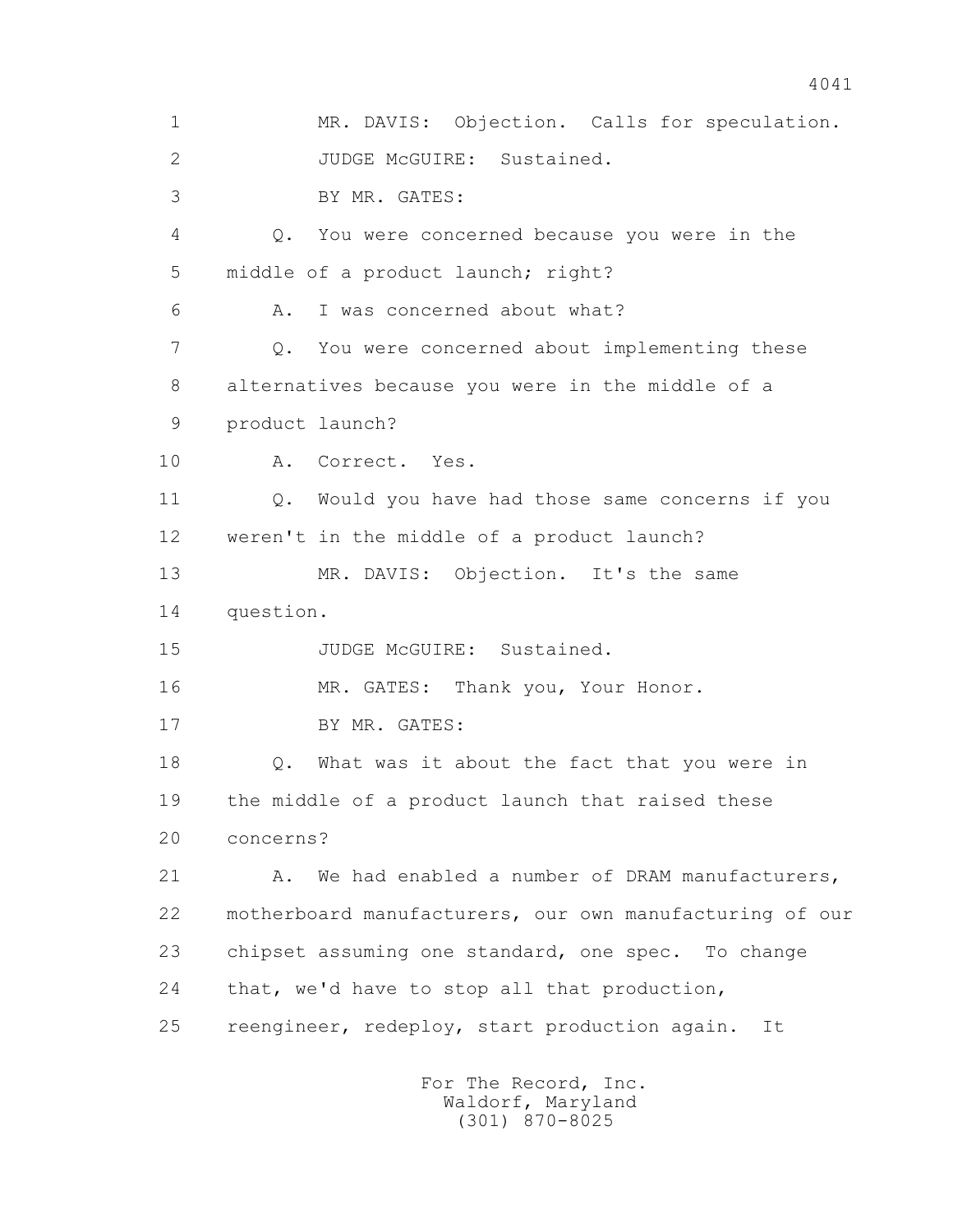1 would be detriment -- seriously detrimental to our 2 business.

 3 Q. And when you decided to go to DDR instead of 4 Rambus, did you have to reenable your vendors and 5 redesign your chipset at that point? 6 A. We, based on -- well, from what basis? 7 Q. Well, in early 1999, you decided that instead 8 of going with Rambus to go with DDR; right? 9 A. Yes. 10 Q. Okay. And I'm wondering whether or not you had 11 to go through the same types of things that you were 12 concerned about when you looked at the Rambus patents 13 in 2000 in the middle of a product launch. 14 A. Well, given that we were starting essentially 15 from, you know, a certain base and starting forward, 16 you know, we could have done pretty much anything, if 17 you want to call it that. 18 Q. So if I understand what you're saying, if 19 you're starting at a zero base you can implement these 20 alternatives? 21 A. Yes. 22 Q. Costlessly? 23 A. Yes. 24 Q. So for example, you're working on chipsets 25 for -- you worked on chipsets for DDR-II; right?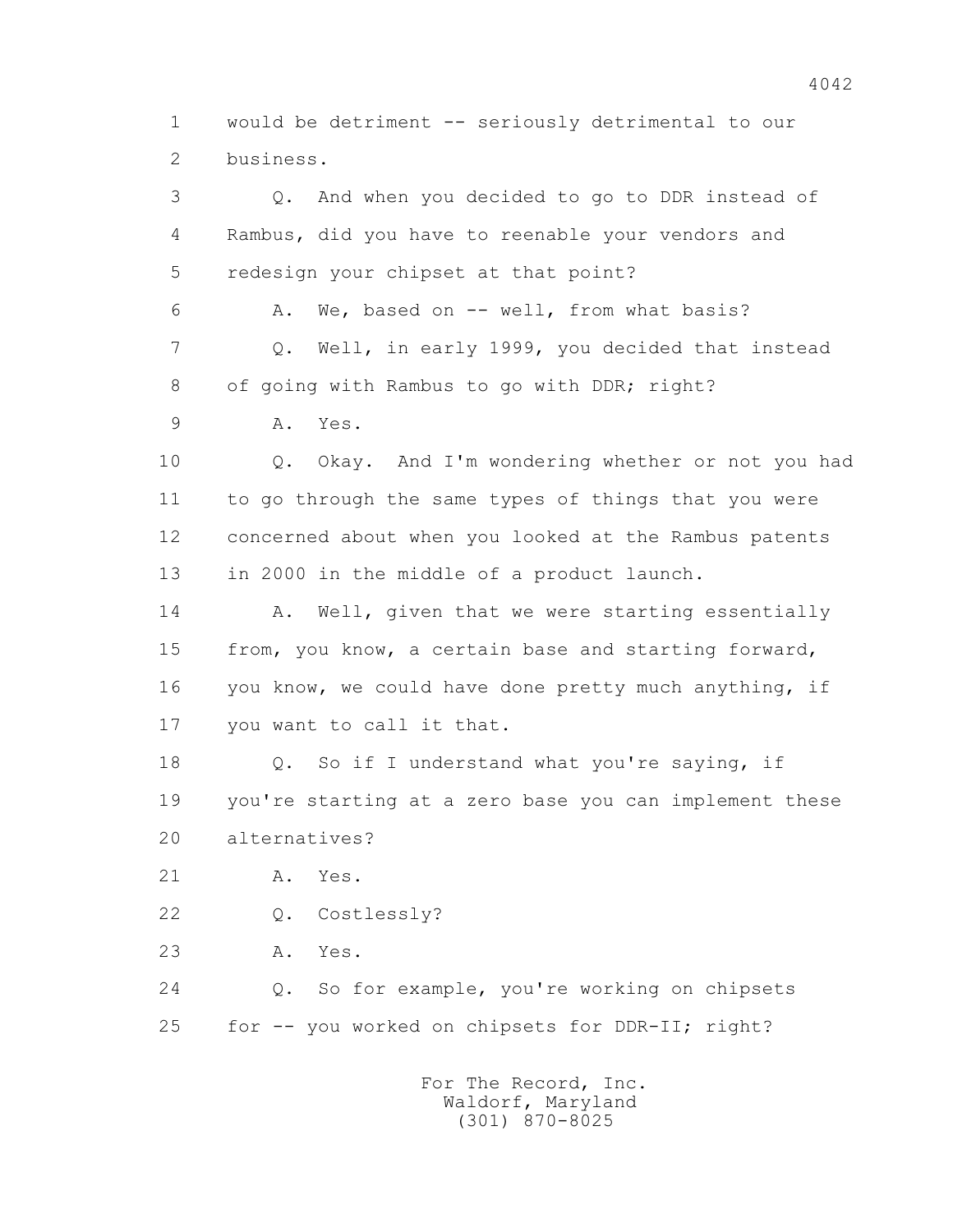1 **A.** No.

 2 Q. You worked on a processor that's going to be 3 compatible with DDR-II? 4 A. Personally, no, I'm not working on that, that 5 product. 6 Q. You're not working on the K8? 7 A. No. I'm the system guy. I'm not the 8 microprocessor guy. I'm sorry. I'm not following your 9 question here. 10 Q. So you're the system guy? 11 A. Yes. 12 Q. For K8? 13 A. Yes. 14 Q. So your job is to make sure that there's an 15 infrastructure for the K8? 16 A. Correct. Yes. 17 Q. And you based your determination of using 18 DDR-II on what you knew was going to be or what you 19 thought was going to be available in the marketplace; 20 right? 21 A. So DDR-II is a future technology. We don't 22 have any products out for DDR-II. I'm -- 23 Q. You're developing products for DDR-II; right? 24 A. Yes. 25 Q. And you're developing -- you're working on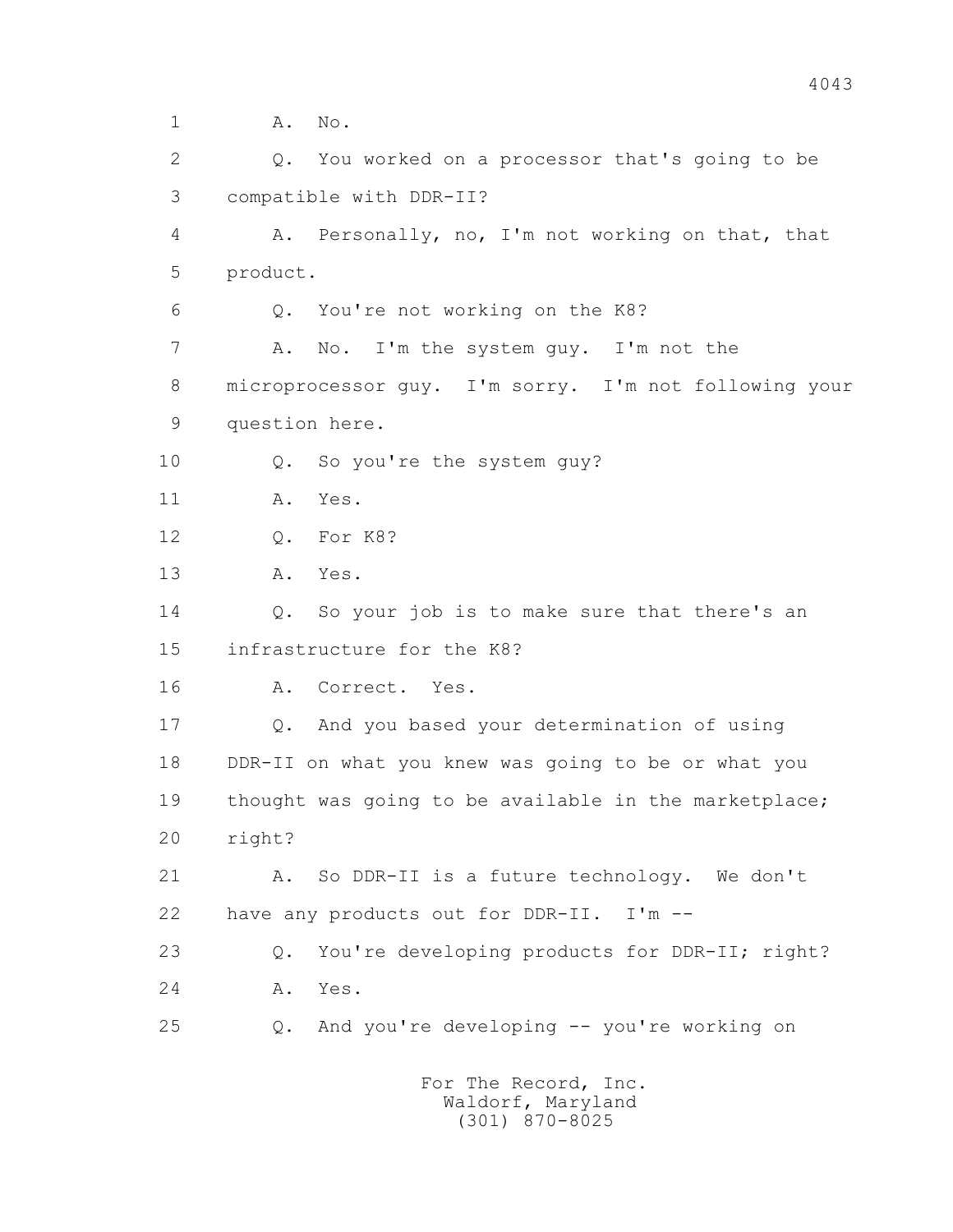1 developing an infrastructure for DDR-II; right? 2 A. We're starting, yes. 3 Q. When did that start? 4 A. It technically hasn't started. We haven't 5 really started that yet. 6 Q. It hasn't started? 7 A. Yeah. 8 Q. So if the DDR-II specification were to adopt 9 some of your alternatives, that would be starting at 10 ground zero as far as AMD is concerned? 11 JUDGE McGUIRE: All right, Mr. Gates. I'm not 12 sure where you're going at this point. I'm not sure 13 you're still within the scope and I'm going to ask you 14 to change your line. 15 MR. GATES: Okay. Thank you, Your Honor. 16 BY MR. GATES: 17 Q. You said earlier that you had discussions with 18 some DRAM manufacturers about the alternatives that you 19 had come up with? 20 A. Yes. 21 Q. And those discussions happened in 2000; is that 22 right? 23 A. Yes. 24 Q. And you're aware of the DDR-II specification; 25 right?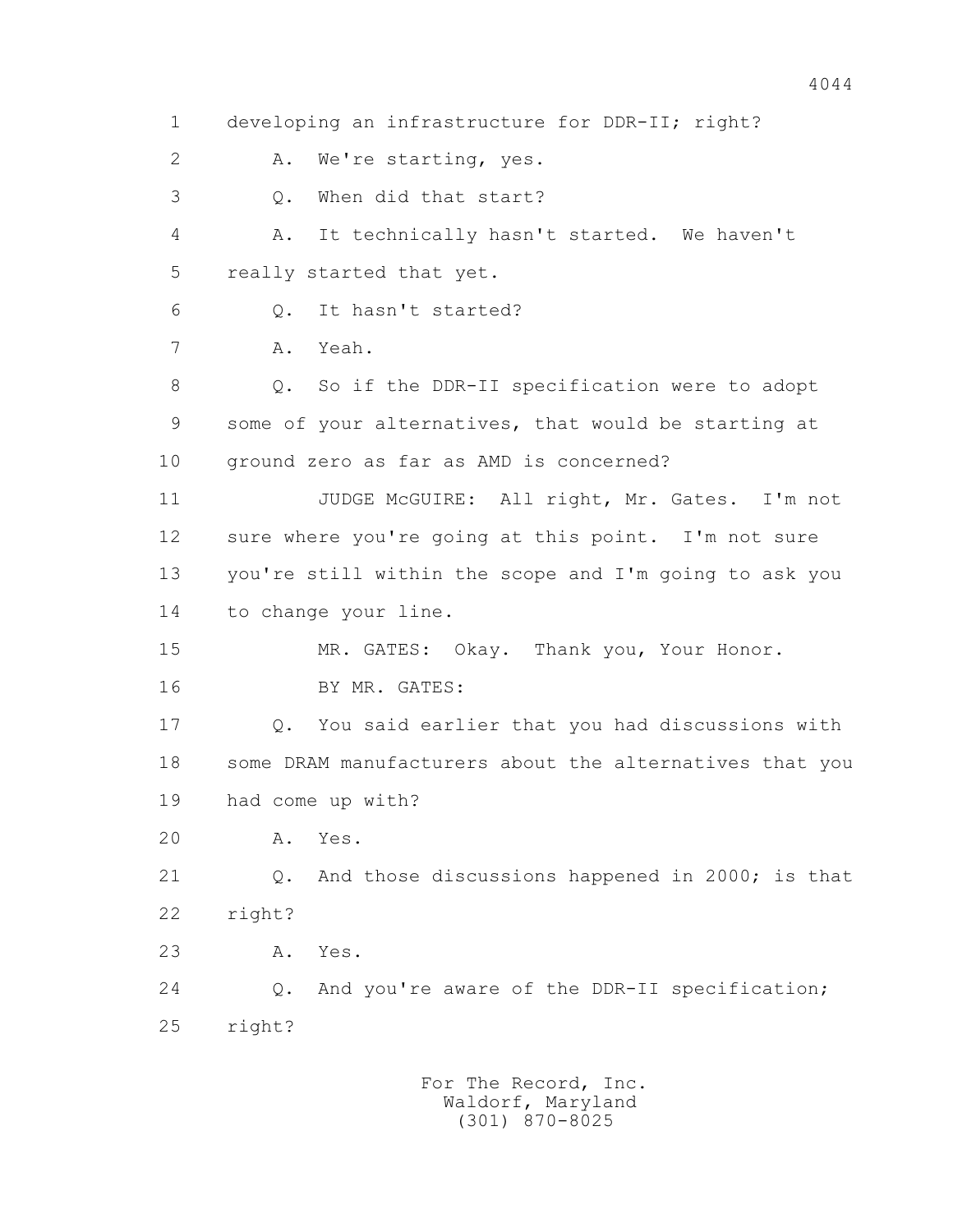1 A. I believe it was winding its way through JEDEC 2 at the time, yes. 3 Q. So the DDR-II specification at the time in 4 2000 was winding its way through the -- through JEDEC; 5 right? 6 A. Yes. 7 Q. Okay. The DDR-II specification uses 8 programmable CAS latency; right? 9 A. That's my understanding, yes. 10 Q. And it uses -- 11 MR. DAVIS: Objection, Your Honor. This is 12 beyond the scope. We didn't talk about DDR-II at all 13 in direct. 14 JUDGE McGUIRE: Sustained. 15 MR. GATES: Your Honor, I'd like a little 16 leeway here only because I don't want to have to call 17 this witness back on direct in our case. I have one 18 small line of questioning on DDR-II and that will be 19 it. I thought that was our understanding with 20 complaint counsel, but I'm apparently wrong. 21 JUDGE McGUIRE: Then, Mr. Davis, did you have 22 any sort of agreement with respondent on that? 23 MR. DAVIS: No objection, Your Honor. 24 JUDGE McGUIRE: All right. Go ahead, 25 Mr. Gates.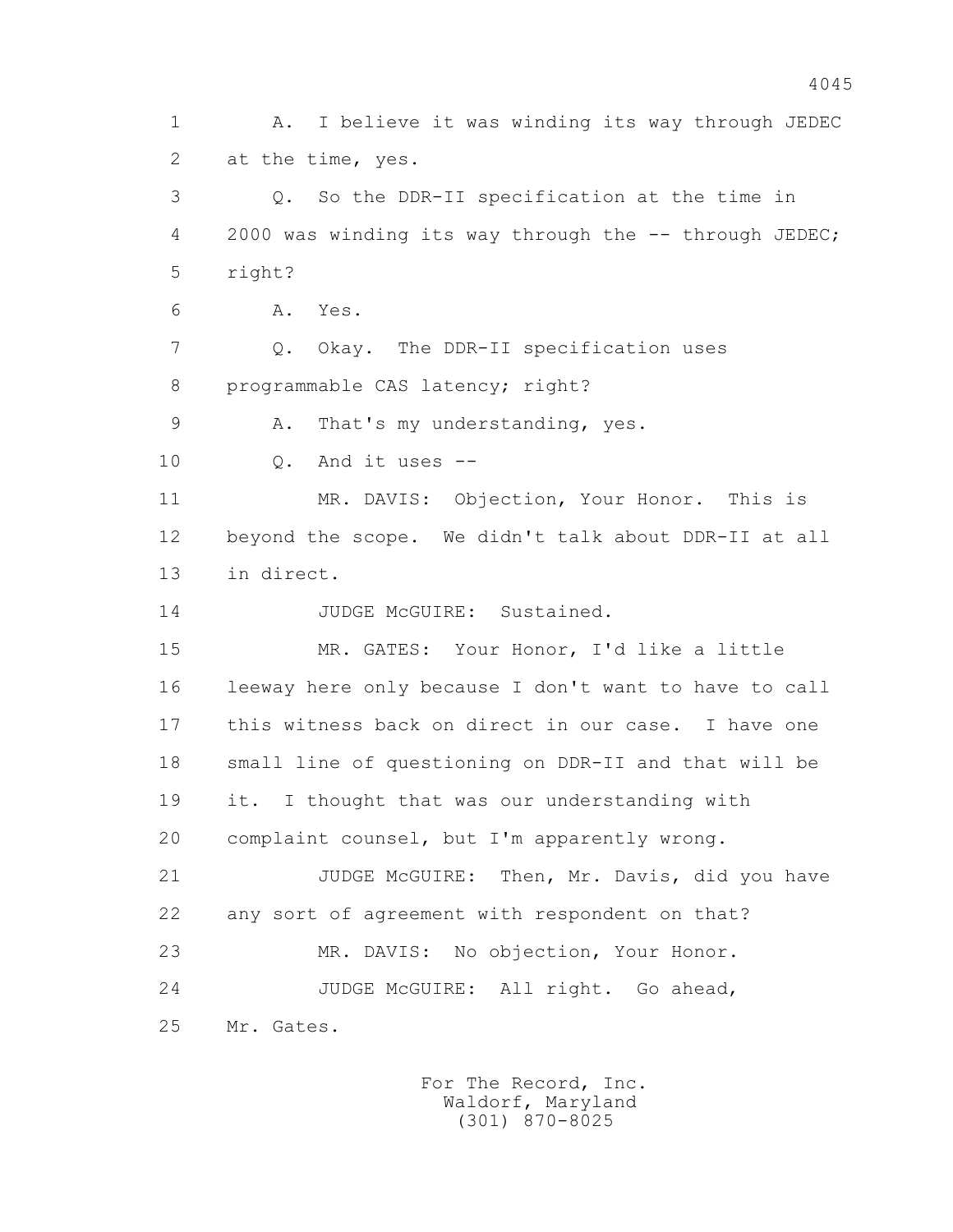1 MR. GATES: All right. Thank you, Your Honor. 2 BY MR. GATES: 3 Q. Okay. So it's your understanding that the 4 DDR-II specification specifies programmable CAS 5 latency; right? 6 A. Yes. 7 Q. And it specifies using a mode register to set 8 the CAS latency? 9 A. I believe so, yes. 10 Q. And the DDR-II specification is not completed 11 yet; right? 12 A. The JEDEC specification is pretty darn close to 13 completion, but yeah, I guess it's never quite at the 14 end. 15 Q. And it's now 2003, it's not quite at the end; 16 right? 17 A. Yeah. Yeah. 18 Q. And the DDR-II specification specifies 19 programmable burst length; is that right? 20 A. I believe so. 21 Q. And were you aware of the fact that at one 22 point it was considered to just use a burst length of 23 four in the specification? 24 A. I'm not aware of that. But I have no knowledge 25 one way or another.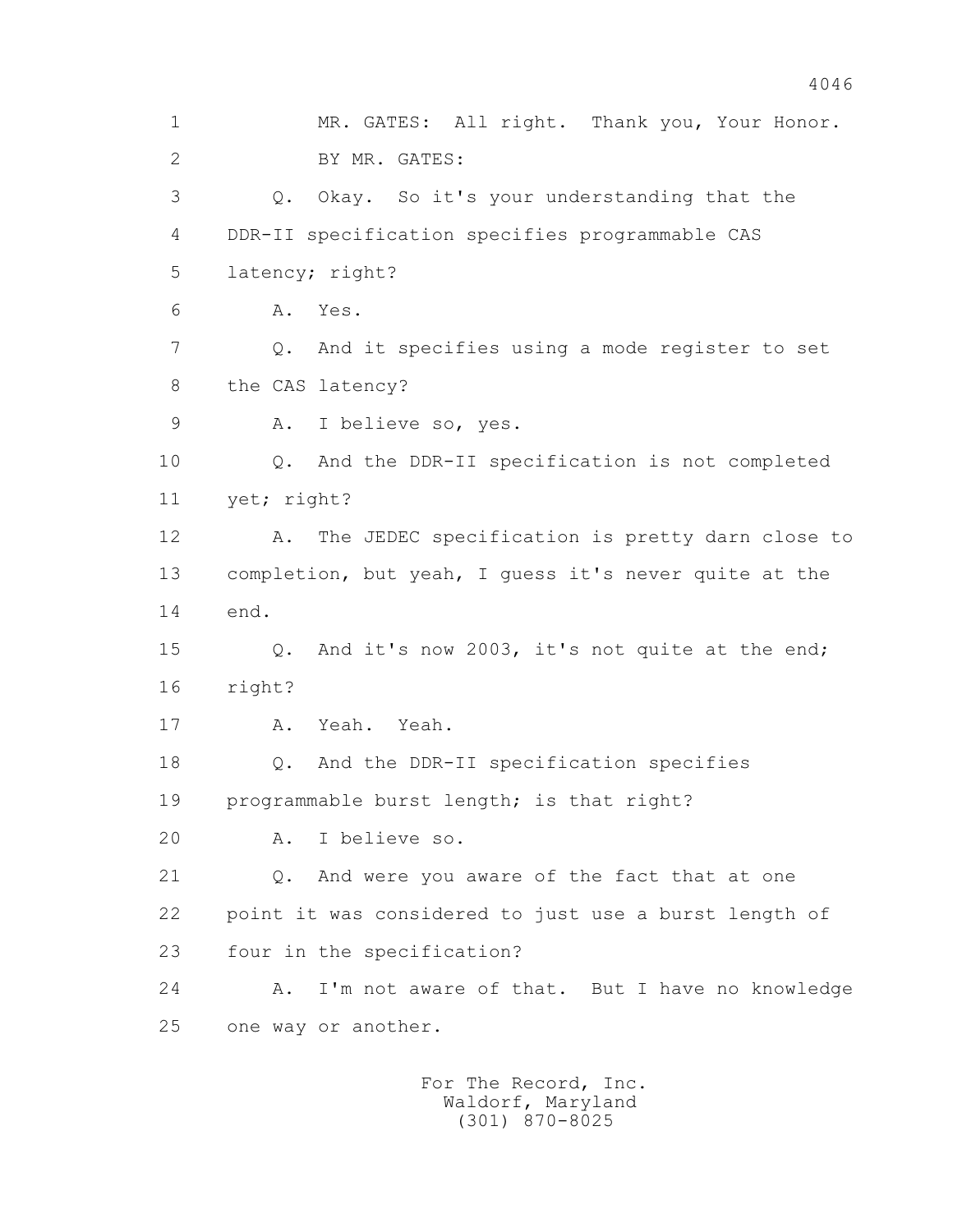1 0. You know now, though, that it specifies 2 programmable burst length? 3 A. Yes. 4 Q. And it specifies using a mode register? 5 A. Yes. 6 Q. And that's the same way it's done in DDR? 7 A. Yes. 8 Q. And going back to programmable CAS latency, it 9 specifies the same way programmable CAS latency is done 10 in DDR; is that right? 11 A. Yes. 12 Q. And DDR-II uses dual-edged clocking; right? 13 A. Yes. 14 Q. And it's basically the same technology that was 15 used in DDR; right? 16 A. Yes. 17 Q. And when you reviewed the Rambus patents in 18 2000, you understood that they covered programmable CAS 19 latency in DDR? 20 A. Yes. 21 Q. And you understood that they covered 22 programmable CAS -- programmable burst length in DDR? 23 A. Yes. 24 Q. And you understood that they covered dual-edged 25 clocking in DDR?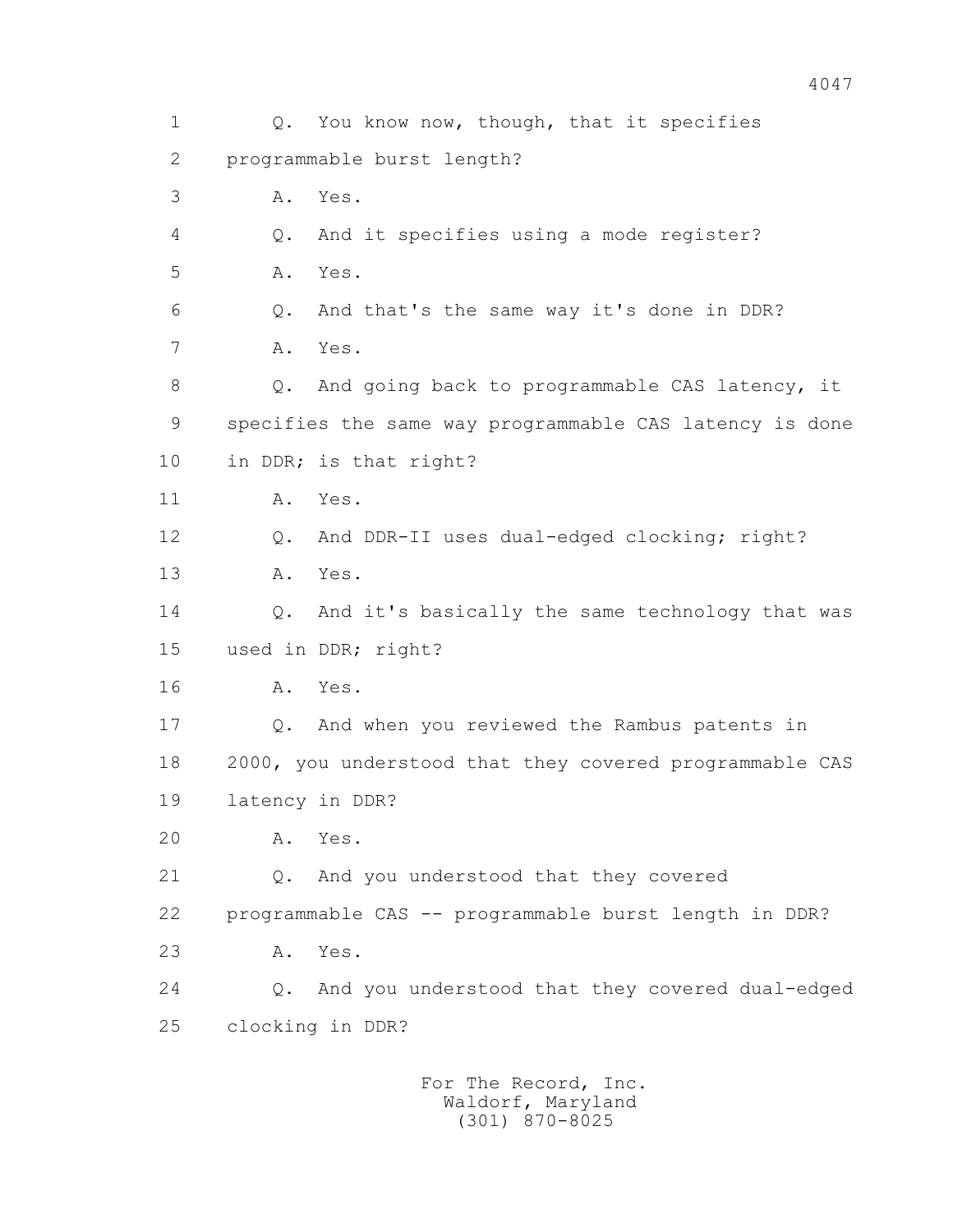```
 1 A. Yes. 
 2 MR. GATES: No further questions, Your Honor. 
 3 JUDGE McGUIRE: All right. Thank you, 
 4 Mr. Gates. 
 5 Mr. Davis? 
 6 You may want to mark this sheet as DX-31, 
 7 Mr. Gates, if you would. 
8 MR. GATES: Thank you, Your Honor.
 9 (DX Exhibit Number 31 was marked for 
 10 identification.)
11 JUDGE McGUIRE: All right. Mr. Davis?
 12 MR. DAVIS: Thank you, Your Honor. 
13 JUDGE McGUIRE: Redirect.
 14 REDIRECT EXAMINATION
 15 BY MR. DAVIS:
 16 Q. Mr. Polzin, would you describe what "front-side 
 17 bus" means on that (indicating). 
 18 A. "Front-side bus" is an industry term that 
 19 refers to the main interface from the microprocessor to 
 20 the Northbridge chipset. It's typically a wide bus, 
 21 primarily used for transfer of memory data. 
 22 Q. Now, were you involved in the project that 
 23 moved the front-side bus for AMD from 200 megahertz to 
 24 266 megahertz?
 25 A. Yes.
```
4048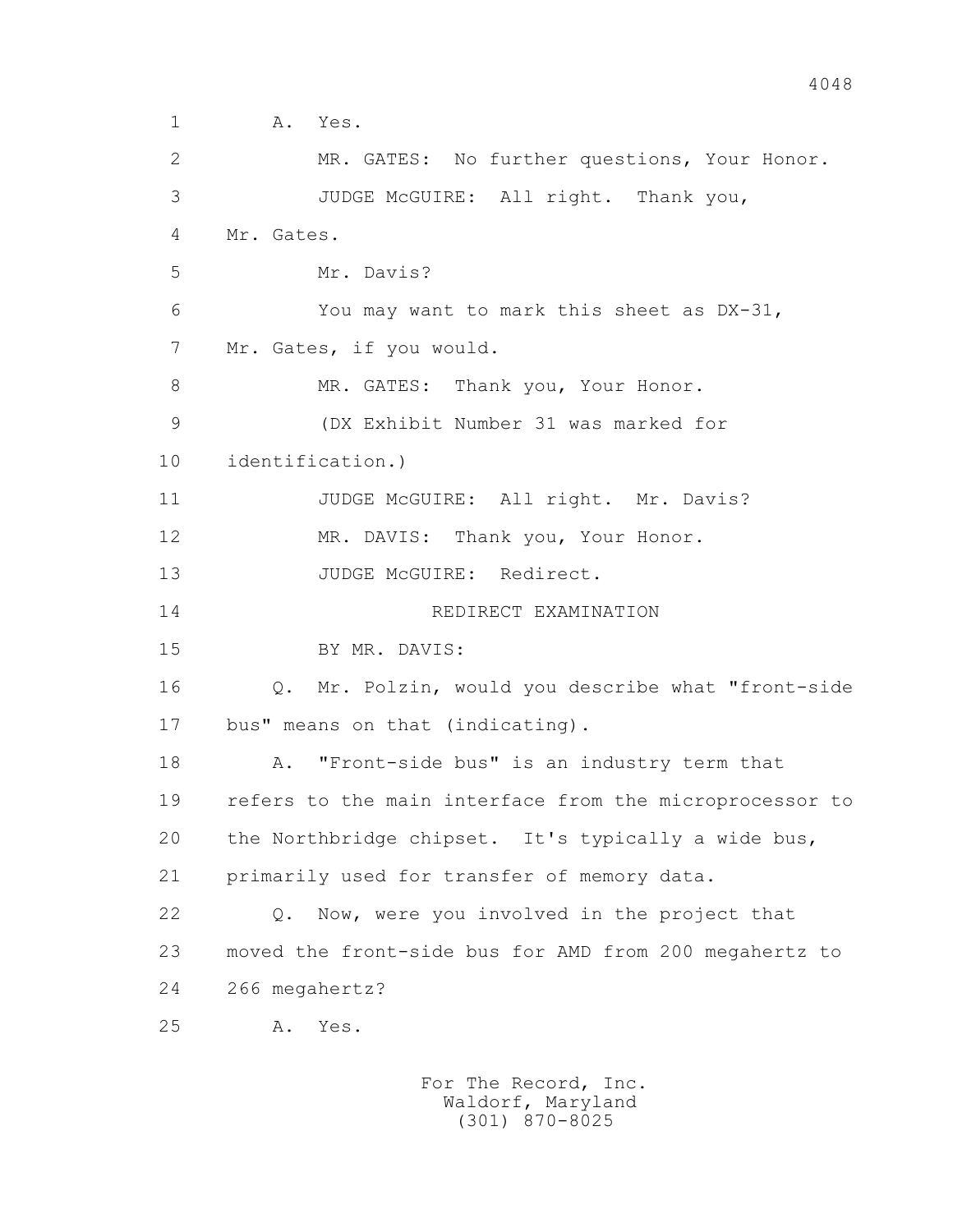1 Q. Were you involved in the decision to do that? 2 A. Yes. 3 Q. Why was AMD moving from 200 megahertz to 4 266 megahertz on the front-side bus? 5 A. To increase performance of the system. 6 Q. Why was that important? 7 A. To remain competitive in the marketplace. 8 Q. And why were you moving -- were you involved in 9 the decision to move from 266 megahertz to 10 333 megahertz? 11 A. Yes. 12 Q. And do you know why that was done? 13 A. Similar reasons, always to get more and more 14 performance for our customers. 15 Q. And so it's the same reason -- were you 16 involved in the decision to move from the 333 to the 17 400? 18 A. Yes. 19 0. Was that also the same -- 20 A. Same, same reason. 21 Q. Did that improvement in performance from the 22 200 to 266 and the 266 to 333 and the 333 to 400, did 23 that have any implication for your chipset or 24 motherboard suppliers and partners? 25 A. Yes. Our chipset partners needed to design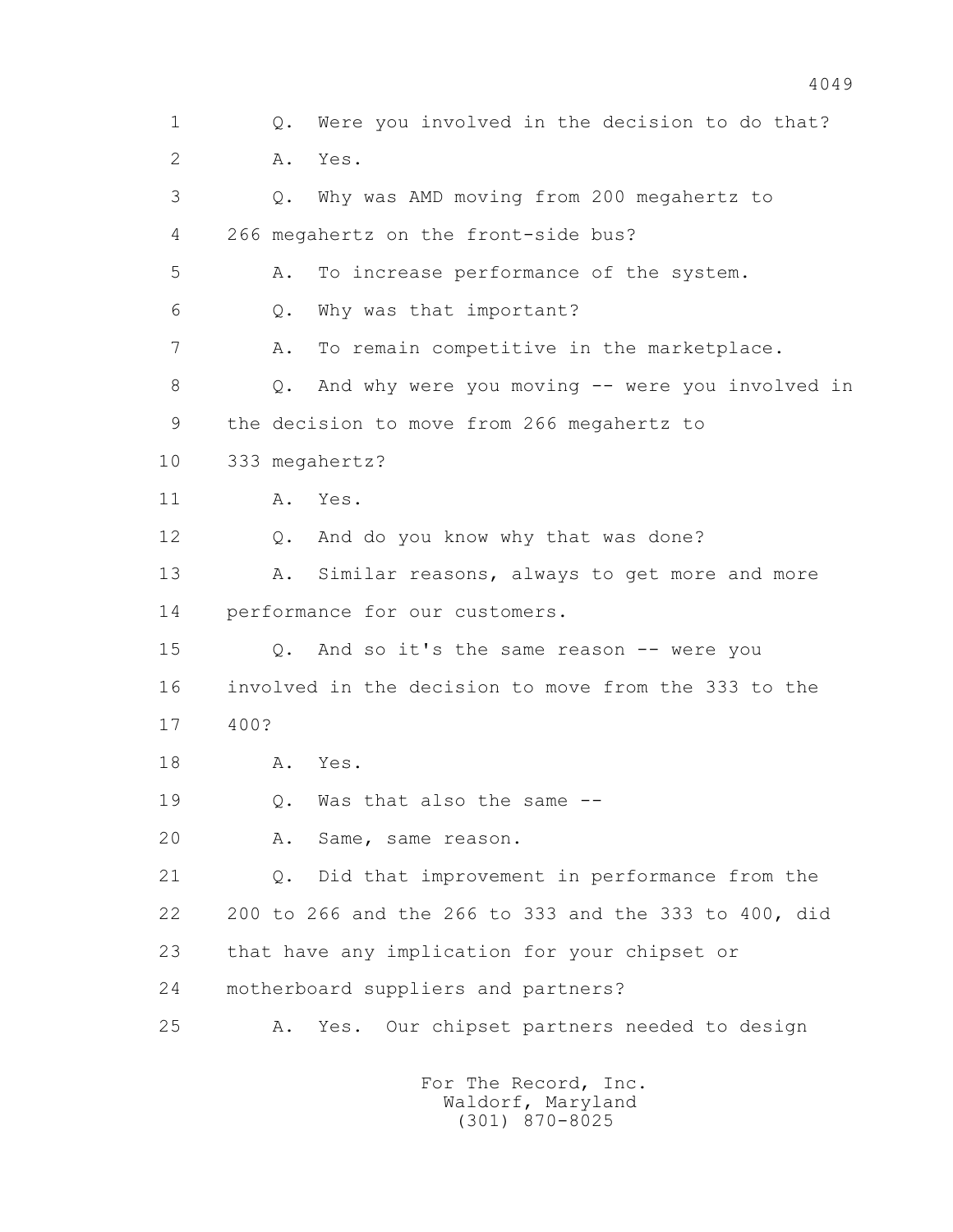1 faster circuitry in their chipsets and our motherboard 2 partners needed to adhere to stricter design rules in 3 their manufacture of their motherboards.

 4 Q. Was there any benefit to the chipset 5 manufacturers or the motherboard manufacturers if they 6 did design to the higher speeds?

 7 MR. GATES: Object, Your Honor, on foundation 8 grounds.

9 JUDGE McGUIRE: Sustained.

10 BY MR. DAVIS:

 11 Q. Do you have any understanding of why your 12 chipset partners manufactured your chipsets for your 13 front-side buses?

14 A. Why they manufacture our chipsets for the 15 faster front-side buses? That's the question? They 16 want to keep up with the latest technology. They can 17 get higher prices for more advanced chipsets. A 18 chipset that supports DDR 333, for example, is worth 19 more than a chipset that supports DDR 200.

20 Q. What's your basis for saying that?

 21 A. Well, when we were in -- when AMD was in the 22 chipset business and selling our DDR chipset, our DDR 23 chipset we could sell for more money than our single 24 data rate chipset. And we closely track our 25 third-party chipset prices and motherboard prices as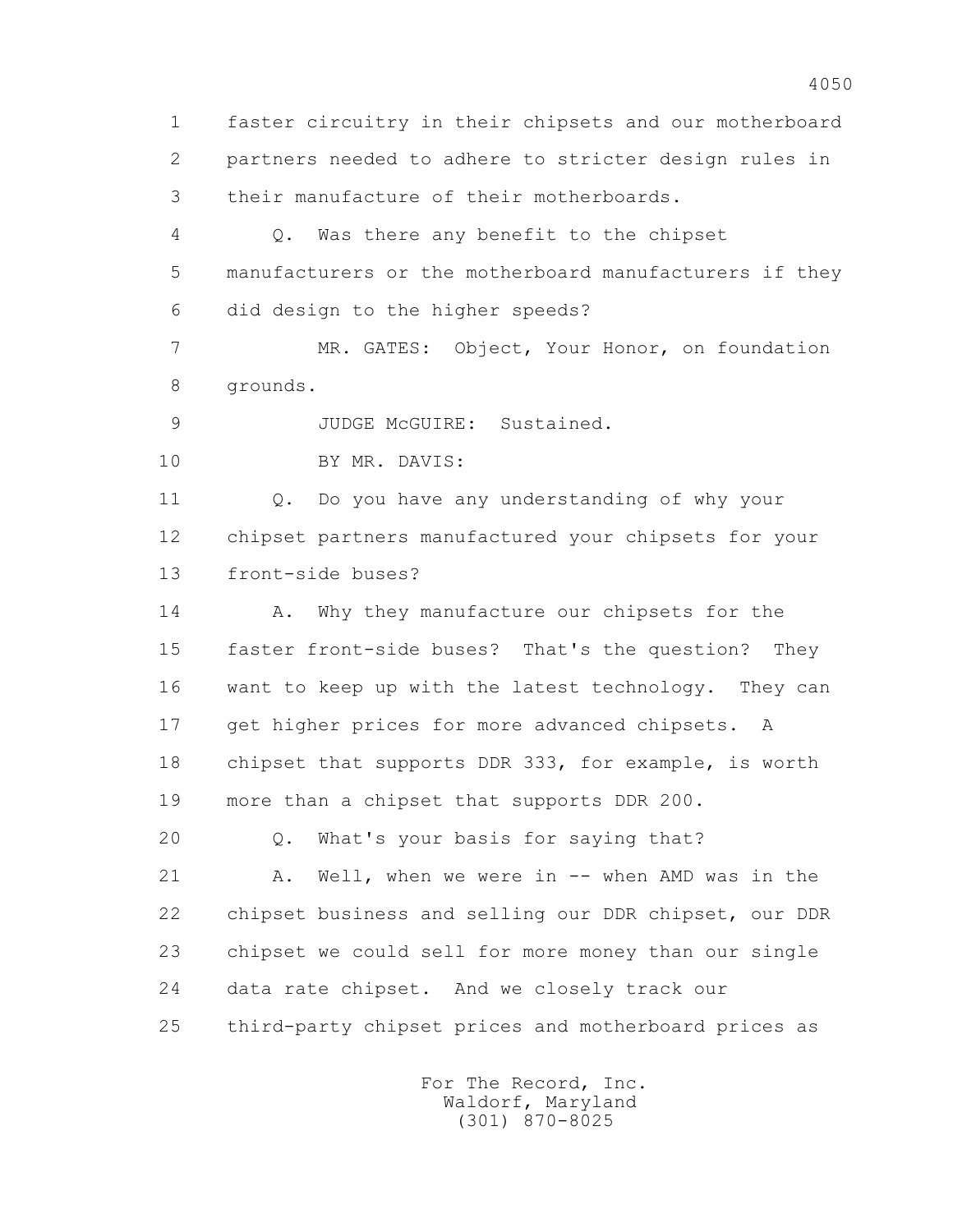1 part of our ongoing business to make sure our 2 microprocessors match up in the right marketplace. 3 Q. Now, do you have an understanding then of 4 why -- of the benefit to the chipset manufacturers and 5 the motherboard manufacturers of increasing -- of 6 working with the increased front-side bus? 7 A. Yes. The benefit is they can then use 8 faster -- better-performing microprocessors and deliver 9 a better-performing system to customers and therefore 10 be able to keep up with the competition and retain 11 their prices, retain their market share in the given 12 price points that they want to participate. 13 Q. Thank you. 14 Now, earlier you were discussing synchronous 15 DRAM with Mr. Gates. Do you remember that? 16 A. Yes. 17 Q. And the difference between synchronous DRAM and 18 asynchronous DRAM? 19 A. Yes. 20 Q. When you were referring to the term 21 "synchronous DRAM," were you -- sorry. 22 When you were referring to the term 23 "asynchronous DRAM," did that include the DRAM where 24 there was a data strobe or some other strobe? 25 A. No. Asynchronous DRAM -- I'll just use the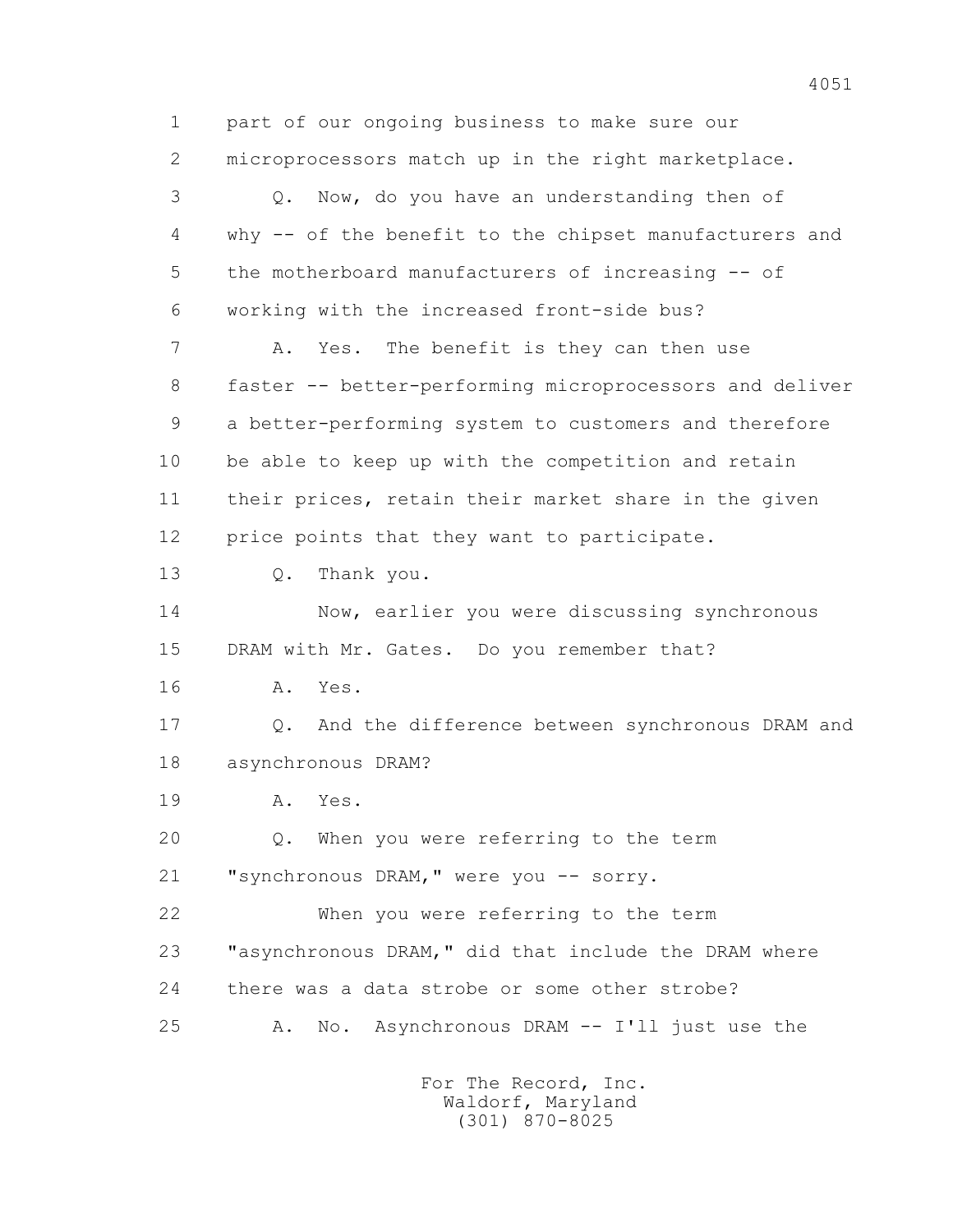1 industry terms. Asynchronous DRAM I refer to as the 2 fast page mode and the EDO versions of DRAMs. 3 Synchronous DRAM -- synchronous technology started in 4 my mind with SDRAMs.

 5 Q. So when you were talking about synchronous 6 DRAM and asynchronous DRAM, a DRAM that was 7 asynchronous except that it had a data strobe, that 8 would come under your definition of synchronous or 9 asynchronous?

 10 A. I believe that that would have to fall under 11 asynchronous. My definition is synchronous starts out 12 with the synchronous DRAM specs. The PC66, the PC100, 13 that's the start of synchronous technology in my -- in 14 what I was referring to.

 15 Q. Okay. When you were referring to Kentron and 16 the signal integrity problems that you observed when 17 you saw that presentation --

18 A. Yes.

19 0. -- what was the cause of those signal 20 integrity problems?

 21 A. The basic cause is that they were trying to use 22 a driver technology that was designed to run at a 23 hundred megahertz speeds, for example, using PC100 DRAM 24 parts and run that twice as fast using the same I/O 25 signaling technology.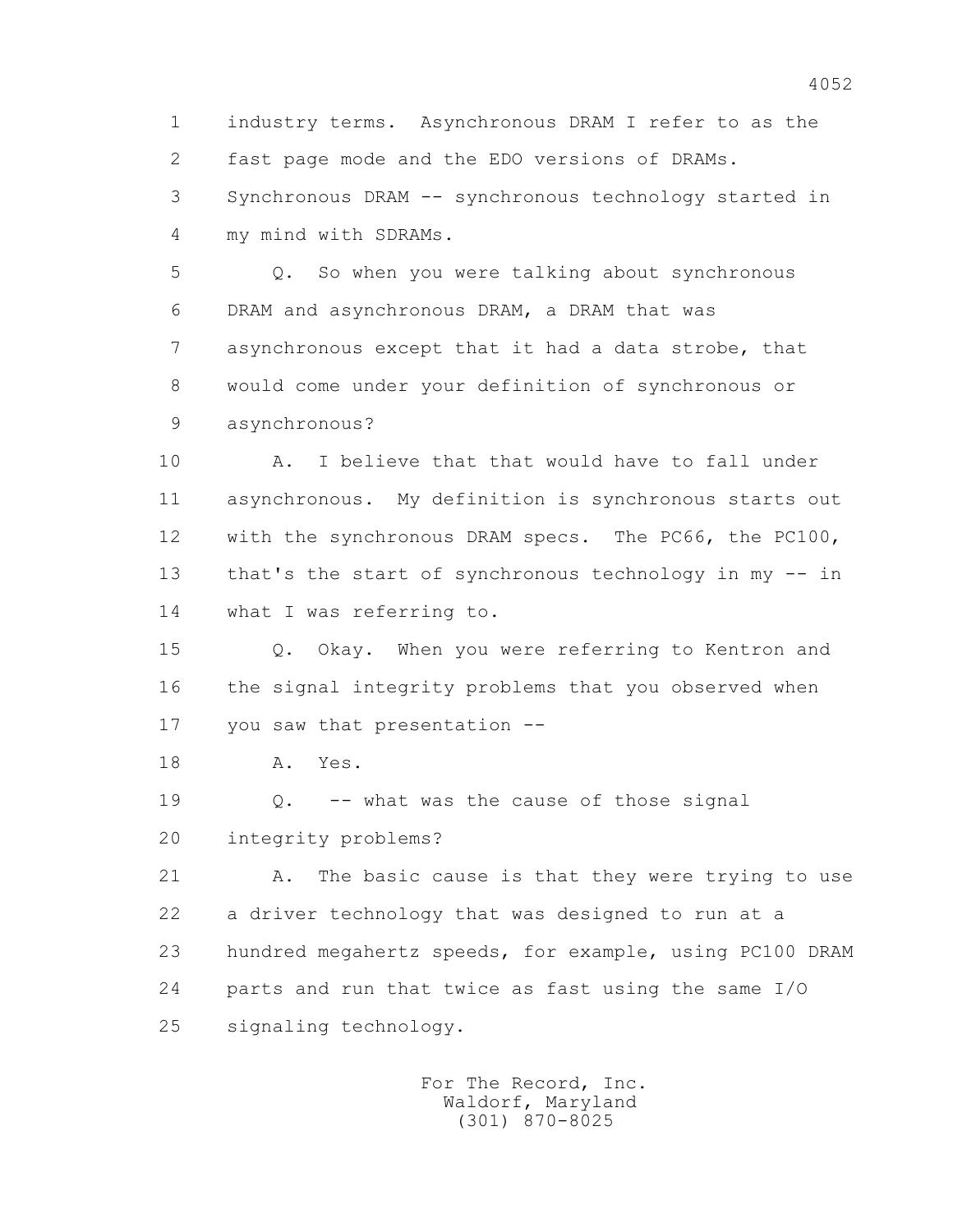1 Q. Did you have any understanding at the time 2 whether that I/O signaling technology could have been 3 improved so that this Kentron solution could work? 4 MR. GATES: Objection, Your Honor. It lacks 5 foundation and it calls for opinion. 6 JUDGE McGUIRE: It calls for opinion? 7 MR. DAVIS: This is exactly the topic that he 8 was referring to earlier. 9 MR. GATES: Well, you're --10 JUDGE McGUIRE: Well, I'm going to -- that's 11 overruled. I'll let him, to the extent he had an 12 understanding at the time, I'll let him answer. 13 THE WITNESS: I'm sorry. Could you repeat the 14 question. 15 BY MR. DAVIS: 16 Q. Yes. 17 Did you have an understanding at the time of 18 whether an improved signaling technology would have 19 allowed the Kentron system to work whereas the 20 signaling technology then on SDRAMs wouldn't allow it 21 to work? 22 A. I believe in the time frame that we were 23 discussing, this particular Kentron technology, they 24 probably could have invented a new signaling 25 technology, certainly the one used for DDR, for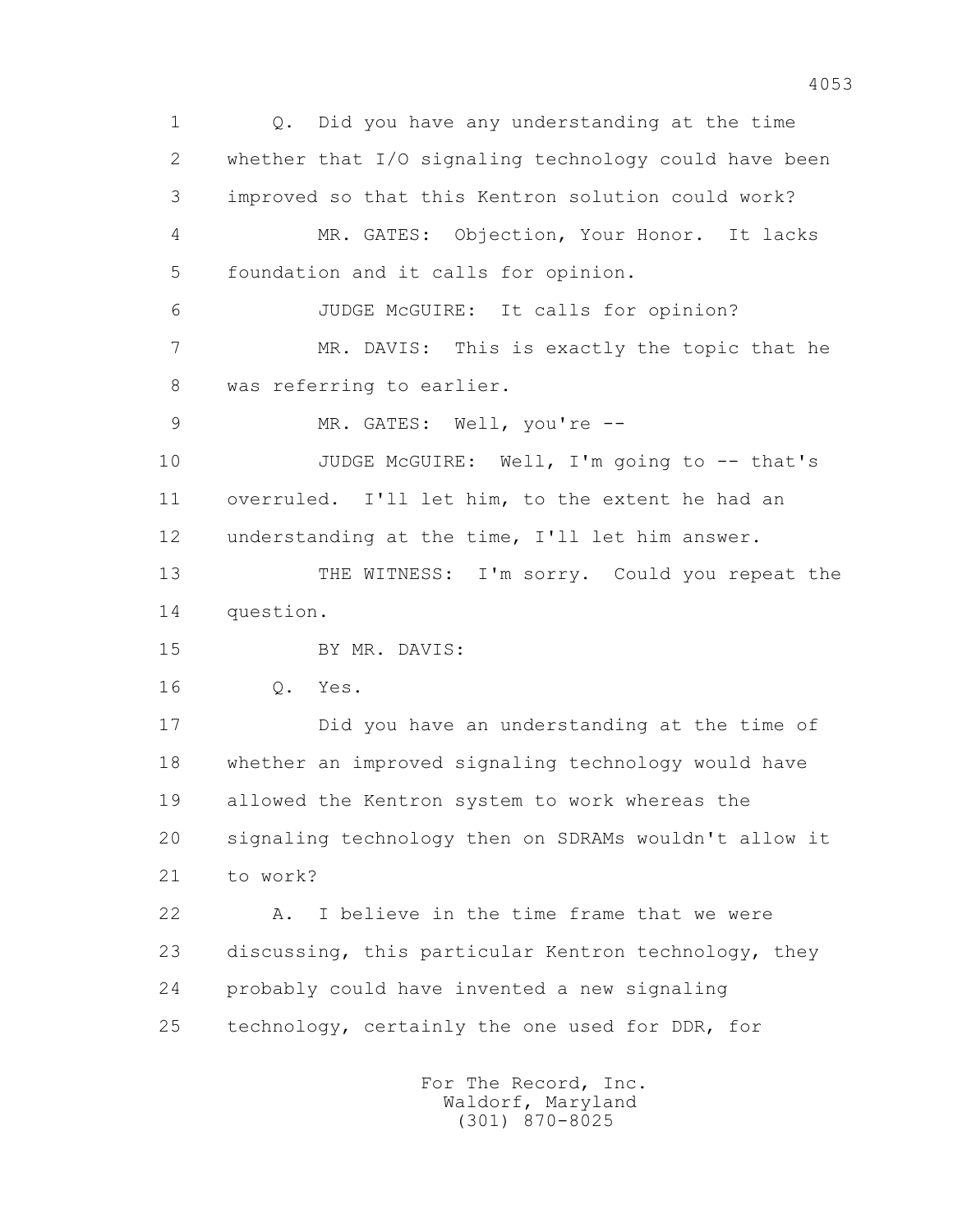1 example, but it would have required a brand-new DRAM, 2 manufactured DRAM I/O cell design, and I don't believe 3 that's the basis of their technology.

 4 The basis of their technology from my 5 understanding is they use, quote, old DRAMs and you run 6 them twice as fast through your magic FET switches, and 7 it just doesn't work that way.

8 MR. DAVIS: Okay. Thank you, Your Honor.

9 JUDGE McGUIRE: Mr. Gates, any recross?

10 MR. GATES: No, Your Honor.

11 JUDGE McGUIRE: All right, sir. Thank you very 12 much for your testimony today. You're excused from 13 these proceedings.

14 Let me ask from I quess complaint counsel, 15 what's on tap for Tuesday? I know we talked the other 16 day that that was still somewhat up in the air. Maybe 17 we can get an update.

 18 MR. OLIVER: Yes. Excuse me. We had had a 19 scheduling problem tomorrow. We don't have a witness 20 for tomorrow. We're hoping to be able to read in some 21 depositions, and I think, based on what you said at the 22 beginning of this afternoon's session, I think the 23 question I have for you is, after you issue your order 24 tomorrow, would we then be in a position to play and 25 read in Dr. Oh's testimony?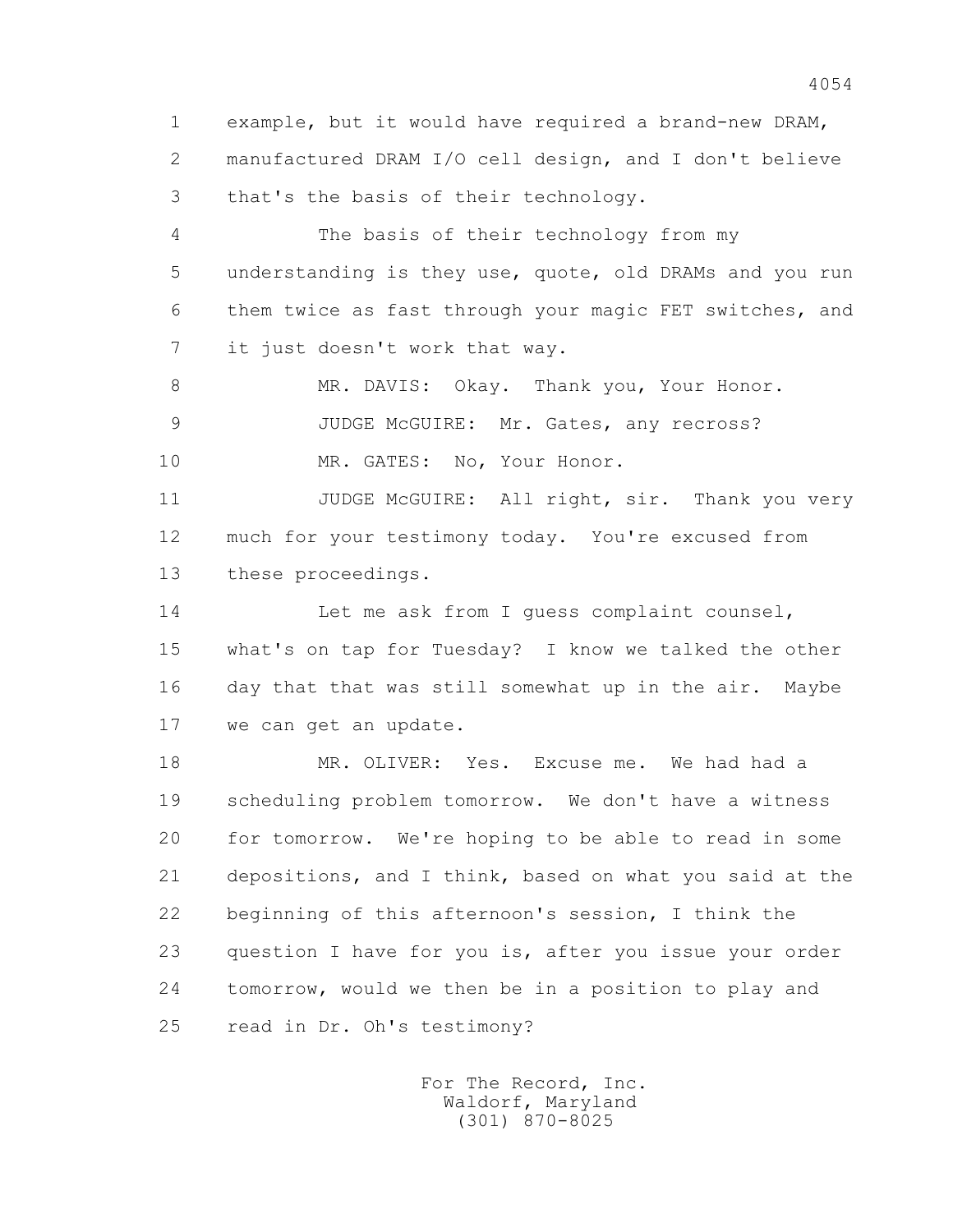1 JUDGE McGUIRE: Yes, you would. 2 MR. OLIVER: Then I think I guess I would 3 suggest if we could await your order and then do that 4 tomorrow. 5 JUDGE McGUIRE: Okay. You mean -- I'll plan on 6 having it out in the morning. Do you want to postpone 7 then the hearing for an hour or so after I issue the 8 order? What are you suggesting that we do? 9 MR. OLIVER: I think that would work very well 10 for our side. 11 (Pause in the proceedings.) 12 We were discussing perhaps starting at 11:00 in 13 the morning. 14 JUDGE McGUIRE: That's fine. That's fine. 15 We'll start at that time then. 16 Anything else? 17 MR. GATES: No, Your Honor. I just had one 18 exhibit that I needed to move in. 19 JUDGE McGUIRE: Go ahead, Mr. Gates. 20 MR. GATES: I'd like to move in RX-2100-13. 21 That's the spec sheet. 22 JUDGE McGUIRE: Any objection? 23 MR. DAVIS: No objection, Your Honor. 24 JUDGE McGUIRE: So entered. 25 (RX Exhibit Number 2100-13 was admitted into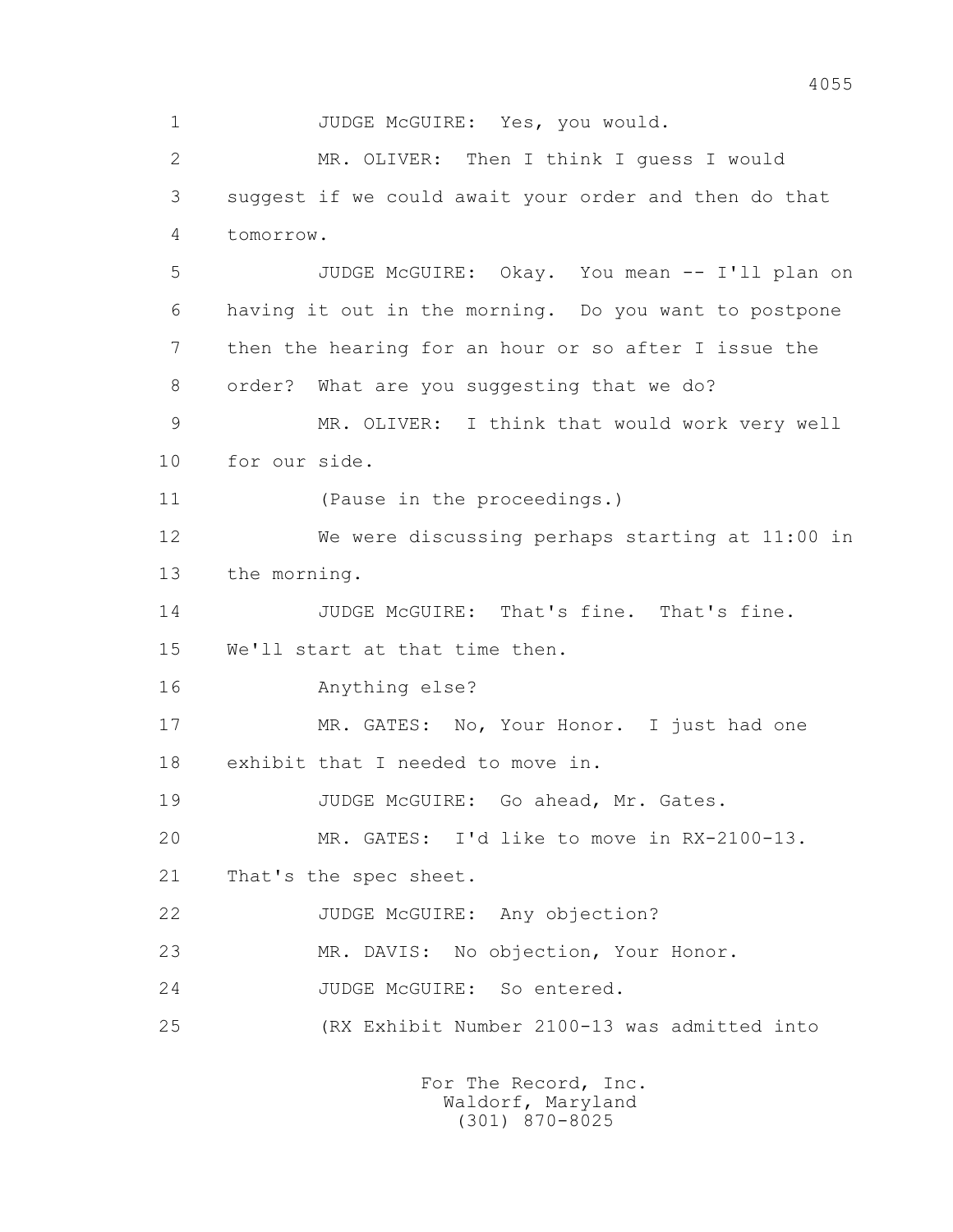1 evidence.)

 2 JUDGE McGUIRE: Okay. Very good. We'll 3 convene tomorrow morning. 4 And Mr. Stone, I'm hopeful you'll keep us 5 informed on the pending birth of your colleague's child 6 immediately. 7 MR. STONE: I certainly will, Your Honor. 8 Thank you for inquiring. 9 JUDGE McGUIRE: Thank you very much. Hearing 10 in recess. 11 (Time noted: 3:44 p.m.) 12 13 14 15 16 17 18 19 20 21 22 23 24 25